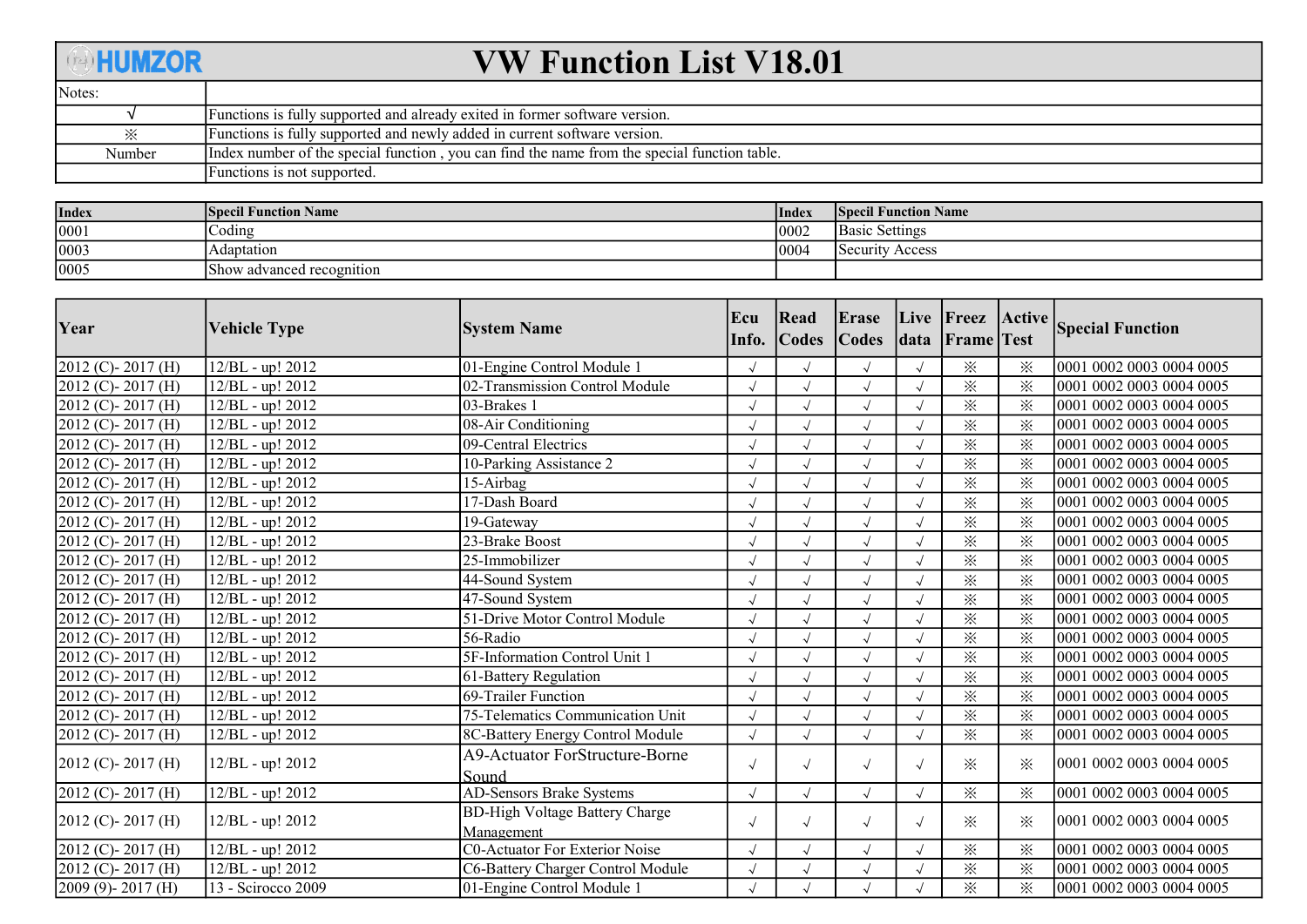| $2009(9) - 2017(H)$     | 13 - Scirocco 2009              | 02-Transmission Control Module     |              | $\sqrt{ }$   | $\sqrt{ }$ |            | $\times$                | ⋇        | 0001 0002 0003 0004 0005 |
|-------------------------|---------------------------------|------------------------------------|--------------|--------------|------------|------------|-------------------------|----------|--------------------------|
| $2009(9) - 2017(H)$     | 13 - Scirocco 2009              | 03-Brakes 1                        |              | $\sqrt{ }$   | $\sqrt{ }$ | $\sqrt{ }$ | $\times$                | $\times$ | 0001 0002 0003 0004 0005 |
| 2009 (9)-2017 (H)       | 13 - Scirocco 2009              | $05$ -Kessy                        | $\sqrt{ }$   | $\sqrt{ }$   | $\sqrt{ }$ | $\sqrt{ }$ | $\times$                | $\times$ | 0001 0002 0003 0004 0005 |
| 2009 (9)-2017 (H)       | 13 - Scirocco 2009              | 06-Seat Adjustment Passenger Side  | $\sqrt{ }$   | $\sqrt{ }$   | $\sqrt{ }$ |            | $\times$                | $\times$ | 0001 0002 0003 0004 0005 |
| $2009(9) - 2017(H)$     | 13 - Scirocco 2009              | 08-Air Conditioning                | $\sqrt{}$    | $\sqrt{ }$   | $\sqrt{ }$ | $\sqrt{ }$ | $\times$                | $\times$ | 0001 0002 0003 0004 0005 |
| 2009 (9)-2017 (H)       | 13 - Scirocco 2009              | 09-Central Electrics               | $\sqrt{2}$   | $\sqrt{ }$   | $\sqrt{ }$ | $\sqrt{ }$ | $\times$                | $\times$ | 0001 0002 0003 0004 0005 |
| 2009 (9)-2017 (H)       | 13 - Scirocco 2009              | 0F-Radio Tuner - Digital           |              | $\sqrt{ }$   | $\sqrt{ }$ |            | $\times$                | $\times$ | 0001 0002 0003 0004 0005 |
| $2009(9) - 2017(H)$     | 13 - Scirocco 2009              | 10-Parking Assistance 2            |              | $\sqrt{ }$   | $\sqrt{ }$ |            | $\times$                | $\times$ | 0001 0002 0003 0004 0005 |
| $2009(9) - 2017(H)$     | 13 - Scirocco 2009              | 11-Engine Control Module 2         | $\sqrt{ }$   | $\sqrt{ }$   | $\sqrt{ }$ | $\sqrt{ }$ | $\times$                | $\times$ | 0001 0002 0003 0004 0005 |
| 2009 (9)-2017 (H)       | 13 - Scirocco 2009              | 13-Adaptive Cruise Control         | $\sqrt{ }$   | $\sqrt{ }$   | $\sqrt{ }$ | $\sqrt{ }$ | $\times$                | $\times$ | 0001 0002 0003 0004 0005 |
| 2009 (9)-2017 (H)       | 13 - Scirocco 2009              | 14-Wheel Dampening Electronics     | $\sqrt{ }$   | $\sqrt{ }$   | $\sqrt{ }$ | $\sqrt{ }$ | $\times$                | $\times$ | 0001 0002 0003 0004 0005 |
| 2009 (9)-2017 (H)       | 13 - Scirocco 2009              | $15$ -Airbag                       | $\sqrt{2}$   | $\checkmark$ | $\sqrt{2}$ | $\sqrt{ }$ | $\overline{\mathbf{x}}$ | $\times$ | 0001 0002 0003 0004 0005 |
| $2009(9) - 2017(H)$     | 13 - Scirocco 2009              | 16-Steering Column Electronics     | $\sqrt{}$    | $\sqrt{ }$   | $\sqrt{ }$ |            | $\times$                | $\times$ | 0001 0002 0003 0004 0005 |
| $2009(9) - 2017(H)$     | 13 - Scirocco 2009              | 17-Dash Board                      |              | $\sqrt{}$    | $\sqrt{}$  |            | $\times$                | $\times$ | 0001 0002 0003 0004 0005 |
| 2009 (9)-2017 (H)       | 13 - Scirocco 2009              | 18-Auxiliary Parking Heater        | $\sqrt{ }$   | $\sqrt{ }$   | $\sqrt{ }$ | $\sqrt{ }$ | $\times$                | $\times$ | 0001 0002 0003 0004 0005 |
| 2009 (9)-2017 (H)       | 13 - Scirocco 2009              | 19-Gateway                         | $\sqrt{ }$   | $\sqrt{ }$   | $\sqrt{ }$ | $\sqrt{ }$ | $\times$                | $\times$ | 0001 0002 0003 0004 0005 |
| 2009 (9)-2017 (H)       | 13 - Scirocco 2009              | 1C-Vehicle Position Detection      | $\sqrt{}$    | $\sqrt{ }$   | $\sqrt{ }$ |            | $\times$                | $\times$ | 0001 0002 0003 0004 0005 |
| 2009 (9)-2017 (H)       | 13 - Scirocco 2009              | 20-High Beam Assistance            | $\sqrt{2}$   | $\sqrt{ }$   | $\sqrt{ }$ |            | $\times$                | $\times$ | 0001 0002 0003 0004 0005 |
| 2009 (9)-2017 (H)       | 13 - Scirocco 2009              | 22-All Wheel Control               | $\sqrt{}$    | $\sqrt{ }$   | $\sqrt{ }$ |            | $\times$                | $\times$ | 0001 0002 0003 0004 0005 |
| $2009(9) - 2017(H)$     | 13 - Scirocco 2009              | 25-Immobilizer                     |              | $\sqrt{}$    | $\sqrt{ }$ |            | $\times$                | $\times$ | 0001 0002 0003 0004 0005 |
| $2009(9) - 2017(H)$     | 13 - Scirocco 2009              | 26-Electronic Roof Control         | $\sqrt{ }$   | $\sqrt{ }$   | $\sqrt{ }$ | $\sqrt{ }$ | $\times$                | $\times$ | 0001 0002 0003 0004 0005 |
| 2009 (9)-2017 (H)       | 13 - Scirocco 2009              | 2B-Steering Column Locking         | $\sqrt{ }$   | $\sqrt{ }$   | $\sqrt{ }$ | $\sqrt{ }$ | $\times$                | $\times$ | 0001 0002 0003 0004 0005 |
| 2009 (9)-2017 (H)       | 13 - Scirocco 2009              | 30-Special Function 2              | $\sqrt{ }$   | $\sqrt{ }$   | $\sqrt{}$  | $\sqrt{ }$ | $\times$                | $\times$ | 0001 0002 0003 0004 0005 |
| 2009 (9)-2017 (H)       | $\overline{13}$ - Scirocco 2009 | 36-Seat Adjustment Driver Side     | $\sqrt{ }$   | $\sqrt{ }$   | $\sqrt{2}$ | $\sqrt{ }$ | $\times$                | $\times$ | 0001 0002 0003 0004 0005 |
| 2009 (9)-2017 (H)       | 13 - Scirocco 2009              | 37-Navigation                      | $\sqrt{}$    | $\sqrt{ }$   | $\sqrt{}$  | $\sqrt{ }$ | $\times$                | $\times$ | 0001 0002 0003 0004 0005 |
| $2009(9) - 2017(H)$     | 13 - Scirocco 2009              | 3C-Lane Change Assistant           |              | $\sqrt{ }$   | $\sqrt{ }$ |            | $\times$                | $\times$ | 0001 0002 0003 0004 0005 |
| $2009(9) - 2017(H)$     | 13 - Scirocco 2009              | 3D-Special Function                |              | $\sqrt{ }$   | $\sqrt{ }$ | $\sqrt{ }$ | $\times$                | $\times$ | 0001 0002 0003 0004 0005 |
| 2009 (9)-2017 (H)       | 13 - Scirocco 2009              | 42-Door Electronics Driver Side    | $\sqrt{}$    | $\sqrt{ }$   | $\sqrt{ }$ |            | $\times$                | $\times$ | 0001 0002 0003 0004 0005 |
| 2009 (9)-2017 (H)       | 13 - Scirocco 2009              | 44-Steering Assistance             | $\sqrt{}$    | $\sqrt{ }$   | $\sqrt{}$  | $\sqrt{ }$ | $\times$                | $\times$ | 0001 0002 0003 0004 0005 |
| 2009 (9)-2017 (H)       | 13 - Scirocco 2009              | 46-Central Module Comfort System   | $\sqrt{ }$   | $\sqrt{ }$   | $\sqrt{ }$ | $\sqrt{ }$ | $\times$                | $\times$ | 0001 0002 0003 0004 0005 |
| 2009 (9)-2017 (H)       | 13 - Scirocco 2009              | 47-Sound System                    | $\sqrt{2}$   | $\sqrt{ }$   | $\sqrt{ }$ |            | $\times$                | $\times$ | 0001 0002 0003 0004 0005 |
| 2009 (9)-2017 (H)       | 13 - Scirocco 2009              | 4F-Central Electrics 2             |              | $\sqrt{}$    | $\sqrt{ }$ |            | $\times$                | $\times$ | 0001 0002 0003 0004 0005 |
| $2009(9) - 2017(H)$     | 13 - Scirocco 2009              | 51-Drive Motor Control Module      |              | $\sqrt{}$    | $\sqrt{ }$ | $\sqrt{ }$ | $\times$                | $\times$ | 0001 0002 0003 0004 0005 |
| $2009(9) - 2017(H)$     | 13 - Scirocco 2009              | 52-Door Electronics Passenger Side | $\sqrt{ }$   | $\sqrt{ }$   | $\sqrt{ }$ | $\sqrt{ }$ | $\times$                | $\times$ | 0001 0002 0003 0004 0005 |
| 2009 (9)-2017 (H)       | 13 - Scirocco 2009              | 53-Parking Brake                   | $\sqrt{ }$   | $\sqrt{ }$   | $\sqrt{ }$ |            | $\times$                | $\times$ | 0001 0002 0003 0004 0005 |
| $2009(9) - 2017(H)$     | 13 - Scirocco 2009              | 55-Headlight Regulation            | $\sqrt{2}$   | $\sqrt{ }$   | $\sqrt{ }$ | $\sqrt{ }$ | $\times$                | $\times$ | 0001 0002 0003 0004 0005 |
| $2009(9) - 2017(H)$     | 13 - Scirocco 2009              | 56-Radio                           | $\sqrt{ }$   | $\sqrt{ }$   | $\sqrt{ }$ | $\sqrt{ }$ | $\times$                | $\times$ | 0001 0002 0003 0004 0005 |
| $2009(9) - 2017(H)$     | 13 - Scirocco 2009              | 57-TV Tuner                        |              |              |            | $\sqrt{ }$ | $\times$                | $\times$ | 0001 0002 0003 0004 0005 |
| $2009(9) - 2017(H)$     | 13 - Scirocco 2009              | 5F-Information Control Unit 1      |              | $\sqrt{ }$   |            | $\sqrt{ }$ | $\times$                | $\times$ | 0001 0002 0003 0004 0005 |
| $[2009 (9) - 2017 (H)]$ | 13 - Scirocco 2009              | 61-Battery Regulation              |              | $\sqrt{ }$   | $\sqrt{ }$ | $\sqrt{ }$ | $\times$                | $\times$ | 0001 0002 0003 0004 0005 |
| $2009(9) - 2017(H)$     | 13 - Scirocco 2009              | 62-Door Electronics Rear Left      | $\sqrt{ }$   | $\sqrt{ }$   | $\sqrt{ }$ | $\sqrt{ }$ | $\times$                | ፠        | 0001 0002 0003 0004 0005 |
| $2009(9) - 2017(H)$     | 13 - Scirocco 2009              | 63-Entry Assistance Driver Side    |              | $\sqrt{ }$   | $\sqrt{}$  |            | $\times$                | $\times$ | 0001 0002 0003 0004 0005 |
| $2009(9) - 2017(H)$     | 13 - Scirocco 2009              | 65-Tire Pressure Monitoring 1      | $\checkmark$ | $\sqrt{ }$   | $\sqrt{ }$ |            | $\times$                | $\times$ | 0001 0002 0003 0004 0005 |
| $2009(9) - 2017(H)$     | 13 - Scirocco 2009              | 69-Trailer Function                | $\sqrt{ }$   | $\sqrt{ }$   | $\sqrt{ }$ | $\sqrt{ }$ | $\times$                | $\times$ | 0001 0002 0003 0004 0005 |
| $2009(9) - 2017(H)$     | 13 - Scirocco 2009              | 6C-Camera System Rear View         | $\sqrt{ }$   | $\sqrt{ }$   | $\sqrt{ }$ | $\sqrt{ }$ | $\times$                | $\times$ | 0001 0002 0003 0004 0005 |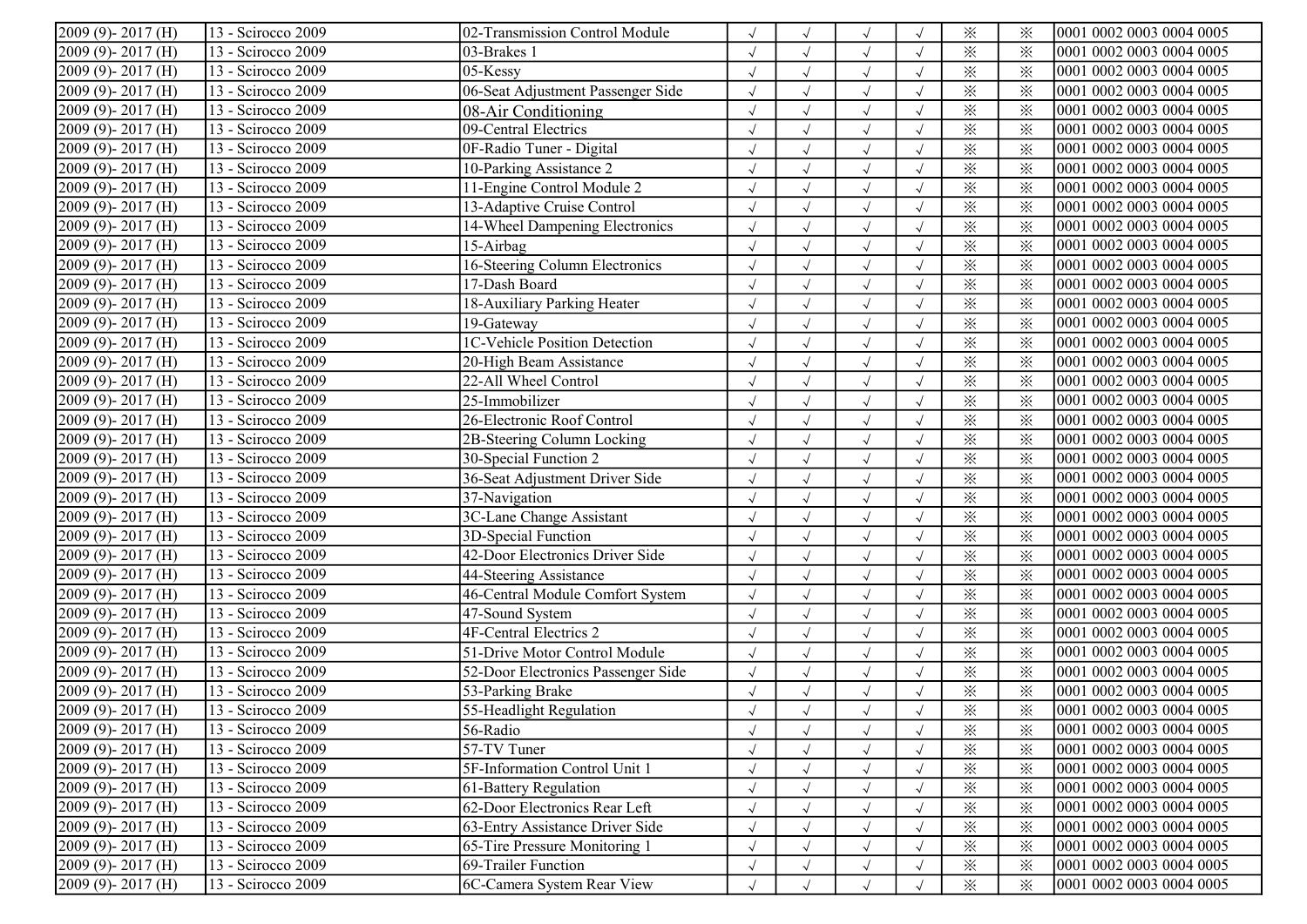| $2009(9) - 2017(H)$              | 13 - Scirocco 2009 | 6D-Deck Lid Control Unit                  | $\sqrt{2}$ |              | $\sqrt{ }$   |            | $\times$                | $\times$                | 0001 0002 0003 0004 0005 |
|----------------------------------|--------------------|-------------------------------------------|------------|--------------|--------------|------------|-------------------------|-------------------------|--------------------------|
| 2009 (9)-2017 (H)                | 13 - Scirocco 2009 | 72-Door Electronics Rear Right            | $\sqrt{}$  |              | $\sqrt{ }$   |            | $\times$                | $\times$                | 0001 0002 0003 0004 0005 |
| 2009 (9)-2017 (H)                | 13 - Scirocco 2009 | 73-Entry Assistance Passenger Side        | $\sqrt{}$  |              | $\sqrt{}$    | $\sqrt{ }$ | $\times$                | $\times$                | 0001 0002 0003 0004 0005 |
| $2009(9) - 2017(H)$              | 13 - Scirocco 2009 | 75-Telematics Communication Unit          | $\sqrt{}$  |              | $\sqrt{ }$   |            | $\times$                | $\times$                | 0001 0002 0003 0004 0005 |
| $2009(9) - 2017(H)$              | 13 - Scirocco 2009 | 76-Parking Assistance                     | $\sqrt{}$  | $\sqrt{ }$   | $\sqrt{ }$   | $\sqrt{ }$ | $\times$                | $\times$                | 0001 0002 0003 0004 0005 |
| 2009 (9)-2017 (H)                | 13 - Scirocco 2009 | 77-Telephone                              | $\sqrt{ }$ | $\sqrt{ }$   | $\sqrt{}$    | $\sqrt{ }$ | $\times$                | $\times$                | 0001 0002 0003 0004 0005 |
| $2009(9) - 2017(H)$              | 13 - Scirocco 2009 | 7D-Auxiliary Heater                       | $\sqrt{ }$ | $\sqrt{ }$   | $\sqrt{ }$   |            | $\times$                | $\times$                | 0001 0002 0003 0004 0005 |
| 2009 (9)-2017 (H)                | 13 - Scirocco 2009 | 8C-Battery Energy Control Module          | $\sqrt{2}$ |              | $\sqrt{ }$   |            | $\times$                | $\times$                | 0001 0002 0003 0004 0005 |
| $2009(9) - 2017(H)$              | 13 - Scirocco 2009 | <b>A5-Front Sensors Driver Assistance</b> |            |              |              |            |                         |                         | 0001 0002 0003 0004 0005 |
|                                  |                    | System                                    | $\sqrt{ }$ | $\sqrt{ }$   | $\sqrt{ }$   | $\sqrt{ }$ | ✕                       | $\times$                |                          |
| $2009(9) - 2017(H)$              | 13 - Scirocco 2009 | B9-Auxiliary Display Control Unit         | $\sqrt{ }$ |              | $\sqrt{ }$   |            | $\times$                | $\times$                | 0001 0002 0003 0004 0005 |
| $2009(9) - 2017(H)$              | 13 - Scirocco 2009 | <b>BD-High Voltage Battery Charge</b>     | $\sqrt{ }$ | $\sqrt{ }$   | $\sqrt{ }$   | $\sqrt{ }$ | ✕                       | $\times$                | 0001 0002 0003 0004 0005 |
|                                  |                    | Management                                |            |              |              |            |                         |                         |                          |
| $[2009 (9) - 2017 (H)]$          | 13 - Scirocco 2009 | <b>BF-Sliding Door Rear</b>               | $\sqrt{ }$ | $\sqrt{ }$   | $\sqrt{ }$   | $\sqrt{ }$ | $\ddot{\times}$         | $\times$                | 0001 0002 0003 0004 0005 |
|                                  |                    | Right                                     |            |              |              |            |                         |                         |                          |
| $2009(9) - 2017(H)$              | 13 - Scirocco 2009 | <b>BE-Sliding Door Rear</b>               | $\sqrt{ }$ | $\sqrt{ }$   | $\sqrt{ }$   | $\sqrt{ }$ | ✕                       | $\times$                | 0001 0002 0003 0004 0005 |
|                                  |                    | Left                                      |            |              |              |            |                         |                         |                          |
| $2011$ (B) - 2017 (H)            | 16 - Jetta 2011    | 01-Engine Control Module 1                | $\sqrt{2}$ |              | $\sqrt{}$    | $\sqrt{ }$ | $\times$                | $\times$                | 0001 0002 0003 0004 0005 |
| 2011 (B)-2017 (H)                | 16 - Jetta 2011    | 02-Transmission Control Module            | $\sqrt{}$  | $\sqrt{ }$   | $\sqrt{}$    | $\sqrt{ }$ | $\times$                | $\times$                | 0001 0002 0003 0004 0005 |
| 2011 (B)-2017 (H)                | 16 - Jetta 2011    | 03-Brakes 1                               | $\sqrt{2}$ | $\sqrt{ }$   | $\sqrt{}$    | $\sqrt{ }$ | $\times$                | $\times$                | 0001 0002 0003 0004 0005 |
| 2011 (B) - 2017 (H)              | 16 - Jetta 2011    | 04-Steering Angle Sender                  | $\sqrt{ }$ | $\sqrt{ }$   | $\sqrt{}$    | $\sqrt{ }$ | $\times$                | $\times$                | 0001 0002 0003 0004 0005 |
| 2011 (B)-2017 (H)                | 16 - Jetta 2011    | 05-Kessy                                  | $\sqrt{2}$ | $\checkmark$ | $\sqrt{ }$   | $\sqrt{ }$ | $\times$                | $\times$                | 0001 0002 0003 0004 0005 |
| 2011 (B)-2017 (H)                | 16 - Jetta 2011    | 06-Seat Adjustment Passenger Side         |            |              | $\sqrt{}$    |            | $\times$                | $\times$                | 0001 0002 0003 0004 0005 |
| 2011 (B) - 2017 (H)              | 16 - Jetta 2011    | 08-Air Conditioning                       | $\sqrt{}$  |              | $\sqrt{ }$   |            | $\times$                | $\times$                | 0001 0002 0003 0004 0005 |
| 2011 (B)-2017 (H)                | 16 - Jetta 2011    | 09-Central Electrics                      | $\sqrt{2}$ | $\sqrt{ }$   | $\sqrt{ }$   |            | $\overline{\mathbf{x}}$ | $\times$                | 0001 0002 0003 0004 0005 |
| 2011 (B)-2017 (H)                | 16 - Jetta 2011    | 10-Parking Assistance 2                   | $\sqrt{ }$ | $\sqrt{ }$   | $\sqrt{}$    |            | $\times$                | $\times$                | 0001 0002 0003 0004 0005 |
| $2011$ (B) - 2017 (H)            | 16 - Jetta 2011    | 13-Adaptive Cruise Control                | $\sqrt{}$  | $\sqrt{ }$   | $\sqrt{}$    |            | $\times$                | $\times$                | 0001 0002 0003 0004 0005 |
| $\overline{2011}$ (B) - 2017 (H) | 16 - Jetta 2011    | 15-Airbag                                 | $\sqrt{ }$ | $\sqrt{ }$   | $\sqrt{ }$   | $\sqrt{ }$ | $\overline{\mathbf{x}}$ | $\overline{\mathbf{x}}$ | 0001 0002 0003 0004 0005 |
| 2011 (B)-2017 (H)                | 16 - Jetta 2011    | 16-Steering Column Electronics            |            | $\sqrt{}$    | $\sqrt{}$    |            | $\times$                | $\times$                | 0001 0002 0003 0004 0005 |
| $2011$ (B) - 2017 (H)            | 16 - Jetta 2011    | 17-Dash Board                             | $\sqrt{}$  |              | $\sqrt{ }$   |            | $\times$                | $\times$                | 0001 0002 0003 0004 0005 |
| $\overline{2011}$ (B) - 2017 (H) | 16 - Jetta 2011    | 18-Auxiliary Parking Heater               | $\sqrt{}$  | $\sqrt{ }$   | $\sqrt{}$    | $\sqrt{ }$ | $\overline{\mathbf{x}}$ | $\overline{\mathbf{x}}$ | 0001 0002 0003 0004 0005 |
| $2011$ (B) - 2017 (H)            | 16 - Jetta 2011    | 19-Gateway                                | $\sqrt{}$  | $\sqrt{}$    | $\sqrt{}$    | $\sqrt{ }$ | $\times$                | $\times$                | 0001 0002 0003 0004 0005 |
| $2011$ (B) - 2017 (H)            | 16 - Jetta 2011    | 1C-Vehicle Position Detection             | $\sqrt{ }$ | $\sqrt{ }$   | $\sqrt{}$    | $\sqrt{ }$ | $\times$                | $\times$                | 0001 0002 0003 0004 0005 |
| 2011 (B)-2017 (H)                | 16 - Jetta 2011    | 20-High Beam Assistance                   | $\sqrt{ }$ | $\sqrt{ }$   | $\checkmark$ | $\sqrt{ }$ | $\overline{\mathbf{x}}$ | $\times$                | 0001 0002 0003 0004 0005 |
| 2011 (B)-2017 (H)                | 16 - Jetta 2011    | 22-All Wheel Control                      | $\sqrt{ }$ | $\sqrt{}$    | $\sqrt{}$    |            | $\times$                | $\times$                | 0001 0002 0003 0004 0005 |
| 2011 (B)-2017 (H)                | 16 - Jetta 2011    | 25-Immobilizer                            |            |              | $\sqrt{}$    |            | $\times$                | $\times$                | 0001 0002 0003 0004 0005 |
| $2011$ (B) - 2017 (H)            | 16 - Jetta 2011    | 26-Electronic Roof Control                | $\sqrt{}$  | $\sqrt{ }$   | $\sqrt{ }$   | $\sqrt{ }$ | ⋇                       | ⋇                       | 0001 0002 0003 0004 0005 |
| $2011$ (B) - 2017 (H)            | 16 - Jetta 2011    | 2B-Steering Column Locking                | $\sqrt{ }$ | $\sqrt{ }$   | $\sqrt{}$    |            | $\times$                | $\times$                | 0001 0002 0003 0004 0005 |
|                                  |                    | 2E-Media Player Position                  |            |              |              |            |                         |                         |                          |
| $[2011 (B) - 2017 (H)]$          | 16 - Jetta 2011    |                                           | $\sqrt{ }$ | $\sqrt{}$    | $\sqrt{ }$   | $\sqrt{ }$ | $\times$                | $\times$                | 0001 0002 0003 0004 0005 |
| $[2011 (B) - 2017 (H)]$          | 16 - Jetta 2011    | 30-Special Function 2                     | $\sqrt{ }$ | $\sqrt{ }$   | $\sqrt{}$    | $\sqrt{ }$ | $\times$                | $\times$                | 0001 0002 0003 0004 0005 |
| $2011$ (B) - 2017 (H)            | 16 - Jetta 2011    | 36-Seat Adjustment Driver Side            | $\sqrt{}$  | J            | $\sqrt{}$    |            | $\times$                | $\times$                | 0001 0002 0003 0004 0005 |
| $2011$ (B) - 2017 (H)            | 16 - Jetta 2011    | 37-Navigation                             |            |              | $\sqrt{}$    |            | $\times$                | $\times$                | 0001 0002 0003 0004 0005 |
| $2011$ (B) - 2017 (H)            | 16 - Jetta 2011    | 3C-Lane Change Assistant                  |            |              | $\sqrt{}$    |            | $\times$                | $\times$                | 0001 0002 0003 0004 0005 |
| $2011$ (B) - 2017 (H)            | 16 - Jetta 2011    | 42-Door Electronics Driver Side           |            |              | $\sqrt{ }$   |            | $\times$                | $\times$                | 0001 0002 0003 0004 0005 |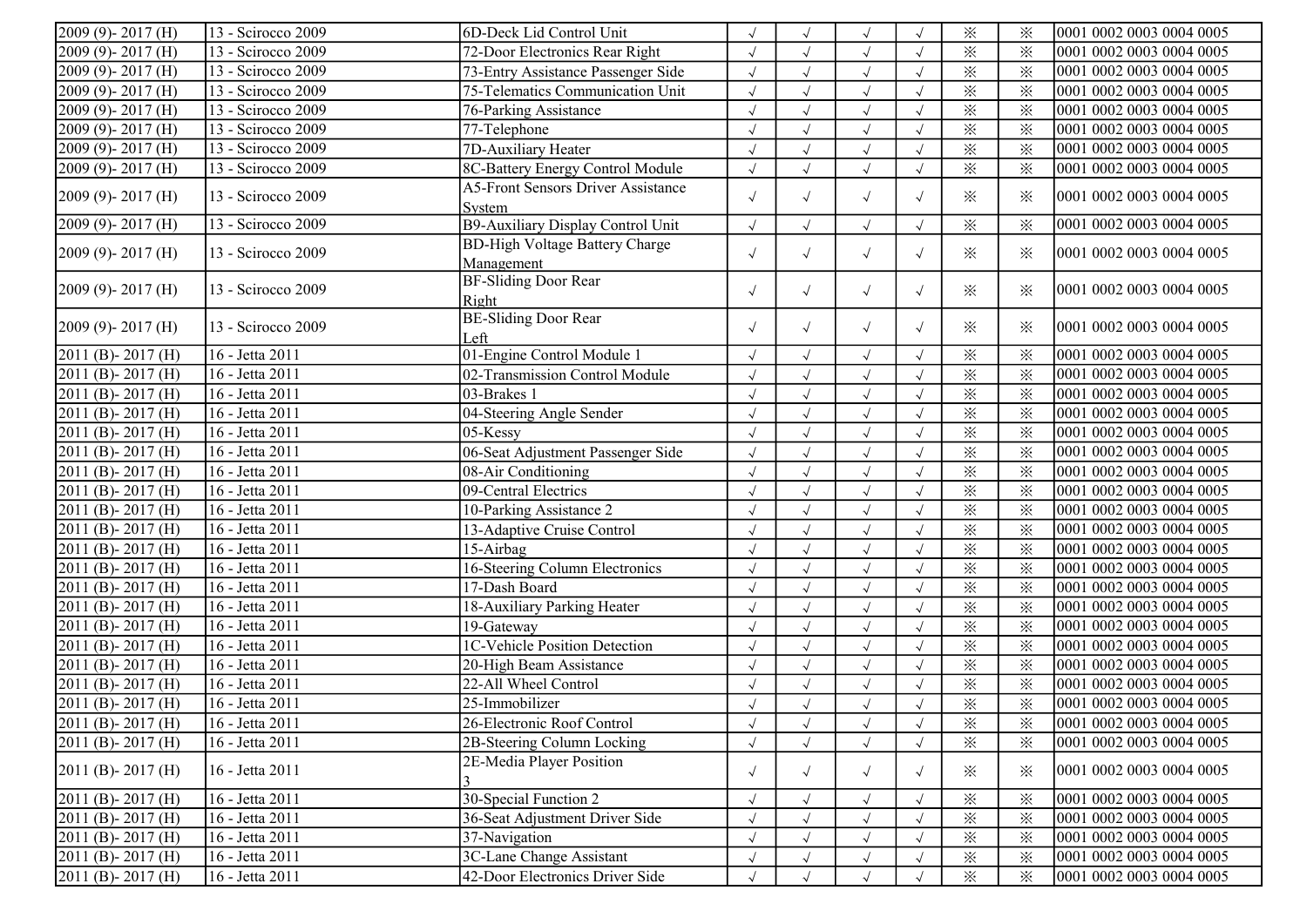| $\overline{2011}$ (B) - 2017 (H) | 16 - Jetta 2011           | 44-Steering Assistance             |            | $\sqrt{ }$           | $\sqrt{ }$   | $\sqrt{ }$ | $\times$                | $\times$ | 0001 0002 0003 0004 0005 |
|----------------------------------|---------------------------|------------------------------------|------------|----------------------|--------------|------------|-------------------------|----------|--------------------------|
| 2011 (B)-2017 (H)                | 16 - Jetta 2011           | 46-Central Module Comfort System   | $\sqrt{}$  | $\sqrt{}$            | $\sqrt{ }$   | $\sqrt{ }$ | $\times$                | $\times$ | 0001 0002 0003 0004 0005 |
| 2011 (B)-2017 (H)                | 16 - Jetta 2011           | 47-Sound System                    | $\sqrt{ }$ | $\sqrt{ }$           | $\sqrt{ }$   | $\sqrt{ }$ | $\times$                | $\times$ | 0001 0002 0003 0004 0005 |
| 2011 (B)-2017 (H)                | 16 - Jetta 2011           | 4F-Central Electrics 2             | $\sqrt{ }$ | $\sqrt{ }$           | $\sqrt{ }$   | $\sqrt{ }$ | $\times$                | $\times$ | 0001 0002 0003 0004 0005 |
| $\overline{2011}$ (B) - 2017 (H) | 16 - Jetta 2011           | 51-Drive Motor Control Module      | $\sqrt{}$  | $\sqrt{ }$           | $\sqrt{ }$   | $\sqrt{ }$ | $\times$                | $\times$ | 0001 0002 0003 0004 0005 |
| $\overline{2011}$ (B) - 2017 (H) | 16 - Jetta 2011           | 52-Door Electronics Passenger Side | $\sqrt{}$  | $\sqrt{ }$           | $\sqrt{ }$   | $\sqrt{ }$ | $\times$                | $\times$ | 0001 0002 0003 0004 0005 |
| $2011$ (B) - 2017 (H)            | 16 - Jetta 2011           | 55-Headlight Regulation            |            | $\sqrt{ }$           | $\sqrt{ }$   |            | $\times$                | $\times$ | 0001 0002 0003 0004 0005 |
| $\overline{2011}$ (B) - 2017 (H) | 16 - Jetta 2011           | 56-Radio                           |            | $\sqrt{ }$           | $\sqrt{ }$   | $\sqrt{ }$ | $\times$                | $\times$ | 0001 0002 0003 0004 0005 |
| $\overline{2011}$ (B) - 2017 (H) | 16 - Jetta 2011           | $57-TV$ Tuner                      |            | $\sqrt{ }$           | $\sqrt{ }$   | $\sqrt{ }$ | $\times$                | $\times$ | 0001 0002 0003 0004 0005 |
| $2011$ (B) - 2017 (H)            | 16 - Jetta 2011           | 5F-Information Control Unit 1      | $\sqrt{2}$ | $\sqrt{ }$           | $\sqrt{ }$   | $\sqrt{ }$ | $\times$                | $\times$ | 0001 0002 0003 0004 0005 |
| 2011 (B)-2017 (H)                | 16 - Jetta 2011           | 61-Battery Regulation              | $\sqrt{ }$ | $\sqrt{ }$           | $\sqrt{ }$   | $\sqrt{ }$ | $\times$                | $\times$ | 0001 0002 0003 0004 0005 |
| $2011$ (B) - 2017 (H)            | 16 - Jetta 2011           | 62-Door Electronics Rear Left      | $\sqrt{}$  | $\sqrt{ }$           | $\sqrt{ }$   | $\sqrt{ }$ | $\overline{\varkappa}$  | $\times$ | 0001 0002 0003 0004 0005 |
| 2011 (B)-2017 (H)                | 16 - Jetta 2011           | 65-Tire Pressure Monitoring 1      | $\sqrt{}$  | $\sqrt{ }$           | $\sqrt{ }$   | $\sqrt{ }$ | $\times$                | $\times$ | 0001 0002 0003 0004 0005 |
| 2011 (B)-2017 (H)                | 16 - Jetta 2011           | 69-Trailer Function                |            | $\sqrt{}$            | $\sqrt{ }$   |            | $\times$                | $\times$ | 0001 0002 0003 0004 0005 |
| 2011 (B)-2017 (H)                | 16 - Jetta 2011           | 72-Door Electronics Rear Right     |            | $\sqrt{ }$           | $\sqrt{ }$   | $\sqrt{ }$ | $\times$                | $\times$ | 0001 0002 0003 0004 0005 |
| 2011 (B)-2017 (H)                | 16 - Jetta 2011           | 75-Telematics Communication Unit   | $\sqrt{}$  | $\sqrt{}$            | $\sqrt{ }$   | $\sqrt{ }$ | $\times$                | $\times$ | 0001 0002 0003 0004 0005 |
| $2011$ (B) - 2017 (H)            | 16 - Jetta 2011           | 76-Parking Assistance              | $\sqrt{}$  | $\sqrt{ }$           | $\sqrt{ }$   | $\sqrt{ }$ | $\times$                | $\times$ | 0001 0002 0003 0004 0005 |
| $\overline{2011}$ (B) - 2017 (H) | 16 - Jetta 2011           | 77-Telephone                       | $\sqrt{2}$ | $\sqrt{ }$           | $\sqrt{ }$   | $\sqrt{ }$ | $\times$                | $\times$ | 0001 0002 0003 0004 0005 |
| $2011$ (B) - 2017 (H)            | 16 - Jetta 2011           | 7D-Auxiliary Heater                | $\sqrt{}$  | $\sqrt{ }$           | $\sqrt{ }$   | $\sqrt{ }$ | $\times$                | $\times$ | 0001 0002 0003 0004 0005 |
| $2011$ (B) - 2017 (H)            | 16 - Jetta 2011           | 8C-Battery Energy Control Module   | $\sqrt{ }$ | $\sqrt{ }$           | $\sqrt{ }$   | $\sqrt{ }$ | $\times$                | $\times$ | 0001 0002 0003 0004 0005 |
|                                  |                           | <b>B8-Electronic Roof</b>          |            |                      |              |            |                         |          |                          |
| $2011$ (B) - 2017 (H)            | 16 - Jetta 2011           | Control 2                          | $\sqrt{ }$ | $\sqrt{ }$           | $\sqrt{ }$   | $\sqrt{ }$ | $\times$                | $\times$ | 0001 0002 0003 0004 0005 |
| $1998$ (W) - 2011 (B)            | 1C/9C - New Beetle 1998   | 01-Engine Control Module 1         | $\sqrt{ }$ | $\sqrt{ }$           | $\sqrt{ }$   | $\sqrt{ }$ | $\times$                | $\times$ | 0001 0002 0003 0004 0005 |
| 1998 (W)-2011 (B)                | $1C/9C$ - New Beetle 1998 | 02-Transmission Control Module     | $\sqrt{}$  | $\sqrt{ }$           | $\sqrt{ }$   | $\sqrt{ }$ | $\times$                | $\times$ | 0001 0002 0003 0004 0005 |
| 1998 (W)-2011 (B)                | 1C/9C - New Beetle 1998   | 03-Brakes 1                        | $\sqrt{ }$ | $\sqrt{ }$           | $\sqrt{ }$   | $\sqrt{ }$ | $\times$                | $\times$ | 0001 0002 0003 0004 0005 |
| 1998 (W)-2011 (B)                | 1C/9C - New Beetle 1998   | 15-Airbag                          | $\sqrt{}$  | $\sqrt{\phantom{a}}$ | $\sqrt{ }$   | $\sqrt{ }$ | $\times$                | $\times$ | 0001 0002 0003 0004 0005 |
| 1998 (W)-2011 (B)                | $1C/9C$ - New Beetle 1998 | 17-Dash Board                      | $\sqrt{2}$ | $\sqrt{ }$           | $\sqrt{ }$   | $\sqrt{ }$ | $\times$                | $\times$ | 0001 0002 0003 0004 0005 |
| 1998 (W)-2011 (B)                | 1C/9C - New Beetle 1998   | 19-Gateway                         |            | $\sqrt{\phantom{a}}$ | $\sqrt{ }$   | $\sqrt{ }$ | $\times$                | $\times$ | 0001 0002 0003 0004 0005 |
| 1998 (W)-2011 (B)                | 1C/9C - New Beetle 1998   | 22-All Wheel Control               |            | $\sqrt{ }$           | $\sqrt{ }$   | $\sqrt{ }$ | $\times$                | $\times$ | 0001 0002 0003 0004 0005 |
| 1998 (W)-2011 (B)                | 1C/9C - New Beetle 1998   | 25-Immobilizer                     |            | $\sqrt{ }$           | $\sqrt{ }$   | $\sqrt{ }$ | $\overline{\mathbf{x}}$ | $\times$ | 0001 0002 0003 0004 0005 |
| 1998 (W)-2011 (B)                | 1C/9C - New Beetle 1998   | 29-Light Control Left              | $\sqrt{}$  | $\sqrt{\phantom{a}}$ | $\sqrt{}$    | $\sqrt{ }$ | $\times$                | $\times$ | 0001 0002 0003 0004 0005 |
| $1998$ (W) - 2011 (B)            | 1C/9C - New Beetle 1998   | 35-Central Locking                 |            | $\sqrt{ }$           | $\sqrt{ }$   | $\sqrt{ }$ | $\times$                | $\times$ | 0001 0002 0003 0004 0005 |
|                                  |                           | Control Module                     | $\sqrt{ }$ |                      |              |            |                         |          |                          |
| $1998$ (W) - 2011 (B)            | 1C/9C - New Beetle 1998   | 46-Central Module Comfort System   | $\sqrt{ }$ | $\sqrt{ }$           | $\sqrt{ }$   | $\sqrt{ }$ | $\times$                | $\times$ | 0001 0002 0003 0004 0005 |
| 1998 (W)-2011 (B)                | 1C/9C - New Beetle 1998   | 54-Rear Spoiler                    | $\sqrt{}$  | $\sqrt{}$            | $\checkmark$ | $\sqrt{ }$ | $\times$                | $\times$ | 0001 0002 0003 0004 0005 |
| $1998$ (W) - 2011 (B)            | 1C/9C - New Beetle 1998   | 56-Radio                           |            | $\sqrt{ }$           | $\sqrt{ }$   |            | $\times$                | $\times$ | 0001 0002 0003 0004 0005 |
| 1998 (W) - 2011 (B)              | $IC/9C$ - New Beetle 1998 | 65-Tire Pressure Monitoring 1      |            |                      | $\sqrt{ }$   |            | $\times$                | ⋇        | 0001 0002 0003 0004 0005 |
| $1998$ (W) - 2011 (B)            | 1C/9C - New Beetle 1998   | 75-Telematics Communication Unit   | $\sqrt{}$  |                      | $\sqrt{ }$   | $\sqrt{ }$ | $\times$                | $\times$ | 0001 0002 0003 0004 0005 |
| $1998$ (W) - 2011 (B)            | 1C/9C - New Beetle 1998   | 76-Parking Assistance              | $\sqrt{ }$ |                      | $\sqrt{ }$   | $\sqrt{ }$ | $\times$                | $\times$ | 0001 0002 0003 0004 0005 |
| $2006(6) - 2017(H)$              | 1F - Eos 2006             | 01-Engine Control Module 1         | $\sqrt{ }$ |                      | $\sqrt{ }$   | $\sqrt{ }$ | $\times$                | $\times$ | 0001 0002 0003 0004 0005 |
| $2006(6) - 2017(H)$              | 1F - Eos 2006             | 02-Transmission Control Module     |            |                      |              |            | $\times$                | $\times$ | 0001 0002 0003 0004 0005 |
| $2006(6)$ - 2017 (H)             | 1F - Eos 2006             | 03-Brakes 1                        |            |                      | $\sqrt{ }$   | $\sqrt{ }$ | $\times$                | $\times$ | 0001 0002 0003 0004 0005 |
| $2006(6) - 2017(H)$              | 1F - Eos 2006             | 05-Kessy                           |            |                      | $\sqrt{ }$   | $\sqrt{ }$ | $\times$                | $\times$ | 0001 0002 0003 0004 0005 |
| $2006(6) - 2017(H)$              | 1F - Eos 2006             | 06-Seat Adjustment Passenger Side  |            | $\sqrt{ }$           | $\sqrt{ }$   | $\sqrt{ }$ | $\times$                | $\times$ | 0001 0002 0003 0004 0005 |
| $2006(6) - 2017(H)$              | 1F - Eos 2006             | 08-Air Conditioning                |            |                      | $\sqrt{}$    |            | $\times$                | $\times$ | 0001 0002 0003 0004 0005 |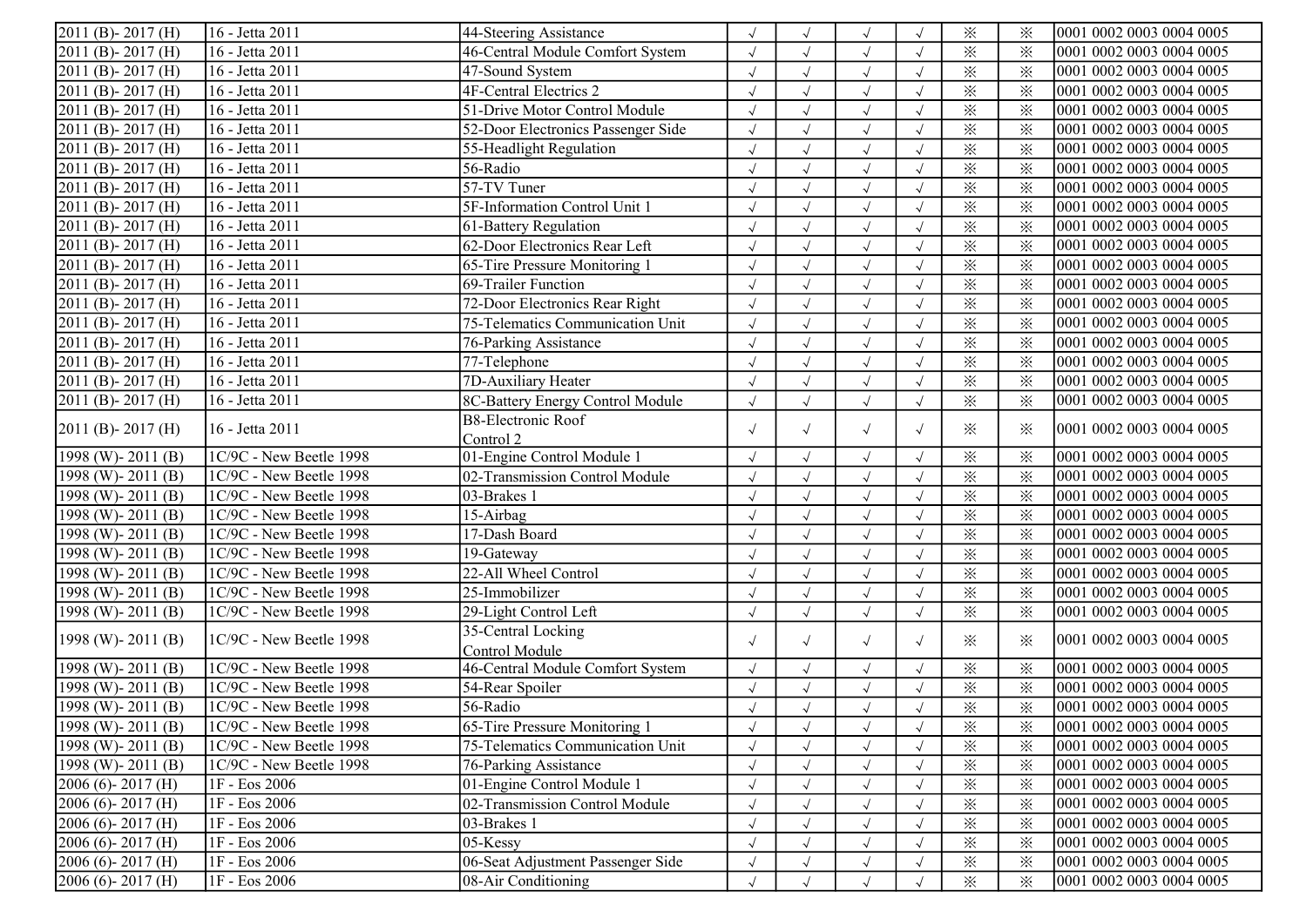| $2006(6) - 2017(H)$     | 1F - Eos 2006   | 09-Central Electrics               |            | $\sqrt{ }$ | $\sqrt{ }$ |            | $\times$                | $\times$ | 0001 0002 0003 0004 0005 |
|-------------------------|-----------------|------------------------------------|------------|------------|------------|------------|-------------------------|----------|--------------------------|
| $2006(6) - 2017(H)$     | 1F - Eos 2006   | OF-Radio Tuner - Digital           |            | $\sqrt{ }$ | $\sqrt{}$  |            | $\times$                | $\times$ | 0001 0002 0003 0004 0005 |
| $2006(6)$ - 2017 (H)    | 1F - Eos 2006   | 10-Parking Assistance 2            |            | $\sqrt{}$  | $\sqrt{ }$ | $\sqrt{ }$ | $\times$                | $\times$ | 0001 0002 0003 0004 0005 |
| $2006(6)$ - 2017 (H)    | 1F - Eos 2006   | 11-Engine Control Module 2         | $\sqrt{}$  | $\sqrt{ }$ | $\sqrt{ }$ | $\sqrt{ }$ | $\times$                | $\times$ | 0001 0002 0003 0004 0005 |
| $2006(6) - 2017(H)$     | 1F - Eos 2006   | 13-Adaptive Cruise Control         | $\sqrt{}$  | $\sqrt{ }$ | $\sqrt{}$  | $\sqrt{ }$ | $\times$                | $\times$ | 0001 0002 0003 0004 0005 |
| 2006 (6)-2017 (H)       | 1F - Eos 2006   | 15-Airbag                          | $\sqrt{}$  | $\sqrt{ }$ | $\sqrt{ }$ | $\sqrt{ }$ | $\times$                | $\times$ | 0001 0002 0003 0004 0005 |
| 2006 (6)-2017 (H)       | IF - Eos 2006   | 16-Steering Column Electronics     | $\sqrt{}$  | $\sqrt{ }$ | $\sqrt{}$  |            | $\times$                | $\times$ | 0001 0002 0003 0004 0005 |
| 2006 (6)-2017 (H)       | 1F - Eos 2006   | 17-Dash Board                      |            | $\sqrt{ }$ | $\sqrt{ }$ |            | $\times$                | $\times$ | 0001 0002 0003 0004 0005 |
| $2006(6) - 2017(H)$     | 1F - Eos 2006   | 18-Auxiliary Parking Heater        |            | $\sqrt{ }$ | $\sqrt{ }$ | $\sqrt{ }$ | $\times$                | $\times$ | 0001 0002 0003 0004 0005 |
| $2006(6)$ -2017(H)      | 1F - Eos 2006   | 19-Gateway                         |            | $\sqrt{ }$ | $\sqrt{ }$ | $\sqrt{ }$ | $\times$                | $\times$ | 0001 0002 0003 0004 0005 |
| 2006 (6)-2017 (H)       | 1F - Eos 2006   | 1C-Vehicle Position Detection      | $\sqrt{ }$ | $\sqrt{ }$ | $\sqrt{}$  | $\sqrt{ }$ | $\times$                | $\times$ | 0001 0002 0003 0004 0005 |
| 2006 (6)-2017 (H)       | 1F - Eos 2006   | 20-High Beam Assistance            | $\sqrt{}$  | $\sqrt{ }$ | $\sqrt{ }$ | $\sqrt{ }$ | $\times$                | $\times$ | 0001 0002 0003 0004 0005 |
| 2006 (6)-2017 (H)       | 1F - Eos 2006   | 22-All Wheel Control               | $\sqrt{2}$ | $\sqrt{ }$ | $\sqrt{ }$ | $\sqrt{ }$ | $\times$                | $\times$ | 0001 0002 0003 0004 0005 |
| $2006(6) - 2017(H)$     | 1F - Eos 2006   | 25-Immobilizer                     |            | $\sqrt{ }$ | $\sqrt{ }$ |            | $\times$                | $\times$ | 0001 0002 0003 0004 0005 |
| $2006(6)$ -2017(H)      | 1F - Eos 2006   | 26-Electronic Roof Control         |            | $\sqrt{ }$ | $\sqrt{ }$ |            | $\times$                | $\times$ | 0001 0002 0003 0004 0005 |
| 2006 (6)-2017 (H)       | 1F - Eos 2006   | 2B-Steering Column Locking         |            | $\sqrt{}$  | $\sqrt{ }$ | $\sqrt{ }$ | $\overline{\mathbf{x}}$ | $\times$ | 0001 0002 0003 0004 0005 |
| $2006(6)$ - 2017 (H)    | 1F - Eos 2006   | 2E-Media Player Position           | $\sqrt{ }$ | $\sqrt{ }$ | $\sqrt{ }$ | $\sqrt{ }$ | $\times$                | ፠        | 0001 0002 0003 0004 0005 |
| $2006(6) - 2017(H)$     | 1F - Eos 2006   | 30-Special Function 2              | $\sqrt{ }$ | $\sqrt{ }$ | $\sqrt{}$  | $\sqrt{ }$ | $\times$                | $\times$ | 0001 0002 0003 0004 0005 |
| $2006(6) - 2017(H)$     | 1F - Eos 2006   | 36-Seat Adjustment Driver Side     | $\sqrt{ }$ | $\sqrt{ }$ | $\sqrt{ }$ |            | $\times$                | $\times$ | 0001 0002 0003 0004 0005 |
| 2006 (6)-2017 (H)       | 1F - Eos 2006   | 37-Navigation                      | $\sqrt{2}$ | $\sqrt{ }$ | $\sqrt{ }$ |            | $\times$                | $\times$ | 0001 0002 0003 0004 0005 |
| 2006 (6)-2017 (H)       | 1F - Eos 2006   | 3C-Lane Change Assistant           | $\sqrt{}$  | $\sqrt{ }$ | $\sqrt{ }$ |            | $\times$                | $\times$ | 0001 0002 0003 0004 0005 |
| $2006(6)$ -2017(H)      | 1F - Eos 2006   | 3D-Special Function                |            | $\sqrt{ }$ | $\sqrt{ }$ |            | $\times$                | $\times$ | 0001 0002 0003 0004 0005 |
| $2006(6) - 2017(H)$     | 1F - Eos 2006   | 44-Steering Assistance             | $\sqrt{}$  | $\sqrt{ }$ | $\sqrt{ }$ | $\sqrt{ }$ | $\times$                | $\times$ | 0001 0002 0003 0004 0005 |
| $2006(6) - 2017(H)$     | $1F - Eos 2006$ | 46-Central Module Comfort System   | $\sqrt{}$  | $\sqrt{ }$ | $\sqrt{ }$ | $\sqrt{ }$ | $\times$                | $\times$ | 0001 0002 0003 0004 0005 |
| $2006(6)$ -2017(H)      | 1F - Eos 2006   | 47-Sound System                    | $\sqrt{}$  | $\sqrt{ }$ | $\sqrt{ }$ | $\sqrt{ }$ | $\times$                | $\times$ | 0001 0002 0003 0004 0005 |
| 2006 (6)-2017 (H)       | 1F - Eos 2006   | 4F-Central Electrics 2             | $\sqrt{ }$ | $\sqrt{ }$ | $\sqrt{ }$ | $\sqrt{ }$ | $\times$                | $\times$ | 0001 0002 0003 0004 0005 |
| $2006(6)$ -2017(H)      | 1F - Eos 2006   | 51-Drive Motor Control Module      | $\sqrt{}$  | $\sqrt{ }$ | $\sqrt{ }$ | $\sqrt{ }$ | $\times$                | $\times$ | 0001 0002 0003 0004 0005 |
| $2006(6)$ -2017(H)      | 1F - Eos 2006   | 52-Door Electronics Passenger Side |            | $\sqrt{ }$ | $\sqrt{ }$ | $\sqrt{ }$ | $\times$                | $\times$ | 0001 0002 0003 0004 0005 |
| $2006(6)$ -2017(H)      | 1F - Eos 2006   | 53-Parking Brake                   |            | $\sqrt{}$  | $\sqrt{ }$ | $\sqrt{ }$ | $\times$                | $\times$ | 0001 0002 0003 0004 0005 |
| $2006(6)$ - 2017 (H)    | 1F - Eos 2006   | 55-Headlight Regulation            | $\sqrt{ }$ | $\sqrt{ }$ | $\sqrt{ }$ | $\sqrt{ }$ | $\times$                | $\times$ | 0001 0002 0003 0004 0005 |
| $2006(6)$ - 2017 (H)    | 1F - Eos 2006   | 56-Radio                           | $\sqrt{ }$ | $\sqrt{ }$ | $\sqrt{}$  | $\sqrt{ }$ | $\times$                | $\times$ | 0001 0002 0003 0004 0005 |
| 2006 (6)-2017 (H)       | 1F - Eos 2006   | 57-TV Tuner                        | $\sqrt{}$  | $\sqrt{ }$ | $\sqrt{ }$ | $\sqrt{ }$ | $\times$                | $\times$ | 0001 0002 0003 0004 0005 |
| 2006 (6)-2017 (H)       | 1F - Eos 2006   | 5F-Information Control Unit 1      | $\sqrt{}$  | $\sqrt{ }$ | $\sqrt{ }$ |            | $\times$                | $\times$ | 0001 0002 0003 0004 0005 |
| 2006 (6)-2017 (H)       | 1F - Eos 2006   | 61-Battery Regulation              |            | $\sqrt{ }$ | $\sqrt{ }$ |            | $\times$                | $\times$ | 0001 0002 0003 0004 0005 |
| $2006(6) - 2017(H)$     | 1F - Eos 2006   | 62-Door Electronics Rear Left      |            |            | $\sqrt{ }$ |            | $\times$                | $\times$ | 0001 0002 0003 0004 0005 |
| $[2006 (6) - 2017 (H)]$ | 1F - Eos 2006   | 63-Entry Assistance Driver Side    | $\sqrt{ }$ | $\sqrt{ }$ | $\sqrt{ }$ | $\sqrt{ }$ | $\times$                | ⋇        | 0001 0002 0003 0004 0005 |
| $2006(6) - 2017(H)$     | 1F - Eos 2006   | 65-Tire Pressure Monitoring 1      | $\sqrt{}$  | $\sqrt{ }$ | $\sqrt{ }$ | $\sqrt{ }$ | $\times$                | $\times$ | 0001 0002 0003 0004 0005 |
| $2006(6) - 2017(H)$     | 1F - Eos 2006   | 69-Trailer Function                | $\sqrt{ }$ |            |            | $\sqrt{ }$ | $\times$                | $\times$ | 0001 0002 0003 0004 0005 |
| $2006(6) - 2017(H)$     | 1F - Eos 2006   | 6C-Camera System Rear View         | $\sqrt{2}$ |            |            | $\sqrt{ }$ | $\times$                | $\times$ | 0001 0002 0003 0004 0005 |
| $2006(6) - 2017(H)$     | 1F - Eos 2006   | 72-Door Electronics Rear Right     |            |            |            | $\sqrt{ }$ | $\times$                | $\times$ | 0001 0002 0003 0004 0005 |
| $2006(6)$ -2017(H)      | 1F - Eos 2006   | 73-Entry Assistance Passenger Side |            | $\sqrt{ }$ |            | $\sqrt{ }$ | $\times$                | $\times$ | 0001 0002 0003 0004 0005 |
| $2006(6) - 2017(H)$     | 1F - Eos 2006   | 75-Telematics Communication Unit   | $\sqrt{ }$ | $\sqrt{ }$ | $\sqrt{}$  | $\sqrt{ }$ | $\times$                | $\times$ | 0001 0002 0003 0004 0005 |
| $2006(6) - 2017(H)$     | 1F - Eos 2006   | 76-Parking Assistance              | $\sqrt{ }$ | $\sqrt{ }$ | $\sqrt{ }$ | $\sqrt{ }$ | $\times$                | ፠        | 0001 0002 0003 0004 0005 |
| $[2006 (6) - 2017 (H)]$ | 1F - Eos 2006   | 77-Telephone                       | $\sqrt{}$  | $\sqrt{ }$ | $\sqrt{ }$ |            | $\times$                | $\times$ | 0001 0002 0003 0004 0005 |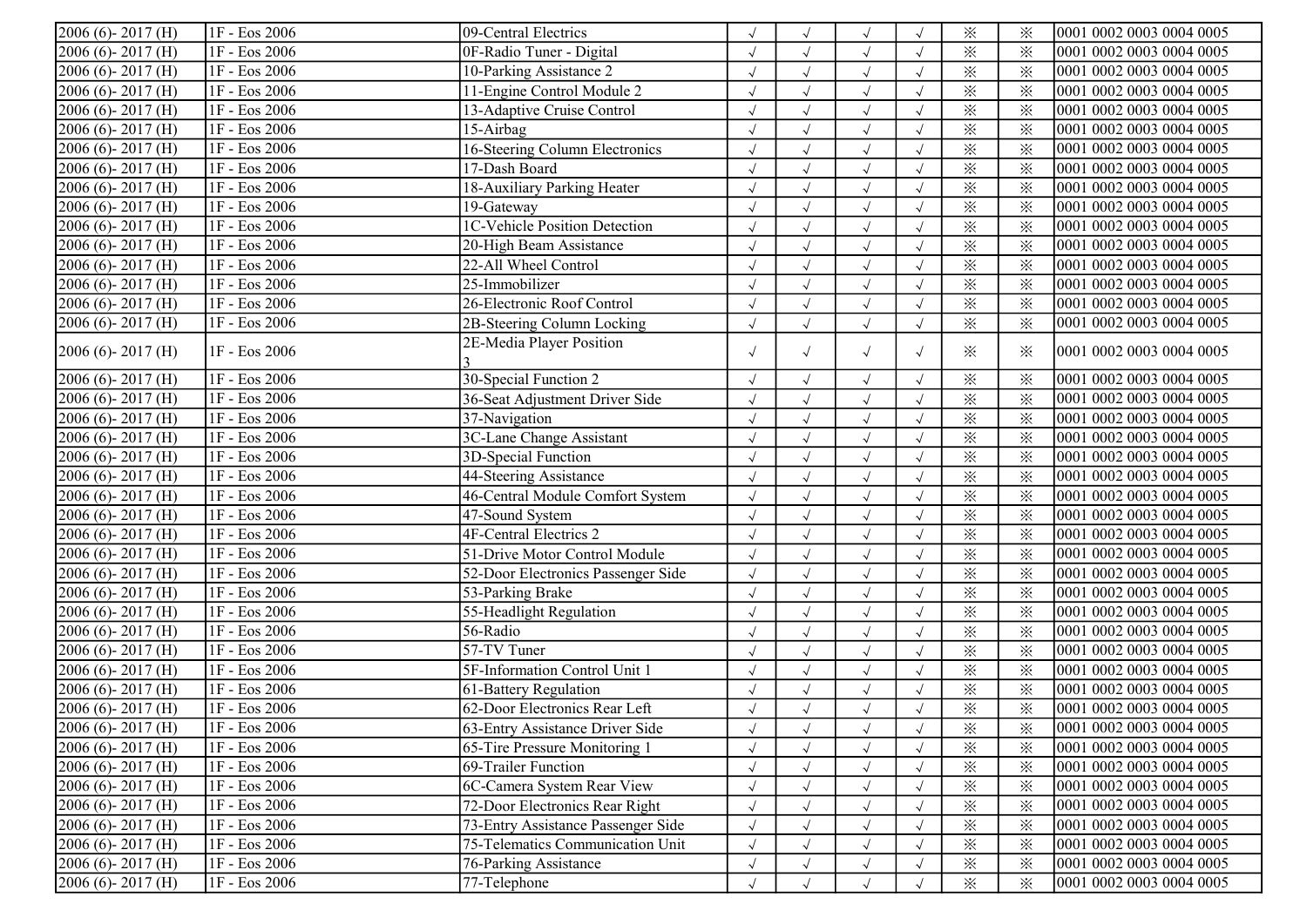| $2006(6) - 2017(H)$          | 1F - Eos 2006  | 7D-Auxiliary Heater                       | $\sqrt{ }$   | $\sqrt{}$    | $\sqrt{\phantom{a}}$ |            | ⋇                       | $\times$                | 0001 0002 0003 0004 0005 |
|------------------------------|----------------|-------------------------------------------|--------------|--------------|----------------------|------------|-------------------------|-------------------------|--------------------------|
| $2006(6) - 2017(H)$          | 1F - Eos 2006  | 8C-Battery Energy Control Module          | $\sqrt{ }$   | $\sqrt{ }$   | $\sqrt{ }$           |            | ⋇                       | $\times$                | 0001 0002 0003 0004 0005 |
| $2006(6) - 2017(H)$          | 1F - Eos 2006  | <b>A5-Front Sensors Driver Assistance</b> | $\sqrt{ }$   | $\sqrt{ }$   | $\sqrt{ }$           | $\sqrt{ }$ | ✕                       | $\times$                | 0001 0002 0003 0004 0005 |
|                              |                | System                                    |              |              |                      |            |                         |                         |                          |
| $2006(6) - 2017(H)$          | 1F - Eos 2006  | B9-Auxiliary Display Control Unit         | $\sqrt{ }$   | $\sqrt{ }$   | $\sqrt{ }$           |            | ⋇                       | $\times$                | 0001 0002 0003 0004 0005 |
| $2006(6) - 2017(H)$          | 1F - Eos 2006  | <b>BD-High Voltage Battery Charge</b>     | $\sqrt{ }$   | $\sqrt{ }$   | $\sqrt{ }$           | $\sqrt{ }$ | $\times$                | $\times$                | 0001 0002 0003 0004 0005 |
|                              |                | Management                                |              |              |                      |            |                         |                         |                          |
| $[2006 (6) - 2017 (H)]$      | 1F - Eos 2006  | <b>BE-Sliding Door Rear</b>               | $\sqrt{ }$   | $\sqrt{ }$   | $\sqrt{}$            | $\sqrt{ }$ | $\times$                | $\times$                | 0001 0002 0003 0004 0005 |
|                              |                | Left<br><b>BF-Sliding Door Rear</b>       |              |              |                      |            |                         |                         |                          |
| $2006(6) - 2017(H)$          | 1F - Eos 2006  | Right                                     | $\sqrt{ }$   | $\sqrt{}$    | $\sqrt{ }$           | $\sqrt{ }$ | ✕                       | $\times$                | 0001 0002 0003 0004 0005 |
| 1999 (X) - 2005 (5)          | 1J - Bora 1999 | 01-Engine Control Module 1                |              |              | $\sqrt{ }$           |            | ⋇                       | $\times$                | 0001 0002 0003 0004 0005 |
| 1999 (X) - 2005 (5)          | 1J - Bora 1999 | 02-Transmission Control Module            | $\sqrt{ }$   | $\sqrt{}$    | $\sqrt{ }$           |            | $\times$                | $\times$                | 0001 0002 0003 0004 0005 |
| 1999 (X) - 2005 (5)          | 1J - Bora 1999 | 03-Brakes 1                               | $\sqrt{ }$   | $\sqrt{}$    | $\sqrt{ }$           |            | $\times$                | $\times$                | 0001 0002 0003 0004 0005 |
| 1999 (X) - 2005 (5)          | 1J - Bora 1999 | 08-Air Conditioning                       | $\sqrt{ }$   | $\sqrt{ }$   | $\sqrt{ }$           |            | ⋇                       | $\times$                | 0001 0002 0003 0004 0005 |
| 1999 (X) - 2005 (5)          | 1J - Bora 1999 | 15-Airbag                                 |              | $\sqrt{ }$   | $\sqrt{ }$           |            | $\times$                | $\times$                | 0001 0002 0003 0004 0005 |
| $1999$ (X) - 2005 (5)        | 1J - Bora 1999 | 16-Steering Column Electronics            |              |              | $\sqrt{ }$           |            | $\times$                | $\times$                | 0001 0002 0003 0004 0005 |
| $\sqrt{1999}$ (X) - 2005 (5) | 1J - Bora 1999 | 17-Dash Board                             |              |              | $\sqrt{ }$           |            | $\times$                | $\times$                | 0001 0002 0003 0004 0005 |
| $1999$ (X) - 2005 (5)        | 1J - Bora 1999 | 19-Gateway                                | $\sqrt{ }$   | $\sqrt{ }$   | $\sqrt{ }$           | $\sqrt{ }$ | ⋇                       | $\times$                | 0001 0002 0003 0004 0005 |
| 1999 (X) - 2005 (5)          | 1J - Bora 1999 | 22-All Wheel Control                      | $\sqrt{}$    | $\sqrt{ }$   | $\sqrt{ }$           |            | ⋇                       | $\times$                | 0001 0002 0003 0004 0005 |
| 1999 (X) - 2005 (5)          | 1J - Bora 1999 | 25-Immobilizer                            | $\sqrt{ }$   | $\sqrt{ }$   | $\sqrt{}$            | $\sqrt{ }$ | $\times$                | $\times$                | 0001 0002 0003 0004 0005 |
| 1999 (X) - 2005 (5)          | 1J - Bora 1999 | 29-Light Control Left                     | $\sqrt{}$    | $\sqrt{ }$   | $\sqrt{}$            | $\sqrt{}$  | $\times$                | $\times$                | 0001 0002 0003 0004 0005 |
|                              |                | 35-Central Locking                        |              |              |                      |            |                         |                         |                          |
| $1999$ (X) - 2005 (5)        | 1J - Bora 1999 | Control Module                            | $\sqrt{ }$   | $\sqrt{}$    | $\sqrt{ }$           | $\sqrt{ }$ | ✕                       | $\times$                | 0001 0002 0003 0004 0005 |
| 1999 (X)-2005 (5)            | 1J - Bora 1999 | 36-Seat Adjustment Driver Side            | $\sqrt{}$    | $\sqrt{ }$   | $\sqrt{\phantom{a}}$ |            | ⋇                       | $\times$                | 0001 0002 0003 0004 0005 |
| 1999 (X) - 2005 (5)          | 1J - Bora 1999 | 37-Navigation                             | $\sqrt{}$    | $\sqrt{ }$   | $\sqrt{ }$           |            | $\times$                | $\times$                | 0001 0002 0003 0004 0005 |
| 1999 (X) - 2005 (5)          | 1J - Bora 1999 | 39-Light Control Right                    | $\sqrt{}$    |              | $\sqrt{ }$           |            | ⋇                       | $\times$                | 0001 0002 0003 0004 0005 |
| 1999 (X) - 2005 (5)          | 1J - Bora 1999 | 46-Central Module Comfort System          |              | $\sqrt{}$    | $\sqrt{ }$           |            | $\times$                | $\times$                | 0001 0002 0003 0004 0005 |
| 1999 (X) - 2005 (5)          | 1J - Bora 1999 | 47-Sound System                           | $\sqrt{ }$   | $\sqrt{}$    | $\sqrt{ }$           |            | $\times$                | $\times$                | 0001 0002 0003 0004 0005 |
| $1999$ (X) - 2005 (5)        | 1J - Bora 1999 | 56-Radio                                  | $\sqrt{}$    | $\sqrt{ }$   | $\sqrt{ }$           |            | $\times$                | $\times$                | 0001 0002 0003 0004 0005 |
| $1999$ (X) - 2005 (5)        | 1J - Bora 1999 | 57-TV Tuner                               |              | $\sqrt{ }$   | $\sqrt{ }$           |            | $\times$                | $\overline{\mathbf{x}}$ | 0001 0002 0003 0004 0005 |
| $1999$ (X) - 2005 (5)        | 1J - Bora 1999 | 75-Telematics Communication Unit          | $\sqrt{}$    | $\sqrt{}$    | $\sqrt{ }$           |            | $\times$                | $\times$                | 0001 0002 0003 0004 0005 |
| 1999 (X) - 2005 (5)          | 1J - Bora 1999 | 76-Parking Assistance                     | $\sqrt{}$    |              | $\sqrt{ }$           |            | $\times$                | $\times$                | 0001 0002 0003 0004 0005 |
| 1998 (W) - 2006 (6)          | 1J - Golf 1998 | 01-Engine Control Module 1                | $\sqrt{}$    | $\sqrt{ }$   | $\sqrt{ }$           | $\sqrt{ }$ | $\overline{\mathbf{x}}$ | $\overline{\mathbf{x}}$ | 0001 0002 0003 0004 0005 |
| $1998$ (W) - 2006 (6)        | 1J - Golf 1998 | 02-Transmission Control Module            | $\sqrt{ }$   | $\checkmark$ | $\sqrt{ }$           | $\sqrt{ }$ | $\times$                | $\times$                | 0001 0002 0003 0004 0005 |
| $1998$ (W) - 2006 (6)        | 1J - Golf 1998 | 03-Brakes 1                               | $\sqrt{ }$   |              | $\sqrt{ }$           |            | $\times$                | $\times$                | 0001 0002 0003 0004 0005 |
| $1998$ (W) - 2006 (6)        | 1J - Golf 1998 | 08-Air Conditioning                       | $\checkmark$ | $\sqrt{ }$   | $\checkmark$         | $\sqrt{}$  | $\overline{\mathbf{x}}$ | $\overline{\mathbb{X}}$ | 0001 0002 0003 0004 0005 |
| $1998$ (W) - 2006 (6)        | 1J - Golf 1998 | 15-Airbag                                 | $\sqrt{ }$   |              |                      |            | ⋇                       | $\times$                | 0001 0002 0003 0004 0005 |
| $1998$ (W) - 2006 (6)        | 1J - Golf 1998 | 16-Steering Column Electronics            |              |              | $\sqrt{ }$           |            | $\times$                | $\times$                | 0001 0002 0003 0004 0005 |
| $1998$ (W) - 2006 (6)        | 1J - Golf 1998 | 17-Dash Board                             | $\sqrt{ }$   |              | $\sqrt{ }$           | $\sqrt{ }$ | $\times$                | $\times$                | 0001 0002 0003 0004 0005 |
| $1998$ (W) - 2006 (6)        | 1J - Golf 1998 | 19-Gateway                                | $\sqrt{ }$   |              | $\sqrt{ }$           |            | $\times$                | $\times$                | 0001 0002 0003 0004 0005 |
| $1998$ (W) - 2006 (6)        | 1J - Golf 1998 | 22-All Wheel Control                      | $\sqrt{ }$   |              | $\sqrt{ }$           |            | ⋇                       | $\times$                | 0001 0002 0003 0004 0005 |
| $1998$ (W) - 2006 (6)        | 1J - Golf 1998 | 25-Immobilizer                            |              |              | $\sqrt{}$            |            | $\times$                | $\times$                | 0001 0002 0003 0004 0005 |
| $1998$ (W) - 2006 (6)        | 1J - Golf 1998 | 29-Light Control Left                     |              |              | $\sqrt{ }$           |            | $\times$                | $\times$                | 0001 0002 0003 0004 0005 |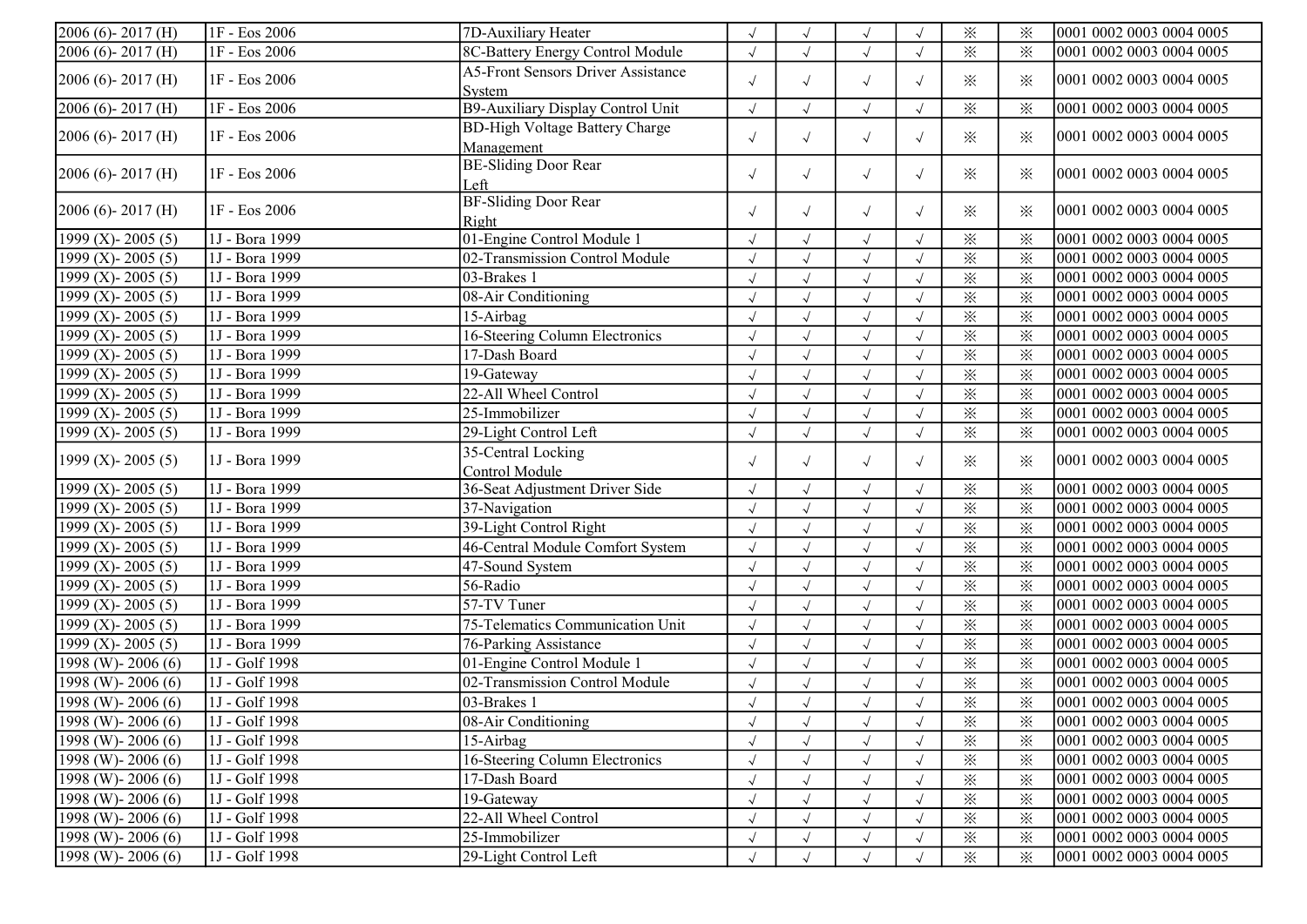| 1998 (W)-2006 (6)       | 1J - Golf 1998 | 35-Central Locking                 | $\sqrt{2}$ | $\sqrt{ }$ | $\sqrt{ }$           | $\sqrt{ }$ | $\times$                | $\times$ | 0001 0002 0003 0004 0005 |
|-------------------------|----------------|------------------------------------|------------|------------|----------------------|------------|-------------------------|----------|--------------------------|
|                         |                | Control Module                     |            |            |                      |            |                         |          |                          |
| 1998 (W) - 2006 (6)     | 1J - Golf 1998 | 36-Seat Adjustment Driver Side     | $\sqrt{}$  | $\sqrt{ }$ | $\sqrt{ }$           | $\sqrt{ }$ | $\times$                | $\times$ | 0001 0002 0003 0004 0005 |
| 1998 (W)-2006 (6)       | 1J - Golf 1998 | 39-Light Control Right             |            | $\sqrt{ }$ | $\sqrt{}$            | $\sqrt{ }$ | $\times$                | $\times$ | 0001 0002 0003 0004 0005 |
| 1998 (W) - 2006 (6)     | 1J - Golf 1998 | 46-Central Module Comfort System   |            | $\sqrt{ }$ | $\sqrt{ }$           | $\sqrt{ }$ | $\times$                | $\times$ | 0001 0002 0003 0004 0005 |
| 1998 (W)-2006 (6)       | 1J - Golf 1998 | 47-Sound System                    |            | $\sqrt{ }$ | $\sqrt{ }$           | $\sqrt{ }$ | $\overline{\mathbf{x}}$ | $\times$ | 0001 0002 0003 0004 0005 |
| $1998$ (W)-2006 (6)     | 1J - Golf 1998 | 55-Headlight Regulation            | $\sqrt{}$  | $\sqrt{ }$ | $\sqrt{ }$           |            | $\times$                | $\times$ | 0001 0002 0003 0004 0005 |
| 1998 (W)-2006 (6)       | 1J - Golf 1998 | 56-Radio                           | $\sqrt{}$  | $\sqrt{ }$ | $\sqrt{ }$           | $\sqrt{ }$ | $\times$                | $\times$ | 0001 0002 0003 0004 0005 |
| 1998 (W)-2006 (6)       | 1J - Golf 1998 | 57-TV Tuner                        | $\sqrt{}$  | $\sqrt{ }$ | $\sqrt{2}$           | $\sqrt{ }$ | $\times$                | $\times$ | 0001 0002 0003 0004 0005 |
| 1998 (W)-2006 (6)       | 1J - Golf 1998 | 75-Telematics Communication Unit   | $\sqrt{}$  | $\sqrt{ }$ | $\sqrt{ }$           |            | $\times$                | $\times$ | 0001 0002 0003 0004 0005 |
| 1998 (W) - 2006 (6)     | 1J - Golf 1998 | 76-Parking Assistance              |            | $\sqrt{ }$ | $\sqrt{ }$           |            | $\times$                | $\times$ | 0001 0002 0003 0004 0005 |
| $2004(4) - 2009(9)$     | 1K - Golf 2004 | 01-Engine Control Module 1         | $\sqrt{}$  | $\sqrt{ }$ | $\sqrt{2}$           | $\sqrt{ }$ | $\times$                | $\times$ | 0001 0002 0003 0004 0005 |
| $2004(4) - 2009(9)$     | 1K - Golf 2004 | 02-Transmission Control Module     | $\sqrt{}$  | $\sqrt{ }$ | $\sqrt{ }$           | $\sqrt{ }$ | $\times$                | $\times$ | 0001 0002 0003 0004 0005 |
| 2004 (4)-2009 (9)       | 1K - Golf 2004 | 03-Brakes 1                        | $\sqrt{}$  | $\sqrt{}$  | $\sqrt{ }$           | $\sqrt{ }$ | $\times$                | $\times$ | 0001 0002 0003 0004 0005 |
| 2004 (4)-2009 (9)       | 1K - Golf 2004 | $05$ -Kessy                        | $\sqrt{}$  | $\sqrt{ }$ | $\sqrt{2}$           | $\sqrt{ }$ | $\times$                | $\times$ | 0001 0002 0003 0004 0005 |
| 2004 (4)-2009 (9)       | 1K - Golf 2004 | 06-Seat Adjustment Passenger Side  | $\sqrt{2}$ | $\sqrt{}$  | $\sqrt{}$            | $\sqrt{ }$ | $\times$                | $\times$ | 0001 0002 0003 0004 0005 |
| $2004(4) - 2009(9)$     | 1K - Golf 2004 | 09-Central Electrics               |            | $\sqrt{ }$ | J                    |            | $\times$                | $\times$ | 0001 0002 0003 0004 0005 |
| $2004(4) - 2009(9)$     | 1K - Golf 2004 | 0F-Radio Tuner - Digital           | $\sqrt{}$  | $\sqrt{ }$ | $\sqrt{ }$           | $\sqrt{ }$ | $\times$                | $\times$ | 0001 0002 0003 0004 0005 |
| $2004(4) - 2009(9)$     | 1K - Golf 2004 | 10-Parking Assistance 2            | $\sqrt{ }$ | $\sqrt{ }$ | $\sqrt{ }$           | $\sqrt{ }$ | $\times$                | $\times$ | 0001 0002 0003 0004 0005 |
| 2004 (4)-2009 (9)       | 1K - Golf 2004 | 11-Engine Control Module 2         | $\sqrt{}$  | $\sqrt{ }$ | $\sqrt{\phantom{a}}$ |            | $\times$                | $\times$ | 0001 0002 0003 0004 0005 |
| $2004(4) - 2009(9)$     | 1K - Golf 2004 | 13-Adaptive Cruise Control         | $\sqrt{}$  | $\sqrt{ }$ | $\sqrt{}$            | $\sqrt{ }$ | $\times$                | $\times$ | 0001 0002 0003 0004 0005 |
| 2004 (4)-2009 (9)       | 1K - Golf 2004 | 14-Wheel Dampening Electronics     | $\sqrt{}$  | $\sqrt{}$  | $\sqrt{2}$           |            | $\times$                | $\times$ | 0001 0002 0003 0004 0005 |
| $2004(4) - 2009(9)$     | 1K - Golf 2004 | $15$ -Airbag                       |            | $\sqrt{ }$ | $\sqrt{}$            |            | $\times$                | $\times$ | 0001 0002 0003 0004 0005 |
| $2004(4) - 2009(9)$     | 1K - Golf 2004 | 16-Steering Column Electronics     | $\sqrt{}$  | $\sqrt{ }$ | $\sqrt{ }$           | $\sqrt{ }$ | $\times$                | $\times$ | 0001 0002 0003 0004 0005 |
| $2004(4) - 2009(9)$     | 1K - Golf 2004 | 17-Dash Board                      | $\sqrt{}$  | $\sqrt{ }$ | $\sqrt{ }$           | $\sqrt{ }$ | $\times$                | $\times$ | 0001 0002 0003 0004 0005 |
| $2004(4) - 2009(9)$     | 1K - Golf 2004 | 18-Auxiliary Parking Heater        | $\sqrt{ }$ | $\sqrt{ }$ | $\sqrt{ }$           | $\sqrt{ }$ | $\times$                | $\times$ | 0001 0002 0003 0004 0005 |
| 2004 (4)-2009 (9)       | 1K - Golf 2004 | 19-Gateway                         | $\sqrt{ }$ | $\sqrt{}$  | $\sqrt{2}$           | $\sqrt{ }$ | $\times$                | $\times$ | 0001 0002 0003 0004 0005 |
| 2004 (4)-2009 (9)       | 1K - Golf 2004 | 1C-Vehicle Position Detection      | $\sqrt{}$  | $\sqrt{ }$ | $\sqrt{2}$           | $\sqrt{ }$ | $\times$                | $\times$ | 0001 0002 0003 0004 0005 |
| 2004 (4)-2009 (9)       | 1K - Golf 2004 | 20-High Beam Assistance            |            | $\sqrt{ }$ | $\sqrt{}$            | $\sqrt{ }$ | $\times$                | $\times$ | 0001 0002 0003 0004 0005 |
| $2004(4) - 2009(9)$     | 1K - Golf 2004 | 22-All Wheel Control               |            | $\sqrt{}$  | $\sqrt{ }$           | $\sqrt{ }$ | $\times$                | $\times$ | 0001 0002 0003 0004 0005 |
| $2004(4) - 2009(9)$     | 1K - Golf 2004 | 25-Immobilizer                     | $\sqrt{ }$ | $\sqrt{ }$ | $\sqrt{ }$           | $\sqrt{ }$ | $\times$                | $\times$ | 0001 0002 0003 0004 0005 |
| $2004(4) - 2009(9)$     | 1K - Golf 2004 | 26-Electronic Roof Control         | $\sqrt{2}$ | $\sqrt{ }$ | $\sqrt{ }$           | $\sqrt{ }$ | $\times$                | $\times$ | 0001 0002 0003 0004 0005 |
| $2004(4) - 2009(9)$     | 1K - Golf 2004 | 2B-Steering Column Locking         | $\sqrt{}$  | $\sqrt{ }$ | $\sqrt{ }$           | $\sqrt{ }$ | $\times$                | $\times$ | 0001 0002 0003 0004 0005 |
| 2004 (4)-2009 (9)       | 1K - Golf 2004 | 30-Special Function 2              | $\sqrt{}$  | $\sqrt{ }$ | $\sqrt{ }$           | $\sqrt{ }$ | $\times$                | $\times$ | 0001 0002 0003 0004 0005 |
| $2004(4) - 2009(9)$     | 1K - Golf 2004 | 36-Seat Adjustment Driver Side     |            | $\sqrt{ }$ | $\sqrt{ }$           |            | $\times$                | $\times$ | 0001 0002 0003 0004 0005 |
| $2004(4) - 2009(9)$     | 1K - Golf 2004 | 37-Navigation                      |            |            | $\sqrt{ }$           |            | $\times$                | $\times$ | 0001 0002 0003 0004 0005 |
| $[2004 (4)-2009 (9)]$   | 1K - Golf 2004 | 3C-Lane Change Assistant           | $\sqrt{ }$ | $\sqrt{ }$ | $\sqrt{}$            | $\sqrt{ }$ | $\times$                | ⋇        | 0001 0002 0003 0004 0005 |
| $2004(4) - 2009(9)$     | 1K - Golf 2004 | 3D-Special Function                | $\sqrt{ }$ | $\sqrt{ }$ | $\sqrt{ }$           | $\sqrt{ }$ | $\times$                | $\times$ | 0001 0002 0003 0004 0005 |
| $2004(4) - 2009(9)$     | 1K - Golf 2004 | 42-Door Electronics Driver Side    | $\sqrt{ }$ |            |                      | $\sqrt{ }$ | $\times$                | $\times$ | 0001 0002 0003 0004 0005 |
| $2004(4) - 2009(9)$     | 1K - Golf 2004 | 44-Steering Assistance             | $\sqrt{2}$ |            |                      | $\sqrt{ }$ | $\times$                | $\times$ | 0001 0002 0003 0004 0005 |
| $2004(4) - 2009(9)$     | 1K - Golf 2004 | 46-Central Module Comfort System   |            |            |                      | $\sqrt{ }$ | $\times$                | $\times$ | 0001 0002 0003 0004 0005 |
| $[2004 (4) - 2009 (9)]$ | 1K - Golf 2004 | 47-Sound System                    |            | $\sqrt{ }$ | $\sqrt{}$            | $\sqrt{ }$ | $\times$                | $\times$ | 0001 0002 0003 0004 0005 |
| $2004(4) - 2009(9)$     | 1K - Golf 2004 | 4F-Central Electrics 2             | $\sqrt{ }$ | $\sqrt{ }$ | $\sqrt{}$            | $\sqrt{ }$ | $\times$                | $\times$ | 0001 0002 0003 0004 0005 |
| $2004(4) - 2009(9)$     | 1K - Golf 2004 | 51-Drive Motor Control Module      | $\sqrt{ }$ | $\sqrt{ }$ | $\sqrt{ }$           | $\sqrt{ }$ | $\times$                | ፠        | 0001 0002 0003 0004 0005 |
| $[2004 (4)-2009 (9)]$   | 1K - Golf 2004 | 52-Door Electronics Passenger Side | $\sqrt{}$  | $\sqrt{ }$ | $\sqrt{ }$           |            | $\times$                | $\times$ | 0001 0002 0003 0004 0005 |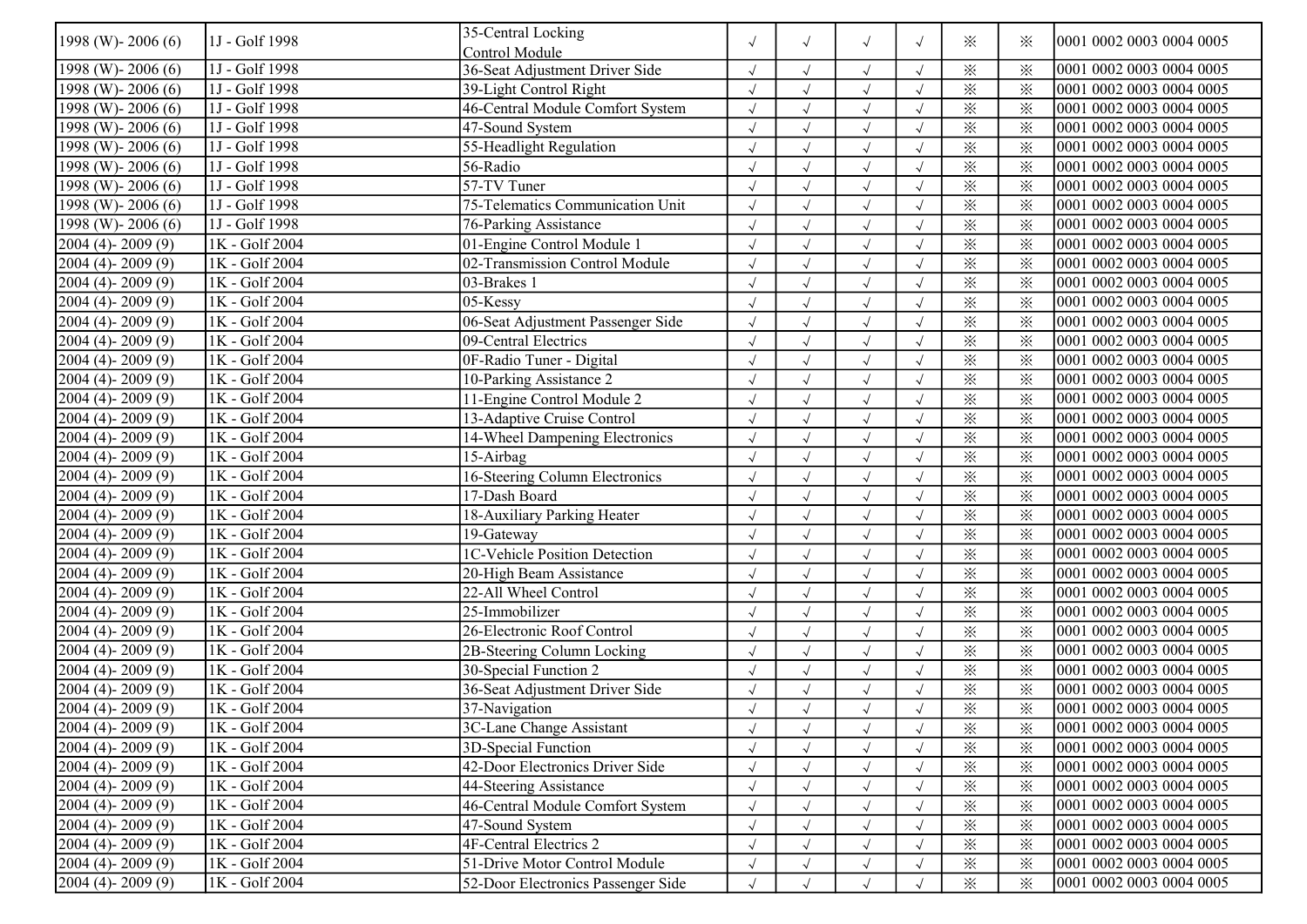| $2004(4) - 2009(9)$     | 1K - Golf 2004         | 53-Parking Brake                          |            | $\sqrt{ }$ | $\sqrt{ }$ |            | $\times$                | $\times$ | 0001 0002 0003 0004 0005 |
|-------------------------|------------------------|-------------------------------------------|------------|------------|------------|------------|-------------------------|----------|--------------------------|
| $2004(4) - 2009(9)$     | 1K - Golf 2004         | 55-Headlight Regulation                   |            | $\sqrt{ }$ | $\sqrt{}$  |            | $\times$                | $\times$ | 0001 0002 0003 0004 0005 |
| $2004(4) - 2009(9)$     | 1K - Golf 2004         | 56-Radio                                  |            | $\sqrt{ }$ | $\sqrt{ }$ | $\sqrt{ }$ | $\times$                | $\times$ | 0001 0002 0003 0004 0005 |
| $2004(4) - 2009(9)$     | 1K - Golf 2004         | 57-TV Tuner                               | $\sqrt{}$  | $\sqrt{ }$ | $\sqrt{ }$ | $\sqrt{ }$ | $\times$                | $\times$ | 0001 0002 0003 0004 0005 |
| $2004(4) - 2009(9)$     | 1K - Golf 2004         | 5F-Information Control Unit 1             | $\sqrt{ }$ | $\sqrt{ }$ | $\sqrt{}$  | $\sqrt{ }$ | $\times$                | $\times$ | 0001 0002 0003 0004 0005 |
| $2004(4) - 2009(9)$     | 1K - Golf 2004         | 62-Door Electronics Rear Left             | $\sqrt{}$  | $\sqrt{ }$ | $\sqrt{ }$ | $\sqrt{ }$ | $\times$                | $\times$ | 0001 0002 0003 0004 0005 |
| 2004 (4)-2009 (9)       | 1K - Golf 2004         | 63-Entry Assistance Driver Side           | $\sqrt{2}$ | $\sqrt{ }$ | $\sqrt{}$  |            | $\times$                | $\times$ | 0001 0002 0003 0004 0005 |
| $2004(4) - 2009(9)$     | 1K - Golf 2004         | 65-Tire Pressure Monitoring 1             |            | $\sqrt{ }$ | $\sqrt{ }$ |            | $\times$                | $\times$ | 0001 0002 0003 0004 0005 |
| $2004(4) - 2009(9)$     | 1K - Golf 2004         | 69-Trailer Function                       |            | $\sqrt{ }$ | $\sqrt{ }$ | $\sqrt{ }$ | $\times$                | $\times$ | 0001 0002 0003 0004 0005 |
| $2004(4) - 2009(9)$     | 1K - Golf 2004         | 6C-Camera System Rear View                | $\sqrt{}$  | $\sqrt{ }$ | $\sqrt{2}$ | $\sqrt{ }$ | $\times$                | $\times$ | 0001 0002 0003 0004 0005 |
| $2004(4) - 2009(9)$     | $1K - Golf 2004$       | 6D-Deck Lid Control Unit                  | $\sqrt{ }$ | $\sqrt{ }$ | $\sqrt{}$  | $\sqrt{ }$ | $\times$                | $\times$ | 0001 0002 0003 0004 0005 |
| 2004 (4)-2009 (9)       | 1K - Golf 2004         | 72-Door Electronics Rear Right            | $\sqrt{}$  | $\sqrt{ }$ | $\sqrt{ }$ | $\sqrt{ }$ | $\times$                | $\times$ | 0001 0002 0003 0004 0005 |
| 2004 (4)-2009 (9)       | 1K - Golf 2004         | 73-Entry Assistance Passenger Side        | $\sqrt{ }$ | $\sqrt{ }$ | $\sqrt{ }$ | $\sqrt{ }$ | $\times$                | $\times$ | 0001 0002 0003 0004 0005 |
| $2004(4) - 2009(9)$     | 1K - Golf 2004         | 75-Telematics Communication Unit          | $\sqrt{2}$ | $\sqrt{ }$ | $\sqrt{ }$ | $\sqrt{ }$ | $\times$                | $\times$ | 0001 0002 0003 0004 0005 |
| $2004(4) - 2009(9)$     | 1K - Golf 2004         | 76-Parking Assistance                     |            | $\sqrt{ }$ | $\sqrt{ }$ |            | $\times$                | $\times$ | 0001 0002 0003 0004 0005 |
| $2004(4) - 2009(9)$     | 1K - Golf 2004         | 77-Telephone                              | $\sqrt{ }$ | $\sqrt{ }$ | $\sqrt{ }$ | $\sqrt{ }$ | $\times$                | $\times$ | 0001 0002 0003 0004 0005 |
| $2004(4) - 2009(9)$     | 1K - Golf 2004         | 7D-Auxiliary Heater                       | $\sqrt{}$  | $\sqrt{ }$ | $\sqrt{}$  |            | $\times$                | $\times$ | 0001 0002 0003 0004 0005 |
| $2004(4) - 2009(9)$     | 1K - Golf 2004         | 8C-Battery Energy Control Module          | $\sqrt{ }$ | $\sqrt{ }$ | $\sqrt{ }$ | $\sqrt{ }$ | $\times$                | $\times$ | 0001 0002 0003 0004 0005 |
|                         |                        | <b>A5-Front Sensors Driver Assistance</b> |            |            |            |            |                         |          |                          |
| 2004 (4)-2009 (9)       | 1K - Golf 2004         | System                                    | $\sqrt{}$  | $\sqrt{ }$ | $\sqrt{ }$ | $\sqrt{ }$ | $\times$                | $\times$ | 0001 0002 0003 0004 0005 |
| $2004(4) - 2009(9)$     | 1K - Golf 2004         | B9-Auxiliary Display Control Unit         | $\sqrt{}$  | $\sqrt{}$  | $\sqrt{ }$ | $\sqrt{ }$ | $\times$                | $\times$ | 0001 0002 0003 0004 0005 |
|                         |                        | <b>BD-High Voltage Battery Charge</b>     |            |            |            |            |                         |          | 0001 0002 0003 0004 0005 |
| $[2004 (4)-2009 (9)]$   | 1K - Golf 2004         | Management                                | $\sqrt{ }$ | $\sqrt{ }$ | $\sqrt{ }$ | $\sqrt{ }$ | $\times$                | $\times$ |                          |
| $[2004 (4)-2009 (9)]$   | 1K - Golf 2004         | <b>BE-Sliding Door Rear</b>               | $\sqrt{ }$ | $\sqrt{ }$ | $\sqrt{ }$ | $\sqrt{ }$ | $\times$                | $\times$ | 0001 0002 0003 0004 0005 |
|                         |                        | Left                                      |            |            |            |            |                         |          |                          |
| $2007(7) - 2009(9)$     | 1K - Golf Variant 2004 | 01-Engine Control Module 1                | $\sqrt{}$  | $\sqrt{ }$ | $\sqrt{ }$ |            | $\times$                | $\times$ | 0001 0002 0003 0004 0005 |
| $2007(7) - 2009(9)$     | 1K - Golf Variant 2004 | 02-Transmission Control Module            | $\sqrt{ }$ | $\sqrt{ }$ | $\sqrt{ }$ | $\sqrt{ }$ | $\times$                | $\times$ | 0001 0002 0003 0004 0005 |
| $2007(7) - 2009(9)$     | 1K - Golf Variant 2004 | 03-Brakes 1                               |            | $\sqrt{ }$ | $\sqrt{ }$ | $\sqrt{ }$ | $\times$                | $\times$ | 0001 0002 0003 0004 0005 |
| $2007(7) - 2009(9)$     | 1K - Golf Variant 2004 | 04-Steering Angle Sender                  | $\sqrt{}$  | $\sqrt{ }$ | $\sqrt{ }$ | $\sqrt{ }$ | $\times$                | $\times$ | 0001 0002 0003 0004 0005 |
| $2007(7) - 2009(9)$     | 1K - Golf Variant 2004 | $05$ -Kessy                               | $\sqrt{ }$ | $\sqrt{ }$ | $\sqrt{ }$ | $\sqrt{ }$ | $\times$                | $\times$ | 0001 0002 0003 0004 0005 |
| $2007(7) - 2009(9)$     | 1K - Golf Variant 2004 | 06-Seat Adjustment Passenger Side         | $\sqrt{}$  | $\sqrt{ }$ | $\sqrt{ }$ | $\sqrt{ }$ | $\times$                | $\times$ | 0001 0002 0003 0004 0005 |
| 2007 (7)-2009 (9)       | 1K - Golf Variant 2004 | 08-Air Conditioning                       | $\sqrt{ }$ | $\sqrt{ }$ | $\sqrt{2}$ | $\sqrt{ }$ | $\overline{\mathbf{x}}$ | $\times$ | 0001 0002 0003 0004 0005 |
| $2007(7) - 2009(9)$     | 1K - Golf Variant 2004 | 09-Central Electrics                      | $\sqrt{2}$ | $\sqrt{ }$ | $\sqrt{ }$ | $\sqrt{ }$ | $\times$                | $\times$ | 0001 0002 0003 0004 0005 |
| $2007(7) - 2009(9)$     | 1K - Golf Variant 2004 | 0F-Radio Tuner - Digital                  |            | $\sqrt{}$  | $\sqrt{ }$ | $\sqrt{ }$ | $\times$                | $\times$ | 0001 0002 0003 0004 0005 |
| $2007(7) - 2009(9)$     | 1K - Golf Variant 2004 | 11-Engine Control Module 2                | $\sqrt{ }$ | $\sqrt{ }$ | $\sqrt{}$  | $\sqrt{ }$ | $\times$                | $\times$ | 0001 0002 0003 0004 0005 |
| $2007(7) - 2009(9)$     | 1K - Golf Variant 2004 | 13-Adaptive Cruise Control                | $\sqrt{}$  | $\sqrt{ }$ | $\sqrt{}$  | $\sqrt{ }$ | $\times$                | $\times$ | 0001 0002 0003 0004 0005 |
| $[2007 (7) - 2009 (9)]$ | 1K - Golf Variant 2004 | 14-Wheel Dampening Electronics            |            |            |            |            | $\times$                | ⋇        | 0001 0002 0003 0004 0005 |
| $[2007 (7) - 2009 (9)]$ | 1K - Golf Variant 2004 | 15-Airbag                                 | $\sqrt{2}$ | $\sqrt{ }$ |            |            | $\times$                | $\times$ | 0001 0002 0003 0004 0005 |
| $2007(7) - 2009(9)$     | 1K - Golf Variant 2004 | 16-Steering Column Electronics            | $\sqrt{ }$ |            | J          | $\sqrt{ }$ | $\times$                | $\times$ | 0001 0002 0003 0004 0005 |
| $[2007 (7) - 2009 (9)]$ | 1K - Golf Variant 2004 | 17-Dash Board                             |            |            |            | $\sqrt{ }$ | $\times$                | $\times$ | 0001 0002 0003 0004 0005 |
| $2007(7) - 2009(9)$     | 1K - Golf Variant 2004 | 18-Auxiliary Parking Heater               | $\sqrt{}$  | $\sqrt{ }$ | $\sqrt{ }$ | $\sqrt{ }$ | $\times$                | $\times$ | 0001 0002 0003 0004 0005 |
| $2007(7) - 2009(9)$     | 1K - Golf Variant 2004 | 19-Gateway                                | $\sqrt{ }$ | $\sqrt{ }$ | $\sqrt{ }$ | $\sqrt{ }$ | $\times$                | $\times$ | 0001 0002 0003 0004 0005 |
| $2007(7) - 2009(9)$     | 1K - Golf Variant 2004 | 1C-Vehicle Position Detection             | $\sqrt{ }$ | $\sqrt{ }$ | $\sqrt{ }$ | $\sqrt{ }$ | $\times$                | $\times$ | 0001 0002 0003 0004 0005 |
| $2007(7) - 2009(9)$     | 1K - Golf Variant 2004 | 20-High Beam Assistance                   |            |            |            |            | $\times$                | $\times$ | 0001 0002 0003 0004 0005 |
| $2007(7) - 2009(9)$     | 1K - Golf Variant 2004 | 22-All Wheel Control                      |            |            |            |            | $\times$                | $\times$ | 0001 0002 0003 0004 0005 |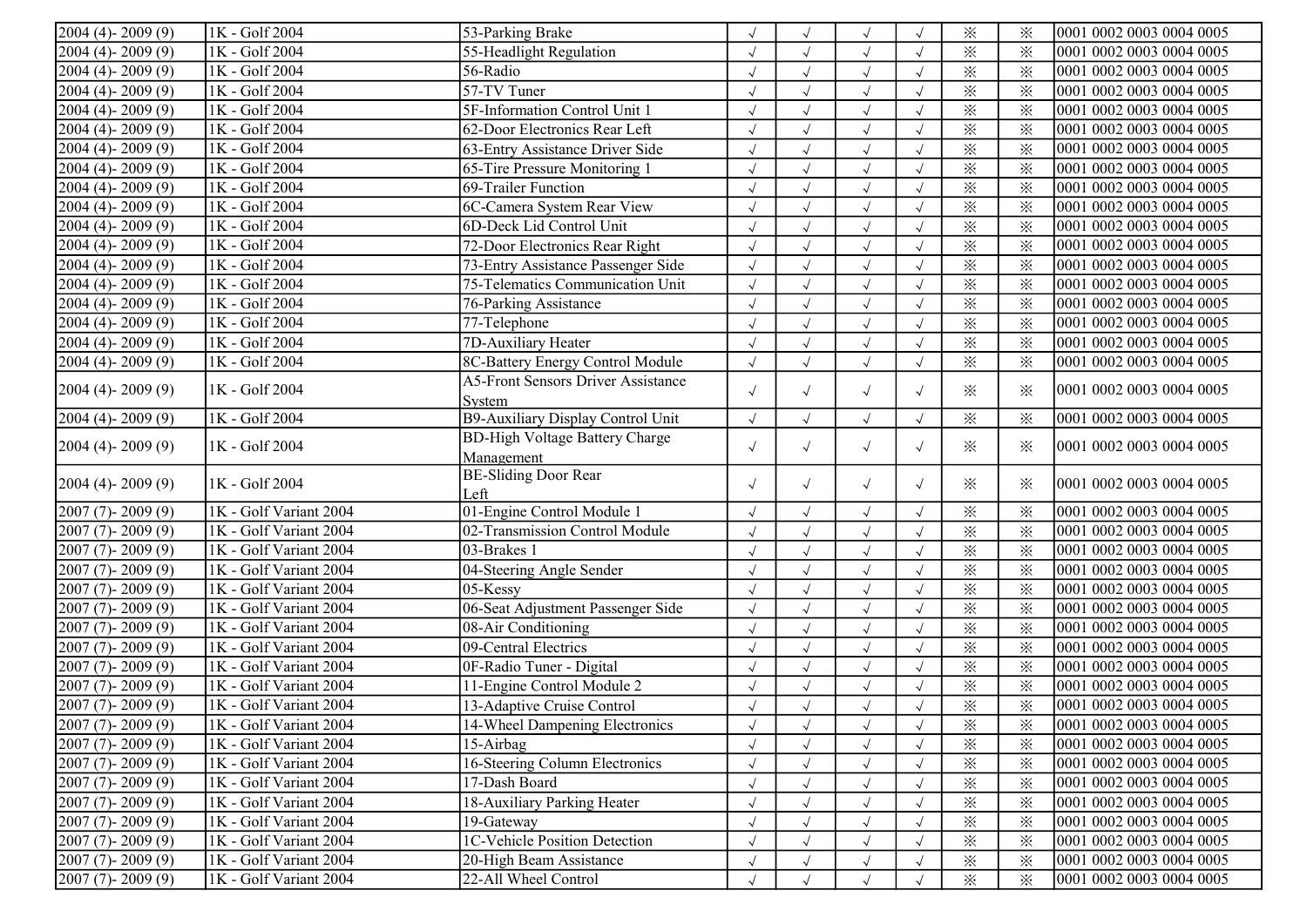| $2007(7) - 2009(9)$ | 1K - Golf Variant 2004   | 25-Immobilizer                                             |            |              | $\sqrt{ }$ |            | $\times$                | $\times$ | 0001 0002 0003 0004 0005 |
|---------------------|--------------------------|------------------------------------------------------------|------------|--------------|------------|------------|-------------------------|----------|--------------------------|
| $2007(7) - 2009(9)$ | 1K - Golf Variant 2004   | 26-Electronic Roof Control                                 | $\sqrt{}$  |              | $\sqrt{ }$ | $\sqrt{ }$ | $\times$                | $\times$ | 0001 0002 0003 0004 0005 |
| $2007(7) - 2009(9)$ | 1K - Golf Variant 2004   | 2B-Steering Column Locking                                 | $\sqrt{}$  | $\sqrt{ }$   | $\sqrt{ }$ | $\sqrt{ }$ | $\times$                | $\times$ | 0001 0002 0003 0004 0005 |
| $2007(7) - 2009(9)$ | 1K - Golf Variant 2004   | 2E-Media Player Position                                   | $\sqrt{ }$ | $\sqrt{ }$   | $\sqrt{ }$ | $\sqrt{ }$ | $\times$                | $\times$ | 0001 0002 0003 0004 0005 |
| $2007(7) - 2009(9)$ | 1K - Golf Variant 2004   | 30-Special Function 2                                      | $\sqrt{ }$ | $\sqrt{ }$   | $\sqrt{ }$ | $\sqrt{ }$ | $\times$                | $\times$ | 0001 0002 0003 0004 0005 |
| 2007 (7)-2009 (9)   | 1K - Golf Variant 2004   | 36-Seat Adjustment Driver Side                             | $\sqrt{}$  | $\sqrt{ }$   | $\sqrt{ }$ | $\sqrt{ }$ | $\times$                | $\times$ | 0001 0002 0003 0004 0005 |
| $2007(7) - 2009(9)$ | 1K - Golf Variant 2004   | 3C-Lane Change Assistant                                   | $\sqrt{2}$ | $\sqrt{}$    | $\sqrt{ }$ | $\sqrt{ }$ | $\times$                | $\times$ | 0001 0002 0003 0004 0005 |
| $2007(7) - 2009(9)$ | 1K - Golf Variant 2004   | 3D-Special Function                                        | $\sqrt{}$  | $\sqrt{ }$   | $\sqrt{}$  |            | $\times$                | $\times$ | 0001 0002 0003 0004 0005 |
| $2007(7) - 2009(9)$ | 1K - Golf Variant 2004   | 42-Door Electronics Driver Side                            | $\sqrt{ }$ |              | $\sqrt{ }$ |            | $\times$                | $\times$ | 0001 0002 0003 0004 0005 |
| 2007 (7)-2009 (9)   | 1K - Golf Variant 2004   | 44-Steering Assistance                                     | $\sqrt{}$  | $\sqrt{ }$   | $\sqrt{ }$ | $\sqrt{ }$ | $\times$                | $\times$ | 0001 0002 0003 0004 0005 |
| $2007(7) - 2009(9)$ | 1K - Golf Variant 2004   | 46-Central Module Comfort System                           | $\sqrt{}$  | $\sqrt{ }$   | $\sqrt{ }$ | $\sqrt{ }$ | $\times$                | $\times$ | 0001 0002 0003 0004 0005 |
| $2007(7) - 2009(9)$ | 1K - Golf Variant 2004   | 47-Sound System                                            | $\sqrt{2}$ | $\sqrt{ }$   | $\sqrt{}$  | $\sqrt{ }$ | $\times$                | $\times$ | 0001 0002 0003 0004 0005 |
| 2007 (7)-2009 (9)   | 1K - Golf Variant 2004   | <b>4F-Central Electrics 2</b>                              | $\sqrt{2}$ | $\sqrt{ }$   | $\sqrt{ }$ | $\sqrt{ }$ | $\times$                | $\times$ | 0001 0002 0003 0004 0005 |
| 2007 (7)-2009 (9)   | 1K - Golf Variant 2004   | 51-Drive Motor Control Module                              | $\sqrt{}$  | $\sqrt{ }$   | $\sqrt{}$  | $\sqrt{ }$ | $\times$                | $\times$ | 0001 0002 0003 0004 0005 |
| $2007(7) - 2009(9)$ | $1K - Golf Variant 2004$ | 52-Door Electronics Passenger Side                         | $\sqrt{}$  |              | $\sqrt{ }$ | $\sqrt{ }$ | $\times$                | $\times$ | 0001 0002 0003 0004 0005 |
| 2007 (7)-2009 (9)   | 1K - Golf Variant 2004   | 53-Parking Brake                                           | $\sqrt{ }$ | $\sqrt{ }$   | $\sqrt{ }$ | $\sqrt{ }$ | $\times$                | $\times$ | 0001 0002 0003 0004 0005 |
| $2007(7) - 2009(9)$ | 1K - Golf Variant 2004   | 55-Headlight Regulation                                    | $\sqrt{}$  | $\sqrt{ }$   | $\sqrt{ }$ | $\sqrt{ }$ | $\times$                | $\times$ | 0001 0002 0003 0004 0005 |
| $2007(7) - 2009(9)$ | 1K - Golf Variant 2004   | 56-Radio                                                   | $\sqrt{}$  | $\sqrt{ }$   | $\sqrt{ }$ | $\sqrt{ }$ | $\times$                | $\times$ | 0001 0002 0003 0004 0005 |
| $2007(7) - 2009(9)$ | 1K - Golf Variant 2004   | 57-TV Tuner                                                | $\sqrt{2}$ | $\sqrt{ }$   | $\sqrt{ }$ | $\sqrt{ }$ | $\times$                | $\times$ | 0001 0002 0003 0004 0005 |
| $2007(7) - 2009(9)$ | 1K - Golf Variant 2004   | 5F-Information Control Unit 1                              | $\sqrt{2}$ | $\sqrt{ }$   | $\sqrt{}$  |            | $\times$                | $\times$ | 0001 0002 0003 0004 0005 |
| $2007(7) - 2009(9)$ | 1K - Golf Variant 2004   | 61-Battery Regulation                                      |            | $\sqrt{ }$   | $\sqrt{ }$ | $\sqrt{ }$ | $\times$                | $\times$ | 0001 0002 0003 0004 0005 |
| $2007(7) - 2009(9)$ | 1K - Golf Variant 2004   | 62-Door Electronics Rear Left                              | $\sqrt{}$  | $\sqrt{ }$   | $\sqrt{ }$ | $\sqrt{ }$ | $\times$                | $\times$ | 0001 0002 0003 0004 0005 |
| $2007(7) - 2009(9)$ | 1K - Golf Variant 2004   | 63-Entry Assistance Driver Side                            | $\sqrt{}$  | $\sqrt{}$    | $\sqrt{ }$ | $\sqrt{ }$ | $\times$                | $\times$ | 0001 0002 0003 0004 0005 |
| $2007(7) - 2009(9)$ | 1K - Golf Variant 2004   | 69-Trailer Function                                        | $\sqrt{ }$ | $\sqrt{ }$   | $\sqrt{}$  | $\sqrt{ }$ | $\times$                | $\times$ | 0001 0002 0003 0004 0005 |
| 2007 (7)-2009 (9)   | 1K - Golf Variant 2004   | 6C-Camera System Rear View                                 | $\sqrt{}$  | $\sqrt{ }$   | $\sqrt{}$  | $\sqrt{ }$ | $\times$                | $\times$ | 0001 0002 0003 0004 0005 |
| 2007 (7)-2009 (9)   | 1K - Golf Variant 2004   | 6D-Deck Lid Control Unit                                   | $\sqrt{2}$ | $\checkmark$ | $\sqrt{ }$ | $\sqrt{ }$ | $\times$                | $\times$ | 0001 0002 0003 0004 0005 |
| 2007 (7)-2009 (9)   | 1K - Golf Variant 2004   | 72-Door Electronics Rear Right                             | $\sqrt{}$  |              | $\sqrt{ }$ | $\sqrt{ }$ | $\times$                | $\times$ | 0001 0002 0003 0004 0005 |
| 2007 (7)-2009 (9)   | 1K - Golf Variant 2004   | 73-Entry Assistance Passenger Side                         | $\sqrt{ }$ |              | $\sqrt{ }$ | $\sqrt{ }$ | $\times$                | $\times$ | 0001 0002 0003 0004 0005 |
| 2007 (7)-2009 (9)   | 1K - Golf Variant 2004   | 75-Telematics Communication Unit                           | $\sqrt{ }$ | $\sqrt{ }$   | $\sqrt{ }$ | $\sqrt{ }$ | $\overline{\mathbf{x}}$ | $\times$ | 0001 0002 0003 0004 0005 |
| $2007(7) - 2009(9)$ | 1K - Golf Variant 2004   | 76-Parking Assistance                                      | $\sqrt{}$  | $\checkmark$ | $\sqrt{ }$ | $\sqrt{ }$ | $\times$                | $\times$ | 0001 0002 0003 0004 0005 |
| 2007 (7)-2009 (9)   | 1K - Golf Variant 2004   | 77-Telephone                                               | $\sqrt{}$  | $\sqrt{}$    | $\sqrt{ }$ | $\sqrt{ }$ | $\times$                | $\times$ | 0001 0002 0003 0004 0005 |
| $2007(7) - 2009(9)$ | 1K - Golf Variant 2004   | 7D-Auxiliary Heater                                        | $\sqrt{}$  | $\sqrt{ }$   | $\sqrt{ }$ | $\sqrt{ }$ | $\overline{\mathbf{x}}$ | $\times$ | 0001 0002 0003 0004 0005 |
| $2007(7) - 2009(9)$ | 1K - Golf Variant 2004   | 8C-Battery Energy Control Module                           | $\sqrt{}$  | $\sqrt{ }$   | $\sqrt{}$  | $\sqrt{ }$ | $\times$                | $\times$ | 0001 0002 0003 0004 0005 |
| $2007(7) - 2009(9)$ | 1K - Golf Variant 2004   | <b>A5-Front Sensors Driver Assistance</b><br><b>System</b> | $\sqrt{ }$ | $\sqrt{ }$   | $\sqrt{ }$ | $\sqrt{ }$ | $\times$                | $\times$ | 0001 0002 0003 0004 0005 |
| $2007(7) - 2009(9)$ | 1K - Golf Variant 2004   | <b>B8-Electronic Roof</b><br>Control 2                     | $\sqrt{ }$ | $\sqrt{ }$   | $\sqrt{ }$ | $\sqrt{ }$ | $\times$                | ⋇        | 0001 0002 0003 0004 0005 |
| $2007(7) - 2009(9)$ | 1K - Golf Variant 2004   | B9-Auxiliary Display Control Unit                          | $\sqrt{ }$ | $\sqrt{ }$   | $\sqrt{}$  | $\sqrt{ }$ | $\times$                | $\times$ | 0001 0002 0003 0004 0005 |
| $2007(7) - 2009(9)$ | 1K - Golf Variant 2004   | <b>BD-High Voltage Battery Charge</b><br>Management        | $\sqrt{ }$ | $\sqrt{ }$   | $\sqrt{ }$ | $\sqrt{ }$ | $\times$                | $\times$ | 0001 0002 0003 0004 0005 |
| $2007(7) - 2009(9)$ | 1K - Golf Variant 2004   | <b>BE-Sliding Door Rear</b><br>Left                        | $\sqrt{ }$ | $\sqrt{ }$   | $\sqrt{ }$ | $\sqrt{ }$ | $\times$                | $\times$ | 0001 0002 0003 0004 0005 |
| $2007(7) - 2009(9)$ | 1K - Golf Variant 2004   | <b>BF-Sliding Door Rear</b><br>Right                       | $\sqrt{ }$ | $\sqrt{ }$   | $\sqrt{ }$ | $\sqrt{ }$ | $\times$                | $\times$ | 0001 0002 0003 0004 0005 |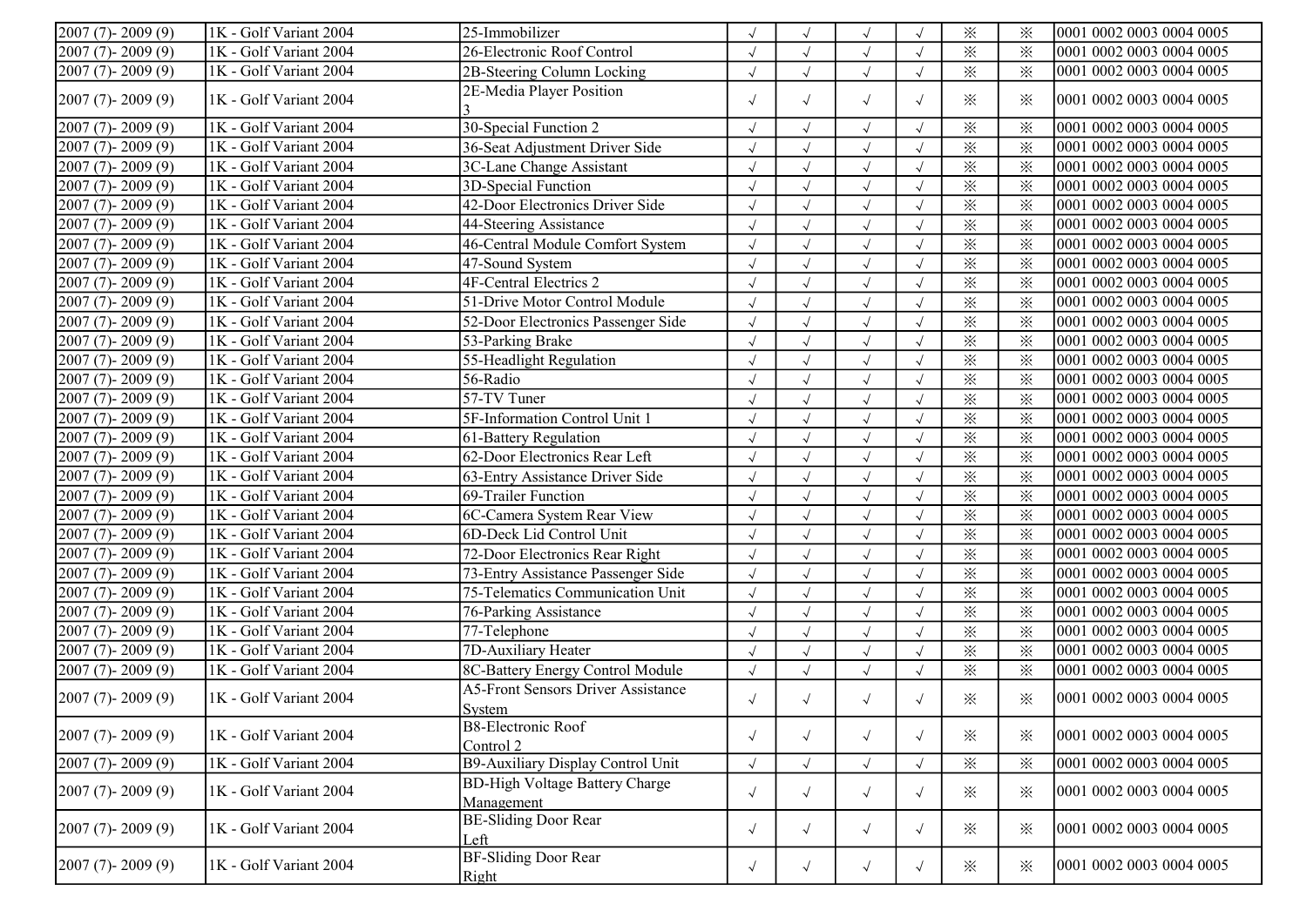| $2006(6) - 2011(B)$ | 1K/AJ - Bora/Jetta/Vento 2006 | 01-Engine Control Module 1        | $\sqrt{ }$ | $\sqrt{}$  | $\sqrt{ }$ | $\sqrt{ }$ | $\times$ | $\times$ | 0001 0002 0003 0004 0005 |
|---------------------|-------------------------------|-----------------------------------|------------|------------|------------|------------|----------|----------|--------------------------|
| $2006(6) - 2011(B)$ | 1K/AJ - Bora/Jetta/Vento 2006 | 02-Transmission Control Module    | $\sqrt{ }$ | $\sqrt{}$  | $\sqrt{ }$ | $\sqrt{ }$ | $\times$ | $\times$ | 0001 0002 0003 0004 0005 |
| $2006(6) - 2011(B)$ | 1K/AJ - Bora/Jetta/Vento 2006 | 03-Brakes 1                       | $\sqrt{ }$ | $\sqrt{}$  | $\sqrt{ }$ | $\sqrt{ }$ | $\times$ | ⋇        | 0001 0002 0003 0004 0005 |
| $2006(6) - 2011(B)$ | 1K/AJ - Bora/Jetta/Vento 2006 | 04-Steering Angle Sender          | $\sqrt{ }$ | $\sqrt{ }$ | $\sqrt{}$  | $\sqrt{ }$ | $\times$ | ⋇        | 0001 0002 0003 0004 0005 |
| $2006(6) - 2011(B)$ | 1K/AJ - Bora/Jetta/Vento 2006 | 05-Kessy                          | $\sqrt{ }$ | $\sqrt{}$  | $\sqrt{}$  | $\sqrt{ }$ | ⋇        | ⋇        | 0001 0002 0003 0004 0005 |
| $2006(6) - 2011(B)$ | 1K/AJ - Bora/Jetta/Vento 2006 | 06-Seat Adjustment Passenger Side | $\sqrt{ }$ | $\sqrt{}$  | $\sqrt{}$  | $\sqrt{ }$ | $\times$ | $\times$ | 0001 0002 0003 0004 0005 |
| $2006(6) - 2011(B)$ | 1K/AJ - Bora/Jetta/Vento 2006 | 08-Air Conditioning               | $\sqrt{ }$ | $\sqrt{ }$ | $\sqrt{ }$ | $\sqrt{ }$ | $\times$ | $\times$ | 0001 0002 0003 0004 0005 |
| $2006(6) - 2011(B)$ | 1K/AJ - Bora/Jetta/Vento 2006 | 09-Central Electrics              | $\sqrt{ }$ | $\sqrt{ }$ | $\sqrt{ }$ | $\sqrt{ }$ | $\times$ | $\times$ | 0001 0002 0003 0004 0005 |
| $2006(6) - 2011(B)$ | 1K/AJ - Bora/Jetta/Vento 2006 | 0F-Radio Tuner - Digital          | $\sqrt{ }$ | $\sqrt{}$  | $\sqrt{}$  | $\sqrt{ }$ | $\times$ | $\times$ | 0001 0002 0003 0004 0005 |
| $2006(6) - 2011(B)$ | 1K/AJ - Bora/Jetta/Vento 2006 | 10-Parking Assistance 2           | $\sqrt{ }$ | $\sqrt{ }$ | $\sqrt{ }$ | $\sqrt{ }$ | $\times$ | $\times$ | 0001 0002 0003 0004 0005 |
| $2006(6) - 2011(B)$ | 1K/AJ - Bora/Jetta/Vento 2006 | 13-Adaptive Cruise Control        | $\sqrt{ }$ | $\sqrt{ }$ | $\sqrt{ }$ | $\sqrt{ }$ | $\times$ | $\cdot$  | 0001 0002 0003 0004 0005 |
| 2006 (6)-2011 (B)   | 1K/AJ - Bora/Jetta/Vento 2006 | 16-Steering Column Electronics    | $\sqrt{ }$ | $\sqrt{ }$ | $\sqrt{}$  | $\sqrt{ }$ | $\times$ | $\times$ | 0001 0002 0003 0004 0005 |
| 2006 (6)-2011 (B)   | 1K/AJ - Bora/Jetta/Vento 2006 | 17-Dash Board                     | $\sqrt{ }$ | $\sqrt{ }$ | $\sqrt{ }$ | $\sqrt{ }$ | $\times$ | $\times$ | 0001 0002 0003 0004 0005 |
| $2006(6) - 2011(B)$ | 1K/AJ - Bora/Jetta/Vento 2006 | 18-Auxiliary Parking Heater       | $\sqrt{ }$ | $\sqrt{}$  | $\sqrt{ }$ | $\sqrt{ }$ | $\times$ | ⋇        | 0001 0002 0003 0004 0005 |
| $2006(6) - 2011(B)$ | 1K/AJ - Bora/Jetta/Vento 2006 | 19-Gateway                        | $\sqrt{ }$ | $\sqrt{ }$ | $\sqrt{ }$ | $\sqrt{ }$ | $\times$ | $\times$ | 0001 0002 0003 0004 0005 |
| $2006(6) - 2011(B)$ | 1K/AJ - Bora/Jetta/Vento 2006 | 1C-Vehicle Position Detection     | $\sqrt{ }$ | $\sqrt{}$  | $\sqrt{ }$ | $\sqrt{ }$ | $\times$ | ⋇        | 0001 0002 0003 0004 0005 |
| $2006(6) - 2011(B)$ | 1K/AJ - Bora/Jetta/Vento 2006 | 20-High Beam Assistance           | $\sqrt{ }$ | $\sqrt{}$  | $\sqrt{}$  | $\sqrt{ }$ | $\times$ | $\times$ | 0001 0002 0003 0004 0005 |
| $2006(6) - 2011(B)$ | 1K/AJ - Bora/Jetta/Vento 2006 | 22-All Wheel Control              | $\sqrt{ }$ | $\sqrt{}$  | $\sqrt{ }$ | $\sqrt{ }$ | $\times$ | $\times$ | 0001 0002 0003 0004 0005 |
| $2006(6) - 2011(B)$ | 1K/AJ - Bora/Jetta/Vento 2006 | 25-Immobilizer                    | $\sqrt{ }$ | $\sqrt{ }$ | $\sqrt{ }$ | $\sqrt{ }$ | $\times$ | ፠        | 0001 0002 0003 0004 0005 |
| $2006(6) - 2011(B)$ | 1K/AJ - Bora/Jetta/Vento 2006 | 26-Electronic Roof Control        | $\sqrt{ }$ | $\sqrt{ }$ | $\sqrt{ }$ | $\sqrt{ }$ | $\times$ | $\times$ | 0001 0002 0003 0004 0005 |
| $2006(6) - 2011(B)$ | 1K/AJ - Bora/Jetta/Vento 2006 | 2B-Steering Column Locking        | $\sqrt{ }$ | $\sqrt{ }$ | $\sqrt{ }$ | $\sqrt{ }$ | $\times$ | $\times$ | 0001 0002 0003 0004 0005 |
| $2006(6) - 2011(B)$ | 1K/AJ - Bora/Jetta/Vento 2006 | 2E-Media Player Position          | $\sqrt{ }$ | $\sqrt{}$  | $\sqrt{}$  | $\sqrt{ }$ | $\times$ | $\times$ | 0001 0002 0003 0004 0005 |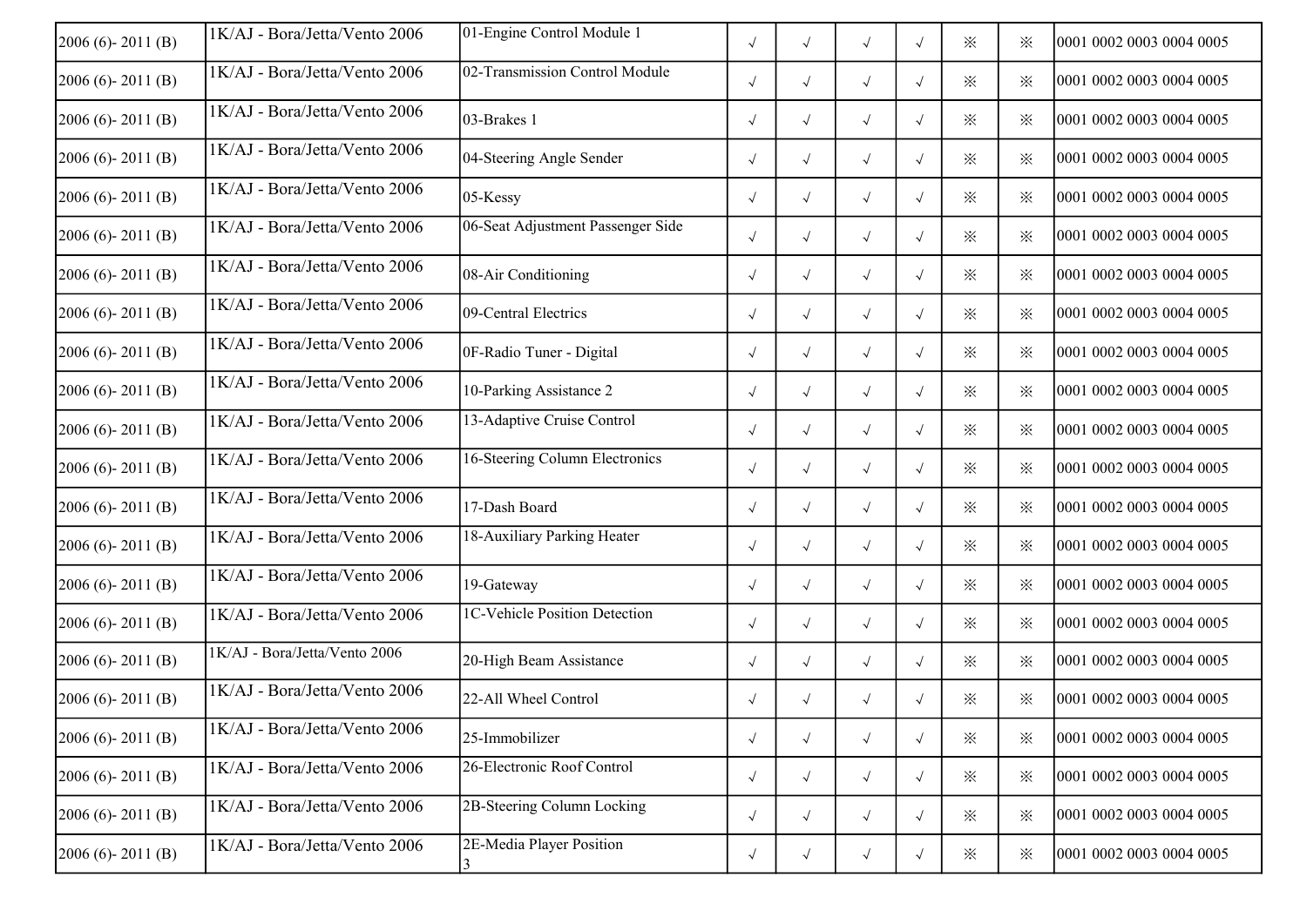| $2006(6) - 2011(B)$ | 1K/AJ - Bora/Jetta/Vento 2006 | 30-Special Function 2              | $\sqrt{ }$ | $\sqrt{ }$           | $\sqrt{ }$           | $\sqrt{ }$ | $\times$ | ⋇        | 0001 0002 0003 0004 0005 |
|---------------------|-------------------------------|------------------------------------|------------|----------------------|----------------------|------------|----------|----------|--------------------------|
| $2006(6) - 2011(B)$ | 1K/AJ - Bora/Jetta/Vento 2006 | 36-Seat Adjustment Driver Side     | $\sqrt{ }$ | $\sqrt{ }$           | $\sqrt{ }$           | $\sqrt{ }$ | $\times$ | ⋇        | 0001 0002 0003 0004 0005 |
| $2006(6) - 2011(B)$ | 1K/AJ - Bora/Jetta/Vento 2006 | 37-Navigation                      | $\sqrt{ }$ | $\sqrt{ }$           | $\sqrt{ }$           | $\sqrt{ }$ | ⋇        | ⋇        | 0001 0002 0003 0004 0005 |
| $2006(6) - 2011(B)$ | 1K/AJ - Bora/Jetta/Vento 2006 | 3C-Lane Change Assistant           | $\sqrt{}$  | $\sqrt{ }$           | $\sqrt{}$            | $\sqrt{ }$ | $\times$ | ፠        | 0001 0002 0003 0004 0005 |
| $2006(6) - 2011(B)$ | 1K/AJ - Bora/Jetta/Vento 2006 | 3D-Special Function                | $\sqrt{ }$ | $\sqrt{ }$           | $\sqrt{ }$           | $\sqrt{ }$ | $\times$ | $\times$ | 0001 0002 0003 0004 0005 |
| $2006(6) - 2011(B)$ | 1K/AJ - Bora/Jetta/Vento 2006 | 42-Door Electronics Driver Side    | $\sqrt{}$  | $\sqrt{ }$           | $\sqrt{ }$           | $\sqrt{ }$ | $\times$ | ፠        | 0001 0002 0003 0004 0005 |
| $2006(6) - 2011(B)$ | 1K/AJ - Bora/Jetta/Vento 2006 | 46-Central Module Comfort System   | $\sqrt{}$  | $\sqrt{ }$           | $\sqrt{}$            | $\sqrt{ }$ | ፠        | ⋇        | 0001 0002 0003 0004 0005 |
| 2006 (6)-2011 (B)   | 1K/AJ - Bora/Jetta/Vento 2006 | 47-Sound System                    | $\sqrt{}$  | $\sqrt{ }$           | $\sqrt{ }$           | $\sqrt{ }$ | ፠        | ⋇        | 0001 0002 0003 0004 0005 |
| $2006(6) - 2011(B)$ | 1K/AJ - Bora/Jetta/Vento 2006 | 4F-Central Electrics 2             | $\sqrt{}$  | $\sqrt{ }$           | $\sqrt{ }$           | $\sqrt{ }$ | $\times$ | ⋇        | 0001 0002 0003 0004 0005 |
| $2006(6) - 2011(B)$ | 1K/AJ - Bora/Jetta/Vento 2006 | 51-Drive Motor Control Module      | $\sqrt{ }$ | $\sqrt{ }$           | $\sqrt{}$            | $\sqrt{ }$ | $\times$ | ፠        | 0001 0002 0003 0004 0005 |
| $2006(6) - 2011(B)$ | 1K/AJ - Bora/Jetta/Vento 2006 | 52-Door Electronics Passenger Side | $\sqrt{ }$ | $\sqrt{ }$           | $\sqrt{ }$           | $\sqrt{ }$ | $\times$ | ፠        | 0001 0002 0003 0004 0005 |
| $2006(6) - 2011(B)$ | 1K/AJ - Bora/Jetta/Vento 2006 | 55-Headlight Regulation            | $\sqrt{ }$ | $\sqrt{ }$           | $\sqrt{ }$           | $\sqrt{ }$ | $\times$ | ፠        | 0001 0002 0003 0004 0005 |
| 2006 (6)-2011 (B)   | 1K/AJ - Bora/Jetta/Vento 2006 | 56-Radio                           | $\sqrt{ }$ | $\sqrt{ }$           | $\sqrt{ }$           | $\sqrt{ }$ | ፠        | ፠        | 0001 0002 0003 0004 0005 |
| $2006(6) - 2011(B)$ | 1K/AJ - Bora/Jetta/Vento 2006 | 57-TV Tuner                        | $\sqrt{ }$ | $\sqrt{ }$           | $\sqrt{ }$           | $\sqrt{ }$ | ፠        | $\times$ | 0001 0002 0003 0004 0005 |
| $2006(6) - 2011(B)$ | 1K/AJ - Bora/Jetta/Vento 2006 | 5F-Information Control Unit 1      | $\sqrt{}$  | $\sqrt{ }$           | $\sqrt{}$            | $\sqrt{ }$ | $\times$ | ⋇        | 0001 0002 0003 0004 0005 |
| $2006(6) - 2011(B)$ | 1K/AJ - Bora/Jetta/Vento 2006 | 61-Battery Regulation              | $\sqrt{ }$ | $\sqrt{ }$           | $\sqrt{}$            | $\sqrt{ }$ | ⋇        | ⋇        | 0001 0002 0003 0004 0005 |
| $2006(6) - 2011(B)$ | 1K/AJ - Bora/Jetta/Vento 2006 | 62-Door Electronics Rear Left      | $\sqrt{ }$ | $\sqrt{ }$           | $\sqrt{ }$           | $\sqrt{ }$ | $\times$ | ⋇        | 0001 0002 0003 0004 0005 |
| $2006(6) - 2011(B)$ | 1K/AJ - Bora/Jetta/Vento 2006 | 65-Tire Pressure Monitoring 1      | $\sqrt{ }$ | $\sqrt{ }$           | $\sqrt{ }$           | $\sqrt{ }$ | $\times$ | $\times$ | 0001 0002 0003 0004 0005 |
| $2006(6) - 2011(B)$ | 1K/AJ - Bora/Jetta/Vento 2006 | 69-Trailer Function                | $\sqrt{ }$ | $\sqrt{\phantom{a}}$ | $\sqrt{\phantom{a}}$ | $\sqrt{ }$ | $\times$ | ፠        | 0001 0002 0003 0004 0005 |
| $2006(6) - 2011(B)$ | 1K/AJ - Bora/Jetta/Vento 2006 | 72-Door Electronics Rear Right     | $\sqrt{ }$ | $\sqrt{ }$           | $\sqrt{ }$           | $\sqrt{ }$ | $\times$ | ⋇        | 0001 0002 0003 0004 0005 |
| $2006(6) - 2011(B)$ | 1K/AJ - Bora/Jetta/Vento 2006 | 75-Telematics Communication Unit   | $\sqrt{ }$ | $\sqrt{ }$           | $\sqrt{ }$           | $\sqrt{ }$ | $\times$ | $\times$ | 0001 0002 0003 0004 0005 |
| $2006(6) - 2011(B)$ | 1K/AJ - Bora/Jetta/Vento 2006 | 76-Parking Assistance              | $\sqrt{ }$ | $\sqrt{ }$           | $\sqrt{ }$           | $\sqrt{ }$ | $\times$ | ⋇        | 0001 0002 0003 0004 0005 |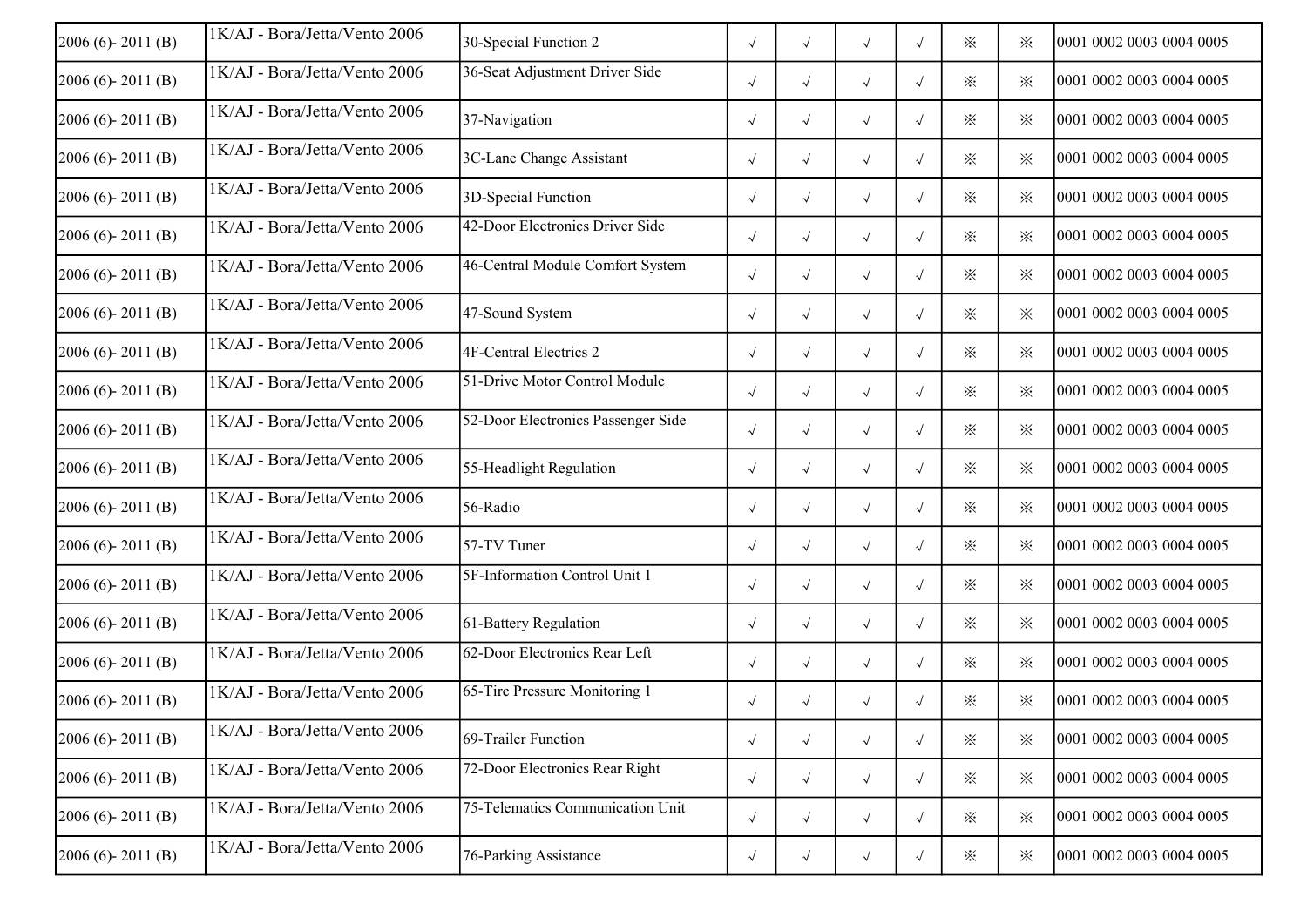| $2006(6) - 2011(B)$     | 1K/AJ - Bora/Jetta/Vento 2006 | 77-Telephone                           | $\sqrt{ }$ | $\sqrt{ }$   | $\sqrt{ }$           | $\sqrt{ }$ | $\times$ | ፠                       | 10001 0002 0003 0004 0005 |
|-------------------------|-------------------------------|----------------------------------------|------------|--------------|----------------------|------------|----------|-------------------------|---------------------------|
| $2006(6) - 2011(B)$     | 1K/AJ - Bora/Jetta/Vento 2006 | 8C-Battery Energy Control Module       | $\sqrt{ }$ | $\sqrt{}$    | $\sqrt{ }$           | $\sqrt{ }$ | $\times$ | $\times$                | 0001 0002 0003 0004 0005  |
| $2006(6) - 2011(B)$     | 1K/AJ - Bora/Jetta/Vento 2006 | <b>B8-Electronic Roof</b><br>Control 2 | $\sqrt{ }$ | $\sqrt{}$    | $\sqrt{ }$           | $\sqrt{ }$ | $\times$ | $\times$                | 0001 0002 0003 0004 0005  |
| 2006 (6)-2011 (B)       | 1K/AJ - Bora/Jetta/Vento 2006 | B9-Auxiliary Display Control Unit      | $\sqrt{ }$ | $\sqrt{ }$   | $\sqrt{ }$           | $\sqrt{ }$ | $\times$ | $\times$                | 0001 0002 0003 0004 0005  |
| 2003 (3)-2010 (A)       | 1T - Touran 2003              | 01-Engine Control Module 1             | $\sqrt{ }$ | $\sqrt{}$    | $\sqrt{ }$           | $\sqrt{ }$ | $\times$ | $\times$                | 0001 0002 0003 0004 0005  |
| 2003 (3)-2010 (A)       | 1T - Touran 2003              | 02-Transmission Control Module         | $\sqrt{ }$ | $\sqrt{}$    | $\sqrt{ }$           | $\sqrt{ }$ | $\times$ | $\times$                | 0001 0002 0003 0004 0005  |
| 2003 (3)-2010 (A)       | 1T - Touran 2003              | 03-Brakes 1                            | $\sqrt{ }$ | $\sqrt{}$    | $\sqrt{ }$           | $\sqrt{}$  | $\times$ | $\times$                | 0001 0002 0003 0004 0005  |
| $2003$ (3) - $2010$ (A) | 1T - Touran 2003              | 05-Kessy                               | $\sqrt{ }$ | $\sqrt{}$    | $\sqrt{ }$           |            | $\times$ | $\times$                | 0001 0002 0003 0004 0005  |
| $2003$ (3) - $2010$ (A) | 1T - Touran 2003              | 06-Seat Adjustment Passenger Side      | $\sqrt{}$  |              | $\sqrt{}$            |            | $\times$ | $\times$                | 0001 0002 0003 0004 0005  |
| 2003 (3)-2010 (A)       | 1T - Touran 2003              | 08-Air Conditioning                    | $\sqrt{ }$ | $\sqrt{}$    | $\sqrt{ }$           |            | $\times$ | $\times$                | 0001 0002 0003 0004 0005  |
| $2003$ (3) - $2010$ (A) | 1T - Touran 2003              | 09-Central Electrics                   | $\sqrt{ }$ | $\sqrt{}$    | $\sqrt{ }$           |            | $\times$ | $\times$                | 0001 0002 0003 0004 0005  |
| $2003$ (3) - $2010$ (A) | 1T - Touran 2003              | 0F-Radio Tuner - Digital               | $\sqrt{ }$ | $\sqrt{}$    | $\sqrt{\phantom{a}}$ |            | $\times$ | $\times$                | 0001 0002 0003 0004 0005  |
| $2003$ (3) - $2010$ (A) | 1T - Touran 2003              | 10-Parking Assistance 2                | $\sqrt{2}$ | $\sqrt{}$    | $\sqrt{ }$           |            | $\times$ | $\times$                | 0001 0002 0003 0004 0005  |
| 2003 (3)-2010 (A)       | 1T - Touran 2003              | 11-Engine Control Module 2             | $\sqrt{ }$ |              | $\sqrt{ }$           |            | $\times$ | $\times$                | 0001 0002 0003 0004 0005  |
| 2003 (3)-2010 (A)       | $1T - T$ ouran 2003           | 13-Adaptive Cruise Control             | $\sqrt{ }$ |              | $\sqrt{ }$           |            | $\times$ | $\times$                | 0001 0002 0003 0004 0005  |
| $2003$ (3) - $2010$ (A) | 1T - Touran 2003              | 14-Wheel Dampening Electronics         | $\sqrt{ }$ | $\sqrt{}$    | $\sqrt{ }$           | $\sqrt{ }$ | $\times$ | $\times$                | 0001 0002 0003 0004 0005  |
| 2003 (3)-2010 (A)       | 1T - Touran 2003              | $15-Airbag$                            | $\sqrt{ }$ | $\sqrt{}$    | $\sqrt{ }$           | $\sqrt{ }$ | $\times$ | $\times$                | 0001 0002 0003 0004 0005  |
| 2003 (3)-2010 (A)       | $1T - T$ ouran 2003           | 16-Steering Column Electronics         | $\sqrt{ }$ | $\sqrt{}$    | $\sqrt{ }$           | $\sqrt{ }$ | $\times$ | $\times$                | 0001 0002 0003 0004 0005  |
| $2003$ (3) - $2010$ (A) | $1T - Touran 2003$            | 17-Dash Board                          | $\sqrt{ }$ | $\sqrt{}$    | $\sqrt{ }$           | $\sqrt{ }$ | $\times$ | $\times$                | 0001 0002 0003 0004 0005  |
| 2003 (3)-2010 (A)       | 1T - Touran 2003              | 18-Auxiliary Parking Heater            | $\sqrt{2}$ | $\sqrt{}$    | $\checkmark$         |            | $\times$ | $\times$                | 0001 0002 0003 0004 0005  |
| $2003$ (3) - $2010$ (A) | 1T - Touran 2003              | 19-Gateway                             | $\sqrt{2}$ |              | $\sqrt{ }$           |            | $\times$ | $\times$                | 0001 0002 0003 0004 0005  |
| $2003$ (3) - $2010$ (A) | 1T - Touran 2003              | 20-High Beam Assistance                | $\sqrt{ }$ |              | $\sqrt{ }$           |            | $\times$ | $\times$                | 0001 0002 0003 0004 0005  |
| $2003$ (3) - $2010$ (A) | 1T - Touran 2003              | 22-All Wheel Control                   | $\sqrt{ }$ | $\sqrt{}$    | $\sqrt{ }$           | $\sqrt{ }$ | $\times$ | $\times$                | 0001 0002 0003 0004 0005  |
| $2003$ (3) - 2010 (A)   | 1T - Touran 2003              | 25-Immobilizer                         | $\sqrt{ }$ | $\sqrt{}$    | $\sqrt{ }$           |            | $\times$ | $\times$                | 0001 0002 0003 0004 0005  |
| $2003$ (3) - $2010$ (A) | $1T - Touran 2003$            | 26-Electronic Roof Control             | $\sqrt{ }$ | $\sqrt{}$    | $\sqrt{ }$           |            | $\times$ | $\times$                | 0001 0002 0003 0004 0005  |
| 2003 (3)-2010 (A)       | 1T - Touran 2003              | 2B-Steering Column Locking             | $\sqrt{2}$ | $\sqrt{}$    | $\sqrt{ }$           | $\sqrt{}$  | $\times$ | $\overline{\mathbf{x}}$ | 0001 0002 0003 0004 0005  |
| $2003$ (3) - $2010$ (A) | 1T - Touran 2003              | 2E-Media Player Position               | $\sqrt{ }$ | $\sqrt{}$    | $\sqrt{ }$           | $\sqrt{}$  | ፠        | $\times$                | 0001 0002 0003 0004 0005  |
| 2003 (3)-2010 (A)       | $1T - T$ ouran 2003           | 30-Special Function 2                  | $\sqrt{ }$ |              | $\sqrt{}$            |            | $\times$ | $\times$                | 0001 0002 0003 0004 0005  |
| 2003 (3)-2010 (A)       | 1T - Touran 2003              | 36-Seat Adjustment Driver Side         |            | J            | $\sqrt{ }$           |            | $\times$ | $\times$                | 0001 0002 0003 0004 0005  |
| 2003 (3)-2010 (A)       | 1T - Touran 2003              | 37-Navigation                          | $\sqrt{ }$ | $\sqrt{ }$   | $\sqrt{ }$           | $\sqrt{ }$ | $\times$ | $\times$                | 0001 0002 0003 0004 0005  |
| $2003$ (3) - $2010$ (A) | 1T - Touran 2003              | 3C-Lane Change Assistant               | $\sqrt{ }$ | $\sqrt{ }$   | $\sqrt{ }$           |            | $\times$ | $\times$                | 0001 0002 0003 0004 0005  |
| $2003$ (3) - 2010 (A)   | 1T - Touran 2003              | 3D-Special Function                    | $\sqrt{ }$ | $\sqrt{ }$   | $\sqrt{\phantom{a}}$ |            | $\times$ | $\times$                | 0001 0002 0003 0004 0005  |
| $2003$ (3) - $2010$ (A) | 1T - Touran 2003              | 42-Door Electronics Driver Side        |            |              |                      |            | $\times$ | $\times$                | 0001 0002 0003 0004 0005  |
| $2003$ (3) - $2010$ (A) | 1T - Touran 2003              | 44-Steering Assistance                 |            |              |                      |            | $\times$ | $\times$                | 0001 0002 0003 0004 0005  |
| $2003$ (3) - $2010$ (A) | 1T - Touran 2003              | 46-Central Module Comfort System       |            |              | $\sqrt{ }$           |            | $\times$ | $\times$                | 0001 0002 0003 0004 0005  |
| $2003$ (3) - $2010$ (A) | 1T - Touran 2003              | 47-Sound System                        | $\sqrt{ }$ | $\sqrt{}$    | $\sqrt{ }$           | $\sqrt{ }$ | $\times$ | $\times$                | 0001 0002 0003 0004 0005  |
| 2003 (3)-2010 (A)       | 1T - Touran 2003              | 4F-Central Electrics 2                 | $\sqrt{ }$ | $\sqrt{}$    | $\sqrt{ }$           |            | $\times$ | $\times$                | 0001 0002 0003 0004 0005  |
| 2003 (3)-2010 (A)       | 1T - Touran 2003              | 51-Drive Motor Control Module          | $\sqrt{ }$ | $\checkmark$ | $\sqrt{ }$           |            | $\times$ | $\times$                | 0001 0002 0003 0004 0005  |
| $2003$ (3) - $2010$ (A) | 1T - Touran 2003              | 53-Parking Brake                       |            | $\checkmark$ | $\sqrt{\phantom{a}}$ |            | $\times$ | $\times$                | 0001 0002 0003 0004 0005  |
| $2003$ (3) - $2010$ (A) | 1T - Touran 2003              | 55-Headlight Regulation                |            | $\sqrt{}$    | $\sqrt{}$            |            | $\times$ | $\times$                | 0001 0002 0003 0004 0005  |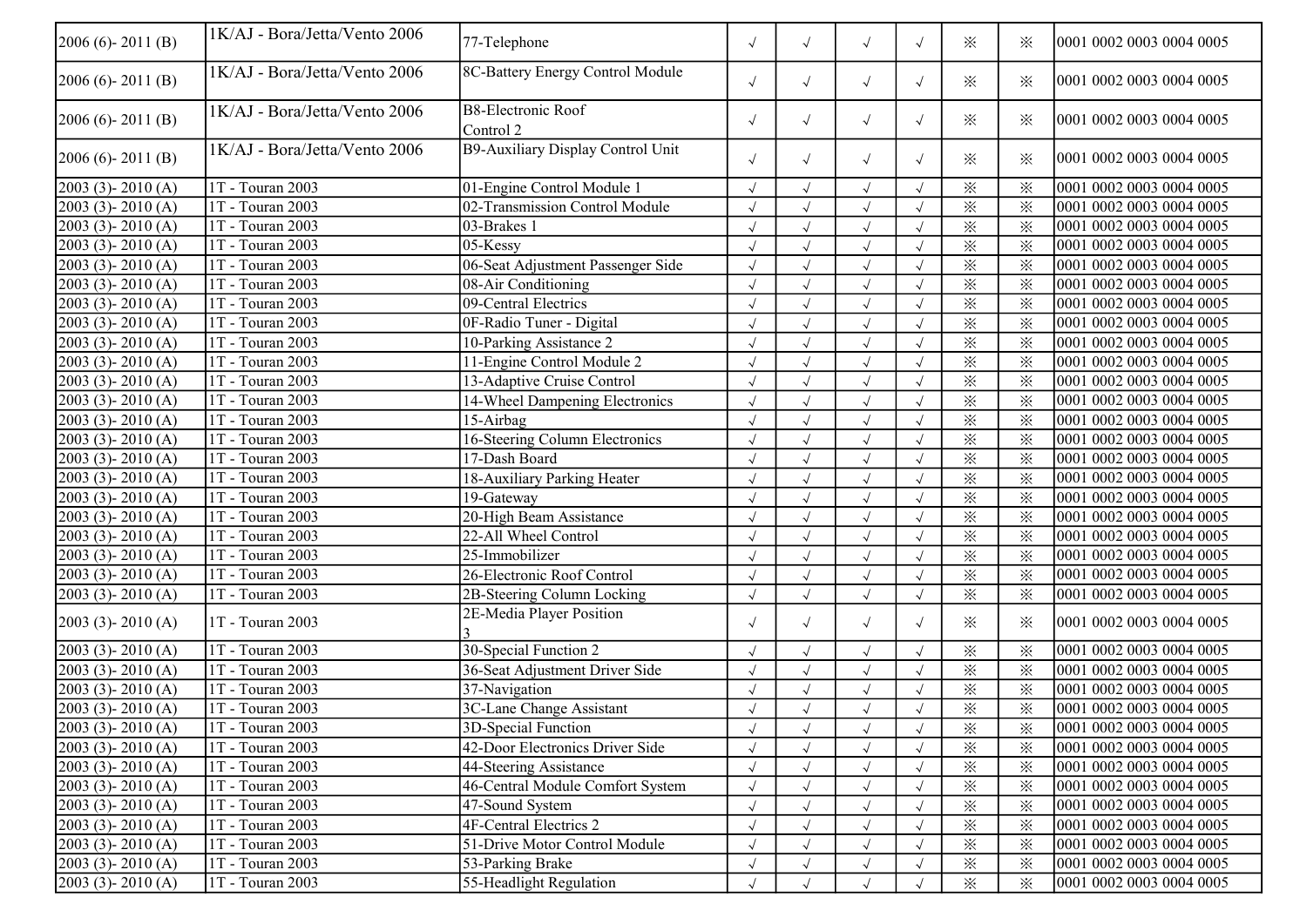| 2003 (3) - 2010 (A)     | 1T - Touran 2003 | 56-Radio                                  |            |            | $\sqrt{ }$   |            | $\times$                | $\times$                | 0001 0002 0003 0004 0005 |
|-------------------------|------------------|-------------------------------------------|------------|------------|--------------|------------|-------------------------|-------------------------|--------------------------|
| $2003$ (3) - $2010$ (A) | 1T - Touran 2003 | 57-TV Tuner                               |            |            | $\sqrt{}$    | $\sqrt{ }$ | $\times$                | $\times$                | 0001 0002 0003 0004 0005 |
| 2003 (3)-2010 (A)       | 1T - Touran 2003 | 5F-Information Control Unit 1             | $\sqrt{}$  |            | $\sqrt{}$    | $\sqrt{ }$ | $\overline{\mathbf{x}}$ | $\times$                | 0001 0002 0003 0004 0005 |
| $2003$ (3) - 2010 (A)   | 1T - Touran 2003 | 61-Battery Regulation                     | $\sqrt{ }$ |            | $\sqrt{}$    | $\sqrt{ }$ | $\times$                | $\times$                | 0001 0002 0003 0004 0005 |
| $2003$ (3) - $2010$ (A) | 1T - Touran 2003 | 62-Door Electronics Rear Left             | $\sqrt{}$  | $\sqrt{ }$ | $\sqrt{}$    | $\sqrt{ }$ | $\times$                | $\times$                | 0001 0002 0003 0004 0005 |
| 2003 (3)-2010 (A)       | 1T - Touran 2003 | 63-Entry Assistance Driver Side           | $\sqrt{ }$ | $\sqrt{ }$ | $\sqrt{}$    | $\sqrt{ }$ | $\times$                | $\times$                | 0001 0002 0003 0004 0005 |
| 2003 (3)-2010 (A)       | 1T - Touran 2003 | 65-Tire Pressure Monitoring 1             | $\sqrt{2}$ | $\sqrt{}$  | $\sqrt{}$    |            | $\times$                | $\times$                | 0001 0002 0003 0004 0005 |
| 2003 (3)-2010 (A)       | 1T - Touran 2003 | 69-Trailer Function                       | $\sqrt{}$  | $\sqrt{ }$ | $\sqrt{}$    |            | $\times$                | $\times$                | 0001 0002 0003 0004 0005 |
| $2003$ (3) - $2010$ (A) | 1T - Touran 2003 | 6C-Camera System Rear View                | $\sqrt{ }$ | $\sqrt{ }$ | $\sqrt{}$    | $\sqrt{ }$ | $\times$                | $\times$                | 0001 0002 0003 0004 0005 |
| 2003 (3) - 2010 (A)     | 1T - Touran 2003 | 6D-Deck Lid Control Unit                  | $\sqrt{ }$ | $\sqrt{ }$ | $\sqrt{}$    | $\sqrt{ }$ | $\times$                | $\times$                | 0001 0002 0003 0004 0005 |
| $2003$ (3) - 2010 (A)   | 1T - Touran 2003 | 72-Door Electronics Rear Right            | $\sqrt{ }$ | $\sqrt{ }$ | $\sqrt{}$    | $\sqrt{ }$ | $\times$                | $\times$                | 0001 0002 0003 0004 0005 |
| 2003 (3)-2010 (A)       | 1T - Touran 2003 | 73-Entry Assistance Passenger Side        | $\sqrt{}$  | $\sqrt{ }$ | $\sqrt{}$    | $\sqrt{ }$ | $\times$                | $\times$                | 0001 0002 0003 0004 0005 |
| 2003 (3)-2010 (A)       | 1T - Touran 2003 | 75-Telematics Communication Unit          | $\sqrt{2}$ | $\sqrt{ }$ | $\checkmark$ | $\sqrt{ }$ | $\times$                | $\overline{\mathbf{x}}$ | 0001 0002 0003 0004 0005 |
| $2003$ (3) - $2010$ (A) | 1T - Touran 2003 | 76-Parking Assistance                     | $\sqrt{ }$ | $\sqrt{ }$ | $\sqrt{ }$   | $\sqrt{ }$ | $\times$                | $\times$                | 0001 0002 0003 0004 0005 |
| 2003 (3)-2010 (A)       | 1T - Touran 2003 | 77-Telephone                              | $\sqrt{ }$ |            | $\sqrt{ }$   | $\sqrt{ }$ | $\times$                | $\times$                | 0001 0002 0003 0004 0005 |
| $2003$ (3) - $2010$ (A) | 1T - Touran 2003 | 8C-Battery Energy Control Module          | $\sqrt{}$  | $\sqrt{ }$ | $\sqrt{ }$   | $\sqrt{ }$ | $\overline{\mathbf{x}}$ | $\times$                | 0001 0002 0003 0004 0005 |
|                         |                  | <b>A5-Front Sensors Driver Assistance</b> |            |            |              |            |                         |                         |                          |
| $2003$ (3) - $2010$ (A) | 1T - Touran 2003 | System                                    | $\sqrt{ }$ | $\sqrt{ }$ | $\sqrt{ }$   | $\sqrt{ }$ | $\times$                | $\times$                | 0001 0002 0003 0004 0005 |
| $2003$ (3) - $2010$ (A) | 1T - Touran 2003 | B9-Auxiliary Display Control Unit         | $\sqrt{ }$ | $\sqrt{ }$ | $\sqrt{ }$   | $\sqrt{ }$ | $\times$                | $\times$                | 0001 0002 0003 0004 0005 |
|                         | 1T - Touran 2003 | <b>BD-High Voltage Battery Charge</b>     |            |            |              |            |                         |                         | 0001 0002 0003 0004 0005 |
| $2003$ (3) - $2010$ (A) |                  | Management                                | $\sqrt{ }$ | $\sqrt{ }$ | $\sqrt{ }$   | $\sqrt{ }$ | $\times$                | $\times$                |                          |
| $2003$ (3) - $2010$ (A) | 1T - Touran 2003 | <b>BE-Sliding Door Rear</b>               | $\sqrt{ }$ | $\sqrt{ }$ | $\sqrt{ }$   | $\sqrt{ }$ | $\times$                | $\times$                | 0001 0002 0003 0004 0005 |
|                         |                  | Left                                      |            |            |              |            |                         |                         |                          |
| $2003$ (3) - $2010$ (A) | 1T - Touran 2003 | <b>BF-Sliding Door Rear</b>               | $\sqrt{ }$ | $\sqrt{ }$ | $\sqrt{ }$   | $\sqrt{ }$ | $\times$                | $\times$                | 0001 0002 0003 0004 0005 |
|                         |                  | Right                                     |            |            |              |            |                         |                         |                          |
| 2011 (B) - 2016 (G)     | 1T - Touran 2011 | 01-Engine Control Module 1                | $\sqrt{}$  | $\sqrt{ }$ | $\sqrt{ }$   | $\sqrt{ }$ | $\times$                | $\times$                | 0001 0002 0003 0004 0005 |
| 2011 (B)-2016 (G)       | 1T - Touran 2011 | 02-Transmission Control Module            | $\sqrt{ }$ | $\sqrt{ }$ | $\sqrt{ }$   | $\sqrt{ }$ | $\times$                | $\times$                | 0001 0002 0003 0004 0005 |
| 2011 (B)-2016 (G)       | 1T - Touran 2011 | 03-Brakes 1                               | $\sqrt{2}$ | $\sqrt{ }$ | $\checkmark$ | $\sqrt{ }$ | $\times$                | $\overline{\varkappa}$  | 0001 0002 0003 0004 0005 |
| 2011 (B) - 2016 (G)     | 1T - Touran 2011 | 05-Kessy                                  | $\sqrt{}$  | $\sqrt{ }$ | $\sqrt{ }$   | $\sqrt{ }$ | $\times$                | $\times$                | 0001 0002 0003 0004 0005 |
| 2011 (B)-2016 (G)       | 1T - Touran 2011 | 06-Seat Adjustment Passenger Side         | $\sqrt{ }$ |            | $\sqrt{ }$   | $\sqrt{ }$ | $\times$                | $\times$                | 0001 0002 0003 0004 0005 |
| 2011 (B) - 2016 (G)     | 1T - Touran 2011 | 08-Air Conditioning                       | $\sqrt{}$  | $\sqrt{ }$ | $\sqrt{ }$   | $\sqrt{ }$ | $\times$                | $\times$                | 0001 0002 0003 0004 0005 |
| 2011 (B)-2016 (G)       | 1T - Touran 2011 | 09-Central Electrics                      | $\sqrt{}$  | $\sqrt{ }$ | $\sqrt{}$    | $\sqrt{ }$ | $\times$                | $\times$                | 0001 0002 0003 0004 0005 |
| 2011 (B) - 2016 (G)     | 1T - Touran 2011 | 0F-Radio Tuner - Digital                  | $\sqrt{ }$ | $\sqrt{ }$ | $\sqrt{}$    | $\sqrt{ }$ | $\times$                | $\times$                | 0001 0002 0003 0004 0005 |
| 2011 (B)-2016 (G)       | 1T - Touran 2011 | 10-Parking Assistance 2                   | $\sqrt{2}$ | $\sqrt{ }$ | $\sqrt{ }$   | $\sqrt{ }$ | $\overline{\varkappa}$  | $\times$                | 0001 0002 0003 0004 0005 |
| 2011 (B)-2016 (G)       | 1T - Touran 2011 | 11-Engine Control Module 2                | $\sqrt{ }$ | $\sqrt{ }$ | $\sqrt{}$    | $\sqrt{ }$ | $\times$                | $\times$                | 0001 0002 0003 0004 0005 |
| 2011 (B)-2016 (G)       | 1T - Touran 2011 | 13-Adaptive Cruise Control                |            |            | $\sqrt{2}$   |            | $\times$                | $\times$                | 0001 0002 0003 0004 0005 |
| $[2011 (B) - 2016 (G)]$ | 1T - Touran 2011 | 15-Airbag                                 | $\sqrt{}$  | $\sqrt{ }$ | $\sqrt{ }$   | $\sqrt{ }$ | ⋇                       | ✕                       | 0001 0002 0003 0004 0005 |
| $2011$ (B) - 2016 (G)   | 1T - Touran 2011 | 16-Steering Column Electronics            | $\sqrt{}$  |            | $\sqrt{ }$   |            | $\times$                | $\times$                | 0001 0002 0003 0004 0005 |
| $2011$ (B) - 2016 (G)   | 1T - Touran 2011 | 17-Dash Board                             | $\sqrt{}$  |            | $\sqrt{ }$   |            | $\times$                | $\times$                | 0001 0002 0003 0004 0005 |
| $2011$ (B) - 2016 (G)   | 1T - Touran 2011 | 18-Auxiliary Parking Heater               | $\sqrt{}$  |            | $\sqrt{}$    |            | $\times$                | $\times$                | 0001 0002 0003 0004 0005 |
| $2011$ (B) - 2016 (G)   | 1T - Touran 2011 | 19-Gateway                                |            |            | $\sqrt{ }$   |            | $\times$                | $\times$                | 0001 0002 0003 0004 0005 |
| $2011$ (B) - 2016 (G)   | 1T - Touran 2011 | 1C-Vehicle Position Detection             |            |            | $\sqrt{ }$   |            | $\times$                | $\times$                | 0001 0002 0003 0004 0005 |
| $2011$ (B) - 2016 (G)   | 1T - Touran 2011 | 20-High Beam Assistance                   |            |            | $\sqrt{ }$   | $\sqrt{ }$ | $\times$                | $\times$                | 0001 0002 0003 0004 0005 |
| $2011$ (B) - 2016 (G)   | 1T - Touran 2011 | 22-All Wheel Control                      |            |            | $\sqrt{ }$   | $\sqrt{ }$ | $\times$                | $\times$                | 0001 0002 0003 0004 0005 |
| $2011$ (B) - 2016 (G)   | 1T - Touran 2011 | 25-Immobilizer                            | $\sqrt{ }$ |            | $\sqrt{ }$   |            | $\times$                | $\times$                | 0001 0002 0003 0004 0005 |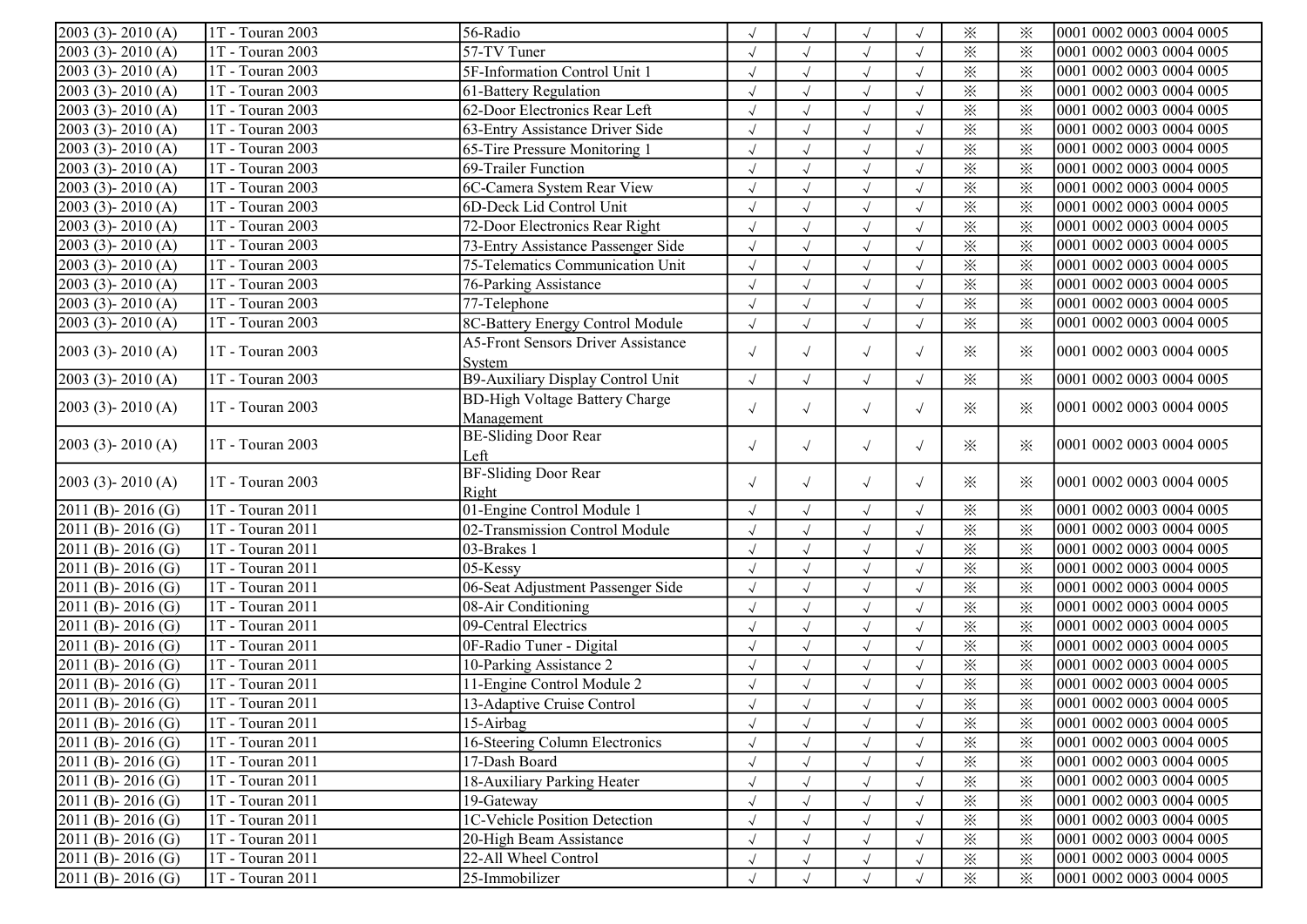| $2011$ (B) - 2016 (G)            | 1T - Touran 2011                    | 26-Electronic Roof Control                          |            |                      | $\sqrt{}$    |            | $\times$                | $\times$ | 0001 0002 0003 0004 0005 |
|----------------------------------|-------------------------------------|-----------------------------------------------------|------------|----------------------|--------------|------------|-------------------------|----------|--------------------------|
| 2011 (B) - 2016 (G)              | 1T - Touran 2011                    | 2B-Steering Column Locking                          | $\sqrt{ }$ |                      | $\sqrt{}$    |            | $\times$                | $\times$ | 0001 0002 0003 0004 0005 |
| 2011 (B) - 2016 (G)              | 1T - Touran 2011                    | 2E-Media Player Position                            | $\sqrt{ }$ | $\sqrt{ }$           | $\sqrt{}$    | $\sqrt{ }$ | $\times$                | $\times$ | 0001 0002 0003 0004 0005 |
| $2011$ (B) - 2016 (G)            | 1T - Touran 2011                    | 30-Special Function 2                               | $\sqrt{}$  |                      | $\sqrt{}$    | $\sqrt{ }$ | $\times$                | $\times$ | 0001 0002 0003 0004 0005 |
| 2011 (B)-2016 (G)                | 1T - Touran 2011                    | 36-Seat Adjustment Driver Side                      | $\sqrt{ }$ | $\sqrt{ }$           | $\sqrt{ }$   | $\sqrt{ }$ | $\overline{\mathbf{x}}$ | $\times$ | 0001 0002 0003 0004 0005 |
| $\overline{2011}$ (B) - 2016 (G) | $1T - Touran 2011$                  | 37-Navigation                                       | $\sqrt{ }$ | $\sqrt{\phantom{a}}$ | $\sqrt{}$    | $\sqrt{ }$ | $\times$                | $\times$ | 0001 0002 0003 0004 0005 |
| $\overline{2011}$ (B) - 2016 (G) | 1T - Touran 2011                    | 3C-Lane Change Assistant                            | $\sqrt{ }$ | $\sqrt{ }$           | $\sqrt{}$    | $\sqrt{ }$ | $\times$                | $\times$ | 0001 0002 0003 0004 0005 |
| $\overline{2011}$ (B) - 2016 (G) | 1T - Touran 2011                    | 3D-Special Function                                 | $\sqrt{}$  | $\sqrt{ }$           | $\sqrt{ }$   | $\sqrt{ }$ | $\overline{\mathbf{x}}$ | $\times$ | 0001 0002 0003 0004 0005 |
| $2011$ (B) - 2016 (G)            | 1T - Touran 2011                    | 44-Steering Assistance                              |            |                      | $\sqrt{}$    |            | $\times$                | $\times$ | 0001 0002 0003 0004 0005 |
| $\overline{2011}$ (B) - 2016 (G) | 1T - Touran 2011                    | 46-Central Module Comfort System                    | $\sqrt{ }$ |                      | $\sqrt{ }$   |            | $\times$                | $\times$ | 0001 0002 0003 0004 0005 |
| $\overline{2011(B)}$ - 2016 (G)  | 1T - Touran 2011                    | 47-Sound System                                     | $\sqrt{}$  | $\sqrt{ }$           | $\sqrt{}$    | $\sqrt{ }$ | $\overline{\mathbf{x}}$ | $\times$ | 0001 0002 0003 0004 0005 |
| 2011 (B) - 2016 (G)              | 1T - Touran 2011                    | 4F-Central Electrics 2                              | $\sqrt{ }$ | $\sqrt{\phantom{a}}$ | $\sqrt{}$    | $\sqrt{ }$ | $\times$                | $\times$ | 0001 0002 0003 0004 0005 |
| 2011 (B)-2016 (G)                | 1T - Touran 2011                    | 51-Drive Motor Control Module                       | $\sqrt{ }$ | $\sqrt{}$            | $\sqrt{}$    | $\sqrt{ }$ | $\times$                | $\times$ | 0001 0002 0003 0004 0005 |
| $2011$ (B) - 2016 (G)            | 1T - Touran 2011                    | 52-Door Electronics Passenger Side                  | $\sqrt{ }$ | $\checkmark$         | $\checkmark$ | $\sqrt{ }$ | $\overline{\mathbf{x}}$ | $\times$ | 0001 0002 0003 0004 0005 |
| 2011 (B)-2016 (G)                | 1T - Touran 2011                    | 53-Parking Brake                                    | $\sqrt{ }$ | $\sqrt{}$            | $\sqrt{ }$   | $\sqrt{ }$ | $\times$                | $\times$ | 0001 0002 0003 0004 0005 |
| 2011 (B)-2016 (G)                | 1T - Touran 2011                    | 55-Headlight Regulation                             | $\sqrt{ }$ |                      | $\sqrt{ }$   |            | $\times$                | $\times$ | 0001 0002 0003 0004 0005 |
| $\overline{2011}$ (B) - 2016 (G) | 1T - Touran 2011                    | 56-Radio                                            | $\sqrt{}$  | $\sqrt{ }$           | $\sqrt{ }$   |            | $\times$                | $\times$ | 0001 0002 0003 0004 0005 |
| 2011 (B)-2016 (G)                | 1T - Touran 2011                    | 57-TV Tuner                                         | $\sqrt{ }$ | $\sqrt{ }$           | $\sqrt{ }$   |            | $\times$                | $\times$ | 0001 0002 0003 0004 0005 |
| 2011 (B)-2016 (G)                | 1T - Touran 2011                    | 5F-Information Control Unit 1                       | $\sqrt{}$  | $\sqrt{ }$           | $\sqrt{}$    |            | $\times$                | $\times$ | 0001 0002 0003 0004 0005 |
| $\overline{2011}$ (B) - 2016 (G) | 1T - Touran 2011                    | 61-Battery Regulation                               | $\sqrt{ }$ | $\sqrt{ }$           | $\sqrt{ }$   | $\sqrt{ }$ | $\times$                | $\times$ | 0001 0002 0003 0004 0005 |
| $\overline{2011}$ (B) - 2016 (G) | 1T - Touran 2011                    | 62-Door Electronics Rear Left                       | $\sqrt{ }$ | $\sqrt{ }$           | $\sqrt{}$    |            | $\times$                | $\times$ | 0001 0002 0003 0004 0005 |
| $\overline{2011}$ (B) - 2016 (G) | 1T - Touran 2011                    | 63-Entry Assistance Driver Side                     |            |                      | $\sqrt{ }$   |            | $\times$                | $\times$ | 0001 0002 0003 0004 0005 |
| $2011$ (B) - 2016 (G)            | 1T - Touran 2011                    | 65-Tire Pressure Monitoring 1                       | $\sqrt{2}$ | $\sqrt{ }$           | $\sqrt{}$    | $\sqrt{ }$ | $\times$                | $\times$ | 0001 0002 0003 0004 0005 |
| $2011$ (B) - 2016 (G)            | 1T - Touran 2011                    | 69-Trailer Function                                 | $\sqrt{}$  | $\sqrt{ }$           | $\sqrt{}$    | $\sqrt{ }$ | $\times$                | $\times$ | 0001 0002 0003 0004 0005 |
| 2011 (B) - 2016 (G)              | $1T - T$ ouran 2011                 | 6C-Camera System Rear View                          | $\sqrt{}$  | $\sqrt{ }$           | $\sqrt{}$    | $\sqrt{ }$ | $\times$                | $\times$ | 0001 0002 0003 0004 0005 |
| 2011 (B)-2016 (G)                | $1T - Touran 2011$                  | 72-Door Electronics Rear Right                      | $\sqrt{2}$ | $\sqrt{ }$           | $\sqrt{ }$   | $\sqrt{ }$ | $\times$                | $\times$ | 0001 0002 0003 0004 0005 |
| 2011 (B)-2016 (G)                | 1T - Touran 2011                    | 73-Entry Assistance Passenger Side                  | $\sqrt{2}$ | $\sqrt{2}$           | $\sqrt{ }$   | $\sqrt{ }$ | $\times$                | $\times$ | 0001 0002 0003 0004 0005 |
| 2011 (B) - 2016 (G)              | 1T - Touran 2011                    | 75-Telematics Communication Unit                    | $\sqrt{ }$ |                      | $\sqrt{ }$   | $\sqrt{ }$ | $\overline{\mathbf{x}}$ | $\times$ | 0001 0002 0003 0004 0005 |
| 2011 (B) - 2016 (G)              | 1T - Touran 2011                    | 76-Parking Assistance                               | $\sqrt{}$  |                      | $\sqrt{}$    | $\sqrt{ }$ | $\overline{\mathbf{x}}$ | $\times$ | 0001 0002 0003 0004 0005 |
| 2011 (B)-2016 (G)                | 1T - Touran 2011                    | 77-Telephone                                        | $\sqrt{}$  | $\sqrt{}$            | $\sqrt{ }$   |            | $\times$                | $\times$ | 0001 0002 0003 0004 0005 |
| $\overline{2011}$ (B) - 2016 (G) | $1T - Touran 2011$                  | 7D-Auxiliary Heater                                 | $\sqrt{}$  | $\sqrt{\phantom{a}}$ | $\sqrt{}$    | $\sqrt{ }$ | $\times$                | $\times$ | 0001 0002 0003 0004 0005 |
| $2011$ (B) - 2016 (G)            | 1T - Touran 2011                    | 8C-Battery Energy Control Module                    | $\sqrt{}$  | $\sqrt{ }$           | $\sqrt{ }$   | $\sqrt{ }$ | $\times$                | $\times$ | 0001 0002 0003 0004 0005 |
| $2011$ (B) - 2016 (G)            | 1T - Touran 2011                    | <b>A5-Front Sensors Driver Assistance</b><br>System | $\sqrt{ }$ | $\sqrt{ }$           | $\sqrt{ }$   | $\sqrt{ }$ | $\times$                | $\times$ | 0001 0002 0003 0004 0005 |
| $2011$ (B) - 2016 (G)            | 1T - Touran 2011                    | B9-Auxiliary Display Control Unit                   | $\sqrt{2}$ | $\sqrt{ }$           | $\sqrt{}$    |            | $\times$                | $\times$ | 0001 0002 0003 0004 0005 |
|                                  |                                     | <b>BD-High Voltage Battery Charge</b>               |            |                      |              |            |                         |          |                          |
| $2011$ (B) - 2016 (G)            | 1T - Touran 2011                    | Management                                          | $\sqrt{ }$ | $\sqrt{ }$           | $\sqrt{ }$   | $\sqrt{ }$ | $\times$                | ⋇        | 0001 0002 0003 0004 0005 |
| $2011$ (B) - 2016 (G)            | 1T - Touran 2011                    | <b>BE-Sliding Door Rear</b><br>Left                 | $\sqrt{ }$ | $\sqrt{ }$           | $\sqrt{ }$   | $\sqrt{ }$ | $\times$                | $\times$ | 0001 0002 0003 0004 0005 |
| $2011$ (B) - 2016 (G)            | 1T - Touran 2011                    | <b>BF-Sliding Door Rear</b><br>Right                | $\sqrt{ }$ | $\sqrt{ }$           | $\sqrt{ }$   | $\sqrt{ }$ | $\times$                | $\times$ | 0001 0002 0003 0004 0005 |
| $[2003 (3) - 2011 (B)]$          | 1Y - New Beetle Convertible<br>2003 | 01-Engine Control Module 1                          | $\sqrt{ }$ | $\sqrt{ }$           | $\sqrt{ }$   | $\sqrt{ }$ | $\times$                | $\times$ | 0001 0002 0003 0004 0005 |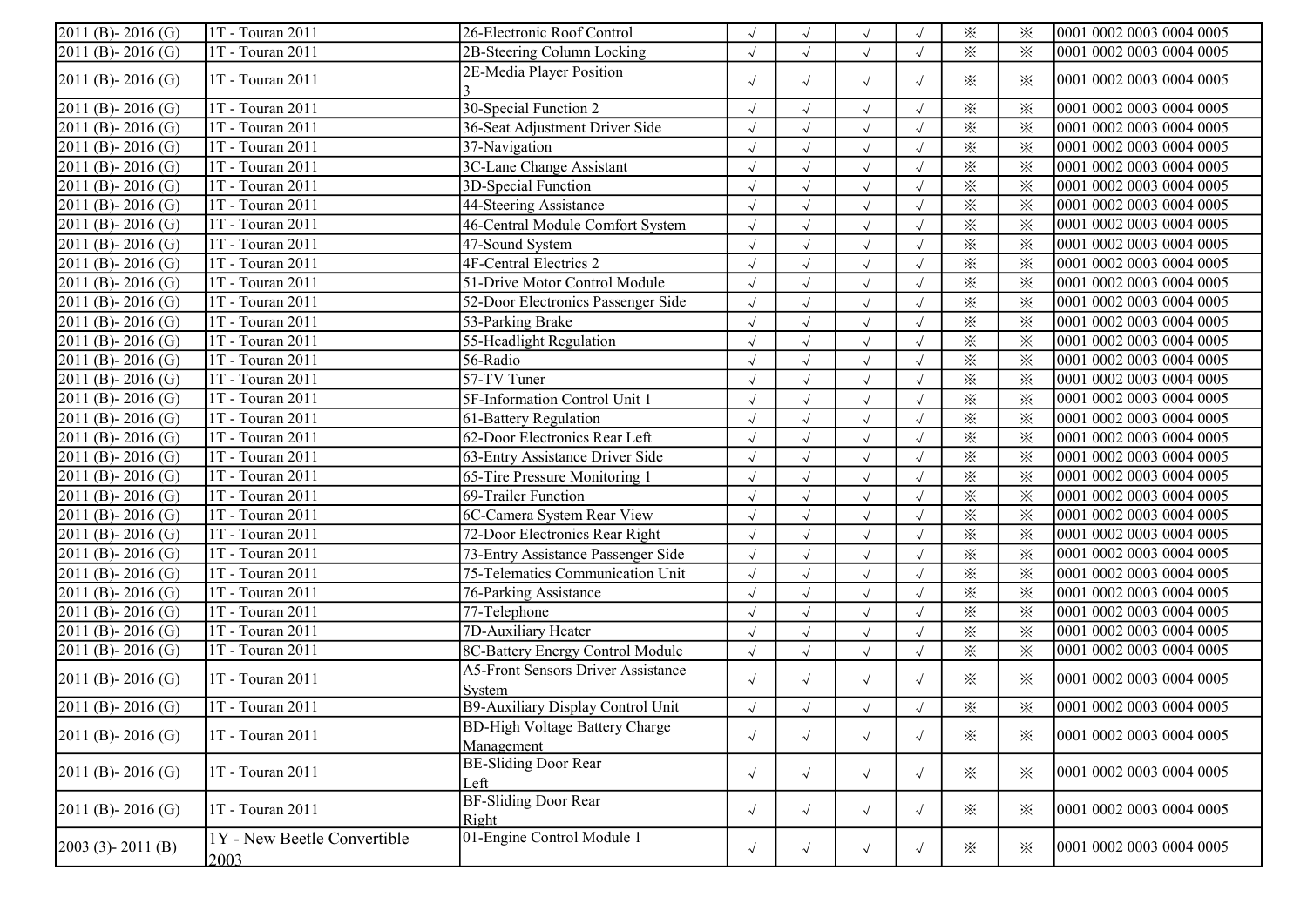| 2003 (3)-2011 (B)       | 1Y - New Beetle Convertible<br>2003 | 02-Transmission Control Module    | $\sqrt{ }$ | $\sqrt{ }$ | $\sqrt{ }$   | $\sqrt{ }$ | ※                       | $\times$                | 0001 0002 0003 0004 0005 |
|-------------------------|-------------------------------------|-----------------------------------|------------|------------|--------------|------------|-------------------------|-------------------------|--------------------------|
| $2003$ (3) - $2011$ (B) | 1Y - New Beetle Convertible<br>2003 | 03-Brakes 1                       | $\sqrt{ }$ | $\sqrt{}$  | $\sqrt{ }$   | $\sqrt{ }$ | ✕                       | $\times$                | 0001 0002 0003 0004 0005 |
| $2003$ (3) - $2011$ (B) | 1Y - New Beetle Convertible<br>2003 | 15-Airbag                         | $\sqrt{ }$ | $\sqrt{ }$ | $\sqrt{ }$   | $\sqrt{ }$ | ✕                       | $\times$                | 0001 0002 0003 0004 0005 |
| $2003$ (3) - $2011$ (B) | 1Y - New Beetle Convertible<br>2003 | 17-Dash Board                     | $\sqrt{ }$ | $\sqrt{ }$ | $\sqrt{ }$   | $\sqrt{ }$ | ⋇                       | $\times$                | 0001 0002 0003 0004 0005 |
| $2003$ (3) - $2011$ (B) | 1Y - New Beetle Convertible<br>2003 | 25-Immobilizer                    | $\sqrt{ }$ | $\sqrt{ }$ | $\sqrt{ }$   | $\sqrt{ }$ | ⋇                       | $\times$                | 0001 0002 0003 0004 0005 |
| $2003$ (3) - $2011$ (B) | 1Y - New Beetle Convertible<br>2003 | 26-Electronic Roof Control        | $\sqrt{ }$ | $\sqrt{ }$ | $\sqrt{ }$   | $\sqrt{ }$ | ⋇                       | $\times$                | 0001 0002 0003 0004 0005 |
| $2003$ (3) - $2011$ (B) | 1Y - New Beetle Convertible<br>2003 | 29-Light Control Left             | $\sqrt{ }$ | $\sqrt{ }$ | $\sqrt{ }$   | $\sqrt{ }$ | ⋇                       | $\times$                | 0001 0002 0003 0004 0005 |
| $2003$ (3) - $2011$ (B) | 1Y - New Beetle Convertible<br>2003 | 39-Light Control Right            | $\sqrt{ }$ | $\sqrt{}$  | $\sqrt{ }$   | $\sqrt{ }$ | $\times$                | $\times$                | 0001 0002 0003 0004 0005 |
| $2003$ (3) - $2011$ (B) | 1Y - New Beetle Convertible<br>2003 | 45-Interior Monitoring            | $\sqrt{ }$ | $\sqrt{ }$ | $\sqrt{ }$   | $\sqrt{ }$ | $\times$                | $\times$                | 0001 0002 0003 0004 0005 |
| $2003$ (3) - $2011$ (B) | 1Y - New Beetle Convertible<br>2003 | 46-Central Module Comfort System  | $\sqrt{ }$ | $\sqrt{ }$ | $\sqrt{ }$   | $\sqrt{ }$ | ⋇                       | $\times$                | 0001 0002 0003 0004 0005 |
| $2003$ (3) - $2011$ (B) | 1Y - New Beetle Convertible<br>2003 | 56-Radio                          | $\sqrt{ }$ | $\sqrt{ }$ | $\sqrt{ }$   | $\sqrt{ }$ | ⋇                       | $\times$                | 0001 0002 0003 0004 0005 |
| 2003 (3)-2011 (B)       | 1Y - New Beetle Convertible<br>2003 | 65-Tire Pressure Monitoring 1     | $\sqrt{ }$ | $\sqrt{ }$ | $\sqrt{ }$   | $\sqrt{ }$ | ⋇                       | $\times$                | 0001 0002 0003 0004 0005 |
| $2003$ (3) - $2011$ (B) | 1Y - New Beetle Convertible<br>2003 | 76-Parking Assistance             | $\sqrt{ }$ | $\sqrt{ }$ | $\sqrt{ }$   | $\sqrt{ }$ | $\times$                | $\times$                | 0001 0002 0003 0004 0005 |
| 2009 (9)-2017 (H)       | 35 - Passat CC 2009                 | 01-Engine Control Module 1        | $\sqrt{ }$ | $\sqrt{ }$ | $\sqrt{ }$   | $\sqrt{ }$ | $\times$                | $\times$                | 0001 0002 0003 0004 0005 |
| 2009 (9)-2017 (H)       | 35 - Passat CC 2009                 | 02-Transmission Control Module    | $\sqrt{ }$ | $\sqrt{}$  | $\sqrt{ }$   |            | $\times$                | $\times$                | 0001 0002 0003 0004 0005 |
| 2009 (9)-2017 (H)       | 35 - Passat CC 2009                 | 03-Brakes 1                       | $\sqrt{ }$ | $\sqrt{}$  | $\sqrt{ }$   |            | $\times$                | $\times$                | 0001 0002 0003 0004 0005 |
| 2009 (9)-2017 (H)       | 35 - Passat CC 2009                 | 04-Steering Angle Sender          | $\sqrt{}$  | $\sqrt{}$  | $\checkmark$ |            | $\times$                | $\times$                | 0001 0002 0003 0004 0005 |
| 2009 (9)-2017 (H)       | 35 - Passat CC 2009                 | 06-Seat Adjustment Passenger Side |            |            | $\sqrt{ }$   |            | $\times$                | $\times$                | 0001 0002 0003 0004 0005 |
| 2009 (9)-2017 (H)       | 35 - Passat CC 2009                 | 08-Air Conditioning               | $\sqrt{ }$ |            | $\sqrt{ }$   |            | $\times$                | $\times$                | 0001 0002 0003 0004 0005 |
| 2009 (9)-2017 (H)       | 35 - Passat CC 2009                 | 09-Central Electrics              | $\sqrt{ }$ | $\sqrt{}$  | $\sqrt{ }$   |            | $\overline{\mathbf{x}}$ | $\overline{\mathbf{x}}$ | 0001 0002 0003 0004 0005 |
| 2009 (9)-2017 (H)       | 35 - Passat CC 2009                 | 0F-Radio Tuner - Digital          | $\sqrt{ }$ | $\sqrt{ }$ | $\sqrt{ }$   |            | $\times$                | $\times$                | 0001 0002 0003 0004 0005 |
| 2009 (9)-2017 (H)       | 35 - Passat CC 2009                 | 10-Parking Assistance 2           |            |            |              |            | $\times$                | $\times$                | 0001 0002 0003 0004 0005 |
| $2009(9) - 2017(H)$     | 35 - Passat CC 2009                 | 13-Adaptive Cruise Control        | $\sqrt{ }$ | $\sqrt{ }$ | $\sqrt{ }$   |            | $\times$                | $\overline{\mathbb{X}}$ | 0001 0002 0003 0004 0005 |
| $2009(9) - 2017(H)$     | 35 - Passat CC 2009                 | 14-Wheel Dampening Electronics    | $\sqrt{ }$ | $\sqrt{}$  | $\sqrt{ }$   |            | $\times$                | $\times$                | 0001 0002 0003 0004 0005 |
| $2009(9) - 2017(H)$     | 35 - Passat CC 2009                 | 16-Steering Column Electronics    |            |            | $\sqrt{ }$   |            | $\times$                | $\times$                | 0001 0002 0003 0004 0005 |
| $2009(9) - 2017(H)$     | 35 - Passat CC 2009                 | 17-Dash Board                     | $\sqrt{ }$ | $\sqrt{ }$ | $\sqrt{ }$   | $\sqrt{ }$ | $\times$                | $\times$                | 0001 0002 0003 0004 0005 |
| $2009(9) - 2017(H)$     | 35 - Passat CC 2009                 | 18-Auxiliary Parking Heater       | $\sqrt{ }$ |            | $\sqrt{ }$   |            | ⋇                       | ⋇                       | 0001 0002 0003 0004 0005 |
| $2009(9) - 2017(H)$     | 35 - Passat CC 2009                 | 19-Gateway                        | $\sqrt{ }$ |            | $\sqrt{ }$   |            | $\times$                | $\times$                | 0001 0002 0003 0004 0005 |
| $2009(9) - 2017(H)$     | 35 - Passat CC 2009                 | 1C-Vehicle Position Detection     | $\sqrt{ }$ |            | $\sqrt{ }$   |            | $\times$                | $\times$                | 0001 0002 0003 0004 0005 |
| $2009(9) - 2017(H)$     | 35 - Passat CC 2009                 | 20-High Beam Assistance           | $\sqrt{ }$ |            | $\sqrt{ }$   |            | $\times$                | $\times$                | 0001 0002 0003 0004 0005 |
| $2009(9) - 2017(H)$     | 35 - Passat CC 2009                 | 22-All Wheel Control              |            |            | $\sqrt{ }$   |            | $\times$                | $\times$                | 0001 0002 0003 0004 0005 |
| $2009(9) - 2017(H)$     | 35 - Passat CC 2009                 | 25-Immobilizer                    | $\sqrt{ }$ | $\sqrt{ }$ | $\sqrt{ }$   | $\sqrt{ }$ | $\times$                | $\times$                | 0001 0002 0003 0004 0005 |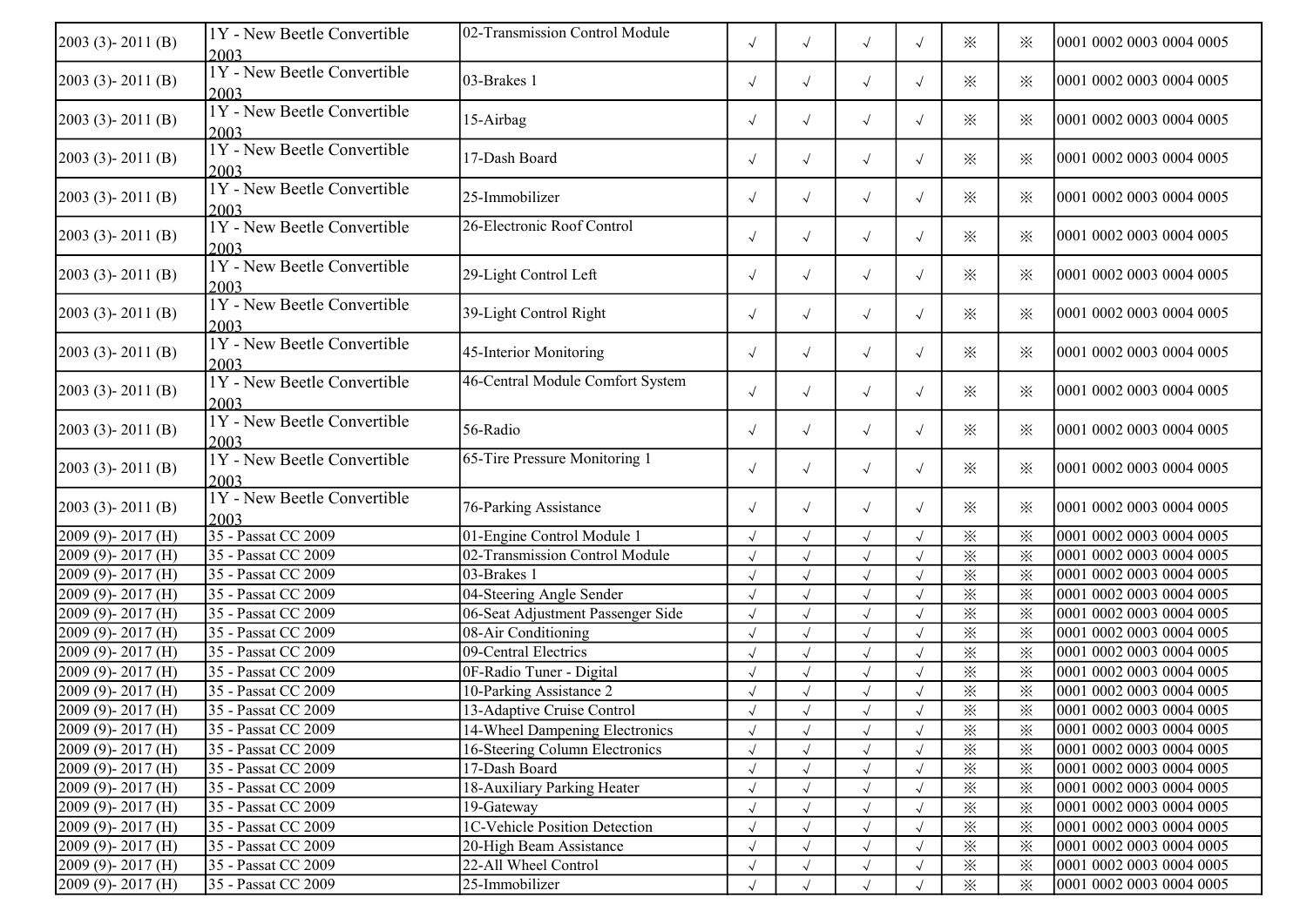| 2009 (9)-2017 (H)     | 35 - Passat CC 2009 | 2E-Media Player Position                            | $\sqrt{ }$ | $\sqrt{ }$ | $\sqrt{ }$ | $\sqrt{ }$ | $\times$                | $\times$ | 0001 0002 0003 0004 0005 |
|-----------------------|---------------------|-----------------------------------------------------|------------|------------|------------|------------|-------------------------|----------|--------------------------|
| 2009 (9)-2017 (H)     | 35 - Passat CC 2009 | 36-Seat Adjustment Driver Side                      |            |            | $\sqrt{ }$ | $\sqrt{ }$ | $\times$                | $\times$ | 0001 0002 0003 0004 0005 |
| 2009 (9)-2017 (H)     | 35 - Passat CC 2009 | 37-Navigation                                       | $\sqrt{ }$ |            | $\sqrt{ }$ |            | $\times$                | $\times$ | 0001 0002 0003 0004 0005 |
| $2009(9) - 2017(H)$   | 35 - Passat CC 2009 | 3C-Lane Change Assistant                            | $\sqrt{ }$ | $\sqrt{ }$ | $\sqrt{ }$ | $\sqrt{ }$ | $\times$                | $\times$ | 0001 0002 0003 0004 0005 |
| 2009 (9)-2017 (H)     | 35 - Passat CC 2009 | 3D-Special Function                                 | $\sqrt{ }$ | $\sqrt{ }$ | $\sqrt{ }$ | $\sqrt{ }$ | $\times$                | $\times$ | 0001 0002 0003 0004 0005 |
| 2009 (9)-2017 (H)     | 35 - Passat CC 2009 | 42-Door Electronics Driver Side                     | $\sqrt{ }$ | $\sqrt{ }$ | $\sqrt{ }$ | $\sqrt{ }$ | $\times$                | $\times$ | 0001 0002 0003 0004 0005 |
| 2009 (9)-2017 (H)     | 35 - Passat CC 2009 | 44-Steering Assistance                              | $\sqrt{}$  | $\sqrt{ }$ | $\sqrt{2}$ | $\sqrt{ }$ | $\times$                | $\times$ | 0001 0002 0003 0004 0005 |
| 2009 (9)-2017 (H)     | 35 - Passat CC 2009 | 46-Central Module Comfort System                    | $\sqrt{}$  | $\sqrt{}$  | $\sqrt{ }$ |            | $\times$                | $\times$ | 0001 0002 0003 0004 0005 |
| 2009 (9)-2017 (H)     | 35 - Passat CC 2009 | 47-Sound System                                     | $\sqrt{ }$ |            | $\sqrt{ }$ |            | $\times$                | $\times$ | 0001 0002 0003 0004 0005 |
| 2009 (9)-2017 (H)     | 35 - Passat CC 2009 | 52-Door Electronics Passenger Side                  | $\sqrt{}$  | $\sqrt{ }$ | $\sqrt{ }$ | $\sqrt{ }$ | $\times$                | $\times$ | 0001 0002 0003 0004 0005 |
| 2009 (9)-2017 (H)     | 35 - Passat CC 2009 | 53-Parking Brake                                    | $\sqrt{}$  | $\sqrt{ }$ | $\sqrt{ }$ | $\sqrt{ }$ | $\times$                | $\times$ | 0001 0002 0003 0004 0005 |
| 2009 (9)-2017 (H)     | 35 - Passat CC 2009 | 55-Headlight Regulation                             | $\sqrt{ }$ | $\sqrt{ }$ | $\sqrt{ }$ | $\sqrt{ }$ | $\times$                | $\times$ | 0001 0002 0003 0004 0005 |
| 2009 (9)-2017 (H)     | 35 - Passat CC 2009 | 56-Radio                                            | $\sqrt{ }$ | $\sqrt{ }$ | $\sqrt{ }$ | $\sqrt{ }$ | $\times$                | $\times$ | 0001 0002 0003 0004 0005 |
| 2009 (9)-2017 (H)     | 35 - Passat CC 2009 | 57-TV Tuner                                         | $\sqrt{}$  | $\sqrt{}$  | $\sqrt{}$  |            | $\times$                | $\times$ | 0001 0002 0003 0004 0005 |
| 2009 (9)-2017 (H)     | 35 - Passat CC 2009 | 5C-Lane Departure                                   |            |            |            |            |                         |          | 0001 0002 0003 0004 0005 |
|                       |                     | <b>Warning System</b>                               | $\sqrt{ }$ | $\sqrt{ }$ | $\sqrt{ }$ | $\sqrt{ }$ | $\times$                | $\times$ |                          |
| 2009 (9)-2017 (H)     | 35 - Passat CC 2009 | 5D-Operation                                        |            |            | $\sqrt{ }$ | $\sqrt{ }$ | $\times$                | $\times$ | 0001 0002 0003 0004 0005 |
| 2009 (9)-2017 (H)     | 35 - Passat CC 2009 | 5F-Information Control Unit 1                       | $\sqrt{}$  |            | $\sqrt{ }$ | $\sqrt{ }$ | $\times$                | $\times$ | 0001 0002 0003 0004 0005 |
| 2009 (9)-2017 (H)     | 35 - Passat CC 2009 | 61-Battery Regulation                               | $\sqrt{}$  |            | $\sqrt{ }$ |            | $\times$                | $\times$ | 0001 0002 0003 0004 0005 |
| 2009 (9)-2017 (H)     | 35 - Passat CC 2009 | 62-Door Electronics Rear Left                       | $\sqrt{ }$ | $\sqrt{}$  | $\sqrt{ }$ | $\sqrt{ }$ | $\times$                | $\times$ | 0001 0002 0003 0004 0005 |
| $2009(9) - 2017(H)$   | 35 - Passat CC 2009 | 65-Tire Pressure Monitoring 1                       | $\sqrt{}$  | $\sqrt{ }$ | $\sqrt{}$  | $\sqrt{ }$ | $\times$                | $\times$ | 0001 0002 0003 0004 0005 |
| 2009 (9)-2017 (H)     | 35 - Passat CC 2009 | 69-Trailer Function                                 | $\sqrt{ }$ | $\sqrt{ }$ | $\sqrt{}$  |            | $\times$                | $\times$ | 0001 0002 0003 0004 0005 |
| 2009 (9)-2017 (H)     | 35 - Passat CC 2009 | 6C-Camera System Rear View                          |            |            | $\sqrt{ }$ |            | $\times$                | $\times$ | 0001 0002 0003 0004 0005 |
| 2009 (9)-2017 (H)     | 35 - Passat CC 2009 | 6D-Deck Lid Control Unit                            | $\sqrt{}$  |            | $\sqrt{ }$ | $\sqrt{ }$ | $\times$                | $\times$ | 0001 0002 0003 0004 0005 |
| 2009 (9)-2017 (H)     | 35 - Passat CC 2009 | 72-Door Electronics Rear Right                      | $\sqrt{2}$ | $\sqrt{ }$ | $\sqrt{ }$ | $\sqrt{ }$ | $\overline{\mathbf{x}}$ | $\times$ | 0001 0002 0003 0004 0005 |
| 2009 (9)-2017 (H)     | 35 - Passat CC 2009 | 75-Telematics Communication Unit                    | $\sqrt{2}$ | $\sqrt{}$  | $\sqrt{}$  | $\sqrt{ }$ | $\times$                | $\times$ | 0001 0002 0003 0004 0005 |
| $2009(9) - 2017(H)$   | 35 - Passat CC 2009 | 76-Parking Assistance                               | $\sqrt{}$  | $\sqrt{}$  | $\sqrt{}$  | $\sqrt{ }$ | $\times$                | $\times$ | 0001 0002 0003 0004 0005 |
| 2009 (9)-2017 (H)     | 35 - Passat CC 2009 | <b>A5-Front Sensors Driver Assistance</b><br>System | $\sqrt{ }$ | $\sqrt{ }$ | $\sqrt{ }$ | $\sqrt{ }$ | $\times$                | $\times$ | 0001 0002 0003 0004 0005 |
| 2011 (B)-2015 (F)     | 36 - Passat 2011    | 01-Engine Control Module 1                          | $\sqrt{2}$ | $\sqrt{ }$ | $\sqrt{ }$ | $\sqrt{ }$ | $\times$                | $\times$ | 0001 0002 0003 0004 0005 |
| 2011 (B)-2015 (F)     | 36 - Passat 2011    | 02-Transmission Control Module                      | $\sqrt{2}$ | $\sqrt{}$  | $\sqrt{}$  | $\sqrt{ }$ | $\times$                | $\times$ | 0001 0002 0003 0004 0005 |
| 2011 (B)-2015 (F)     | 36 - Passat 2011    | 03-Brakes 1                                         | $\sqrt{ }$ |            | $\sqrt{ }$ | $\sqrt{ }$ | $\times$                | $\times$ | 0001 0002 0003 0004 0005 |
| 2011 (B)-2015 (F)     | 36 - Passat 2011    | 06-Seat Adjustment Passenger Side                   | $\sqrt{}$  | $\sqrt{ }$ | $\sqrt{ }$ | $\sqrt{ }$ | $\times$                | $\times$ | 0001 0002 0003 0004 0005 |
| 2011 (B)-2015 (F)     | 36 - Passat 2011    | 08-Air Conditioning                                 | $\sqrt{ }$ | $\sqrt{ }$ | $\sqrt{ }$ |            | $\times$                | $\times$ | 0001 0002 0003 0004 0005 |
| 2011 (B) - 2015 (F)   | 36 - Passat 2011    | 09-Central Electrics                                | $\sqrt{}$  | $\sqrt{ }$ | $\sqrt{}$  | $\sqrt{ }$ | $\times$                | $\times$ | 0001 0002 0003 0004 0005 |
| $2011$ (B) - 2015 (F) | 36 - Passat 2011    | 0F-Radio Tuner - Digital                            | $\sqrt{ }$ | $\sqrt{ }$ | $\sqrt{ }$ | $\sqrt{ }$ | $\times$                | ⋇        | 0001 0002 0003 0004 0005 |
| $2011$ (B) - 2015 (F) | 36 - Passat 2011    | 10-Parking Assistance 2                             | $\sqrt{}$  |            | $\sqrt{ }$ |            | $\times$                | $\times$ | 0001 0002 0003 0004 0005 |
| $2011$ (B) - 2015 (F) | 36 - Passat 2011    | 13-Adaptive Cruise Control                          |            |            | $\sqrt{ }$ | $\sqrt{ }$ | $\times$                | $\times$ | 0001 0002 0003 0004 0005 |
| $2011$ (B) - 2015 (F) | 36 - Passat 2011    | 14-Wheel Dampening Electronics                      |            |            | $\sqrt{ }$ | $\sqrt{ }$ | $\times$                | $\times$ | 0001 0002 0003 0004 0005 |
| 2011 (B) - 2015 (F)   | 36 - Passat 2011    | 15-Airbag                                           | $\sqrt{}$  |            | $\sqrt{ }$ | $\sqrt{ }$ | $\times$                | $\times$ | 0001 0002 0003 0004 0005 |
| 2011 (B) - 2015 (F)   | 36 - Passat 2011    | 16-Steering Column Electronics                      | $\sqrt{}$  |            | $\sqrt{ }$ | $\sqrt{ }$ | $\times$                | $\times$ | 0001 0002 0003 0004 0005 |
| 2011 (B) - 2015 (F)   | 36 - Passat 2011    | 17-Dash Board                                       | $\sqrt{}$  |            | $\sqrt{ }$ | $\sqrt{ }$ | $\times$                | $\times$ | 0001 0002 0003 0004 0005 |
| 2011 (B) - 2015 (F)   | 36 - Passat 2011    | 18-Auxiliary Parking Heater                         |            |            | $\sqrt{ }$ |            | $\times$                | $\times$ | 0001 0002 0003 0004 0005 |
| 2011 (B) - 2015 (F)   | 36 - Passat 2011    | 19-Gateway                                          |            |            | $\sqrt{ }$ |            | $\times$                | $\times$ | 0001 0002 0003 0004 0005 |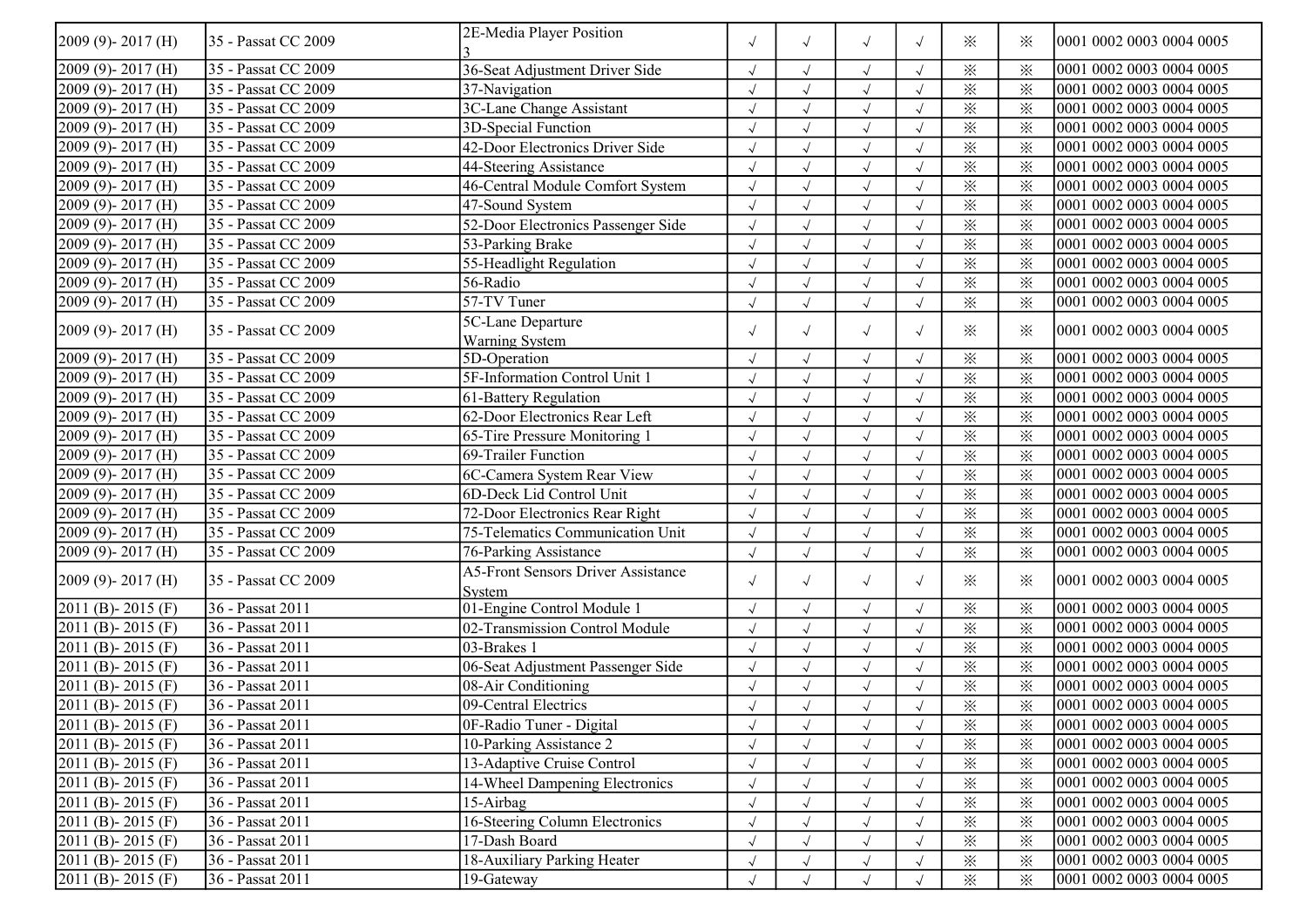| 2011 (B)-2015 (F)                | 36 - Passat 2011 | 1C-Vehicle Position Detection                       |            |                      | $\sqrt{ }$            |            | $\times$                | $\times$ | 0001 0002 0003 0004 0005 |
|----------------------------------|------------------|-----------------------------------------------------|------------|----------------------|-----------------------|------------|-------------------------|----------|--------------------------|
| 2011 (B) - 2015 (F)              | 36 - Passat 2011 | 20-High Beam Assistance                             |            |                      | $\sqrt{}$             | $\sqrt{ }$ | $\times$                | $\times$ | 0001 0002 0003 0004 0005 |
| 2011 (B)-2015 (F)                | 36 - Passat 2011 | 22-All Wheel Control                                | $\sqrt{}$  | $\sqrt{ }$           | $\sqrt{}$             | $\sqrt{ }$ | $\overline{\mathbf{x}}$ | $\times$ | 0001 0002 0003 0004 0005 |
| 2011 (B) - 2015 (F)              | 36 - Passat 2011 | 25-Immobilizer                                      | $\sqrt{ }$ | $\sqrt{ }$           | $\sqrt{ }$            | $\sqrt{ }$ | $\times$                | $\times$ | 0001 0002 0003 0004 0005 |
| 2011 (B) - 2015 (F)              | 36 - Passat 2011 | 2E-Media Player Position                            | $\sqrt{ }$ | $\sqrt{ }$           | $\sqrt{ }$            | $\sqrt{ }$ | $\times$                | $\times$ | 0001 0002 0003 0004 0005 |
| 2011 (B)-2015 (F)                | 36 - Passat 2011 | 37-Navigation                                       | $\sqrt{}$  | $\sqrt{ }$           | $\sqrt{}$             | $\sqrt{ }$ | $\times$                | $\times$ | 0001 0002 0003 0004 0005 |
| 2011 (B)-2015 (F)                | 36 - Passat 2011 | 3C-Lane Change Assistant                            | $\sqrt{ }$ | $\sqrt{ }$           | $\sqrt{ }$            | $\sqrt{ }$ | $\times$                | $\times$ | 0001 0002 0003 0004 0005 |
| 2011 (B)-2015 (F)                | 36 - Passat 2011 | 3D-Special Function                                 | $\sqrt{2}$ | $\sqrt{}$            | $\checkmark$          | $\sqrt{ }$ | $\times$                | $\times$ | 0001 0002 0003 0004 0005 |
| 2011 (B)-2015 (F)                | 36 - Passat 2011 | 42-Door Electronics Driver Side                     |            |                      | $\sqrt{}$             |            | $\times$                | $\times$ | 0001 0002 0003 0004 0005 |
| 2011 (B)-2015 (F)                | 36 - Passat 2011 | 44-Steering Assistance                              |            |                      | $\sqrt{ }$            |            | $\times$                | $\times$ | 0001 0002 0003 0004 0005 |
| 2011 (B)-2015 (F)                | 36 - Passat 2011 | 46-Central Module Comfort System                    | $\sqrt{}$  | $\sqrt{ }$           | $\sqrt{ }$            | $\sqrt{ }$ | $\overline{\mathbb{X}}$ | $\times$ | 0001 0002 0003 0004 0005 |
| 2011 (B) - 2015 (F)              | 36 - Passat 2011 | 47-Sound System                                     | $\sqrt{ }$ | $\sqrt{ }$           | $\sqrt{}$             | $\sqrt{ }$ | $\times$                | $\times$ | 0001 0002 0003 0004 0005 |
| 2011 (B)-2015 (F)                | 36 - Passat 2011 | <b>4F-Central Electrics 2</b>                       | $\sqrt{}$  | $\sqrt{ }$           | $\sqrt{}$             | $\sqrt{ }$ | $\times$                | $\times$ | 0001 0002 0003 0004 0005 |
| 2011 (B)-2015 (F)                | 36 - Passat 2011 | 52-Door Electronics Passenger Side                  | $\sqrt{2}$ | $\checkmark$         | $\overline{\sqrt{2}}$ | $\sqrt{ }$ | $\overline{\varkappa}$  | $\times$ | 0001 0002 0003 0004 0005 |
| 2011 (B)-2015 (F)                | 36 - Passat 2011 | 53-Parking Brake                                    | $\sqrt{}$  | $\sqrt{}$            | $\sqrt{}$             |            | $\times$                | $\times$ | 0001 0002 0003 0004 0005 |
| 2011 (B)-2015 (F)                | 36 - Passat 2011 | 55-Headlight Regulation                             | $\sqrt{ }$ |                      | $\sqrt{ }$            |            | $\times$                | $\times$ | 0001 0002 0003 0004 0005 |
| 2011 (B)-2015 (F)                | 36 - Passat 2011 | 56-Radio                                            | $\sqrt{}$  | $\sqrt{ }$           | $\sqrt{ }$            | $\sqrt{ }$ | $\times$                | $\times$ | 0001 0002 0003 0004 0005 |
| 2011 (B) - 2015 (F)              | 36 - Passat 2011 | $\overline{57}$ -TV Tuner                           | $\sqrt{2}$ | $\sqrt{ }$           | $\sqrt{ }$            | $\sqrt{ }$ | $\times$                | $\times$ | 0001 0002 0003 0004 0005 |
| 2011 (B) - 2015 (F)              | 36 - Passat 2011 | 5C-Lane Departure<br><b>Warning System</b>          | $\sqrt{ }$ | $\sqrt{ }$           | $\sqrt{ }$            | $\sqrt{ }$ | $\times$                | ⋇        | 0001 0002 0003 0004 0005 |
| 2011 (B)-2015 (F)                | 36 - Passat 2011 | 5D-Operation                                        | $\sqrt{ }$ | $\sqrt{ }$           | $\sqrt{ }$            | $\sqrt{ }$ | $\times$                | $\times$ | 0001 0002 0003 0004 0005 |
| 2011 (B)-2015 (F)                | 36 - Passat 2011 | 5F-Information Control Unit 1                       | $\sqrt{2}$ | $\sqrt{ }$           | $\sqrt{ }$            |            | $\times$                | $\times$ | 0001 0002 0003 0004 0005 |
| 2011 (B)-2015 (F)                | 36 - Passat 2011 | 61-Battery Regulation                               | $\sqrt{ }$ | $\checkmark$         | $\sqrt{}$             | $\sqrt{ }$ | $\times$                | $\times$ | 0001 0002 0003 0004 0005 |
| 2011 (B)-2015 (F)                | 36 - Passat 2011 | 65-Tire Pressure Monitoring 1                       |            | $\sqrt{ }$           | $\sqrt{ }$            | $\sqrt{ }$ | $\times$                | $\times$ | 0001 0002 0003 0004 0005 |
| 2011 (B) - 2015 (F)              | 36 - Passat 2011 | 69-Trailer Function                                 | $\sqrt{ }$ | $\sqrt{\phantom{a}}$ | $\sqrt{ }$            | $\sqrt{ }$ | $\times$                | $\times$ | 0001 0002 0003 0004 0005 |
| 2011 (B)-2015 (F)                | 36 - Passat 2011 | 6C-Camera System Rear View                          | $\sqrt{}$  | $\sqrt{ }$           | $\sqrt{ }$            | $\sqrt{ }$ | $\times$                | $\times$ | 0001 0002 0003 0004 0005 |
| 2011 (B)-2015 (F)                | 36 - Passat 2011 | 6D-Deck Lid Control Unit                            | $\sqrt{}$  | $\sqrt{ }$           | $\sqrt{ }$            | $\sqrt{ }$ | $\times$                | $\times$ | 0001 0002 0003 0004 0005 |
| $\overline{2011}$ (B) - 2015 (F) | 36 - Passat 2011 | 72-Door Electronics Rear Right                      | $\sqrt{}$  | $\sqrt{ }$           | $\sqrt{}$             | $\sqrt{ }$ | $\times$                | $\times$ | 0001 0002 0003 0004 0005 |
| 2011 (B)-2015 (F)                | 36 - Passat 2011 | 75-Telematics Communication Unit                    | $\sqrt{2}$ | $\checkmark$         | $\sqrt{ }$            | $\sqrt{ }$ | $\overline{\mathbf{x}}$ | $\times$ | 0001 0002 0003 0004 0005 |
| 2011 (B)-2015 (F)                | 36 - Passat 2011 | 76-Parking Assistance                               | $\sqrt{}$  |                      | $\sqrt{ }$            | $\sqrt{ }$ | $\times$                | $\times$ | 0001 0002 0003 0004 0005 |
| 2011 (B) - 2015 (F)              | 36 - Passat 2011 | 77-Telephone                                        | $\sqrt{}$  |                      | $\sqrt{}$             | $\sqrt{ }$ | $\times$                | $\times$ | 0001 0002 0003 0004 0005 |
| 2011 (B) - 2015 (F)              | 36 - Passat 2011 | <b>A5-Front Sensors Driver Assistance</b><br>System | $\sqrt{ }$ | $\sqrt{ }$           | $\sqrt{ }$            | $\sqrt{ }$ | $\times$                | $\times$ | 0001 0002 0003 0004 0005 |
| $\overline{1997}$ (V) - 2005 (5) | 3B - Passat 1997 | 01-Engine Control Module 1                          | $\sqrt{}$  | $\sqrt{ }$           | $\sqrt{ }$            | $\sqrt{ }$ | $\times$                | $\times$ | 0001 0002 0003 0004 0005 |
| 1997 (V)-2005 (5)                | 3B - Passat 1997 | 02-Transmission Control Module                      | $\sqrt{}$  |                      | $\sqrt{}$             | $\sqrt{ }$ | $\times$                | $\times$ | 0001 0002 0003 0004 0005 |
| 1997 (V) - 2005 (5)              | 3B - Passat 1997 | 03-Brakes 1                                         | $\sqrt{ }$ |                      | $\sqrt{ }$            | $\sqrt{ }$ | $\times$                | ⋇        | 0001 0002 0003 0004 0005 |
| 1997 (V) - 2005 (5)              | 3B - Passat 1997 | 08-Air Conditioning                                 | $\sqrt{2}$ | $\sqrt{ }$           | $\sqrt{}$             |            | $\times$                | $\times$ | 0001 0002 0003 0004 0005 |
| 1997 (V) - 2005 (5)              | 3B - Passat 1997 | 15-Airbag                                           | $\sqrt{}$  |                      | $\sqrt{ }$            | $\sqrt{ }$ | $\times$                | $\times$ | 0001 0002 0003 0004 0005 |
| 1997 (V) - 2005 (5)              | 3B - Passat 1997 | 16-Steering Column Electronics                      |            |                      |                       | $\sqrt{ }$ | $\times$                | $\times$ | 0001 0002 0003 0004 0005 |
| 1997 (V)-2005 (5)                | 3B - Passat 1997 | 17-Dash Board                                       | $\sqrt{}$  |                      | $\sqrt{}$             | $\sqrt{ }$ | $\times$                | $\times$ | 0001 0002 0003 0004 0005 |
| 1997 (V) - 2005 (5)              | 3B - Passat 1997 | 19-Gateway                                          | $\sqrt{ }$ | $\sqrt{ }$           | $\sqrt{ }$            | $\sqrt{ }$ | $\times$                | $\times$ | 0001 0002 0003 0004 0005 |
| 1997 (V) - 2005 (5)              | 3B - Passat 1997 | 36-Seat Adjustment Driver Side                      | $\sqrt{ }$ |                      | $\sqrt{ }$            | $\sqrt{ }$ | $\times$                | $\times$ | 0001 0002 0003 0004 0005 |
| 1997 (V)-2005 (5)                | 3B - Passat 1997 | 37-Navigation                                       |            |                      | $\sqrt{ }$            |            | $\times$                | $\times$ | 0001 0002 0003 0004 0005 |
| 1997 (V) - 2005 (5)              | 3B - Passat 1997 | 46-Central Module Comfort System                    |            |                      | $\sqrt{ }$            |            | $\times$                | $\times$ | 0001 0002 0003 0004 0005 |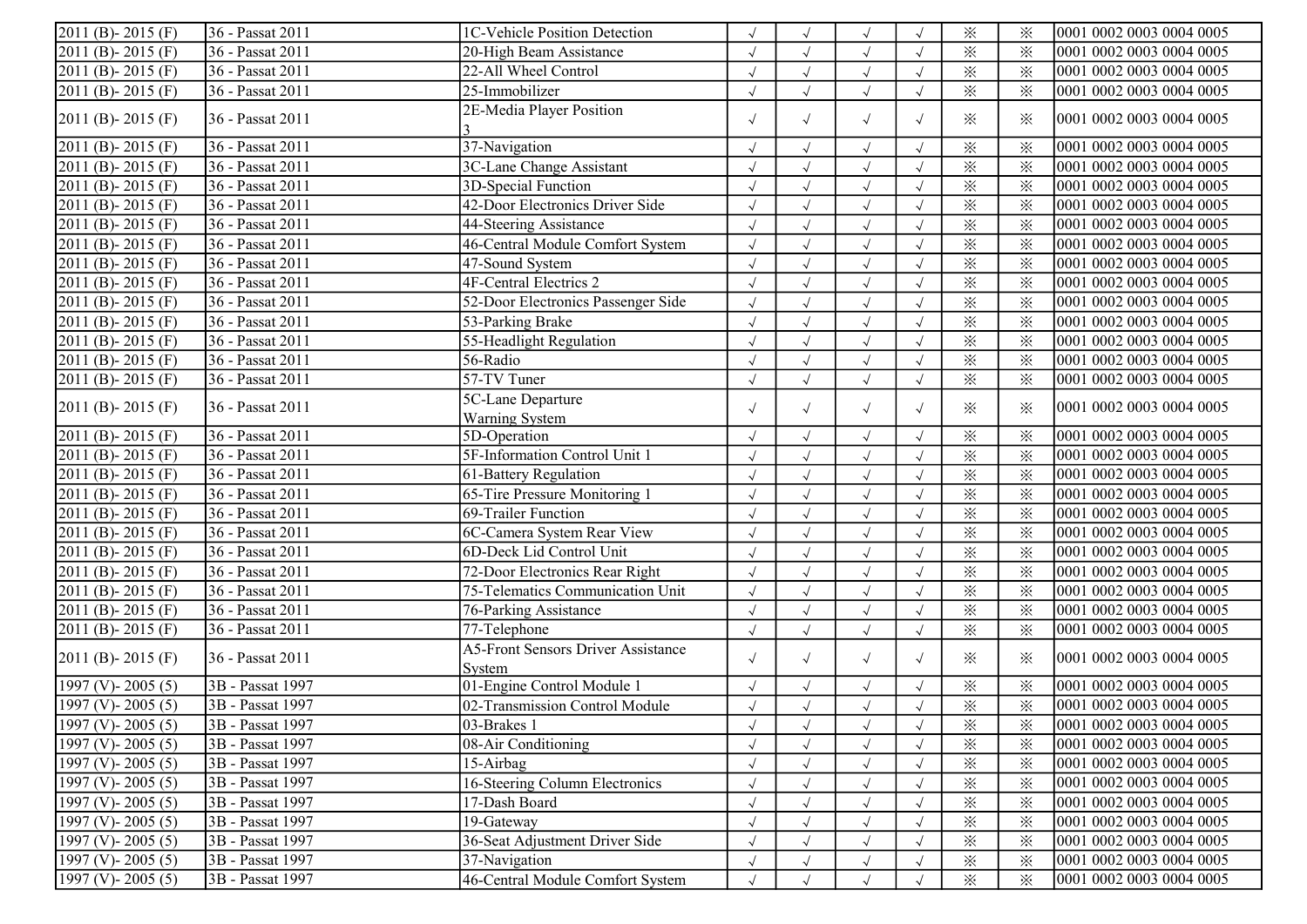| 1997 (V)-2005 (5)   | 3B - Passat 1997 | 47-Sound System                       |            |                      | $\sqrt{ }$   |            | $\times$                | $\times$ | 0001 0002 0003 0004 0005 |
|---------------------|------------------|---------------------------------------|------------|----------------------|--------------|------------|-------------------------|----------|--------------------------|
| 1997 (V) - 2005 (5) | 3B - Passat 1997 | 55-Headlight Regulation               | $\sqrt{}$  | $\sqrt{ }$           | $\sqrt{ }$   | $\sqrt{ }$ | $\times$                | $\times$ | 0001 0002 0003 0004 0005 |
| 1997 (V) - 2005 (5) | 3B - Passat 1997 | 56-Radio                              | $\sqrt{}$  | $\sqrt{}$            | $\sqrt{ }$   | $\sqrt{ }$ | $\times$                | $\times$ | 0001 0002 0003 0004 0005 |
| 1997 (V)-2005 (5)   | 3B - Passat 1997 | 57-TV Tuner                           | $\sqrt{ }$ | $\sqrt{ }$           | $\sqrt{ }$   |            | $\times$                | $\times$ | 0001 0002 0003 0004 0005 |
| 1997 (V) - 2005 (5) | 3B - Passat 1997 | 58-Fuel Supply                        | $\sqrt{}$  | $\sqrt{ }$           | $\sqrt{ }$   | $\sqrt{ }$ | $\times$                | $\times$ | 0001 0002 0003 0004 0005 |
| 1997 (V)-2005 (5)   | 3B - Passat 1997 | 75-Telematics Communication Unit      | $\sqrt{}$  | $\sqrt{ }$           | $\sqrt{ }$   |            | $\times$                | $\times$ | 0001 0002 0003 0004 0005 |
| 1997 (V) - 2005 (5) | 3B - Passat 1997 | 76-Parking Assistance                 |            |                      | $\sqrt{ }$   |            | $\times$                | $\times$ | 0001 0002 0003 0004 0005 |
| 1997 (V)-2005 (5)   | 3B - Passat 1997 | 77-Telephone                          | $\sqrt{}$  | $\sqrt{ }$           | $\sqrt{ }$   | $\sqrt{ }$ | $\times$                | $\times$ | 0001 0002 0003 0004 0005 |
| 2006 (6)-2011 (B)   | 3C - Passat 2006 | 01-Engine Control Module              | $\sqrt{}$  | $\sqrt{ }$           | $\sqrt{ }$   | $\sqrt{ }$ | $\times$                | $\times$ | 0001 0002 0003 0004 0005 |
| 2006 (6)-2011 (B)   | 3C - Passat 2006 | 02-Transmission Control Module        | $\sqrt{}$  | $\sqrt{ }$           | $\sqrt{ }$   | $\sqrt{ }$ | $\times$                | $\times$ | 0001 0002 0003 0004 0005 |
| 2006 (6)-2011 (B)   | 3C - Passat 2006 | 03-Brakes 1                           | $\sqrt{2}$ | $\sqrt{ }$           | $\sqrt{ }$   | $\sqrt{ }$ | $\times$                | $\times$ | 0001 0002 0003 0004 0005 |
| 2006 (6)-2011 (B)   | 3C - Passat 2006 | 04-Steering Angle Sender              | $\sqrt{}$  | $\sqrt{ }$           | $\sqrt{}$    |            | $\times$                | $\times$ | 0001 0002 0003 0004 0005 |
| 2006 (6)-2011 (B)   | 3C - Passat 2006 | 08-Air Conditioning                   |            |                      | $\sqrt{ }$   |            | $\times$                | $\times$ | 0001 0002 0003 0004 0005 |
| 2006 (6)-2011 (B)   | 3C - Passat 2006 | 09-Central Electrics                  | $\sqrt{}$  | $\sqrt{ }$           | $\sqrt{ }$   |            | $\times$                | $\times$ | 0001 0002 0003 0004 0005 |
| 2006 (6)-2011 (B)   | 3C - Passat 2006 | 0F-Radio Tuner - Digital              | $\sqrt{}$  | $\sqrt{ }$           | $\sqrt{ }$   | $\sqrt{ }$ | $\times$                | $\times$ | 0001 0002 0003 0004 0005 |
| 2006 (6)-2011 (B)   | 3C - Passat 2006 | 10-Parking Assistance 2               | $\sqrt{}$  | $\sqrt{\phantom{a}}$ | $\sqrt{ }$   | $\sqrt{ }$ | $\times$                | $\times$ | 0001 0002 0003 0004 0005 |
| 2006 (6)-2011 (B)   | 3C - Passat 2006 | 13-Adaptive Cruise Control            | $\sqrt{2}$ | $\sqrt{ }$           | $\sqrt{ }$   |            | $\times$                | $\times$ | 0001 0002 0003 0004 0005 |
| 2006 (6)-2011 (B)   | 3C - Passat 2006 | 14-Wheel Dampening Electronics        | $\sqrt{2}$ | $\sqrt{}$            | $\sqrt{ }$   |            | $\times$                | $\times$ | 0001 0002 0003 0004 0005 |
| $2006(6) - 2011(B)$ | 3C - Passat 2006 | 15-Airbag                             |            | $\sqrt{ }$           | $\sqrt{ }$   | $\sqrt{ }$ | $\times$                | $\times$ | 0001 0002 0003 0004 0005 |
| 2006 (6)-2011 (B)   | 3C - Passat 2006 | 16-Steering Column Electronics        | $\sqrt{}$  | $\sqrt{ }$           | $\sqrt{ }$   | $\sqrt{ }$ | $\times$                | $\times$ | 0001 0002 0003 0004 0005 |
| 2006 (6)-2011 (B)   | 3C - Passat 2006 | 17-Dash Board                         | $\sqrt{}$  | $\sqrt{ }$           | $\sqrt{ }$   | $\sqrt{ }$ | $\times$                | $\times$ | 0001 0002 0003 0004 0005 |
| 2006 (6)-2011 (B)   | 3C - Passat 2006 | 18-Auxiliary Parking Heater           | $\sqrt{}$  | $\sqrt{ }$           | $\sqrt{}$    | $\sqrt{ }$ | $\times$                | $\times$ | 0001 0002 0003 0004 0005 |
| 2006 (6)-2011 (B)   | 3C - Passat 2006 | 19-Gateway                            | $\sqrt{}$  | $\sqrt{ }$           | $\sqrt{}$    | $\sqrt{ }$ | $\times$                | $\times$ | 0001 0002 0003 0004 0005 |
| 2006 (6)-2011 (B)   | 3C - Passat 2006 | 1C-Vehicle Position Detection         | $\sqrt{2}$ | $\checkmark$         | $\sqrt{ }$   | $\sqrt{ }$ | $\times$                | $\times$ | 0001 0002 0003 0004 0005 |
| 2006 (6)-2011 (B)   | 3C - Passat 2006 | 20-High Beam Assistance               |            |                      | $\sqrt{ }$   | $\sqrt{ }$ | $\times$                | $\times$ | 0001 0002 0003 0004 0005 |
| 2006 (6)-2011 (B)   | 3C - Passat 2006 | 22-All Wheel Control                  | $\sqrt{}$  |                      | $\sqrt{ }$   | $\sqrt{ }$ | $\times$                | $\times$ | 0001 0002 0003 0004 0005 |
| 2006 (6)-2011 (B)   | 3C - Passat 2006 | 25-Immobilizer                        | $\sqrt{}$  | $\sqrt{ }$           | $\sqrt{ }$   | $\sqrt{ }$ | $\overline{\mathbf{x}}$ | $\times$ | 0001 0002 0003 0004 0005 |
|                     | 3C - Passat 2006 | 2E-Media Player Position              |            |                      |              |            |                         |          | 0001 0002 0003 0004 0005 |
| $2006(6) - 2011(B)$ |                  |                                       | $\sqrt{ }$ | $\sqrt{ }$           | $\sqrt{ }$   | $\sqrt{ }$ | $\times$                | ⋇        |                          |
| $2006(6) - 2011(B)$ | 3C - Passat 2006 | 36-Seat Adjustment Driver Side        | $\sqrt{}$  | $\sqrt{ }$           | $\sqrt{}$    | $\sqrt{ }$ | $\times$                | $\times$ | 0001 0002 0003 0004 0005 |
| 2006 (6)-2011 (B)   | 3C - Passat 2006 | 3C-Lane Change Assistant              | $\sqrt{ }$ | $\sqrt{ }$           | $\sqrt{}$    | $\sqrt{ }$ | $\times$                | $\times$ | 0001 0002 0003 0004 0005 |
| 2006 (6)-2011 (B)   | 3C - Passat 2006 | 3D-Special Function                   | $\sqrt{2}$ | $\sqrt{}$            | $\checkmark$ | $\sqrt{ }$ | $\times$                | $\times$ | 0001 0002 0003 0004 0005 |
| 2006 (6)-2011 (B)   | 3C - Passat 2006 | 42-Door Electronics Driver Side       |            | $\sqrt{}$            | $\sqrt{ }$   |            | $\times$                | $\times$ | 0001 0002 0003 0004 0005 |
| 2006 (6)-2011 (B)   | 3C - Passat 2006 | 44-Steering Assistance                |            |                      | $\sqrt{ }$   |            | $\times$                | $\times$ | 0001 0002 0003 0004 0005 |
| 2006 (6)-2011 (B)   | 3C - Passat 2006 | 46-Central Module Comfort System      | $\sqrt{}$  | $\sqrt{ }$           | $\sqrt{}$    | $\sqrt{ }$ | $\times$                | $\times$ | 0001 0002 0003 0004 0005 |
| $2006(6) - 2011(B)$ | 3C - Passat 2006 | 47-Sound System                       | $\sqrt{ }$ |                      | $\sqrt{ }$   | $\sqrt{ }$ | $\times$                | $\times$ | 0001 0002 0003 0004 0005 |
| 2006 (6)-2011 (B)   | 3C - Passat 2006 | 4F-Central Electrics 2                | $\sqrt{}$  | $\sqrt{ }$           | $\sqrt{ }$   | $\sqrt{ }$ | $\times$                | $\times$ | 0001 0002 0003 0004 0005 |
| $2006(6) - 2011(B)$ | 3C - Passat 2006 | 52-Door Electronics Passenger Side    |            |                      |              |            | $\times$                | $\times$ | 0001 0002 0003 0004 0005 |
| $2006(6) - 2011(B)$ | 3C - Passat 2006 | 53-Parking Brake                      | $\sqrt{ }$ |                      | $\sqrt{ }$   | $\sqrt{ }$ | $\times$                | $\times$ | 0001 0002 0003 0004 0005 |
| $2006(6) - 2011(B)$ | 3C - Passat 2006 | 55-Headlight Regulation               |            |                      | $\sqrt{ }$   | $\sqrt{ }$ | $\times$                | $\times$ | 0001 0002 0003 0004 0005 |
| $2006(6) - 2011(B)$ | 3C - Passat 2006 | 56-Radio                              | $\sqrt{}$  | $\sqrt{ }$           | $\sqrt{ }$   | $\sqrt{ }$ | $\times$                | $\times$ | 0001 0002 0003 0004 0005 |
| $2006(6) - 2011(B)$ | 3C - Passat 2006 | 57-TV Tuner                           | $\sqrt{2}$ | $\sqrt{ }$           | $\sqrt{ }$   | $\sqrt{ }$ | $\times$                | $\times$ | 0001 0002 0003 0004 0005 |
| $2006(6) - 2011(B)$ | 3C - Passat 2006 | 5C-Lane Departure                     | $\sqrt{ }$ | $\sqrt{ }$           | $\sqrt{ }$   | $\sqrt{ }$ | $\times$                | $\times$ | 0001 0002 0003 0004 0005 |
| $2006(6) - 2011(B)$ | 3C - Passat 2006 | <b>Warning System</b><br>5D-Operation |            |                      |              |            |                         |          | 0001 0002 0003 0004 0005 |
|                     |                  |                                       | $\sqrt{ }$ | $\sqrt{ }$           | $\sqrt{}$    | $\sqrt{ }$ | $\times$                | $\times$ |                          |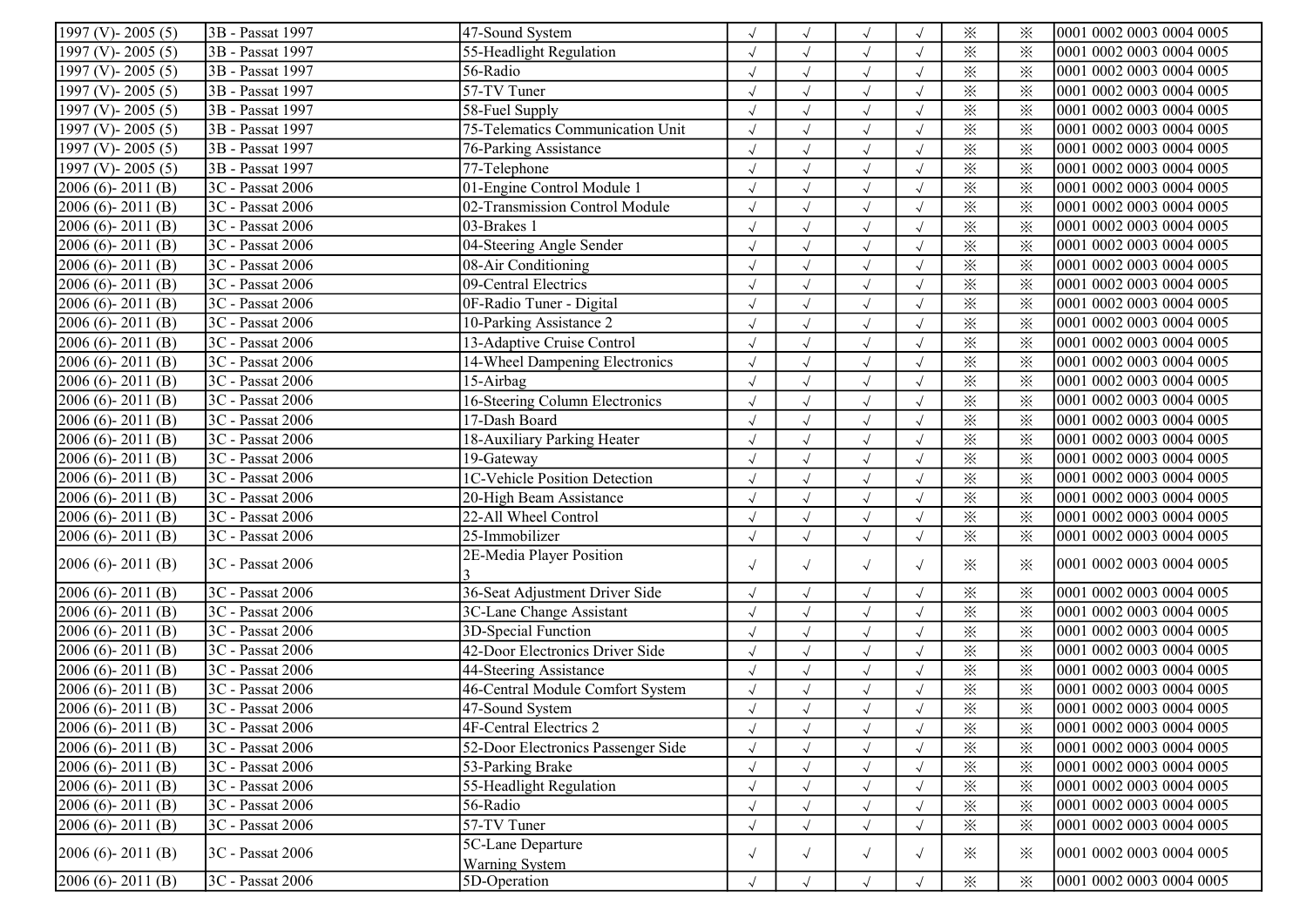| $2006(6) - 2011(B)$     | 3C - Passat 2006               | 5F-Information Control Unit 1             | $\sqrt{ }$ |                      | $\sqrt{ }$ |            | $\times$                | $\times$ | 0001 0002 0003 0004 0005 |
|-------------------------|--------------------------------|-------------------------------------------|------------|----------------------|------------|------------|-------------------------|----------|--------------------------|
| $2006(6) - 2011(B)$     | 3C - Passat 2006               | 61-Battery Regulation                     | $\sqrt{ }$ |                      | $\sqrt{ }$ |            | $\times$                | $\times$ | 0001 0002 0003 0004 0005 |
| $2006(6) - 2011(B)$     | 3C - Passat 2006               | 62-Door Electronics Rear Left             | $\sqrt{ }$ | $\sqrt{ }$           | $\sqrt{ }$ | $\sqrt{ }$ | $\times$                | $\times$ | 0001 0002 0003 0004 0005 |
| $2006(6) - 2011(B)$     | 3C - Passat 2006               | 69-Trailer Function                       | $\sqrt{ }$ | $\sqrt{ }$           | $\sqrt{}$  |            | $\times$                | $\times$ | 0001 0002 0003 0004 0005 |
| $2006(6) - 2011(B)$     | 3C - Passat 2006               | 6C-Camera System Rear View                | $\sqrt{ }$ | $\sqrt{ }$           | $\sqrt{}$  |            | $\times$                | $\times$ | 0001 0002 0003 0004 0005 |
| 2006 (6)-2011 (B)       | 3C - Passat 2006               | 6D-Deck Lid Control Unit                  | $\sqrt{ }$ | $\sqrt{ }$           | $\sqrt{ }$ | $\sqrt{ }$ | $\overline{\mathbf{x}}$ | $\times$ | 0001 0002 0003 0004 0005 |
| 2006 (6)-2011 (B)       | 3C - Passat 2006               | 72-Door Electronics Rear Right            |            |                      | $\sqrt{}$  |            | $\times$                | $\times$ | 0001 0002 0003 0004 0005 |
| 2006 (6)-2011 (B)       | 3C - Passat 2006               | 75-Telematics Communication Unit          |            |                      | $\sqrt{ }$ |            | $\times$                | $\times$ | 0001 0002 0003 0004 0005 |
| 2006 (6)-2011 (B)       | 3C - Passat 2006               | 76-Parking Assistance                     | $\sqrt{ }$ | $\sqrt{ }$           | $\sqrt{}$  | $\sqrt{ }$ | $\overline{\mathbf{x}}$ | $\times$ | 0001 0002 0003 0004 0005 |
| $2006(6) - 2011(B)$     | 3C - Passat 2006               | 77-Telephone                              | $\sqrt{ }$ | $\sqrt{ }$           | $\sqrt{}$  | $\sqrt{ }$ | $\times$                | $\times$ | 0001 0002 0003 0004 0005 |
| $2006(6) - 2011(B)$     | 3C - Passat 2006               | 7D-Auxiliary Heater                       | $\sqrt{ }$ | $\sqrt{ }$           | $\sqrt{ }$ | $\sqrt{ }$ | $\times$                | $\times$ | 0001 0002 0003 0004 0005 |
|                         |                                | <b>A5-Front Sensors Driver Assistance</b> | $\sqrt{ }$ |                      |            |            | ✕                       |          |                          |
| $2006(6) - 2011(B)$     | 3C - Passat 2006               | System                                    |            | $\sqrt{ }$           | $\sqrt{ }$ | $\sqrt{ }$ |                         | $\times$ | 0001 0002 0003 0004 0005 |
| 2003 (3)-2017 (H)       | 3D - Phaeton 2003              | 01-Engine Control Module 1                | $\sqrt{ }$ | $\sqrt{ }$           | $\sqrt{}$  | $\sqrt{ }$ | $\times$                | $\times$ | 0001 0002 0003 0004 0005 |
| $2003$ (3) - $2017$ (H) | 3D - Phaeton 2003              | 02-Transmission Control Module            | $\sqrt{}$  | $\sqrt{ }$           | $\sqrt{}$  |            | $\times$                | $\times$ | 0001 0002 0003 0004 0005 |
| 2003 (3)-2017 (H)       | 3D - Phaeton 2003              | 03-Brakes 1                               | $\sqrt{ }$ |                      | $\sqrt{ }$ | $\sqrt{ }$ | $\times$                | $\times$ | 0001 0002 0003 0004 0005 |
| $2003$ (3) - $2017$ (H) | 3D - Phaeton 2003              | 05-Kessy                                  | $\sqrt{ }$ | $\sqrt{ }$           | $\sqrt{ }$ |            | $\times$                | $\times$ | 0001 0002 0003 0004 0005 |
| $2003$ (3) - $2017$ (H) | 3D - Phaeton 2003              | 06-Seat Adjustment Passenger Side         | $\sqrt{ }$ | $\sqrt{ }$           | $\sqrt{}$  |            | $\times$                | $\times$ | 0001 0002 0003 0004 0005 |
| $2003$ (3) - $2017$ (H) | 3D - Phaeton 2003              | 07-Display Control Unit                   | $\sqrt{ }$ | $\sqrt{ }$           | $\sqrt{}$  |            | $\times$                | $\times$ | 0001 0002 0003 0004 0005 |
| 2003 (3)-2017 (H)       | 3D - Phaeton 2003              | 08-Air Conditioning                       | $\sqrt{}$  | $\sqrt{ }$           | $\sqrt{}$  |            | $\times$                | $\times$ | 0001 0002 0003 0004 0005 |
| $2003$ (3) - $2017$ (H) | 3D - Phaeton 2003              | 09-Central Electrics                      |            | $\sqrt{ }$           | $\sqrt{}$  |            | $\times$                | $\times$ | 0001 0002 0003 0004 0005 |
| $2003$ (3) - $2017$ (H) | 3D - Phaeton 2003              | 11-Engine Control Module 2                |            | $\sqrt{ }$           | $\sqrt{}$  |            | $\times$                | $\times$ | 0001 0002 0003 0004 0005 |
| $2003$ (3) - $2017$ (H) | 3D - Phaeton 2003              | 13-Adaptive Cruise Control                | $\sqrt{ }$ | $\sqrt{ }$           | $\sqrt{}$  | $\sqrt{ }$ | $\times$                | $\times$ | 0001 0002 0003 0004 0005 |
| 2003 (3)-2017 (H)       | 3D - Phaeton 2003              | $15-Airbag$                               | $\sqrt{ }$ | $\sqrt{ }$           | $\sqrt{}$  | $\sqrt{ }$ | $\times$                | $\times$ | 0001 0002 0003 0004 0005 |
| 2003 (3)-2017 (H)       | 3D - Phaeton 2003              | 16-Steering Column Electronics            | $\sqrt{ }$ | $\sqrt{ }$           | $\sqrt{ }$ | $\sqrt{ }$ | $\times$                | $\times$ | 0001 0002 0003 0004 0005 |
| 2003 (3)-2017 (H)       | 3D - Phaeton 2003              | 18-Auxiliary Parking Heater               | $\sqrt{ }$ | $\sqrt{ }$           | $\sqrt{ }$ | $\sqrt{ }$ | $\times$                | $\times$ | 0001 0002 0003 0004 0005 |
| 2003 (3)-2017 (H)       | 3D - Phaeton 2003              | 19-Gateway                                | $\sqrt{}$  | $\sqrt{ }$           | $\sqrt{ }$ | $\sqrt{ }$ | $\times$                | $\times$ | 0001 0002 0003 0004 0005 |
| 2003 (3)-2017 (H)       | 3D - Phaeton 2003              | 23-Brake Boost                            | $\sqrt{ }$ | $\sqrt{ }$           | $\sqrt{ }$ | $\sqrt{ }$ | $\times$                | $\times$ | 0001 0002 0003 0004 0005 |
| $2003$ (3) - $2017$ (H) | 3D - Phaeton 2003              | 25-Immobilizer                            | $\sqrt{ }$ |                      | $\sqrt{}$  |            | $\times$                | $\times$ | 0001 0002 0003 0004 0005 |
|                         | 3D - Phaeton 2003              | 28-Climate Control Unit                   |            |                      |            |            | $\times$                | $\times$ | 0001 0002 0003 0004 0005 |
| $2003$ (3) - $2017$ (H) |                                | Rear                                      | $\sqrt{ }$ | $\sqrt{ }$           | $\sqrt{ }$ | $\sqrt{ }$ |                         |          |                          |
| 2003 (3)-2017 (H)       | 3D - Phaeton 2003              | 29-Light Control Left                     | $\sqrt{ }$ | $\sqrt{ }$           | $\sqrt{ }$ | $\sqrt{ }$ | $\times$                | $\times$ | 0001 0002 0003 0004 0005 |
| $2003$ (3) - $2017$ (H) | 3D - Phaeton 2003              | 2E-Media Player Position                  | $\sqrt{ }$ | $\sqrt{ }$           | $\sqrt{ }$ | $\sqrt{ }$ | $\times$                | $\times$ | 0001 0002 0003 0004 0005 |
| $2003$ (3) - $2017$ (H) | 3D - Phaeton 2003              | 34-Ride Control System                    | $\sqrt{ }$ | $\sqrt{ }$           | $\sqrt{ }$ | $\sqrt{ }$ | $\times$                | $\times$ | 0001 0002 0003 0004 0005 |
| $2003$ (3) - $2017$ (H) | $\overline{3D}$ - Phaeton 2003 | 36-Seat Adjustment Driver Side            | $\sqrt{ }$ | $\sqrt{\phantom{a}}$ | $\sqrt{ }$ | $\sqrt{ }$ | $\times$                | $\times$ | 0001 0002 0003 0004 0005 |
| $[2003 (3) - 2017 (H)]$ | 3D - Phaeton 2003              | 37-Navigation                             | $\sqrt{ }$ | $\sqrt{ }$           | $\sqrt{ }$ | $\sqrt{ }$ | $\times$                | ⋇        | 0001 0002 0003 0004 0005 |
|                         |                                | 38-Roof Electronic                        |            |                      |            |            |                         |          |                          |
| $2003$ (3) - $2017$ (H) | 3D - Phaeton 2003              | Control Module                            | $\sqrt{ }$ | $\sqrt{ }$           | $\sqrt{ }$ | $\sqrt{ }$ | ✕                       | $\times$ | 0001 0002 0003 0004 0005 |
| 2003 (3)-2017 (H)       | 3D - Phaeton 2003              | 39-Light Control Right                    | $\sqrt{ }$ |                      | $\sqrt{ }$ |            | $\times$                | $\times$ | 0001 0002 0003 0004 0005 |
| $2003$ (3) - $2017$ (H) | 3D - Phaeton 2003              | 3C-Lane Change Assistant                  | J          |                      | $\sqrt{ }$ |            | $\times$                | $\times$ | 0001 0002 0003 0004 0005 |
| $2003$ (3) - $2017$ (H) | 3D - Phaeton 2003              | 46-Central Module Comfort System          |            |                      | $\sqrt{ }$ | $\sqrt{ }$ | $\times$                | $\times$ | 0001 0002 0003 0004 0005 |
| $2003$ (3) - $2017$ (H) | 3D - Phaeton 2003              | 47-Sound System                           | $\sqrt{}$  |                      | $\sqrt{ }$ | $\sqrt{ }$ | $\times$                | $\times$ | 0001 0002 0003 0004 0005 |
| $2003$ (3) - $2017$ (H) | 3D - Phaeton 2003              | 55-Headlight Regulation                   | $\sqrt{ }$ |                      | $\sqrt{ }$ |            | $\times$                | $\times$ | 0001 0002 0003 0004 0005 |
| $2003$ (3) - $2017$ (H) | 3D - Phaeton 2003              | 56-Radio                                  |            |                      | $\sqrt{ }$ |            | $\times$                | $\times$ | 0001 0002 0003 0004 0005 |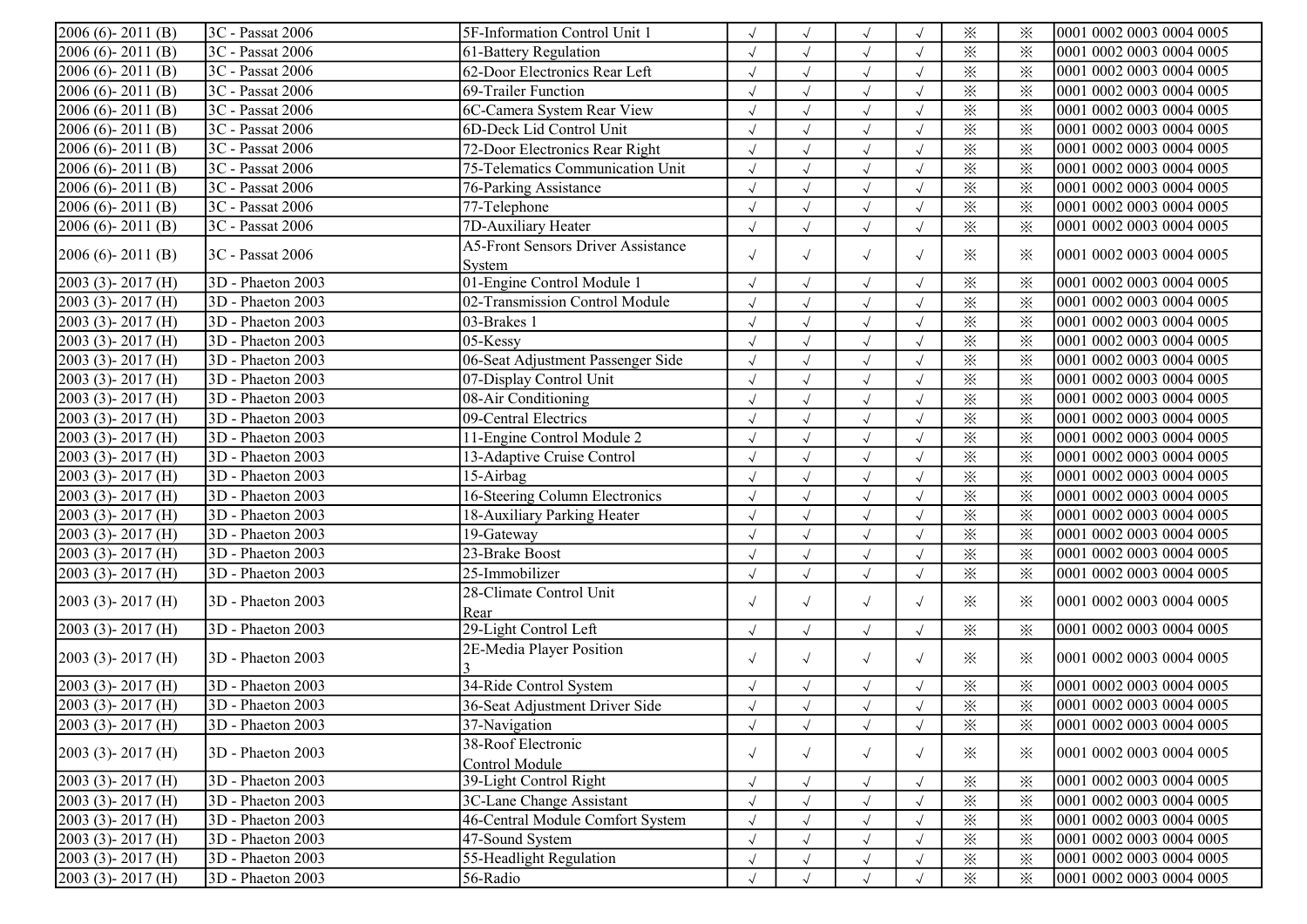| 2003 (3)-2017 (H)                              | 3D - Phaeton 2003 | 65-Tire Pressure Monitoring 1               | $\sqrt{}$  |              | $\sqrt{ }$   | $\sqrt{ }$ | $\times$                | $\times$ | 0001 0002 0003 0004 0005 |
|------------------------------------------------|-------------------|---------------------------------------------|------------|--------------|--------------|------------|-------------------------|----------|--------------------------|
| 2003 (3)-2017 (H)                              | 3D - Phaeton 2003 | 66-Seat Adjustment Rear                     | $\sqrt{}$  |              | $\sqrt{ }$   | $\sqrt{ }$ | $\times$                | $\times$ | 0001 0002 0003 0004 0005 |
| 2003 (3)-2017 (H)                              | 3D - Phaeton 2003 | 68-Wiper Control Unit                       | $\sqrt{}$  | $\sqrt{ }$   | $\sqrt{ }$   | $\sqrt{ }$ | $\overline{\mathbf{x}}$ | $\times$ | 0001 0002 0003 0004 0005 |
| 2003 (3)-2017 (H)                              | 3D - Phaeton 2003 | 69-Trailer Function                         | $\sqrt{ }$ | $\sqrt{ }$   | $\sqrt{ }$   | $\sqrt{ }$ | $\times$                | $\times$ | 0001 0002 0003 0004 0005 |
| 2003 (3)-2017 (H)                              | 3D - Phaeton 2003 | 6C-Camera System Rear View                  | $\sqrt{ }$ | $\sqrt{ }$   | $\sqrt{}$    | $\sqrt{ }$ | $\times$                | $\times$ | 0001 0002 0003 0004 0005 |
| 2003 (3)-2017 (H)                              | 3D - Phaeton 2003 | 71-Battery Charger                          | $\sqrt{ }$ | $\checkmark$ | $\checkmark$ | $\sqrt{ }$ | $\times$                | $\times$ | 0001 0002 0003 0004 0005 |
| 2003 (3)-2017 (H)                              | 3D - Phaeton 2003 | 75-Telematics Communication Unit            |            |              | $\sqrt{ }$   |            | $\times$                | $\times$ | 0001 0002 0003 0004 0005 |
| 2003 (3)-2017 (H)                              | 3D - Phaeton 2003 | 76-Parking Assistance                       | $\sqrt{}$  |              | $\sqrt{ }$   |            | $\times$                | $\times$ | 0001 0002 0003 0004 0005 |
| 2003 (3)-2017 (H)                              | 3D - Phaeton 2003 | $77$ -Telephone                             | $\sqrt{}$  | $\sqrt{ }$   | $\sqrt{ }$   | $\sqrt{ }$ | $\times$                | $\times$ | 0001 0002 0003 0004 0005 |
| $2003$ (3) - $2017$ (H)                        | 3D - Phaeton 2003 | <b>A5-Front Sensors Driver Assistance</b>   | $\sqrt{ }$ | $\sqrt{ }$   | $\sqrt{ }$   | $\sqrt{ }$ | $\times$                | $\times$ | 0001 0002 0003 0004 0005 |
| 2015 (F)-2017 (H)                              | 3G - Passat 2015  | System<br>01-Engine Control Module 1        | $\sqrt{ }$ | $\sqrt{}$    | $\sqrt{ }$   | $\sqrt{ }$ | $\times$                | $\times$ | 0001 0002 0003 0004 0005 |
| 2015 (F)-2017 (H)                              | 3G - Passat 2015  | 02-Transmission Control Module              | $\sqrt{ }$ | $\sqrt{ }$   | $\sqrt{}$    | $\sqrt{ }$ | $\times$                | $\times$ | 0001 0002 0003 0004 0005 |
| 2015 (F)-2017 (H)                              | 3G - Passat 2015  | 03-Brakes 1                                 | $\sqrt{2}$ | $\sqrt{ }$   | $\sqrt{ }$   | $\sqrt{ }$ | $\times$                | $\times$ | 0001 0002 0003 0004 0005 |
| 2015 (F)-2017 (H)                              | 3G - Passat 2015  | 08-Air Conditioning                         | $\sqrt{}$  | $\checkmark$ | $\sqrt{}$    | $\sqrt{ }$ | $\times$                | $\times$ | 0001 0002 0003 0004 0005 |
| 2015 (F)-2017 (H)                              | 3G - Passat 2015  | 09-Central Electrics                        | $\sqrt{}$  |              |              | $\sqrt{ }$ | $\times$                | $\times$ | 0001 0002 0003 0004 0005 |
|                                                | 3G - Passat 2015  | 13-Adaptive Cruise Control                  |            |              | $\sqrt{ }$   |            | $\times$                |          | 0001 0002 0003 0004 0005 |
| 2015 (F)-2017 (H)                              | 3G - Passat 2015  |                                             | $\sqrt{}$  | $\sqrt{ }$   | $\sqrt{ }$   |            | $\times$                | $\times$ | 0001 0002 0003 0004 0005 |
| 2015 (F)-2017 (H)                              | 3G - Passat 2015  | 14-Wheel Dampening Electronics<br>15-Airbag | $\sqrt{ }$ | $\sqrt{ }$   | $\sqrt{ }$   | $\sqrt{ }$ |                         | $\times$ | 0001 0002 0003 0004 0005 |
| 2015 (F)-2017 (H)                              |                   |                                             | $\sqrt{ }$ | $\sqrt{ }$   | $\sqrt{ }$   | $\sqrt{ }$ | $\times$                | $\times$ |                          |
| 2015 (F)-2017 (H)                              | 3G - Passat 2015  | 16-Steering Column Electronics              | $\sqrt{2}$ | $\sqrt{ }$   | $\sqrt{ }$   |            | $\times$                | $\times$ | 0001 0002 0003 0004 0005 |
| 2015 (F) - 2017 (H)                            | 3G - Passat 2015  | 18-Auxiliary Parking Heater                 | $\sqrt{ }$ | $\sqrt{}$    | $\sqrt{}$    |            | $\times$                | $\times$ | 0001 0002 0003 0004 0005 |
| 2015 (F) - 2017 (H)                            | 3G - Passat 2015  | 19-Gateway                                  |            | $\sqrt{ }$   | $\sqrt{ }$   | $\sqrt{ }$ | $\times$                | $\times$ | 0001 0002 0003 0004 0005 |
| 2015 (F)-2017 (H)                              | 3G - Passat 2015  | 20-High Beam Assistance                     | $\sqrt{}$  | $\sqrt{ }$   | $\sqrt{}$    | $\sqrt{ }$ | $\times$                | $\times$ | 0001 0002 0003 0004 0005 |
| 2015 (F)-2017 (H)                              | 3G - Passat 2015  | 22-All Wheel Control                        | $\sqrt{ }$ | $\sqrt{ }$   | $\sqrt{ }$   | $\sqrt{ }$ | $\times$                | $\times$ | 0001 0002 0003 0004 0005 |
| 2015 (F)-2017 (H)                              | 3G - Passat 2015  | 23-Brake Boost                              | $\sqrt{ }$ | $\sqrt{ }$   | $\sqrt{}$    | $\sqrt{ }$ | $\times$                | $\times$ | 0001 0002 0003 0004 0005 |
| 2015 (F)-2017 (H)                              | 3G - Passat 2015  | 29-Light Control Left                       | $\sqrt{}$  | $\sqrt{ }$   | $\sqrt{}$    | $\sqrt{ }$ | $\times$                | $\times$ | 0001 0002 0003 0004 0005 |
| 2015 (F)-2017 (H)                              | 3G - Passat 2015  | 2B-Steering Column Locking                  | $\sqrt{2}$ | $\checkmark$ | $\sqrt{ }$   | $\sqrt{ }$ | $\times$                | $\times$ | 0001 0002 0003 0004 0005 |
| 2015 (F)-2017 (H)                              | 3G - Passat 2015  | 36-Seat Adjustment Driver Side              |            | $\checkmark$ | $\sqrt{ }$   | $\sqrt{ }$ | $\times$                | $\times$ | 0001 0002 0003 0004 0005 |
| 2015 (F)-2017 (H)                              | 3G - Passat 2015  | 39-Light Control Right                      | $\sqrt{ }$ |              | $\sqrt{ }$   | $\sqrt{ }$ | $\times$                | $\times$ | 0001 0002 0003 0004 0005 |
| 2015 (F) - 2017 (H)                            | 3G - Passat 2015  | 3A-Special Vehicle<br>Assistant             | $\sqrt{ }$ | $\sqrt{ }$   | $\sqrt{ }$   | $\sqrt{ }$ | $\times$                | $\times$ | 0001 0002 0003 0004 0005 |
| 2015 (F)-2017 (H)                              | 3G - Passat 2015  | 3C-Lane Change Assistant                    | $\sqrt{ }$ | $\sqrt{ }$   | $\sqrt{ }$   | $\sqrt{ }$ | $\times$                | $\times$ | 0001 0002 0003 0004 0005 |
| 2015 (F)-2017 (H)                              | 3G - Passat 2015  | 3D-Special Function                         | $\sqrt{}$  | $\sqrt{ }$   | $\sqrt{ }$   | $\sqrt{ }$ | $\times$                | $\times$ | 0001 0002 0003 0004 0005 |
| 2015 (F) - 2017 (H)                            | 3G - Passat 2015  | 42-Door Electronics Driver Side             | $\sqrt{ }$ | $\sqrt{ }$   | $\sqrt{}$    | $\sqrt{ }$ | $\times$                | $\times$ | 0001 0002 0003 0004 0005 |
| 2015 (F)-2017 (H)                              | 3G - Passat 2015  | 44-Steering Assistance                      | $\sqrt{}$  | $\sqrt{}$    | $\checkmark$ |            | $\times$                | $\times$ | 0001 0002 0003 0004 0005 |
| $2015$ (F) - $2017$ (H)                        | 3G - Passat 2015  | 47-Sound System                             |            | $\sqrt{ }$   | $\sqrt{}$    |            | $\times$                | $\times$ | 0001 0002 0003 0004 0005 |
| $2015$ (F) - 2017 (H)                          | 3G - Passat 2015  | 4B-Multifunction Module                     |            |              | $\sqrt{ }$   |            | $\times$                | ⋇        | 0001 0002 0003 0004 0005 |
| $2015$ (F) - 2017 (H)                          | 3G - Passat 2015  | 51-Drive Motor Control Module               | $\sqrt{ }$ |              | $\sqrt{}$    | $\sqrt{ }$ | $\times$                | $\times$ | 0001 0002 0003 0004 0005 |
| $2015$ (F) - 2017 (H)                          | 3G - Passat 2015  | 55-Headlight Regulation                     | $\sqrt{ }$ |              | $\sqrt{ }$   | $\sqrt{ }$ | $\times$                | $\times$ | 0001 0002 0003 0004 0005 |
| 2015 (F) - 2017 (H)                            | 3G - Passat 2015  | 57-TV Tuner                                 | $\sqrt{}$  |              | $\sqrt{ }$   | $\sqrt{ }$ | $\times$                | $\times$ | 0001 0002 0003 0004 0005 |
| 2015 (F)-2017 (H)                              | 3G - Passat 2015  | 5D-Operation                                | $\sqrt{2}$ |              |              |            | $\times$                | $\times$ | 0001 0002 0003 0004 0005 |
|                                                | 3G - Passat 2015  | 5F-Information Control Unit 1               |            |              |              |            |                         |          | 0001 0002 0003 0004 0005 |
| 2015 (F) - 2017 (H)<br>$2015$ (F) - $2017$ (H) | 3G - Passat 2015  |                                             |            |              | $\sqrt{ }$   | $\sqrt{ }$ | $\times$                | $\times$ | 0001 0002 0003 0004 0005 |
|                                                |                   | 65-Tire Pressure Monitoring 1               |            |              | $\sqrt{ }$   | $\sqrt{ }$ | $\times$                | $\times$ |                          |
| $2015$ (F) - $2017$ (H)                        | 3G - Passat 2015  | 69-Trailer Function                         | $\sqrt{}$  | $\sqrt{ }$   | $\sqrt{ }$   | $\sqrt{ }$ | $\times$                | $\times$ | 0001 0002 0003 0004 0005 |
| $2015$ (F) - 2017 (H)                          | 3G - Passat 2015  | 6C-Camera System Rear View                  |            |              | $\sqrt{ }$   |            | $\times$                | $\times$ | 0001 0002 0003 0004 0005 |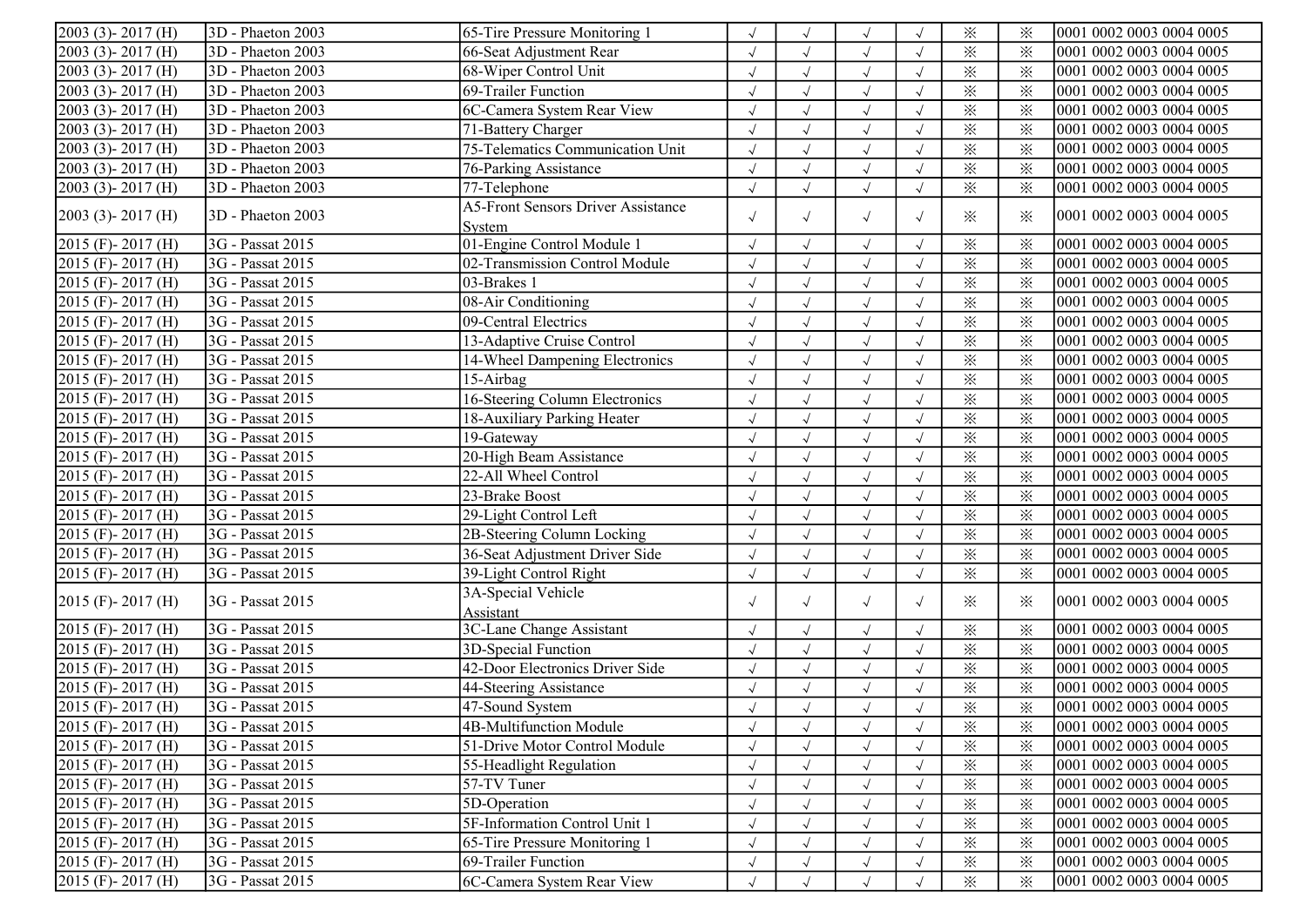| $2015$ (F) - 2017 (H)   | 3G - Passat 2015         | 6D-Deck Lid Control Unit                            |            | $\sqrt{ }$           |            |            | $\times$                | $\times$                | 0001 0002 0003 0004 0005 |
|-------------------------|--------------------------|-----------------------------------------------------|------------|----------------------|------------|------------|-------------------------|-------------------------|--------------------------|
| $2015$ (F) - $2017$ (H) | 3G - Passat 2015         | 75-Telematics Communication Unit                    |            | $\sqrt{ }$           | $\sqrt{ }$ |            | $\times$                | $\times$                | 0001 0002 0003 0004 0005 |
| 2015 (F) - 2017 (H)     | 3G - Passat 2015         | 76-Parking Assistance                               | $\sqrt{ }$ | $\sqrt{ }$           | $\sqrt{ }$ | $\sqrt{ }$ | $\times$                | $\times$                | 0001 0002 0003 0004 0005 |
| 2015 (F)-2017 (H)       | 3G - Passat 2015         | 82-Head Up Display                                  | $\sqrt{}$  | $\sqrt{\phantom{a}}$ | $\sqrt{}$  |            | $\times$                | $\times$                | 0001 0002 0003 0004 0005 |
| $2015$ (F) - 2017 (H)   | 3G - Passat 2015         | 8C-Battery Energy Control Module                    | $\sqrt{2}$ | $\sqrt{ }$           | $\sqrt{2}$ |            | $\times$                | $\times$                | 0001 0002 0003 0004 0005 |
| $2015$ (F) - 2017 (H)   | 3G - Passat 2015         | <b>A5-Front Sensors Driver Assistance</b><br>System | $\sqrt{ }$ | $\sqrt{ }$           | $\sqrt{ }$ | $\sqrt{ }$ | $\times$                | $\times$                | 0001 0002 0003 0004 0005 |
| $2015$ (F) - 2017 (H)   | 3G - Passat 2015         | A9-Actuator For Structure-Borne Sound               | $\sqrt{ }$ | $\sqrt{ }$           | $\sqrt{ }$ | $\sqrt{ }$ | $\times$                | ⋇                       | 0001 0002 0003 0004 0005 |
| $2015$ (F) - 2017 (H)   | 3G - Passat 2015         | <b>B7-Access Startsystem</b><br>Interface           | $\sqrt{ }$ | $\sqrt{ }$           | $\sqrt{ }$ | $\sqrt{ }$ | $\times$                | ⋇                       | 0001 0002 0003 0004 0005 |
| $2015$ (F) - 2017 (H)   | 3G - Passat 2015         | <b>BB-Door Electronics Rear</b><br>Driver Side      | $\sqrt{ }$ | $\sqrt{ }$           | $\sqrt{ }$ | $\sqrt{ }$ | $\times$                | $\times$                | 0001 0002 0003 0004 0005 |
| $2015$ (F) - 2017 (H)   | 3G - Passat 2015         | <b>BC-Door Electronics Rear</b><br>Passenger Side   | $\sqrt{ }$ | $\sqrt{ }$           | $\sqrt{ }$ | $\sqrt{ }$ | $\times$                | ⋇                       | 0001 0002 0003 0004 0005 |
| $2015$ (F) - 2017 (H)   | 3G - Passat 2015         | C6-Battery Charger Control Module                   | $\sqrt{}$  | $\sqrt{ }$           | $\sqrt{ }$ |            | $\times$                | $\times$                | 0001 0002 0003 0004 0005 |
| $2015$ (F) - 2017 (H)   | 3G - Passat 2015         | CA-Control Module For<br>Sunroof                    | $\sqrt{ }$ | $\sqrt{ }$           | $\sqrt{ }$ | $\sqrt{ }$ | $\times$                | $\times$                | 0001 0002 0003 0004 0005 |
| $2015$ (F) - 2017 (H)   | 3G - Passat 2015         | CF-Control Unit Lane<br>Change Assistant 2          | $\sqrt{ }$ | $\sqrt{ }$           | $\sqrt{ }$ | $\sqrt{ }$ | $\times$                | ⋇                       | 0001 0002 0003 0004 0005 |
| 2012 (C)-2017 (H)       | 51 - Golf Cabriolet 2012 | 01-Engine Control Module 1                          | $\sqrt{2}$ | $\sqrt{ }$           | $\sqrt{ }$ |            | $\times$                | $\times$                | 0001 0002 0003 0004 0005 |
| 2012 (C)-2017 (H)       | 51 - Golf Cabriolet 2012 | 02-Transmission Control Module                      | $\sqrt{2}$ | $\sqrt{ }$           | $\sqrt{ }$ |            | $\times$                | $\times$                | 0001 0002 0003 0004 0005 |
| 2012 (C)-2017 (H)       | 51 - Golf Cabriolet 2012 | 03-Brakes 1                                         |            | $\sqrt{}$            | $\sqrt{ }$ |            | $\times$                | $\times$                | 0001 0002 0003 0004 0005 |
| 2012 (C)-2017 (H)       | 51 - Golf Cabriolet 2012 | $05$ -Kessy                                         | $\sqrt{ }$ | $\sqrt{ }$           | $\sqrt{ }$ |            | $\times$                | $\times$                | 0001 0002 0003 0004 0005 |
| 2012 (C)-2017 (H)       | 51 - Golf Cabriolet 2012 | 06-Seat Adjustment Passenger Side                   | $\sqrt{ }$ | $\sqrt{ }$           | $\sqrt{ }$ | $\sqrt{ }$ | $\times$                | $\times$                | 0001 0002 0003 0004 0005 |
| 2012 (C)-2017 (H)       | 51 - Golf Cabriolet 2012 | 08-Air Conditioning                                 | $\sqrt{ }$ | $\sqrt{}$            | $\sqrt{ }$ | $\sqrt{ }$ | $\times$                | $\times$                | 0001 0002 0003 0004 0005 |
| 2012 (C)-2017 (H)       | 51 - Golf Cabriolet 2012 | 09-Central Electrics                                | $\sqrt{ }$ | $\checkmark$         | $\sqrt{2}$ | $\sqrt{ }$ | $\times$                | $\times$                | 0001 0002 0003 0004 0005 |
| 2012 (C)-2017 (H)       | 51 - Golf Cabriolet 2012 | 0F-Radio Tuner - Digital                            | $\sqrt{2}$ | $\sqrt{ }$           | $\sqrt{ }$ |            | $\times$                | $\times$                | 0001 0002 0003 0004 0005 |
| 2012 (C)-2017 (H)       | 51 - Golf Cabriolet 2012 | 10-Parking Assistance 2                             |            | $\sqrt{ }$           | $\sqrt{ }$ |            | $\times$                | $\times$                | 0001 0002 0003 0004 0005 |
| 2012 (C)-2017 (H)       | 51 - Golf Cabriolet 2012 | 11-Engine Control Module 2                          |            | $\sqrt{ }$           | $\sqrt{}$  |            | $\times$                | $\times$                | 0001 0002 0003 0004 0005 |
| 2012 (C)-2017 (H)       | 51 - Golf Cabriolet 2012 | 13-Adaptive Cruise Control                          | $\sqrt{ }$ | $\sqrt{ }$           | $\sqrt{}$  |            | $\times$                | $\times$                | 0001 0002 0003 0004 0005 |
| 2012 (C)-2017 (H)       | 51 - Golf Cabriolet 2012 | 14-Wheel Dampening Electronics                      | $\sqrt{ }$ | $\sqrt{ }$           | $\sqrt{}$  |            | $\times$                | $\times$                | 0001 0002 0003 0004 0005 |
| 2012 (C)-2017 (H)       | 51 - Golf Cabriolet 2012 | 15-Airbag                                           | $\sqrt{ }$ | $\sqrt{ }$           | $\sqrt{ }$ |            | $\times$                | $\times$                | 0001 0002 0003 0004 0005 |
| 2012 (C)-2017 (H)       | 51 - Golf Cabriolet 2012 | 16-Steering Column Electronics                      | $\sqrt{ }$ | $\sqrt{ }$           | $\sqrt{ }$ |            | $\times$                | $\times$                | 0001 0002 0003 0004 0005 |
| $2012$ (C) - 2017 (H)   | 51 - Golf Cabriolet 2012 | 18-Auxiliary Parking Heater                         | $\sqrt{ }$ | $\sqrt{ }$           | $\sqrt{ }$ |            | $\times$                | $\times$                | 0001 0002 0003 0004 0005 |
| $2012$ (C) - 2017 (H)   | 51 - Golf Cabriolet 2012 | 19-Gateway                                          | $\sqrt{ }$ | $\sqrt{ }$           | $\sqrt{}$  | $\sqrt{ }$ | $\times$                | $\times$                | 0001 0002 0003 0004 0005 |
| $2012$ (C) - $2017$ (H) | 51 - Golf Cabriolet 2012 | 1C-Vehicle Position Detection                       | $\sqrt{ }$ | $\sqrt{ }$           | $\sqrt{ }$ | $\sqrt{}$  | $\overline{\mathbb{X}}$ | $\overline{\mathbf{x}}$ | 0001 0002 0003 0004 0005 |
| $2012$ (C) - 2017 (H)   | 51 - Golf Cabriolet 2012 | 20-High Beam Assistance                             | $\sqrt{ }$ | $\sqrt{ }$           | $\sqrt{ }$ | $\sqrt{ }$ | $\times$                | $\times$                | 0001 0002 0003 0004 0005 |
| $2012$ (C) - 2017 (H)   | 51 - Golf Cabriolet 2012 | 22-All Wheel Control                                | $\sqrt{ }$ |                      |            |            | $\times$                | $\times$                | 0001 0002 0003 0004 0005 |
| 2012 (C)-2017 (H)       | 51 - Golf Cabriolet 2012 | 25-Immobilizer                                      | $\sqrt{ }$ | $\sqrt{ }$           | $\sqrt{}$  |            | $\times$                | $\times$                | 0001 0002 0003 0004 0005 |
| $2012$ (C) - $2017$ (H) | 51 - Golf Cabriolet 2012 | 26-Electronic Roof Control                          |            | $\sqrt{ }$           |            |            | $\times$                | $\times$                | 0001 0002 0003 0004 0005 |
| 2012 (C)-2017 (H)       | 51 - Golf Cabriolet 2012 | 2B-Steering Column Locking                          | $\sqrt{ }$ | $\sqrt{ }$           | $\sqrt{ }$ | $\sqrt{ }$ | $\times$                | $\times$                | 0001 0002 0003 0004 0005 |
| $2012$ (C) - $2017$ (H) | 51 - Golf Cabriolet 2012 | 2E-Media Player Position                            | $\sqrt{ }$ | $\sqrt{ }$           | $\sqrt{ }$ | $\sqrt{ }$ | $\times$                | ⋇                       | 0001 0002 0003 0004 0005 |
| $2012$ (C) - 2017 (H)   | 51 - Golf Cabriolet 2012 | 30-Special Function 2                               | $\sqrt{ }$ | $\sqrt{ }$           | $\sqrt{ }$ | $\sqrt{ }$ | ⋇                       | $\times$                | 0001 0002 0003 0004 0005 |
| 2012 (C)-2017 (H)       | 51 - Golf Cabriolet 2012 | 36-Seat Adjustment Driver Side                      | $\sqrt{2}$ | $\sqrt{ }$           | $\sqrt{ }$ |            | $\times$                | $\times$                | 0001 0002 0003 0004 0005 |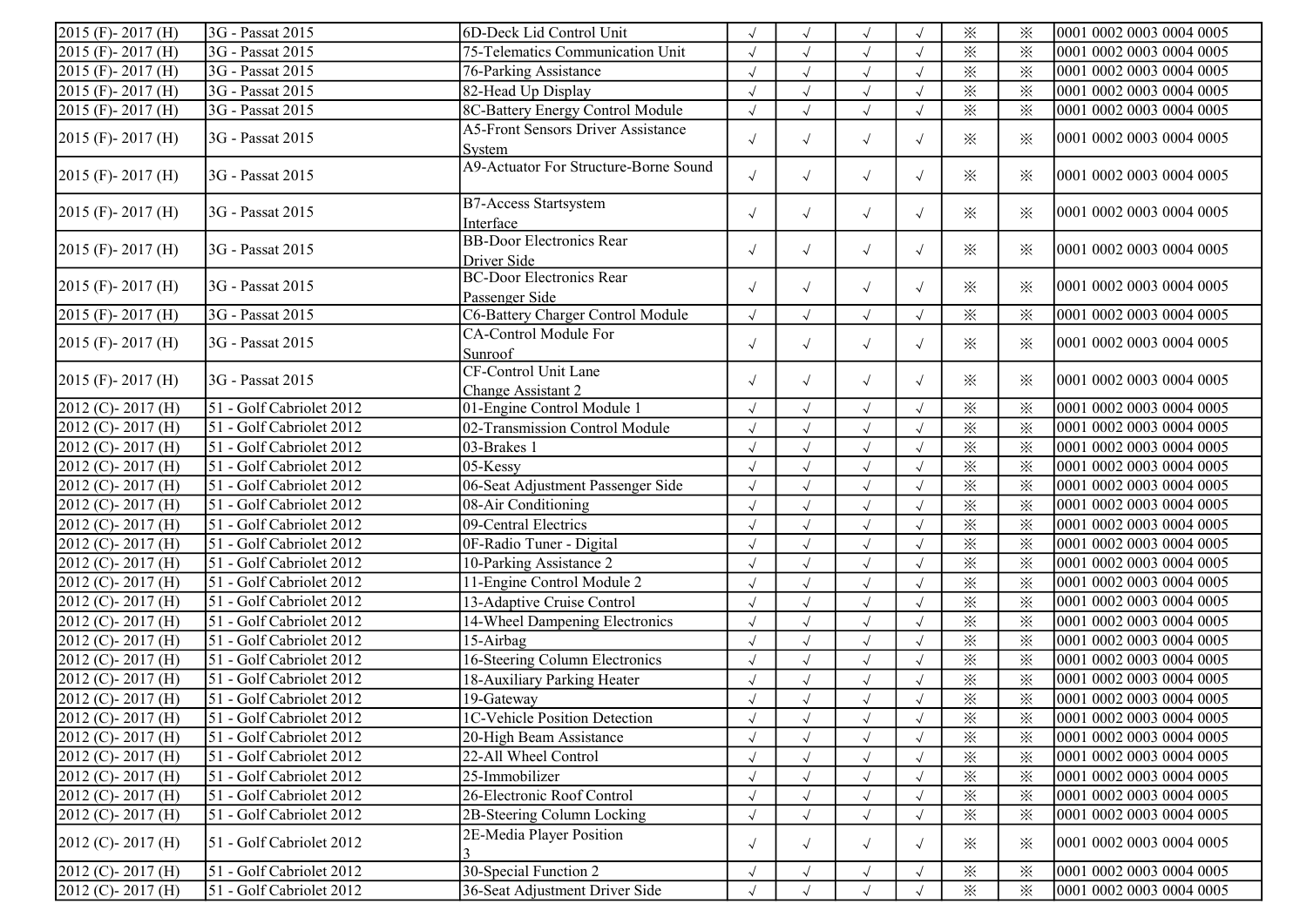| $2012$ (C) - 2017 (H)            | 51 - Golf Cabriolet 2012 | 37-Navigation                             |              | $\sqrt{ }$ | $\sqrt{ }$ |            | $\times$ | $\times$ | 0001 0002 0003 0004 0005 |
|----------------------------------|--------------------------|-------------------------------------------|--------------|------------|------------|------------|----------|----------|--------------------------|
| 2012 (C)-2017 (H)                | 51 - Golf Cabriolet 2012 | 3C-Lane Change Assistant                  |              | $\sqrt{ }$ | $\sqrt{ }$ | $\sqrt{ }$ | $\times$ | $\times$ | 0001 0002 0003 0004 0005 |
| 2012 (C)-2017 (H)                | 51 - Golf Cabriolet 2012 | 3D-Special Function                       | $\sqrt{}$    | $\sqrt{ }$ | $\sqrt{}$  | $\sqrt{ }$ | $\times$ | $\times$ | 0001 0002 0003 0004 0005 |
| 2012 (C)-2017 (H)                | 51 - Golf Cabriolet 2012 | 42-Door Electronics Driver Side           | $\sqrt{ }$   | $\sqrt{ }$ | $\sqrt{ }$ |            | $\times$ | $\times$ | 0001 0002 0003 0004 0005 |
| $2012$ (C) - 2017 (H)            | 51 - Golf Cabriolet 2012 | 44-Steering Assistance                    | $\sqrt{}$    | $\sqrt{}$  | $\sqrt{ }$ | $\sqrt{ }$ | $\times$ | $\times$ | 0001 0002 0003 0004 0005 |
| $\overline{2012}$ (C) - 2017 (H) | 51 - Golf Cabriolet 2012 | 46-Central Module Comfort System          | $\sqrt{2}$   | $\sqrt{ }$ | $\sqrt{2}$ | $\sqrt{ }$ | $\times$ | $\times$ | 0001 0002 0003 0004 0005 |
| 2012 (C)-2017 (H)                | 51 - Golf Cabriolet 2012 | 4F-Central Electrics 2                    |              | $\sqrt{ }$ | $\sqrt{ }$ |            | $\times$ | $\times$ | 0001 0002 0003 0004 0005 |
| $2012$ (C) - 2017 (H)            | 51 - Golf Cabriolet 2012 | 51-Drive Motor Control Module             |              | $\sqrt{ }$ | $\sqrt{ }$ |            | $\times$ | $\times$ | 0001 0002 0003 0004 0005 |
| $2012$ (C) - 2017 (H)            | 51 - Golf Cabriolet 2012 | 52-Door Electronics Passenger Side        | $\sqrt{ }$   | $\sqrt{ }$ | $\sqrt{ }$ | $\sqrt{ }$ | $\times$ | $\times$ | 0001 0002 0003 0004 0005 |
| 2012 (C)-2017 (H)                | 51 - Golf Cabriolet 2012 | 53-Parking Brake                          | $\sqrt{ }$   | $\sqrt{ }$ | $\sqrt{ }$ | $\sqrt{ }$ | $\times$ | $\times$ | 0001 0002 0003 0004 0005 |
| 2012 (C)-2017 (H)                | 51 - Golf Cabriolet 2012 | 55-Headlight Regulation                   | $\sqrt{2}$   | $\sqrt{ }$ | $\sqrt{2}$ | $\sqrt{ }$ | $\times$ | $\times$ | 0001 0002 0003 0004 0005 |
| 2012 (C)-2017 (H)                | 51 - Golf Cabriolet 2012 | 56-Radio                                  | $\sqrt{}$    | $\sqrt{ }$ | $\sqrt{2}$ | $\sqrt{ }$ | $\times$ | $\times$ | 0001 0002 0003 0004 0005 |
| 2012 (C)-2017 (H)                | 51 - Golf Cabriolet 2012 | 57-TV Tuner                               | $\sqrt{}$    | $\sqrt{ }$ | $\sqrt{ }$ | $\sqrt{ }$ | $\times$ | $\times$ | 0001 0002 0003 0004 0005 |
| 2012 (C)-2017 (H)                | 51 - Golf Cabriolet 2012 | 5F-Information Control Unit 1             |              | $\sqrt{ }$ | $\sqrt{ }$ |            | $\times$ | $\times$ | 0001 0002 0003 0004 0005 |
| 2012 (C)-2017 (H)                | 51 - Golf Cabriolet 2012 | 61-Battery Regulation                     |              | $\sqrt{ }$ | $\sqrt{ }$ |            | $\times$ | $\times$ | 0001 0002 0003 0004 0005 |
| 2012 (C)-2017 (H)                | 51 - Golf Cabriolet 2012 | 62-Door Electronics Rear Left             | $\sqrt{ }$   | $\sqrt{ }$ | $\sqrt{ }$ |            | $\times$ | $\times$ | 0001 0002 0003 0004 0005 |
| 2012 (C)-2017 (H)                | 51 - Golf Cabriolet 2012 | 63-Entry Assistance Driver Side           | $\sqrt{}$    | $\sqrt{ }$ | $\sqrt{ }$ |            | $\times$ | $\times$ | 0001 0002 0003 0004 0005 |
| $2012$ (C) - 2017 (H)            | 51 - Golf Cabriolet 2012 | 65-Tire Pressure Monitoring 1             | $\sqrt{2}$   | $\sqrt{ }$ | $\sqrt{2}$ |            | $\times$ | $\times$ | 0001 0002 0003 0004 0005 |
| $2012$ (C) - 2017 (H)            | 51 - Golf Cabriolet 2012 | 69-Trailer Function                       | $\sqrt{}$    | $\sqrt{ }$ | $\sqrt{2}$ |            | $\times$ | $\times$ | 0001 0002 0003 0004 0005 |
| $\sqrt{2012}$ (C) - 2017 (H)     | 51 - Golf Cabriolet 2012 | 6C-Camera System Rear View                |              | $\sqrt{ }$ | $\sqrt{ }$ |            | $\times$ | $\times$ | 0001 0002 0003 0004 0005 |
| $2012$ (C) - 2017 (H)            | 51 - Golf Cabriolet 2012 | 6D-Deck Lid Control Unit                  | $\sqrt{}$    | $\sqrt{ }$ | $\sqrt{ }$ | $\sqrt{ }$ | $\times$ | $\times$ | 0001 0002 0003 0004 0005 |
| $2012$ (C) - 2017 (H)            | 51 - Golf Cabriolet 2012 | 72-Door Electronics Rear Right            | $\sqrt{ }$   | $\sqrt{ }$ | $\sqrt{ }$ | $\sqrt{ }$ | $\times$ | $\times$ | 0001 0002 0003 0004 0005 |
| 2012 (C)-2017 (H)                | 51 - Golf Cabriolet 2012 | 73-Entry Assistance Passenger Side        | $\sqrt{}$    | $\sqrt{ }$ | $\sqrt{ }$ | $\sqrt{ }$ | $\times$ | $\times$ | 0001 0002 0003 0004 0005 |
| 2012 (C)-2017 (H)                | 51 - Golf Cabriolet 2012 | 76-Parking Assistance                     | $\sqrt{ }$   | $\sqrt{}$  | $\sqrt{2}$ | $\sqrt{ }$ | $\times$ | $\times$ | 0001 0002 0003 0004 0005 |
| 2012 (C)-2017 (H)                | 51 - Golf Cabriolet 2012 | 77-Telephone                              | $\sqrt{2}$   | $\sqrt{ }$ | $\sqrt{2}$ | $\sqrt{ }$ | $\times$ | $\times$ | 0001 0002 0003 0004 0005 |
| 2012 (C)-2017 (H)                | 51 - Golf Cabriolet 2012 | 7D-Auxiliary Heater                       |              | $\sqrt{ }$ | $\sqrt{}$  | $\sqrt{ }$ | $\times$ | $\times$ | 0001 0002 0003 0004 0005 |
| 2012 (C)-2017 (H)                | 51 - Golf Cabriolet 2012 | 8C-Battery Energy Control Module          | $\sqrt{}$    | $\sqrt{ }$ | $\sqrt{ }$ | $\sqrt{ }$ | $\times$ | $\times$ | 0001 0002 0003 0004 0005 |
|                                  | 51 - Golf Cabriolet 2012 | <b>A5-Front Sensors Driver Assistance</b> |              |            |            |            |          |          | 0001 0002 0003 0004 0005 |
| $2012$ (C) - 2017 (H)            |                          | System                                    | $\sqrt{ }$   | $\sqrt{ }$ | $\sqrt{ }$ | $\sqrt{ }$ | $\times$ | $\times$ |                          |
| $2012$ (C) - 2017 (H)            | 51 - Golf Cabriolet 2012 | B9-Auxiliary Display Control Unit         | $\sqrt{ }$   | $\sqrt{ }$ | $\sqrt{2}$ | $\sqrt{ }$ | $\times$ | $\times$ | 0001 0002 0003 0004 0005 |
| $2012$ (C) - 2017 (H)            | 51 - Golf Cabriolet 2012 | <b>BD-High Voltage Battery Charge</b>     | $\sqrt{ }$   | $\sqrt{ }$ | $\sqrt{ }$ | $\sqrt{ }$ | $\times$ | ⋇        | 0001 0002 0003 0004 0005 |
|                                  |                          | Management                                |              |            |            |            |          |          |                          |
| $2012$ (C) - 2017 (H)            | 51 - Golf Cabriolet 2012 | <b>BE-Sliding Door Rear</b>               | $\sqrt{ }$   | $\sqrt{ }$ | $\sqrt{ }$ | $\sqrt{ }$ | $\times$ | ⋇        | 0001 0002 0003 0004 0005 |
|                                  |                          | Left                                      |              |            |            |            |          |          |                          |
| $2012$ (C) - 2017 (H)            | 51 - Golf Cabriolet 2012 | <b>BF-Sliding Door Rear</b>               | $\sqrt{ }$   | $\sqrt{ }$ | $\sqrt{ }$ | $\sqrt{ }$ | $\times$ | ⋇        | 0001 0002 0003 0004 0005 |
|                                  |                          | Right                                     |              |            |            |            |          |          |                          |
| $[2009 (9) - 2014 (E)]$          | 52 - Golf Plus 2009      | 01-Engine Control Module 1                | $\sqrt{}$    | $\sqrt{ }$ | $\sqrt{ }$ | $\sqrt{ }$ | $\times$ | ⋇        | 0001 0002 0003 0004 0005 |
| $2009(9) - 2014(E)$              | 52 - Golf Plus 2009      | 02-Transmission Control Module            | J            | $\sqrt{ }$ | $\sqrt{ }$ |            | $\times$ | ⋇        | 0001 0002 0003 0004 0005 |
| $[2009 (9) - 2014 (E)]$          | 52 - Golf Plus 2009      | 03-Brakes 1                               | $\checkmark$ | $\sqrt{ }$ | $\sqrt{ }$ |            | $\times$ | $\times$ | 0001 0002 0003 0004 0005 |
| $[2009 (9) - 2014 (E)]$          | 52 - Golf Plus 2009      | 05-Kessy                                  | $\sqrt{}$    | $\sqrt{ }$ | $\sqrt{ }$ |            | $\times$ | $\times$ | 0001 0002 0003 0004 0005 |
| $[2009 (9) - 2014 (E)]$          | 52 - Golf Plus 2009      | 06-Seat Adjustment Passenger Side         | $\sqrt{ }$   | $\sqrt{ }$ | $\sqrt{}$  | $\sqrt{ }$ | $\times$ | $\times$ | 0001 0002 0003 0004 0005 |
| $[2009 (9) - 2014 (E)]$          | 52 - Golf Plus 2009      | 08-Air Conditioning                       |              | $\sqrt{ }$ | $\sqrt{ }$ | $\sqrt{ }$ | $\times$ | $\times$ | 0001 0002 0003 0004 0005 |
| $[2009 (9) - 2014 (E)]$          | 52 - Golf Plus 2009      | 09-Central Electrics                      | $\sqrt{ }$   | $\sqrt{ }$ | $\sqrt{ }$ | $\sqrt{ }$ | $\times$ | $\times$ | 0001 0002 0003 0004 0005 |
| $[2009 (9) - 2014 (E)]$          | 52 - Golf Plus 2009      | OF-Radio Tuner - Digital                  | $\sqrt{ }$   | $\sqrt{ }$ | $\sqrt{ }$ |            | $\times$ | $\times$ | 0001 0002 0003 0004 0005 |
| $[2009 (9) - 2014 (E)]$          | 52 - Golf Plus 2009      | 11-Engine Control Module 2                |              |            |            |            | $\times$ | $\times$ | 0001 0002 0003 0004 0005 |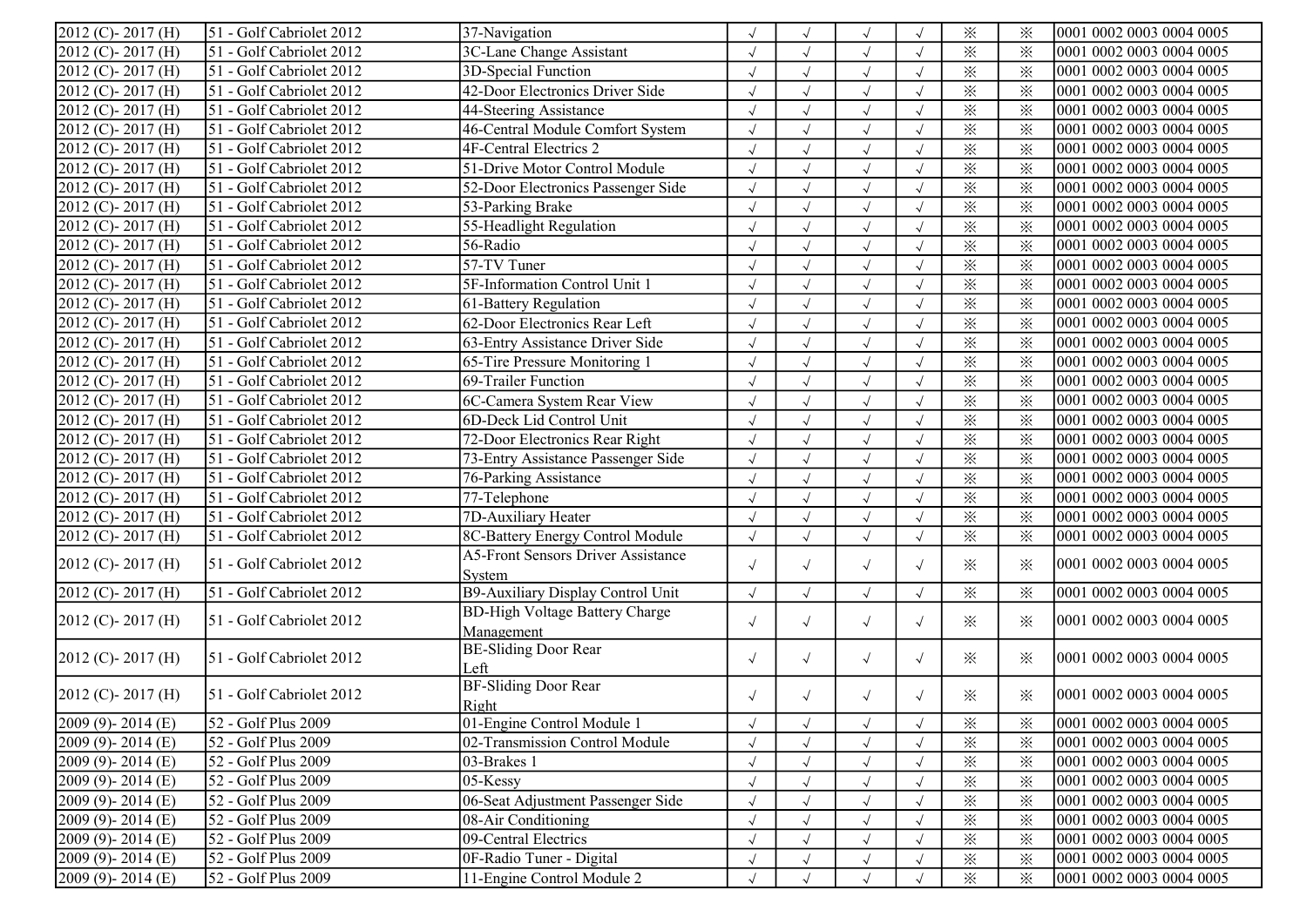| $2009(9) - 2014(E)$          | 52 - Golf Plus 2009              | 13-Adaptive Cruise Control         | $\sqrt{2}$ |                      | $\sqrt{}$  |            | $\times$                | $\times$ | 0001 0002 0003 0004 0005 |
|------------------------------|----------------------------------|------------------------------------|------------|----------------------|------------|------------|-------------------------|----------|--------------------------|
| 2009 (9)-2014 (E)            | 52 - Golf Plus 2009              | 14-Wheel Dampening Electronics     | $\sqrt{ }$ | $\sqrt{}$            | $\sqrt{}$  |            | $\times$                | $\times$ | 0001 0002 0003 0004 0005 |
| 2009 (9)-2014 (E)            | 52 - Golf Plus 2009              | 15-Airbag                          | $\sqrt{ }$ |                      | $\sqrt{ }$ | $\sqrt{ }$ | $\times$                | $\times$ | 0001 0002 0003 0004 0005 |
| $2009(9) - 2014(E)$          | 52 - Golf Plus 2009              | 16-Steering Column Electronics     | $\sqrt{2}$ | $\sqrt{ }$           | $\sqrt{ }$ | $\sqrt{ }$ | $\times$                | $\times$ | 0001 0002 0003 0004 0005 |
| $2009(9) - 2014(E)$          | 52 - Golf Plus 2009              | 17-Dash Board                      | $\sqrt{ }$ | $\sqrt{ }$           | $\sqrt{}$  |            | $\times$                | $\times$ | 0001 0002 0003 0004 0005 |
| $2009(9) - 2014(E)$          | 52 - Golf Plus 2009              | 18-Auxiliary Parking Heater        | $\sqrt{}$  | $\sqrt{ }$           | $\sqrt{}$  |            | $\times$                | $\times$ | 0001 0002 0003 0004 0005 |
| 2009 (9)-2014 (E)            | 52 - Golf Plus 2009              | 19-Gateway                         | $\sqrt{ }$ | $\sqrt{ }$           | $\sqrt{}$  |            | $\times$                | $\times$ | 0001 0002 0003 0004 0005 |
| $2009(9) - 2014(E)$          | $\overline{52}$ - Golf Plus 2009 | 1C-Vehicle Position Detection      |            | $\sqrt{\phantom{a}}$ | $\sqrt{}$  |            | $\times$                | $\times$ | 0001 0002 0003 0004 0005 |
| 2009 (9)-2014 (E)            | $\overline{52}$ - Golf Plus 2009 | 20-High Beam Assistance            |            | $\sqrt{ }$           | $\sqrt{}$  |            | $\times$                | $\times$ | 0001 0002 0003 0004 0005 |
| $2009(9) - 2014(E)$          | 52 - Golf Plus 2009              | 22-All Wheel Control               | $\sqrt{ }$ | $\sqrt{ }$           | $\sqrt{}$  | $\sqrt{ }$ | $\times$                | $\times$ | 0001 0002 0003 0004 0005 |
| 2009 (9)-2014 (E)            | 52 - Golf Plus 2009              | 25-Immobilizer                     | $\sqrt{ }$ | $\sqrt{ }$           | $\sqrt{}$  | $\sqrt{ }$ | $\times$                | $\times$ | 0001 0002 0003 0004 0005 |
| 2009 (9)-2014 (E)            | 52 - Golf Plus 2009              | 26-Electronic Roof Control         | $\sqrt{ }$ | $\sqrt{ }$           | $\sqrt{}$  | $\sqrt{ }$ | $\times$                | $\times$ | 0001 0002 0003 0004 0005 |
| 2009 (9)-2014 (E)            | 52 - Golf Plus 2009              | 2B-Steering Column Locking         | $\sqrt{2}$ | $\sqrt{}$            | $\sqrt{ }$ | $\sqrt{ }$ | $\times$                | $\times$ | 0001 0002 0003 0004 0005 |
| $[2009 (9) - 2014 (E)]$      | 52 - Golf Plus 2009              | 2E-Media Player Position           | $\sqrt{ }$ | $\sqrt{ }$           | $\sqrt{ }$ | $\sqrt{ }$ | $\times$                | $\times$ | 0001 0002 0003 0004 0005 |
| $2009(9) - 2014(E)$          | 52 - Golf Plus 2009              | 30-Special Function 2              | $\sqrt{}$  | $\sqrt{ }$           | $\sqrt{}$  | $\sqrt{ }$ | $\times$                | $\times$ | 0001 0002 0003 0004 0005 |
| 2009 (9)-2014 (E)            | 52 - Golf Plus 2009              | 36-Seat Adjustment Driver Side     |            |                      | $\sqrt{}$  |            | $\times$                | $\times$ | 0001 0002 0003 0004 0005 |
| 2009 (9)-2014 (E)            | 52 - Golf Plus 2009              | 3C-Lane Change Assistant           | $\sqrt{}$  |                      | $\sqrt{ }$ |            | $\times$                | $\times$ | 0001 0002 0003 0004 0005 |
| 2009 (9)-2014 (E)            | 52 - Golf Plus 2009              | 3D-Special Function                | $\sqrt{ }$ | $\sqrt{ }$           | $\sqrt{ }$ |            | $\overline{\mathbf{x}}$ | $\times$ | 0001 0002 0003 0004 0005 |
| 2009 (9)-2014 (E)            | 52 - Golf Plus 2009              | 42-Door Electronics Driver Side    | $\sqrt{ }$ | $\sqrt{ }$           | $\sqrt{}$  |            | $\times$                | $\times$ | 0001 0002 0003 0004 0005 |
| $2009(9) - 2014(E)$          | 52 - Golf Plus 2009              | 44-Steering Assistance             | $\sqrt{ }$ | $\sqrt{ }$           | $\sqrt{}$  |            | $\times$                | $\times$ | 0001 0002 0003 0004 0005 |
| $2009(9) - 2014(E)$          | 52 - Golf Plus 2009              | 46-Central Module Comfort System   | $\sqrt{}$  | $\sqrt{ }$           | $\sqrt{ }$ |            | $\times$                | $\times$ | 0001 0002 0003 0004 0005 |
| $2009(9) - 2014(E)$          | 52 - Golf Plus 2009              | 47-Sound System                    | $\sqrt{}$  | $\sqrt{ }$           | $\sqrt{}$  |            | $\times$                | $\times$ | 0001 0002 0003 0004 0005 |
| $2009(9) - 2014(E)$          | 52 - Golf Plus 2009              | <b>4F-Central Electrics 2</b>      | $\sqrt{ }$ |                      | $\sqrt{ }$ |            | $\times$                | $\times$ | 0001 0002 0003 0004 0005 |
| $2009(9) - 2014(E)$          | 52 - Golf Plus 2009              | 51-Drive Motor Control Module      | $\sqrt{}$  | $\sqrt{ }$           | $\sqrt{}$  | $\sqrt{ }$ | $\times$                | $\times$ | 0001 0002 0003 0004 0005 |
| $2009(9) - 2014(E)$          | 52 - Golf Plus 2009              | 52-Door Electronics Passenger Side | $\sqrt{}$  | $\sqrt{}$            | $\sqrt{}$  | $\sqrt{ }$ | $\times$                | $\times$ | 0001 0002 0003 0004 0005 |
| 2009 (9)-2014 (E)            | 52 - Golf Plus 2009              | 53-Parking Brake                   | $\sqrt{}$  | $\sqrt{ }$           | $\sqrt{}$  | $\sqrt{ }$ | $\times$                | $\times$ | 0001 0002 0003 0004 0005 |
| 2009 (9)-2014 (E)            | 52 - Golf Plus 2009              | 55-Headlight Regulation            | $\sqrt{2}$ | $\sqrt{ }$           | $\sqrt{ }$ | $\sqrt{ }$ | $\times$                | $\times$ | 0001 0002 0003 0004 0005 |
| 2009 (9)-2014 (E)            | 52 - Golf Plus 2009              | 56-Radio                           | $\sqrt{ }$ | $\sqrt{}$            | $\sqrt{ }$ | $\sqrt{ }$ | $\times$                | $\times$ | 0001 0002 0003 0004 0005 |
| 2009 (9)-2014 (E)            | 52 - Golf Plus 2009              | 57-TV Tuner                        | $\sqrt{ }$ |                      | $\sqrt{}$  |            | $\times$                | $\times$ | 0001 0002 0003 0004 0005 |
| 2009 (9)-2014 (E)            | 52 - Golf Plus 2009              | 5F-Information Control Unit 1      | $\sqrt{ }$ | $\sqrt{ }$           | $\sqrt{ }$ | $\sqrt{ }$ | $\times$                | $\times$ | 0001 0002 0003 0004 0005 |
| 2009 (9)-2014 (E)            | $\sqrt{52}$ - Golf Plus 2009     | 61-Battery Regulation              | $\sqrt{ }$ | $\sqrt{ }$           | $\sqrt{ }$ |            | $\times$                | $\times$ | 0001 0002 0003 0004 0005 |
| 2009 (9)-2014 (E)            | 52 - Golf Plus 2009              | 62-Door Electronics Rear Left      | $\sqrt{}$  | $\sqrt{ }$           | $\sqrt{}$  | $\sqrt{ }$ | $\times$                | $\times$ | 0001 0002 0003 0004 0005 |
| $2009(9) - 2014(E)$          | 52 - Golf Plus 2009              | 63-Entry Assistance Driver Side    | $\sqrt{}$  | $\sqrt{ }$           | $\sqrt{}$  |            | $\times$                | $\times$ | 0001 0002 0003 0004 0005 |
| 2009 (9)-2014 (E)            | 52 - Golf Plus 2009              | 69-Trailer Function                |            |                      | $\sqrt{}$  |            | $\times$                | $\times$ | 0001 0002 0003 0004 0005 |
| $\sqrt{2009}$ (9) - 2014 (E) | 52 - Golf Plus 2009              | 6C-Camera System Rear View         |            |                      | $\sqrt{}$  |            | $\times$                | $\times$ | 0001 0002 0003 0004 0005 |
| $[2009 (9) - 2014 (E)]$      | 52 - Golf Plus 2009              | 6D-Deck Lid Control Unit           | $\sqrt{ }$ | $\sqrt{ }$           | $\sqrt{ }$ |            | $\times$                | ⋇        | 0001 0002 0003 0004 0005 |
| $[2009 (9) - 2014 (E)]$      | 52 - Golf Plus 2009              | 72-Door Electronics Rear Right     | $\sqrt{}$  |                      | $\sqrt{}$  |            | $\times$                | $\times$ | 0001 0002 0003 0004 0005 |
| $[2009 (9) - 2014 (E)]$      | 52 - Golf Plus 2009              | 73-Entry Assistance Passenger Side | $\sqrt{ }$ |                      | $\sqrt{ }$ | $\sqrt{ }$ | $\times$                | $\times$ | 0001 0002 0003 0004 0005 |
| $[2009 (9) - 2014 (E)]$      | 52 - Golf Plus 2009              | 75-Telematics Communication Unit   | $\sqrt{}$  |                      | $\sqrt{ }$ |            | $\times$                | $\times$ | 0001 0002 0003 0004 0005 |
| $2009(9) - 2014(E)$          | 52 - Golf Plus 2009              | 76-Parking Assistance              | $\sqrt{}$  |                      | $\sqrt{}$  |            | $\times$                | $\times$ | 0001 0002 0003 0004 0005 |
| 2009 (9)-2014 (E)            | 52 - Golf Plus 2009              | 77-Telephone                       | $\sqrt{ }$ |                      | $\sqrt{ }$ | $\sqrt{ }$ | $\times$                | $\times$ | 0001 0002 0003 0004 0005 |
| $[2009 (9) - 2014 (E)]$      | 52 - Golf Plus 2009              | 7D-Auxiliary Heater                |            |                      | $\sqrt{ }$ |            | $\times$                | $\times$ | 0001 0002 0003 0004 0005 |
| $[2009 (9) - 2014 (E)]$      | 52 - Golf Plus 2009              | 8C-Battery Energy Control Module   |            |                      | $\sqrt{ }$ |            | $\times$                | $\times$ | 0001 0002 0003 0004 0005 |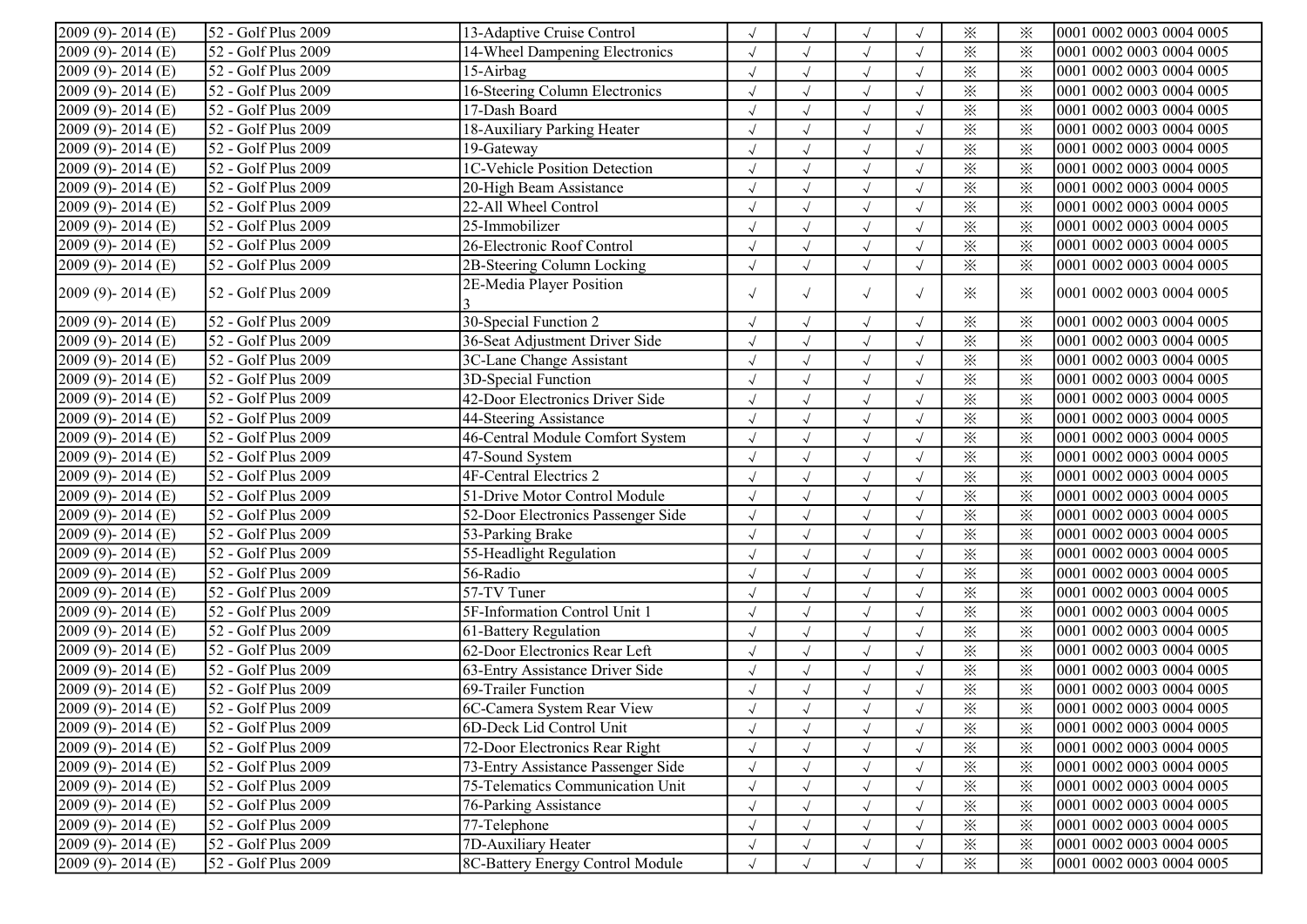| 2009 (9)-2014 (E)     | 52 - Golf Plus 2009                  | <b>A5-Front Sensors Driver Assistance</b>   | $\sqrt{ }$ | $\sqrt{ }$   | $\sqrt{ }$           | $\sqrt{ }$ | $\times$                | ⋇                       | 0001 0002 0003 0004 0005 |
|-----------------------|--------------------------------------|---------------------------------------------|------------|--------------|----------------------|------------|-------------------------|-------------------------|--------------------------|
| 2009 (9)-2014 (E)     | 52 - Golf Plus 2009                  | System<br>B9-Auxiliary Display Control Unit | $\sqrt{ }$ | $\sqrt{}$    | $\sqrt{}$            |            | $\times$                | $\times$                | 0001 0002 0003 0004 0005 |
|                       |                                      | <b>BD-High Voltage Battery Charge</b>       |            |              |                      |            |                         |                         |                          |
| $2009(9) - 2014(E)$   | 52 - Golf Plus 2009                  | Management                                  | $\sqrt{ }$ | $\sqrt{ }$   | $\sqrt{\phantom{a}}$ | $\sqrt{ }$ | $\times$                | ⋇                       | 0001 0002 0003 0004 0005 |
|                       |                                      | <b>BE-Sliding Door Rear</b>                 |            |              |                      |            |                         |                         |                          |
| 2009 (9)-2014 (E)     | 52 - Golf Plus 2009                  | Left                                        | $\sqrt{ }$ | $\sqrt{ }$   | $\sqrt{\phantom{a}}$ | $\sqrt{ }$ | $\times$                | ⋇                       | 0001 0002 0003 0004 0005 |
|                       |                                      | BF-Sliding Door Rear                        |            |              |                      |            |                         |                         |                          |
| 2009 (9)-2014 (E)     | 52 - Golf Plus 2009                  | Right                                       | $\sqrt{ }$ | $\sqrt{ }$   | $\sqrt{\phantom{a}}$ | $\sqrt{ }$ | $\times$                | $\times$                | 0001 0002 0003 0004 0005 |
| $2010(A) - 2016(G)$   | 59 - Tiguan 2010                     | 01-Engine Control Module                    | $\sqrt{ }$ | $\sqrt{}$    | $\checkmark$         |            | $\times$                | $\times$                | 0001 0002 0003 0004 0005 |
| 2010 (A)-2016 (G)     | $\sqrt{59}$ - Tiguan 2010            | 02-Transmission Control Module              | $\sqrt{ }$ |              | $\sqrt{ }$           |            | $\times$                | $\times$                | 0001 0002 0003 0004 0005 |
| $2010(A) - 2016(G)$   | 59 - Tiguan 2010                     | 05-Kessy                                    |            |              |                      |            | $\times$                | $\times$                | 0001 0002 0003 0004 0005 |
| $2010(A) - 2016(G)$   | 59 - Tiguan 2010                     | 08-Air Conditioning                         | $\sqrt{ }$ | $\sqrt{}$    | $\sqrt{ }$           |            | $\times$                | $\times$                | 0001 0002 0003 0004 0005 |
| $2010(A) - 2016(G)$   | 59 - Tiguan 2010                     | 09-Central Electrics                        | $\sqrt{ }$ | $\sqrt{}$    | $\sqrt{ }$           |            | $\times$                | $\times$                | 0001 0002 0003 0004 0005 |
| 2010 (A)-2016 (G)     | 59 - Tiguan 2010                     | 10-Parking Assistance 2                     | $\sqrt{}$  | $\checkmark$ | $\sqrt{\phantom{a}}$ |            | $\times$                | $\times$                | 0001 0002 0003 0004 0005 |
| 2010 (A)-2016 (G)     | 59 - Tiguan 2010                     | 15-Airbag                                   | $\sqrt{}$  | $\sqrt{}$    | $\sqrt{ }$           |            | $\times$                | $\times$                | 0001 0002 0003 0004 0005 |
| 2010 (A)-2016 (G)     | 59 - Tiguan 2010                     | 16-Steering Column Electronics              | $\sqrt{ }$ |              | $\sqrt{ }$           |            | ⋇                       | $\times$                | 0001 0002 0003 0004 0005 |
| 2010 (A)-2016 (G)     | 59 - Tiguan 2010                     | 17-Dash Board                               | $\sqrt{ }$ |              | $\sqrt{ }$           |            | $\times$                | $\times$                | 0001 0002 0003 0004 0005 |
| $2010(A) - 2016(G)$   | 59 - Tiguan 2010                     | 19-Gateway                                  | $\sqrt{ }$ | $\sqrt{}$    | $\sqrt{ }$           | $\sqrt{ }$ | $\times$                | $\times$                | 0001 0002 0003 0004 0005 |
| $2010$ (A) - 2016 (G) | 59 - Tiguan 2010                     | <b>1C-Vehicle Position Detection</b>        | $\sqrt{ }$ | $\sqrt{}$    | $\sqrt{}$            |            | $\times$                | $\times$                | 0001 0002 0003 0004 0005 |
| $2010(A) - 2016(G)$   | 59 - Tiguan 2010                     | 22-All Wheel Control                        | $\sqrt{ }$ | $\sqrt{}$    |                      | $\sqrt{ }$ | $\times$                | $\times$                | 0001 0002 0003 0004 0005 |
|                       |                                      |                                             | $\sqrt{ }$ | $\sqrt{}$    | $\sqrt{ }$           | $\sqrt{2}$ |                         |                         |                          |
| $2010(A) - 2016(G)$   | 59 - Tiguan 2010<br>59 - Tiguan 2010 | 25-Immobilizer                              |            |              | $\sqrt{ }$           |            | $\times$                | $\times$                | 0001 0002 0003 0004 0005 |
| 2010 (A)-2016 (G)     |                                      | 2B-Steering Column Locking                  | $\sqrt{}$  | $\sqrt{}$    | $\sqrt{ }$           |            | $\times$                | $\times$                | 0001 0002 0003 0004 0005 |
| $2010(A) - 2016(G)$   | 59 - Tiguan 2010                     | 36-Seat Adjustment Driver Side              |            |              | $\sqrt{ }$           |            | $\times$                | $\times$                | 0001 0002 0003 0004 0005 |
| $2010(A) - 2016(G)$   | $\sqrt{59}$ - Tiguan 2010            | 37-Navigation                               | $\sqrt{ }$ |              | $\sqrt{}$            |            | $\times$                | $\times$                | 0001 0002 0003 0004 0005 |
| $2010(A) - 2016(G)$   | 59 - Tiguan 2010                     | 42-Door Electronics Driver Side             | $\sqrt{ }$ |              | $\sqrt{}$            |            | $\times$                | $\times$                | 0001 0002 0003 0004 0005 |
| $2010(A) - 2016(G)$   | 59 - Tiguan 2010                     | 44-Steering Assistance                      | $\sqrt{ }$ | $\sqrt{}$    | $\sqrt{ }$           |            | $\times$                | $\times$                | 0001 0002 0003 0004 0005 |
| $2010(A) - 2016(G)$   | 59 - Tiguan 2010                     | 47-Sound System                             | $\sqrt{ }$ | $\sqrt{}$    | $\sqrt{ }$           |            | $\times$                | $\times$                | 0001 0002 0003 0004 0005 |
| 2010 (A)-2016 (G)     | $\sqrt{59}$ - Tiguan 2010            | 52-Door Electronics Passenger Side          | $\sqrt{ }$ | $\sqrt{}$    | $\checkmark$         |            | $\times$                | $\times$                | 0001 0002 0003 0004 0005 |
| 2010 (A)-2016 (G)     | 59 - Tiguan 2010                     | 53-Parking Brake                            | $\sqrt{}$  |              | $\sqrt{}$            |            | $\times$                | $\times$                | 0001 0002 0003 0004 0005 |
| $2010(A) - 2016(G)$   | $\sqrt{59}$ - Tiguan 2010            | 55-Headlight Regulation                     | $\sqrt{ }$ | $\sqrt{}$    | $\sqrt{ }$           |            | $\times$                | $\times$                | 0001 0002 0003 0004 0005 |
| $2010(A) - 2016(G)$   | $\sqrt{59}$ - Tiguan 2010            | $56 - Radio$                                | $\sqrt{ }$ | $\sqrt{ }$   | $\sqrt{ }$           | $\sqrt{ }$ | $\times$                | $\overline{\mathbf{x}}$ | 0001 0002 0003 0004 0005 |
| 2010 (A)-2016 (G)     | 59 - Tiguan 2010                     | 61-Battery Regulation                       | $\sqrt{ }$ | $\sqrt{}$    | $\sqrt{ }$           | $\sqrt{ }$ | $\times$                | $\times$                | 0001 0002 0003 0004 0005 |
| 2010 (A)-2016 (G)     | 59 - Tiguan 2010                     | 62-Door Electronics Rear Left               | $\sqrt{ }$ | $\sqrt{}$    | $\sqrt{ }$           | $\sqrt{ }$ | $\times$                | $\times$                | 0001 0002 0003 0004 0005 |
| 2010 (A)-2016 (G)     | 59 - Tiguan 2010                     | 6C-Camera System Rear View                  | $\sqrt{ }$ | $\sqrt{}$    | $\checkmark$         |            | $\overline{\mathbf{x}}$ | $\overline{\mathbf{x}}$ | 0001 0002 0003 0004 0005 |
| $2010(A) - 2016(G)$   | 59 - Tiguan 2010                     | 72-Door Electronics Rear Right              | $\sqrt{}$  |              | $\sqrt{2}$           |            | $\times$                | $\times$                | 0001 0002 0003 0004 0005 |
| $2010(A) - 2016(G)$   | 59 - Tiguan 2010                     | 77-Telephone                                | $\sqrt{ }$ | $\sqrt{ }$   | $\sqrt{ }$           | $\sqrt{ }$ | $\times$                | $\times$                | 0001 0002 0003 0004 0005 |
| $2010(A) - 2016(G)$   | 59 - Tiguan 2010                     | <b>A5-Front Sensors Driver Assistance</b>   | $\sqrt{ }$ | $\sqrt{}$    | $\sqrt{ }$           |            | $\times$                | $\times$                | 0001 0002 0003 0004 0005 |
|                       |                                      | System                                      |            |              |                      |            |                         |                         |                          |
| $2012$ (C) - 2017 (H) | 5C - Beetle 2012                     | 01-Engine Control Module 1                  | $\sqrt{ }$ | $\sqrt{ }$   | $\sqrt{ }$           | $\sqrt{ }$ | $\times$                | $\times$                | 0001 0002 0003 0004 0005 |
| $2012$ (C) - 2017 (H) | $\overline{5C}$ - Beetle 2012        | 02-Transmission Control Module              | $\sqrt{ }$ |              | $\sqrt{}$            |            | $\times$                | $\times$                | 0001 0002 0003 0004 0005 |
| 2012 (C)-2017 (H)     | 5C - Beetle 2012                     | 03-Brakes 1                                 | $\sqrt{ }$ |              | $\sqrt{ }$           |            | $\times$                | $\times$                | 0001 0002 0003 0004 0005 |
| 2012 (C)-2017 (H)     | 5C - Beetle 2012                     | 04-Steering Angle Sender                    | $\sqrt{2}$ |              | $\sqrt{ }$           |            | $\times$                | $\times$                | 0001 0002 0003 0004 0005 |
| $2012$ (C) - 2017 (H) | 5C - Beetle 2012                     | 05-Kessy                                    |            |              | $\sqrt{ }$           |            | $\times$                | $\times$                | 0001 0002 0003 0004 0005 |
| $2012$ (C) - 2017 (H) | 5C - Beetle 2012                     | 06-Seat Adjustment Passenger Side           |            |              | $\sqrt{}$            |            | $\times$                | $\times$                | 0001 0002 0003 0004 0005 |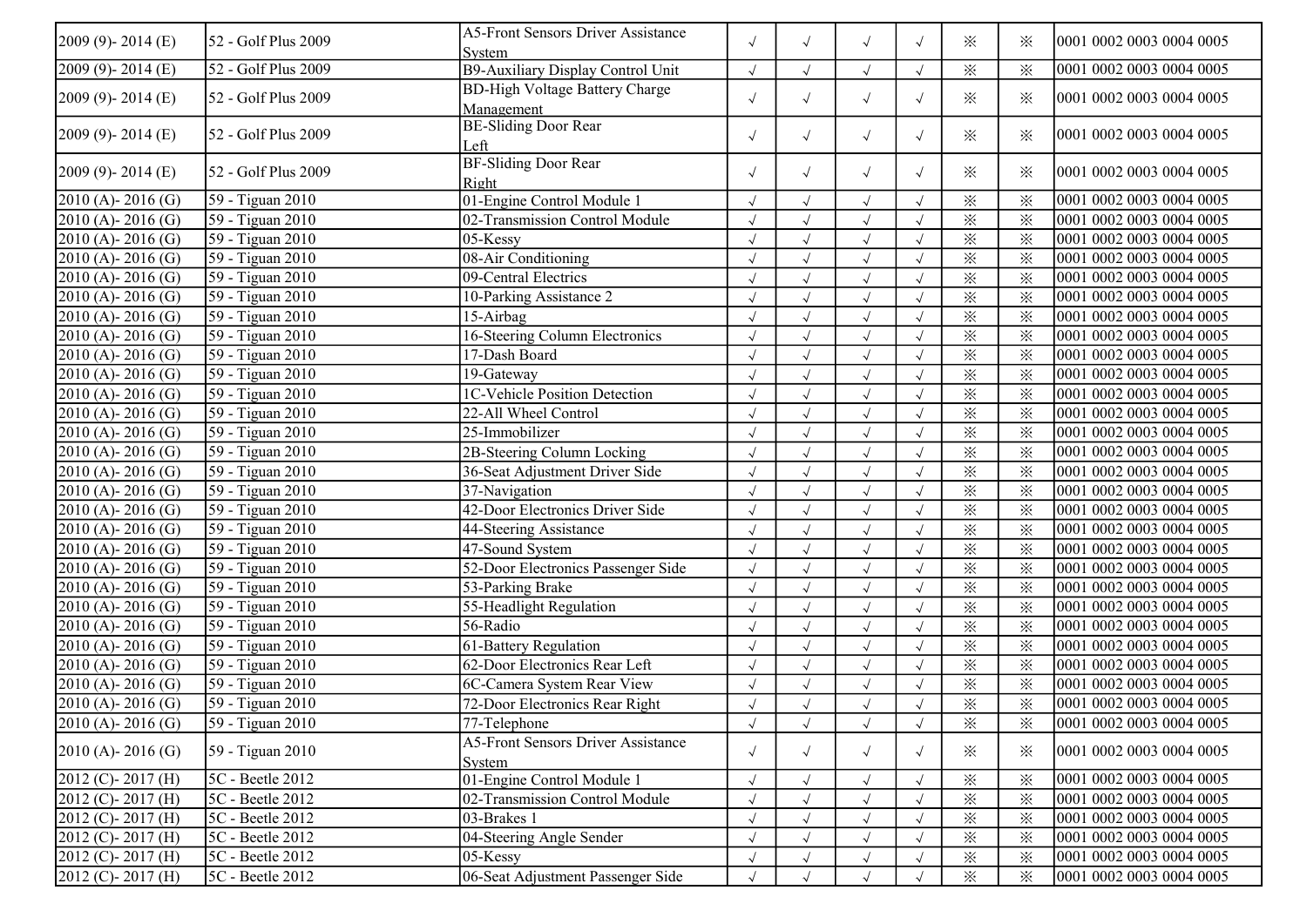| $2012$ (C) - 2017 (H)   | 5C - Beetle 2012              | 08-Air Conditioning                    | $\sqrt{ }$ | $\sqrt{ }$   | $\sqrt{ }$           |            | $\times$                | $\times$ | 0001 0002 0003 0004 0005 |
|-------------------------|-------------------------------|----------------------------------------|------------|--------------|----------------------|------------|-------------------------|----------|--------------------------|
| 2012 (C)-2017 (H)       | 5C - Beetle 2012              | 10-Parking Assistance 2                | $\sqrt{ }$ | $\sqrt{}$    | $\checkmark$         |            | ⋇                       | $\times$ | 0001 0002 0003 0004 0005 |
| 2012 (C)-2017 (H)       | 5C - Beetle 2012              | 13-Adaptive Cruise Control             |            |              | $\sqrt{\phantom{a}}$ |            | $\times$                | $\times$ | 0001 0002 0003 0004 0005 |
| 2012 (C)-2017 (H)       | 5C - Beetle 2012              | 15-Airbag                              | $\sqrt{ }$ | $\sqrt{}$    | $\sqrt{ }$           | $\sqrt{ }$ | $\times$                | $\times$ | 0001 0002 0003 0004 0005 |
| 2012 (C)-2017 (H)       | $5C$ - Beetle 2012            | 16-Steering Column Electronics         | $\sqrt{ }$ | $\sqrt{ }$   | $\sqrt{ }$           |            | $\times$                | $\times$ | 0001 0002 0003 0004 0005 |
| 2012 (C)-2017 (H)       | 5C - Beetle 2012              | 17-Dash Board                          | $\sqrt{ }$ | $\sqrt{}$    | $\sqrt{ }$           |            | $\times$                | $\times$ | 0001 0002 0003 0004 0005 |
| 2012 (C)-2017 (H)       | 5C - Beetle 2012              | 18-Auxiliary Parking Heater            | $\sqrt{}$  | $\sqrt{}$    | $\sqrt{ }$           |            | $\times$                | $\times$ | 0001 0002 0003 0004 0005 |
| 2012 (C)-2017 (H)       | 5C - Beetle 2012              | 19-Gateway                             |            | $\sqrt{}$    | $\sqrt{ }$           |            | $\times$                | $\times$ | 0001 0002 0003 0004 0005 |
| 2012 (C)-2017 (H)       | 5C - Beetle 2012              | 1C-Vehicle Position Detection          |            |              | $\sqrt{ }$           |            | $\times$                | $\times$ | 0001 0002 0003 0004 0005 |
| 2012 (C)-2017 (H)       | 5C - Beetle 2012              | 20-High Beam Assistance                | $\sqrt{ }$ | $\sqrt{ }$   | $\sqrt{ }$           | $\sqrt{ }$ | $\times$                | $\times$ | 0001 0002 0003 0004 0005 |
| 2012 (C)-2017 (H)       | 5C - Beetle 2012              | 22-All Wheel Control                   | $\sqrt{ }$ | $\sqrt{ }$   | $\sqrt{ }$           | $\sqrt{ }$ | $\times$                | $\times$ | 0001 0002 0003 0004 0005 |
| 2012 (C)-2017 (H)       | 5C - Beetle 2012              | 25-Immobilizer                         | $\sqrt{ }$ | $\sqrt{}$    | $\sqrt{ }$           | $\sqrt{ }$ | $\times$                | $\times$ | 0001 0002 0003 0004 0005 |
| 2012 (C)-2017 (H)       | 5C - Beetle 2012              | 26-Electronic Roof Control             | $\sqrt{ }$ | $\sqrt{}$    | $\sqrt{ }$           | $\sqrt{ }$ | $\times$                | $\times$ | 0001 0002 0003 0004 0005 |
| 2012 (C)-2017 (H)       | 5C - Beetle 2012              | 2B-Steering Column Locking             | $\sqrt{2}$ | $\sqrt{}$    | $\checkmark$         |            | $\times$                | $\times$ | 0001 0002 0003 0004 0005 |
| $2012$ (C) - $2017$ (H) | 5C - Beetle 2012              | 2E-Media Player Position               | $\sqrt{ }$ | $\sqrt{}$    | $\sqrt{ }$           | $\sqrt{ }$ | $\times$                | $\times$ | 0001 0002 0003 0004 0005 |
| 2012 (C)-2017 (H)       | 5C - Beetle 2012              | 30-Special Function 2                  | $\sqrt{ }$ | $\sqrt{}$    | $\sqrt{\phantom{a}}$ |            | $\times$                | $\times$ | 0001 0002 0003 0004 0005 |
| 2012 (C)-2017 (H)       | 5C - Beetle 2012              | 36-Seat Adjustment Driver Side         |            |              | $\sqrt{ }$           |            | $\times$                | $\times$ | 0001 0002 0003 0004 0005 |
| 2012 (C)-2017 (H)       | 5C - Beetle 2012              | 37-Navigation                          | $\sqrt{ }$ | $\sqrt{ }$   | $\sqrt{ }$           |            | $\overline{\mathbf{x}}$ | $\times$ | 0001 0002 0003 0004 0005 |
| 2012 (C)-2017 (H)       | 5C - Beetle 2012              | 42-Door Electronics Driver Side        | $\sqrt{ }$ | $\sqrt{}$    | $\sqrt{\phantom{a}}$ |            | $\times$                | $\times$ | 0001 0002 0003 0004 0005 |
| 2012 (C)-2017 (H)       | 5C - Beetle 2012              | 44-Steering Assistance                 | $\sqrt{ }$ | $\sqrt{}$    | $\sqrt{\phantom{a}}$ |            | $\times$                | $\times$ | 0001 0002 0003 0004 0005 |
| 2012 (C)-2017 (H)       | 5C - Beetle 2012              | 46-Central Module Comfort System       | $\sqrt{}$  | $\checkmark$ | $\sqrt{ }$           |            | $\times$                | $\times$ | 0001 0002 0003 0004 0005 |
| 2012 (C)-2017 (H)       | $5C$ - Beetle 2012            | 47-Sound System                        | $\sqrt{ }$ | $\sqrt{}$    | $\sqrt{ }$           |            | $\times$                | $\times$ | 0001 0002 0003 0004 0005 |
| 2012 (C)-2017 (H)       | 5C - Beetle 2012              | <b>4F-Central Electrics 2</b>          | $\sqrt{ }$ |              | $\sqrt{ }$           |            | $\times$                | $\times$ | 0001 0002 0003 0004 0005 |
| 2012 (C)-2017 (H)       | 5C - Beetle 2012              | 51-Drive Motor Control Module          | $\sqrt{ }$ | $\sqrt{ }$   | $\sqrt{ }$           | $\sqrt{ }$ | $\times$                | $\times$ | 0001 0002 0003 0004 0005 |
| 2012 (C)-2017 (H)       | 5C - Beetle 2012              | 52-Door Electronics Passenger Side     | $\sqrt{ }$ | $\sqrt{ }$   | $\sqrt{ }$           | $\sqrt{ }$ | $\times$                | $\times$ | 0001 0002 0003 0004 0005 |
| 2012 (C)-2017 (H)       | 5C - Beetle 2012              | 55-Headlight Regulation                | $\sqrt{ }$ | $\sqrt{}$    | $\sqrt{ }$           | $\sqrt{ }$ | $\times$                | $\times$ | 0001 0002 0003 0004 0005 |
| 2012 (C)-2017 (H)       | 5C - Beetle 2012              | 56-Radio                               | $\sqrt{ }$ | $\sqrt{}$    | $\checkmark$         | $\sqrt{ }$ | $\times$                | $\times$ | 0001 0002 0003 0004 0005 |
| 2012 (C)-2017 (H)       | 5C - Beetle 2012              | 57-TV Tuner                            | $\sqrt{ }$ | $\sqrt{}$    | $\sqrt{ }$           | $\sqrt{ }$ | $\times$                | $\times$ | 0001 0002 0003 0004 0005 |
| 2012 (C)-2017 (H)       | 5C - Beetle 2012              | 5F-Information Control Unit 1          | $\sqrt{}$  |              | $\sqrt{ }$           |            | $\times$                | $\times$ | 0001 0002 0003 0004 0005 |
| 2012 (C)-2017 (H)       | 5C - Beetle 2012              | 61-Battery Regulation                  | $\sqrt{ }$ | $\sqrt{ }$   | $\sqrt{ }$           | $\sqrt{ }$ | $\times$                | $\times$ | 0001 0002 0003 0004 0005 |
| 2012 (C)-2017 (H)       | 5C - Beetle 2012              | 62-Door Electronics Rear Left          | $\sqrt{ }$ | $\sqrt{}$    | $\sqrt{ }$           |            | $\times$                | $\times$ | 0001 0002 0003 0004 0005 |
| 2012 (C)-2017 (H)       | 5C - Beetle 2012              | 65-Tire Pressure Monitoring 1          | $\sqrt{ }$ | $\sqrt{}$    | $\sqrt{ }$           |            | $\times$                | $\times$ | 0001 0002 0003 0004 0005 |
| 2012 (C)-2017 (H)       | 5C - Beetle 2012              | 69-Trailer Function                    | $\sqrt{2}$ | $\sqrt{}$    | $\sqrt{ }$           |            | $\times$                | $\times$ | 0001 0002 0003 0004 0005 |
| 2012 (C)-2017 (H)       | 5C - Beetle 2012              | 72-Door Electronics Rear Right         | $\sqrt{}$  |              | $\sqrt{ }$           |            | $\times$                | $\times$ | 0001 0002 0003 0004 0005 |
| 2012 (C)-2017 (H)       | 5C - Beetle 2012              | 75-Telematics Communication Unit       |            |              | $\sqrt{ }$           |            | $\times$                | $\times$ | 0001 0002 0003 0004 0005 |
| $2012$ (C) - 2017 (H)   | 5C - Beetle 2012              | 77-Telephone                           | $\sqrt{ }$ | $\sqrt{ }$   | $\sqrt{ }$           |            | $\times$                | ፠        | 0001 0002 0003 0004 0005 |
| $2012$ (C) - 2017 (H)   | 5C - Beetle 2012              | 7D-Auxiliary Heater                    | $\sqrt{ }$ |              | $\sqrt{ }$           |            | $\times$                | $\times$ | 0001 0002 0003 0004 0005 |
| 2012 (C)-2017 (H)       | 5C - Beetle 2012              | 8C-Battery Energy Control Module       | $\sqrt{ }$ |              | $\sqrt{}$            | $\sqrt{ }$ | $\times$                | $\times$ | 0001 0002 0003 0004 0005 |
| 2012 (C)-2017 (H)       | 5C - Beetle 2012              | <b>B8-Electronic Roof</b><br>Control 2 | $\sqrt{ }$ | $\sqrt{ }$   | $\sqrt{}$            | $\sqrt{ }$ | $\times$                | $\times$ | 0001 0002 0003 0004 0005 |
| $2012$ (C) - 2017 (H)   | 5C - Beetle 2012              | B9-Auxiliary Display Control Unit      | $\sqrt{ }$ | $\sqrt{ }$   | $\sqrt{}$            | $\sqrt{ }$ | $\times$                | $\times$ | 0001 0002 0003 0004 0005 |
| $2013$ (D) - 2017 (H)   | 5G / BA / BE / BX - Golf 2013 | 01-Engine Control Module 1             | $\sqrt{ }$ | $\sqrt{}$    | $\sqrt{ }$           | $\sqrt{ }$ | $\times$                | $\times$ | 0001 0002 0003 0004 0005 |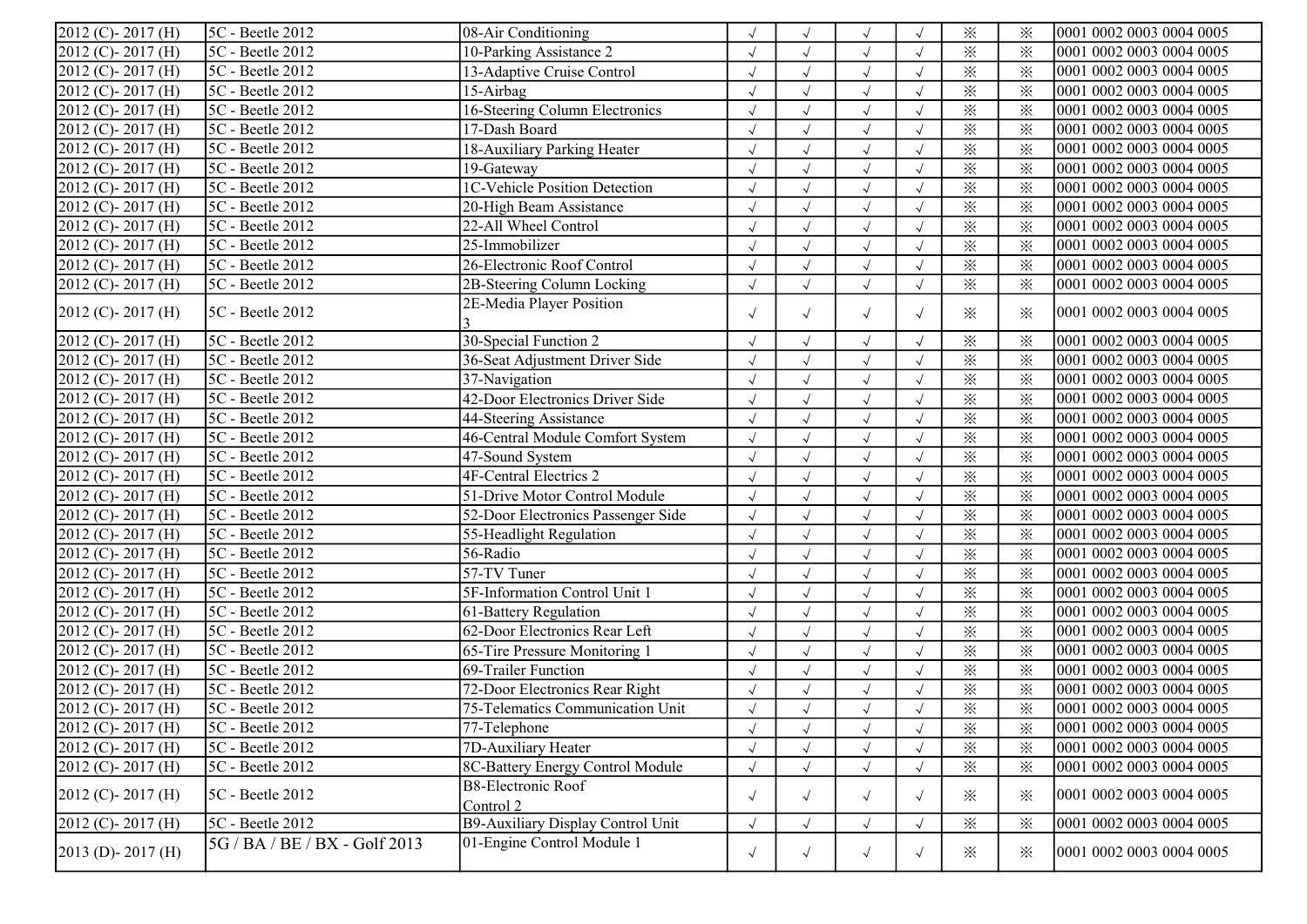| 2013 (D)-2017 (H)       | $5G/BA/BE/BX - Golf2013$      | 02-Transmission Control Module    | $\sqrt{ }$ | $\sqrt{ }$ | $\sqrt{ }$ | $\sqrt{ }$ | $\times$         | ⋇        | 0001 0002 0003 0004 0005 |
|-------------------------|-------------------------------|-----------------------------------|------------|------------|------------|------------|------------------|----------|--------------------------|
| 2013 (D)-2017 (H)       | 5G / BA / BE / BX - Golf 2013 | 03-Brakes 1                       | $\sqrt{ }$ | $\sqrt{ }$ | $\sqrt{ }$ | $\sqrt{ }$ | $\times$         | ⋇        | 0001 0002 0003 0004 0005 |
| 2013 (D)-2017 (H)       | $5G/BA/BE/BX - Golf2013$      | 06-Seat Adjustment Passenger Side | $\sqrt{ }$ | $\sqrt{ }$ | $\sqrt{ }$ | $\sqrt{ }$ | ※                | ⋇        | 0001 0002 0003 0004 0005 |
| 2013 (D)-2017 (H)       | 5G / BA / BE / BX - Golf 2013 | 08-Air Conditioning               | $\sqrt{ }$ | $\sqrt{ }$ | $\sqrt{}$  | $\sqrt{ }$ | $\times$         | ፠        | 0001 0002 0003 0004 0005 |
| 2013 (D)-2017 (H)       | 5G / BA / BE / BX - Golf 2013 | 09-Central Electrics              | $\sqrt{ }$ | $\sqrt{ }$ | $\sqrt{ }$ | $\sqrt{ }$ | $\times$         | $\times$ | 0001 0002 0003 0004 0005 |
| 2013 (D)-2017 (H)       | 5G / BA / BE / BX - Golf 2013 | 13-Adaptive Cruise Control        | $\sqrt{ }$ | $\sqrt{ }$ | $\sqrt{ }$ | $\sqrt{ }$ | $\times$         | $\times$ | 0001 0002 0003 0004 0005 |
| 2013 (D)-2017 (H)       | 5G / BA / BE / BX - Golf 2013 | 14-Wheel Dampening Electronics    | $\sqrt{ }$ | $\sqrt{ }$ | $\sqrt{ }$ | $\sqrt{ }$ | ፠                | ⋇        | 0001 0002 0003 0004 0005 |
| 2013 (D)-2017 (H)       | 5G / BA / BE / BX - Golf 2013 | 15-Airbag                         | $\sqrt{ }$ | $\sqrt{ }$ | $\sqrt{ }$ | $\sqrt{}$  | $\times$         | ⋇        | 0001 0002 0003 0004 0005 |
| $2013$ (D) - 2017 (H)   | 5G / BA / BE / BX - Golf 2013 | 16-Steering Column Electronics    | $\sqrt{ }$ | $\sqrt{ }$ | $\sqrt{ }$ | $\sqrt{ }$ | $\times$         | ⋇        | 0001 0002 0003 0004 0005 |
| 2013 (D)-2017 (H)       | 5G / BA / BE / BX - Golf 2013 | 17-Dash Board                     | $\sqrt{ }$ | $\sqrt{ }$ | $\sqrt{ }$ | $\sqrt{ }$ | $\times$         | ፠        | 0001 0002 0003 0004 0005 |
| 2013 (D)-2017 (H)       | 5G / BA / BE / BX - Golf 2013 | 18-Auxiliary Parking Heater       | $\sqrt{ }$ | $\sqrt{ }$ | $\sqrt{ }$ | $\sqrt{}$  | $\times$         | ፠        | 0001 0002 0003 0004 0005 |
| 2013 (D)-2017 (H)       | 5G / BA / BE / BX - Golf 2013 | 19-Gateway                        | $\sqrt{ }$ | $\sqrt{ }$ | $\sqrt{ }$ | $\sqrt{ }$ | $\times$         | $\times$ | 0001 0002 0003 0004 0005 |
| 2013 (D)-2017 (H)       | 5G / BA / BE / BX - Golf 2013 | 20-High Beam Assistance           | $\sqrt{ }$ | $\sqrt{ }$ | $\sqrt{ }$ | $\sqrt{ }$ | $\times$         | $\times$ | 0001 0002 0003 0004 0005 |
| 2013 (D)-2017 (H)       | 5G / BA / BE / BX - Golf 2013 | 22-All Wheel Control              | $\sqrt{ }$ | $\sqrt{ }$ | $\sqrt{ }$ | $\sqrt{ }$ | ፠                | $\times$ | 0001 0002 0003 0004 0005 |
| 2013 (D)-2017 (H)       | 5G / BA / BE / BX - Golf 2013 | 23-Brake Boost                    | $\sqrt{ }$ | $\sqrt{ }$ | $\sqrt{}$  | $\sqrt{ }$ | ※                | ⋇        | 0001 0002 0003 0004 0005 |
| 2013 (D)-2017 (H)       | 5G / BA / BE / BX - Golf 2013 | 29-Light Control Left             | $\sqrt{ }$ | $\sqrt{ }$ | $\sqrt{}$  | $\sqrt{ }$ | $\times$         | ⋇        | 0001 0002 0003 0004 0005 |
| 2013 (D)-2017 (H)       | 5G / BA / BE / BX - Golf 2013 | 32-Lock Electronics               | $\sqrt{ }$ | $\sqrt{ }$ | $\sqrt{ }$ | $\sqrt{ }$ | $\times$         | ⋇        | 0001 0002 0003 0004 0005 |
| 2013 (D)-2017 (H)       | 5G / BA / BE / BX - Golf 2013 | 36-Seat Adjustment Driver Side    | $\sqrt{ }$ | $\sqrt{ }$ | $\sqrt{ }$ | $\sqrt{ }$ | $\ddot{\times}$  | $\times$ | 0001 0002 0003 0004 0005 |
| 2013 (D)-2017 (H)       | 5G / BA / BE / BX - Golf 2013 | 39-Light Control Right            | $\sqrt{ }$ | $\sqrt{ }$ | $\sqrt{ }$ | $\sqrt{ }$ | $\times$         | ፠        | 0001 0002 0003 0004 0005 |
| $2013$ (D) - $2017$ (H) | 5G / BA / BE / BX - Golf 2013 | 3A-Special Vehicle<br>Assistant   | $\sqrt{ }$ | $\sqrt{ }$ | $\sqrt{ }$ | $\sqrt{ }$ | $\times$         | ⋇        | 0001 0002 0003 0004 0005 |
| $2013$ (D) - $2017$ (H) | 5G / BA / BE / BX - Golf 2013 | 3C-Lane Change Assistant          | $\sqrt{ }$ | $\sqrt{ }$ | $\sqrt{ }$ | $\sqrt{ }$ | $\times$         | $\times$ | 0001 0002 0003 0004 0005 |
| 2013 (D)-2017 (H)       | 5G / BA / BE / BX - Golf 2013 | 3D-Special Function               | $\sqrt{ }$ | $\sqrt{ }$ | $\sqrt{ }$ | $\sqrt{ }$ | $\divideontimes$ | ⋇        | 0001 0002 0003 0004 0005 |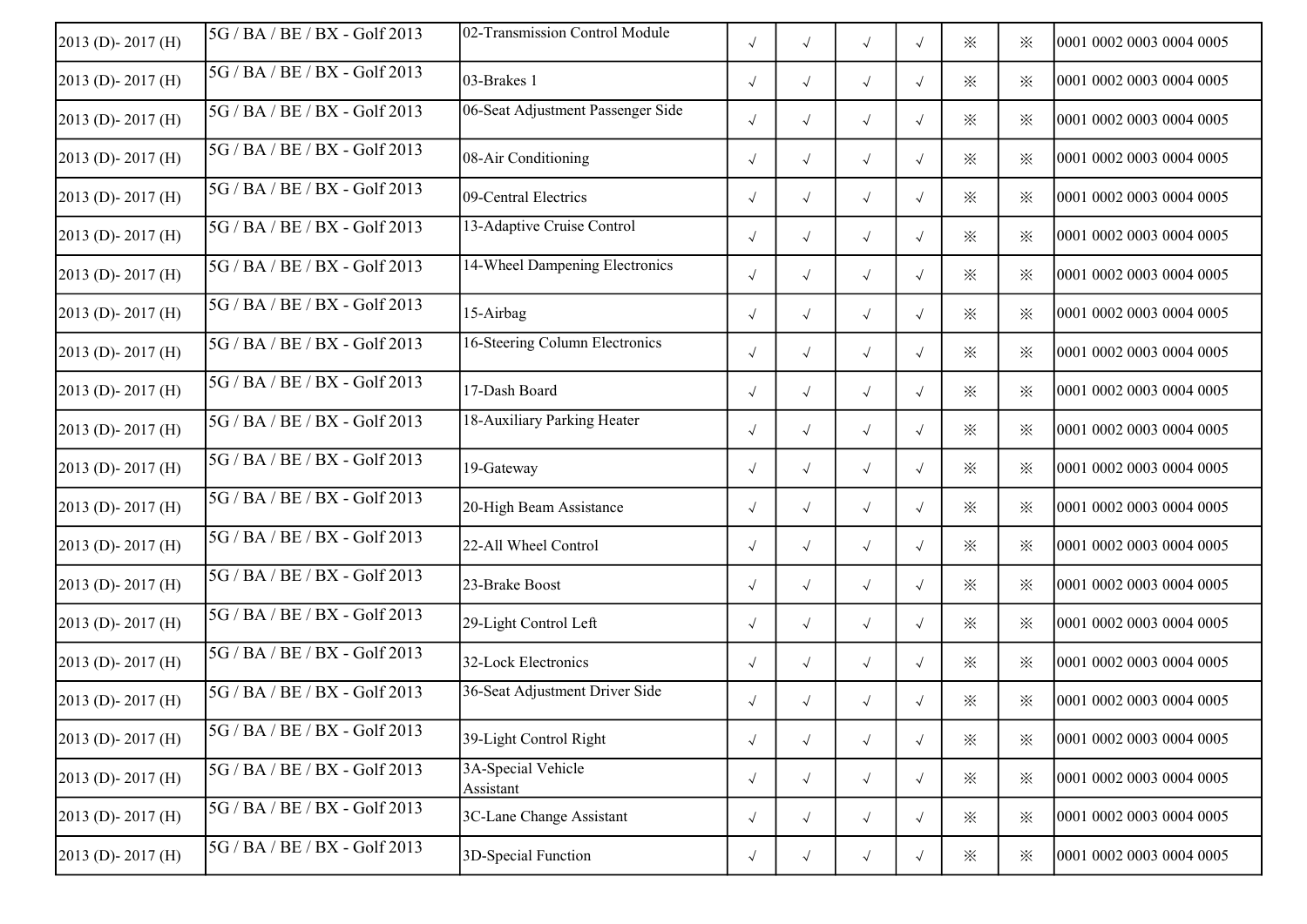| 2013 (D)-2017 (H)       | $5G/BA/BE/BX - Golf2013$      | 42-Door Electronics Driver Side                     | $\sqrt{ }$ | $\sqrt{ }$ | $\sqrt{ }$ | $\sqrt{ }$ | $\times$         | ⋇        | 0001 0002 0003 0004 0005 |
|-------------------------|-------------------------------|-----------------------------------------------------|------------|------------|------------|------------|------------------|----------|--------------------------|
| 2013 (D)-2017 (H)       | 5G / BA / BE / BX - Golf 2013 | 44-Steering Assistance                              | $\sqrt{ }$ | $\sqrt{ }$ | $\sqrt{ }$ | $\sqrt{ }$ | $\times$         | ⋇        | 0001 0002 0003 0004 0005 |
| 2013 (D)-2017 (H)       | 5G / BA / BE / BX - Golf 2013 | 47-Sound System                                     | $\sqrt{ }$ | $\sqrt{ }$ | $\sqrt{ }$ | $\sqrt{ }$ | $\times$         | ⋇        | 0001 0002 0003 0004 0005 |
| 2013 (D)-2017 (H)       | 5G / BA / BE / BX - Golf 2013 | 4B-Multifunction Module                             | $\sqrt{ }$ | $\sqrt{ }$ | $\sqrt{}$  | $\sqrt{ }$ | $\times$         | ፠        | 0001 0002 0003 0004 0005 |
| 2013 (D)-2017 (H)       | 5G / BA / BE / BX - Golf 2013 | 51-Drive Motor Control Module                       | $\sqrt{ }$ | $\sqrt{ }$ | $\sqrt{ }$ | $\sqrt{ }$ | $\times$         | $\times$ | 0001 0002 0003 0004 0005 |
| 2013 (D)-2017 (H)       | 5G / BA / BE / BX - Golf 2013 | 52-Door Electronics Passenger Side                  | $\sqrt{ }$ | $\sqrt{ }$ | $\sqrt{ }$ | $\sqrt{ }$ | $\times$         | $\times$ | 0001 0002 0003 0004 0005 |
| 2013 (D)-2017 (H)       | 5G / BA / BE / BX - Golf 2013 | 55-Headlight Regulation                             | $\sqrt{}$  | $\sqrt{ }$ | $\sqrt{ }$ | $\sqrt{ }$ | ፠                | ⋇        | 0001 0002 0003 0004 0005 |
| 2013 (D)-2017 (H)       | 5G / BA / BE / BX - Golf 2013 | 57-TV Tuner                                         | $\sqrt{ }$ | $\sqrt{ }$ | $\sqrt{ }$ | $\sqrt{ }$ | $\times$         | ⋇        | 0001 0002 0003 0004 0005 |
| $2013$ (D) - 2017 (H)   | 5G / BA / BE / BX - Golf 2013 | 5D-Operation                                        | $\sqrt{}$  | $\sqrt{ }$ | $\sqrt{ }$ | $\sqrt{ }$ | $\times$         | ⋇        | 0001 0002 0003 0004 0005 |
| 2013 (D)-2017 (H)       | 5G / BA / BE / BX - Golf 2013 | 5F-Information Control Unit 1                       | $\sqrt{ }$ | $\sqrt{ }$ | $\sqrt{ }$ | $\sqrt{}$  | $\times$         | ፠        | 0001 0002 0003 0004 0005 |
| 2013 (D)-2017 (H)       | 5G / BA / BE / BX - Golf 2013 | 65-Tire Pressure Monitoring 1                       | $\sqrt{ }$ | $\sqrt{ }$ | $\sqrt{ }$ | $\sqrt{}$  | $\times$         | ፠        | 0001 0002 0003 0004 0005 |
| 2013 (D)-2017 (H)       | 5G / BA / BE / BX - Golf 2013 | 6C-Camera System Rear View                          | $\sqrt{ }$ | $\sqrt{ }$ | $\sqrt{ }$ | $\sqrt{ }$ | $\times$         | $\times$ | 0001 0002 0003 0004 0005 |
| 2013 (D)-2017 (H)       | 5G / BA / BE / BX - Golf 2013 | 6D-Deck Lid Control Unit                            | $\sqrt{ }$ | $\sqrt{ }$ | $\sqrt{ }$ | $\sqrt{ }$ | $\times$         | $\times$ | 0001 0002 0003 0004 0005 |
| $2013$ (D) - 2017 (H)   | 5G / BA / BE / BX - Golf 2013 | 75-Telematics Communication Unit                    | $\sqrt{ }$ | $\sqrt{ }$ | $\sqrt{ }$ | $\sqrt{ }$ | $\times$         | $\times$ | 0001 0002 0003 0004 0005 |
| 2013 (D)-2017 (H)       | 5G / BA / BE / BX - Golf 2013 | 76-Parking Assistance                               | $\sqrt{ }$ | $\sqrt{ }$ | $\sqrt{}$  | $\sqrt{ }$ | ※                | ⋇        | 0001 0002 0003 0004 0005 |
| 2013 (D)-2017 (H)       | 5G / BA / BE / BX - Golf 2013 | 82-Head Up Display                                  | $\sqrt{ }$ | $\sqrt{ }$ | $\sqrt{}$  | $\sqrt{ }$ | $\times$         | ⋇        | 0001 0002 0003 0004 0005 |
| 2013 (D)-2017 (H)       | 5G / BA / BE / BX - Golf 2013 | 8C-Battery Energy Control Module                    | $\sqrt{ }$ | $\sqrt{ }$ | $\sqrt{ }$ | $\sqrt{ }$ | $\times$         | ⋇        | 0001 0002 0003 0004 0005 |
| 2013 (D)-2017 (H)       | 5G / BA / BE / BX - Golf 2013 | <b>A5-Front Sensors Driver Assistance</b><br>System | $\sqrt{ }$ | $\sqrt{ }$ | $\sqrt{ }$ | $\sqrt{ }$ | $\ddot{\times}$  | $\times$ | 0001 0002 0003 0004 0005 |
| 2013 (D)-2017 (H)       | 5G / BA / BE / BX - Golf 2013 | A9-Actuator For Structure-Borne Sound               | $\sqrt{ }$ | $\sqrt{ }$ | $\sqrt{ }$ | $\sqrt{ }$ | $\times$         | ✕        | 0001 0002 0003 0004 0005 |
| 2013 (D)-2017 (H)       | 5G / BA / BE / BX - Golf 2013 | <b>B7-Access Startsystem</b><br>Interface           | $\sqrt{ }$ | $\sqrt{ }$ | $\sqrt{ }$ | $\sqrt{ }$ | $\times$         | $\times$ | 0001 0002 0003 0004 0005 |
| $2013$ (D) - $2017$ (H) | 5G / BA / BE / BX - Golf 2013 | <b>BB-Door Electronics Rear</b><br>Driver Side      | $\sqrt{ }$ | $\sqrt{ }$ | $\sqrt{ }$ | $\sqrt{ }$ | $\times$         | $\times$ | 0001 0002 0003 0004 0005 |
| 2013 (D)-2017 (H)       | 5G / BA / BE / BX - Golf 2013 | <b>BC-Door Electronics Rear</b><br>Passenger Side   | $\sqrt{ }$ | $\sqrt{ }$ | $\sqrt{ }$ | $\sqrt{ }$ | $\divideontimes$ | ፠        | 0001 0002 0003 0004 0005 |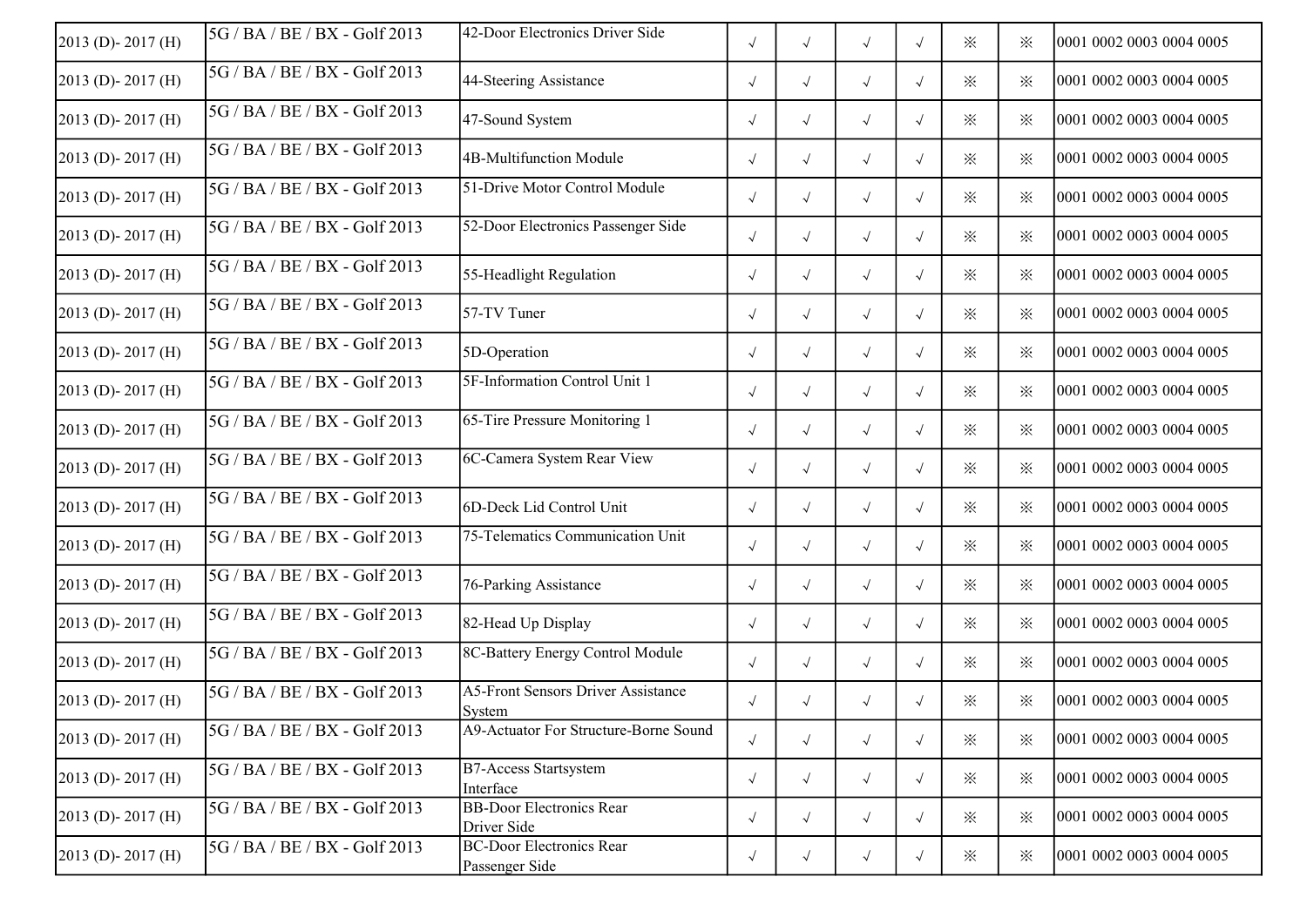| C0-Actuator For Exterior Noise<br>5G / BA / BE / BX - Golf 2013<br>$2013$ (D) - 2017 (H)<br>$\times$<br>$\times$<br>0001 0002 0003 0004 0005<br>$\sqrt{ }$<br>$\checkmark$<br>$\sqrt{ }$<br>$\sqrt{ }$<br>5G / BA / BE / BX - Golf 2013<br>$2013$ (D) - 2017 (H)<br>C5-Thermal Management<br>0001 0002 0003 0004 0005<br>$\sqrt{}$<br>$\times$<br>⋇<br>$\sqrt{ }$<br>$\sqrt{ }$<br>$\sqrt{ }$<br>C6-Battery Charger Control Module<br>5G / BA / BE / BX - Golf 2013<br>$2013$ (D) - 2017 (H)<br>0001 0002 0003 0004 0005<br>$\times$<br>$\times$<br>$\sqrt{ }$<br>$\checkmark$<br>$\sqrt{ }$<br>$\sqrt{}$<br>5G / BA / BE / BX - Golf 2013<br>CA-Control Module For<br>$2013$ (D) - 2017 (H)<br>0001 0002 0003 0004 0005<br>$\sqrt{}$<br>$\times$<br>$\times$<br>$\sqrt{ }$<br>$\sqrt{ }$<br>$\sqrt{ }$<br>Sunroof<br><b>CF-Control Unit Lane</b><br>5G / BA / BE / BX - Golf 2013<br>2013 (D)-2017 (H)<br>✕<br>$\sqrt{}$<br>$\sqrt{\phantom{a}}$<br>$\times$<br>0001 0002 0003 0004 0005<br>$\sqrt{ }$<br>$\sqrt{ }$<br>Change Assistant 2<br>5G / BA / BE / BX - Golf 2013<br>2013 (D)-2017 (H)<br>D7-Light Control Right 2<br>$\times$<br>⋇<br>0001 0002 0003 0004 0005<br>$\checkmark$<br>$\sqrt{ }$<br>$\sqrt{ }$<br>$\sqrt{ }$<br>5K - Golf 2009<br>01-Engine Control Module 1<br>$\times$<br>$\times$<br>0001 0002 0003 0004 0005<br>2009 (9)-2013 (D)<br>$\sqrt{ }$<br>$\sqrt{ }$<br>$\sqrt{}$<br>$\times$<br>$2009(9) - 2013(D)$<br>5K - Golf 2009<br>02-Transmission Control Module<br>$\times$<br>0001 0002 0003 0004 0005<br>$\sqrt{ }$<br>$\checkmark$<br>$\sqrt{}$<br>5K - Golf 2009<br>$\times$<br>$2009(9) - 2013(D)$<br>03-Brakes 1<br>$\times$<br>0001 0002 0003 0004 0005<br>$\sqrt{}$<br>$\sqrt{}$<br>$\checkmark$<br>5K - Golf 2009<br>$05$ -Kessy<br>$\times$<br>$\times$<br>0001 0002 0003 0004 0005<br>2009 (9)-2013 (D)<br>$\sqrt{ }$<br>$\sqrt{}$<br>$\checkmark$<br>$\times$<br>$\times$<br>2009 (9)-2013 (D)<br>5K - Golf 2009<br>06-Seat Adjustment Passenger Side<br>0001 0002 0003 0004 0005<br>$\sqrt{ }$<br>$\sqrt{}$<br>$\sqrt{ }$<br>$2009(9) - 2013(D)$<br>5K - Golf 2009<br>$\times$<br>$\times$<br>0001 0002 0003 0004 0005<br>08-Air Conditioning<br>$\sqrt{ }$<br>$\sqrt{}$<br>$\times$<br>$\times$<br>5K - Golf 2009<br>0001 0002 0003 0004 0005<br>2009 (9)-2013 (D)<br>09-Central Electrics<br>$\sqrt{}$<br>$\sqrt{ }$<br>$\sqrt{ }$<br>5K - Golf 2009<br>$\times$<br>$\times$<br>0001 0002 0003 0004 0005<br>2009 (9)-2013 (D)<br>0F-Radio Tuner - Digital<br>$\sqrt{}$<br>$\sqrt{ }$<br>$\sqrt{ }$<br>$\sqrt{ }$<br>5K - Golf 2009<br>$\times$<br>$\times$<br>0001 0002 0003 0004 0005<br>2009 (9)-2013 (D)<br>10-Parking Assistance 2<br>$\checkmark$<br>$\sqrt{ }$<br>$\sqrt{}$<br>$\sqrt{ }$<br>5K - Golf 2009<br>$\times$<br>$\times$<br>2009 (9)-2013 (D)<br>11-Engine Control Module 2<br>$\checkmark$<br>0001 0002 0003 0004 0005<br>$\sqrt{ }$<br>$\sqrt{}$<br>5K - Golf 2009<br>$\times$<br>$\times$<br>2009 (9)-2013 (D)<br>13-Adaptive Cruise Control<br>$\checkmark$<br>0001 0002 0003 0004 0005<br>$\sqrt{}$<br>$\sqrt{}$<br>$\times$<br>5K - Golf 2009<br>$\times$<br>2009 (9)-2013 (D)<br>14-Wheel Dampening Electronics<br>0001 0002 0003 0004 0005<br>$\sqrt{ }$<br>$\sqrt{ }$<br>$\overline{\mathbf{x}}$<br>$\times$<br>5K - Golf 2009<br>15-Airbag<br>$2009(9) - 2013(D)$<br>$\sqrt{ }$<br>$\sqrt{ }$<br>0001 0002 0003 0004 0005<br>16-Steering Column Electronics<br>$\times$<br>$2009(9) - 2013(D)$<br>5K - Golf 2009<br>$\times$<br>0001 0002 0003 0004 0005<br>$\sqrt{ }$<br>$\sqrt{ }$<br>5K - Golf 2009<br>17-Dash Board<br>$\times$<br>2009 (9)-2013 (D)<br>$\times$<br>0001 0002 0003 0004 0005<br>$\sqrt{ }$<br>$\sqrt{}$<br>$\sqrt{ }$<br>$\sqrt{}$<br>$2009(9) - 2013(D)$<br>5K - Golf 2009<br>18-Auxiliary Parking Heater<br>$\times$<br>$\times$<br>0001 0002 0003 0004 0005<br>$\sqrt{ }$<br>$\sqrt{}$<br>$\sqrt{ }$<br>$\times$<br>$2009(9) - 2013(D)$<br>5K - Golf 2009<br>1C-Vehicle Position Detection<br>$\times$<br>$\sqrt{2}$<br>$\checkmark$<br>0001 0002 0003 0004 0005<br>$\sqrt{2}$<br>2009 (9)-2013 (D)<br>5K - Golf 2009<br>$\times$<br>$\times$<br>20-High Beam Assistance<br>0001 0002 0003 0004 0005<br>$\checkmark$<br>$\sqrt{}$<br>22-All Wheel Control<br>$\times$<br>$\times$<br>5K - Golf 2009<br>0001 0002 0003 0004 0005<br>$2009(9) - 2013(D)$<br>$\sqrt{}$<br>$\sqrt{ }$<br>$\sqrt{ }$<br>$\overline{\mathbf{x}}$<br>$\times$<br>5K - Golf 2009<br>25-Immobilizer<br>0001 0002 0003 0004 0005<br>$2009(9) - 2013(D)$<br>$\sqrt{ }$<br>$\sqrt{ }$<br>$\sqrt{ }$<br>5K - Golf 2009<br>$\times$<br>$\times$<br>0001 0002 0003 0004 0005<br>2009 (9)-2013 (D)<br>26-Electronic Roof Control<br>$\checkmark$<br>$\sqrt{ }$<br>$\sqrt{}$<br>$\sqrt{2009}$ (9) - 2013 (D)<br>5K - Golf 2009<br>0001 0002 0003 0004 0005<br>2B-Steering Column Locking<br>✕<br>$\times$<br>$\sqrt{ }$<br>$\sqrt{ }$<br>$\sqrt{ }$<br>$\sqrt{ }$<br>2E-Media Player Position<br>5K - Golf 2009<br>$2009(9) - 2013(D)$<br>0001 0002 0003 0004 0005<br>$\times$<br>$\sqrt{ }$<br>$\sqrt{ }$<br>$\sqrt{ }$<br>⋇<br>$\sqrt{ }$<br>30-Special Function 2<br>5K - Golf 2009<br>$\times$<br>$\times$<br>0001 0002 0003 0004 0005<br>$2009(9) - 2013(D)$<br>$\sqrt{ }$<br>$\sqrt{ }$<br>$\sqrt{}$<br>$2009(9) - 2013(D)$<br>5K - Golf 2009<br>36-Seat Adjustment Driver Side<br>$\times$<br>$\times$<br>0001 0002 0003 0004 0005<br>$\checkmark$<br>$\sqrt{}$<br>5K - Golf 2009<br>37-Navigation<br>$\times$<br>$2009(9) - 2013(D)$<br>$\times$<br>0001 0002 0003 0004 0005<br>$\sqrt{}$<br>$\sqrt{}$<br>3C-Lane Change Assistant<br>$\times$<br>$2009(9) - 2013(D)$<br>5K - Golf 2009<br>$\times$<br>0001 0002 0003 0004 0005<br>$\sqrt{ }$<br>$\sqrt{ }$<br>$\sqrt{}$<br>$2009(9) - 2013(D)$<br>5K - Golf 2009<br>3D-Special Function<br>$\times$<br>0001 0002 0003 0004 0005<br>$\times$<br>$\sqrt{ }$<br>$\checkmark$<br>$\sqrt{ }$<br>$\times$<br>$2009(9) - 2013(D)$<br>5K - Golf 2009<br>42-Door Electronics Driver Side<br>$\times$<br>0001 0002 0003 0004 0005<br>$\sqrt{ }$<br>$\sqrt{ }$<br>$\sqrt{}$ | $2013$ (D) - 2017 (H) | 5G / BA / BE / BX - Golf 2013 | <b>BD-High Voltage Battery Charge</b><br>Management | $\sqrt{ }$ | $\sqrt{ }$ | $\sqrt{ }$   | $\sqrt{}$ | $\times$ | ⋇        | 0001 0002 0003 0004 0005 |
|-----------------------------------------------------------------------------------------------------------------------------------------------------------------------------------------------------------------------------------------------------------------------------------------------------------------------------------------------------------------------------------------------------------------------------------------------------------------------------------------------------------------------------------------------------------------------------------------------------------------------------------------------------------------------------------------------------------------------------------------------------------------------------------------------------------------------------------------------------------------------------------------------------------------------------------------------------------------------------------------------------------------------------------------------------------------------------------------------------------------------------------------------------------------------------------------------------------------------------------------------------------------------------------------------------------------------------------------------------------------------------------------------------------------------------------------------------------------------------------------------------------------------------------------------------------------------------------------------------------------------------------------------------------------------------------------------------------------------------------------------------------------------------------------------------------------------------------------------------------------------------------------------------------------------------------------------------------------------------------------------------------------------------------------------------------------------------------------------------------------------------------------------------------------------------------------------------------------------------------------------------------------------------------------------------------------------------------------------------------------------------------------------------------------------------------------------------------------------------------------------------------------------------------------------------------------------------------------------------------------------------------------------------------------------------------------------------------------------------------------------------------------------------------------------------------------------------------------------------------------------------------------------------------------------------------------------------------------------------------------------------------------------------------------------------------------------------------------------------------------------------------------------------------------------------------------------------------------------------------------------------------------------------------------------------------------------------------------------------------------------------------------------------------------------------------------------------------------------------------------------------------------------------------------------------------------------------------------------------------------------------------------------------------------------------------------------------------------------------------------------------------------------------------------------------------------------------------------------------------------------------------------------------------------------------------------------------------------------------------------------------------------------------------------------------------------------------------------------------------------------------------------------------------------------------------------------------------------------------------------------------------------------------------------------------------------------------------------------------------------------------------------------------------------------------------------------------------------------------------------------------------------------------------------------------------------------------------------------------------------------------------------------------------------------------------------------------------------------------------------------------------------------------------------------------------------------------------------------------------------------------------------------------------------------------------------------------------------------------------------------------------------------------------------------------------------------------------------------------------------------------------------------------------------------------------------------------------------------------------------------------------------------------------------------------------------------------------------------------------------------------------------------------------------------------------------------------------------------------------------------------------------------------------------------------------------------------------------------------------------------------------------------------------------------------------------------------------------------------------------------------------------------------------------------------------------------------------------------------------------------------------------------------------------------------------------------------------------------------------------------------------------------------------------------------------------------------------------|-----------------------|-------------------------------|-----------------------------------------------------|------------|------------|--------------|-----------|----------|----------|--------------------------|
|                                                                                                                                                                                                                                                                                                                                                                                                                                                                                                                                                                                                                                                                                                                                                                                                                                                                                                                                                                                                                                                                                                                                                                                                                                                                                                                                                                                                                                                                                                                                                                                                                                                                                                                                                                                                                                                                                                                                                                                                                                                                                                                                                                                                                                                                                                                                                                                                                                                                                                                                                                                                                                                                                                                                                                                                                                                                                                                                                                                                                                                                                                                                                                                                                                                                                                                                                                                                                                                                                                                                                                                                                                                                                                                                                                                                                                                                                                                                                                                                                                                                                                                                                                                                                                                                                                                                                                                                                                                                                                                                                                                                                                                                                                                                                                                                                                                                                                                                                                                                                                                                                                                                                                                                                                                                                                                                                                                                                                                                                                                                                                                                                                                                                                                                                                                                                                                                                                                                                                                                                                                                                         |                       |                               |                                                     |            |            |              |           |          |          |                          |
|                                                                                                                                                                                                                                                                                                                                                                                                                                                                                                                                                                                                                                                                                                                                                                                                                                                                                                                                                                                                                                                                                                                                                                                                                                                                                                                                                                                                                                                                                                                                                                                                                                                                                                                                                                                                                                                                                                                                                                                                                                                                                                                                                                                                                                                                                                                                                                                                                                                                                                                                                                                                                                                                                                                                                                                                                                                                                                                                                                                                                                                                                                                                                                                                                                                                                                                                                                                                                                                                                                                                                                                                                                                                                                                                                                                                                                                                                                                                                                                                                                                                                                                                                                                                                                                                                                                                                                                                                                                                                                                                                                                                                                                                                                                                                                                                                                                                                                                                                                                                                                                                                                                                                                                                                                                                                                                                                                                                                                                                                                                                                                                                                                                                                                                                                                                                                                                                                                                                                                                                                                                                                         |                       |                               |                                                     |            |            |              |           |          |          |                          |
|                                                                                                                                                                                                                                                                                                                                                                                                                                                                                                                                                                                                                                                                                                                                                                                                                                                                                                                                                                                                                                                                                                                                                                                                                                                                                                                                                                                                                                                                                                                                                                                                                                                                                                                                                                                                                                                                                                                                                                                                                                                                                                                                                                                                                                                                                                                                                                                                                                                                                                                                                                                                                                                                                                                                                                                                                                                                                                                                                                                                                                                                                                                                                                                                                                                                                                                                                                                                                                                                                                                                                                                                                                                                                                                                                                                                                                                                                                                                                                                                                                                                                                                                                                                                                                                                                                                                                                                                                                                                                                                                                                                                                                                                                                                                                                                                                                                                                                                                                                                                                                                                                                                                                                                                                                                                                                                                                                                                                                                                                                                                                                                                                                                                                                                                                                                                                                                                                                                                                                                                                                                                                         |                       |                               |                                                     |            |            |              |           |          |          |                          |
|                                                                                                                                                                                                                                                                                                                                                                                                                                                                                                                                                                                                                                                                                                                                                                                                                                                                                                                                                                                                                                                                                                                                                                                                                                                                                                                                                                                                                                                                                                                                                                                                                                                                                                                                                                                                                                                                                                                                                                                                                                                                                                                                                                                                                                                                                                                                                                                                                                                                                                                                                                                                                                                                                                                                                                                                                                                                                                                                                                                                                                                                                                                                                                                                                                                                                                                                                                                                                                                                                                                                                                                                                                                                                                                                                                                                                                                                                                                                                                                                                                                                                                                                                                                                                                                                                                                                                                                                                                                                                                                                                                                                                                                                                                                                                                                                                                                                                                                                                                                                                                                                                                                                                                                                                                                                                                                                                                                                                                                                                                                                                                                                                                                                                                                                                                                                                                                                                                                                                                                                                                                                                         |                       |                               |                                                     |            |            |              |           |          |          |                          |
|                                                                                                                                                                                                                                                                                                                                                                                                                                                                                                                                                                                                                                                                                                                                                                                                                                                                                                                                                                                                                                                                                                                                                                                                                                                                                                                                                                                                                                                                                                                                                                                                                                                                                                                                                                                                                                                                                                                                                                                                                                                                                                                                                                                                                                                                                                                                                                                                                                                                                                                                                                                                                                                                                                                                                                                                                                                                                                                                                                                                                                                                                                                                                                                                                                                                                                                                                                                                                                                                                                                                                                                                                                                                                                                                                                                                                                                                                                                                                                                                                                                                                                                                                                                                                                                                                                                                                                                                                                                                                                                                                                                                                                                                                                                                                                                                                                                                                                                                                                                                                                                                                                                                                                                                                                                                                                                                                                                                                                                                                                                                                                                                                                                                                                                                                                                                                                                                                                                                                                                                                                                                                         |                       |                               |                                                     |            |            |              |           |          |          |                          |
|                                                                                                                                                                                                                                                                                                                                                                                                                                                                                                                                                                                                                                                                                                                                                                                                                                                                                                                                                                                                                                                                                                                                                                                                                                                                                                                                                                                                                                                                                                                                                                                                                                                                                                                                                                                                                                                                                                                                                                                                                                                                                                                                                                                                                                                                                                                                                                                                                                                                                                                                                                                                                                                                                                                                                                                                                                                                                                                                                                                                                                                                                                                                                                                                                                                                                                                                                                                                                                                                                                                                                                                                                                                                                                                                                                                                                                                                                                                                                                                                                                                                                                                                                                                                                                                                                                                                                                                                                                                                                                                                                                                                                                                                                                                                                                                                                                                                                                                                                                                                                                                                                                                                                                                                                                                                                                                                                                                                                                                                                                                                                                                                                                                                                                                                                                                                                                                                                                                                                                                                                                                                                         |                       |                               |                                                     |            |            |              |           |          |          |                          |
|                                                                                                                                                                                                                                                                                                                                                                                                                                                                                                                                                                                                                                                                                                                                                                                                                                                                                                                                                                                                                                                                                                                                                                                                                                                                                                                                                                                                                                                                                                                                                                                                                                                                                                                                                                                                                                                                                                                                                                                                                                                                                                                                                                                                                                                                                                                                                                                                                                                                                                                                                                                                                                                                                                                                                                                                                                                                                                                                                                                                                                                                                                                                                                                                                                                                                                                                                                                                                                                                                                                                                                                                                                                                                                                                                                                                                                                                                                                                                                                                                                                                                                                                                                                                                                                                                                                                                                                                                                                                                                                                                                                                                                                                                                                                                                                                                                                                                                                                                                                                                                                                                                                                                                                                                                                                                                                                                                                                                                                                                                                                                                                                                                                                                                                                                                                                                                                                                                                                                                                                                                                                                         |                       |                               |                                                     |            |            |              |           |          |          |                          |
|                                                                                                                                                                                                                                                                                                                                                                                                                                                                                                                                                                                                                                                                                                                                                                                                                                                                                                                                                                                                                                                                                                                                                                                                                                                                                                                                                                                                                                                                                                                                                                                                                                                                                                                                                                                                                                                                                                                                                                                                                                                                                                                                                                                                                                                                                                                                                                                                                                                                                                                                                                                                                                                                                                                                                                                                                                                                                                                                                                                                                                                                                                                                                                                                                                                                                                                                                                                                                                                                                                                                                                                                                                                                                                                                                                                                                                                                                                                                                                                                                                                                                                                                                                                                                                                                                                                                                                                                                                                                                                                                                                                                                                                                                                                                                                                                                                                                                                                                                                                                                                                                                                                                                                                                                                                                                                                                                                                                                                                                                                                                                                                                                                                                                                                                                                                                                                                                                                                                                                                                                                                                                         |                       |                               |                                                     |            |            |              |           |          |          |                          |
|                                                                                                                                                                                                                                                                                                                                                                                                                                                                                                                                                                                                                                                                                                                                                                                                                                                                                                                                                                                                                                                                                                                                                                                                                                                                                                                                                                                                                                                                                                                                                                                                                                                                                                                                                                                                                                                                                                                                                                                                                                                                                                                                                                                                                                                                                                                                                                                                                                                                                                                                                                                                                                                                                                                                                                                                                                                                                                                                                                                                                                                                                                                                                                                                                                                                                                                                                                                                                                                                                                                                                                                                                                                                                                                                                                                                                                                                                                                                                                                                                                                                                                                                                                                                                                                                                                                                                                                                                                                                                                                                                                                                                                                                                                                                                                                                                                                                                                                                                                                                                                                                                                                                                                                                                                                                                                                                                                                                                                                                                                                                                                                                                                                                                                                                                                                                                                                                                                                                                                                                                                                                                         |                       |                               |                                                     |            |            |              |           |          |          |                          |
|                                                                                                                                                                                                                                                                                                                                                                                                                                                                                                                                                                                                                                                                                                                                                                                                                                                                                                                                                                                                                                                                                                                                                                                                                                                                                                                                                                                                                                                                                                                                                                                                                                                                                                                                                                                                                                                                                                                                                                                                                                                                                                                                                                                                                                                                                                                                                                                                                                                                                                                                                                                                                                                                                                                                                                                                                                                                                                                                                                                                                                                                                                                                                                                                                                                                                                                                                                                                                                                                                                                                                                                                                                                                                                                                                                                                                                                                                                                                                                                                                                                                                                                                                                                                                                                                                                                                                                                                                                                                                                                                                                                                                                                                                                                                                                                                                                                                                                                                                                                                                                                                                                                                                                                                                                                                                                                                                                                                                                                                                                                                                                                                                                                                                                                                                                                                                                                                                                                                                                                                                                                                                         |                       |                               |                                                     |            |            |              |           |          |          |                          |
|                                                                                                                                                                                                                                                                                                                                                                                                                                                                                                                                                                                                                                                                                                                                                                                                                                                                                                                                                                                                                                                                                                                                                                                                                                                                                                                                                                                                                                                                                                                                                                                                                                                                                                                                                                                                                                                                                                                                                                                                                                                                                                                                                                                                                                                                                                                                                                                                                                                                                                                                                                                                                                                                                                                                                                                                                                                                                                                                                                                                                                                                                                                                                                                                                                                                                                                                                                                                                                                                                                                                                                                                                                                                                                                                                                                                                                                                                                                                                                                                                                                                                                                                                                                                                                                                                                                                                                                                                                                                                                                                                                                                                                                                                                                                                                                                                                                                                                                                                                                                                                                                                                                                                                                                                                                                                                                                                                                                                                                                                                                                                                                                                                                                                                                                                                                                                                                                                                                                                                                                                                                                                         |                       |                               |                                                     |            |            |              |           |          |          |                          |
|                                                                                                                                                                                                                                                                                                                                                                                                                                                                                                                                                                                                                                                                                                                                                                                                                                                                                                                                                                                                                                                                                                                                                                                                                                                                                                                                                                                                                                                                                                                                                                                                                                                                                                                                                                                                                                                                                                                                                                                                                                                                                                                                                                                                                                                                                                                                                                                                                                                                                                                                                                                                                                                                                                                                                                                                                                                                                                                                                                                                                                                                                                                                                                                                                                                                                                                                                                                                                                                                                                                                                                                                                                                                                                                                                                                                                                                                                                                                                                                                                                                                                                                                                                                                                                                                                                                                                                                                                                                                                                                                                                                                                                                                                                                                                                                                                                                                                                                                                                                                                                                                                                                                                                                                                                                                                                                                                                                                                                                                                                                                                                                                                                                                                                                                                                                                                                                                                                                                                                                                                                                                                         |                       |                               |                                                     |            |            |              |           |          |          |                          |
|                                                                                                                                                                                                                                                                                                                                                                                                                                                                                                                                                                                                                                                                                                                                                                                                                                                                                                                                                                                                                                                                                                                                                                                                                                                                                                                                                                                                                                                                                                                                                                                                                                                                                                                                                                                                                                                                                                                                                                                                                                                                                                                                                                                                                                                                                                                                                                                                                                                                                                                                                                                                                                                                                                                                                                                                                                                                                                                                                                                                                                                                                                                                                                                                                                                                                                                                                                                                                                                                                                                                                                                                                                                                                                                                                                                                                                                                                                                                                                                                                                                                                                                                                                                                                                                                                                                                                                                                                                                                                                                                                                                                                                                                                                                                                                                                                                                                                                                                                                                                                                                                                                                                                                                                                                                                                                                                                                                                                                                                                                                                                                                                                                                                                                                                                                                                                                                                                                                                                                                                                                                                                         |                       |                               |                                                     |            |            |              |           |          |          |                          |
|                                                                                                                                                                                                                                                                                                                                                                                                                                                                                                                                                                                                                                                                                                                                                                                                                                                                                                                                                                                                                                                                                                                                                                                                                                                                                                                                                                                                                                                                                                                                                                                                                                                                                                                                                                                                                                                                                                                                                                                                                                                                                                                                                                                                                                                                                                                                                                                                                                                                                                                                                                                                                                                                                                                                                                                                                                                                                                                                                                                                                                                                                                                                                                                                                                                                                                                                                                                                                                                                                                                                                                                                                                                                                                                                                                                                                                                                                                                                                                                                                                                                                                                                                                                                                                                                                                                                                                                                                                                                                                                                                                                                                                                                                                                                                                                                                                                                                                                                                                                                                                                                                                                                                                                                                                                                                                                                                                                                                                                                                                                                                                                                                                                                                                                                                                                                                                                                                                                                                                                                                                                                                         |                       |                               |                                                     |            |            |              |           |          |          |                          |
|                                                                                                                                                                                                                                                                                                                                                                                                                                                                                                                                                                                                                                                                                                                                                                                                                                                                                                                                                                                                                                                                                                                                                                                                                                                                                                                                                                                                                                                                                                                                                                                                                                                                                                                                                                                                                                                                                                                                                                                                                                                                                                                                                                                                                                                                                                                                                                                                                                                                                                                                                                                                                                                                                                                                                                                                                                                                                                                                                                                                                                                                                                                                                                                                                                                                                                                                                                                                                                                                                                                                                                                                                                                                                                                                                                                                                                                                                                                                                                                                                                                                                                                                                                                                                                                                                                                                                                                                                                                                                                                                                                                                                                                                                                                                                                                                                                                                                                                                                                                                                                                                                                                                                                                                                                                                                                                                                                                                                                                                                                                                                                                                                                                                                                                                                                                                                                                                                                                                                                                                                                                                                         |                       |                               |                                                     |            |            |              |           |          |          |                          |
|                                                                                                                                                                                                                                                                                                                                                                                                                                                                                                                                                                                                                                                                                                                                                                                                                                                                                                                                                                                                                                                                                                                                                                                                                                                                                                                                                                                                                                                                                                                                                                                                                                                                                                                                                                                                                                                                                                                                                                                                                                                                                                                                                                                                                                                                                                                                                                                                                                                                                                                                                                                                                                                                                                                                                                                                                                                                                                                                                                                                                                                                                                                                                                                                                                                                                                                                                                                                                                                                                                                                                                                                                                                                                                                                                                                                                                                                                                                                                                                                                                                                                                                                                                                                                                                                                                                                                                                                                                                                                                                                                                                                                                                                                                                                                                                                                                                                                                                                                                                                                                                                                                                                                                                                                                                                                                                                                                                                                                                                                                                                                                                                                                                                                                                                                                                                                                                                                                                                                                                                                                                                                         |                       |                               |                                                     |            |            |              |           |          |          |                          |
|                                                                                                                                                                                                                                                                                                                                                                                                                                                                                                                                                                                                                                                                                                                                                                                                                                                                                                                                                                                                                                                                                                                                                                                                                                                                                                                                                                                                                                                                                                                                                                                                                                                                                                                                                                                                                                                                                                                                                                                                                                                                                                                                                                                                                                                                                                                                                                                                                                                                                                                                                                                                                                                                                                                                                                                                                                                                                                                                                                                                                                                                                                                                                                                                                                                                                                                                                                                                                                                                                                                                                                                                                                                                                                                                                                                                                                                                                                                                                                                                                                                                                                                                                                                                                                                                                                                                                                                                                                                                                                                                                                                                                                                                                                                                                                                                                                                                                                                                                                                                                                                                                                                                                                                                                                                                                                                                                                                                                                                                                                                                                                                                                                                                                                                                                                                                                                                                                                                                                                                                                                                                                         |                       |                               |                                                     |            |            |              |           |          |          |                          |
|                                                                                                                                                                                                                                                                                                                                                                                                                                                                                                                                                                                                                                                                                                                                                                                                                                                                                                                                                                                                                                                                                                                                                                                                                                                                                                                                                                                                                                                                                                                                                                                                                                                                                                                                                                                                                                                                                                                                                                                                                                                                                                                                                                                                                                                                                                                                                                                                                                                                                                                                                                                                                                                                                                                                                                                                                                                                                                                                                                                                                                                                                                                                                                                                                                                                                                                                                                                                                                                                                                                                                                                                                                                                                                                                                                                                                                                                                                                                                                                                                                                                                                                                                                                                                                                                                                                                                                                                                                                                                                                                                                                                                                                                                                                                                                                                                                                                                                                                                                                                                                                                                                                                                                                                                                                                                                                                                                                                                                                                                                                                                                                                                                                                                                                                                                                                                                                                                                                                                                                                                                                                                         |                       |                               |                                                     |            |            |              |           |          |          |                          |
|                                                                                                                                                                                                                                                                                                                                                                                                                                                                                                                                                                                                                                                                                                                                                                                                                                                                                                                                                                                                                                                                                                                                                                                                                                                                                                                                                                                                                                                                                                                                                                                                                                                                                                                                                                                                                                                                                                                                                                                                                                                                                                                                                                                                                                                                                                                                                                                                                                                                                                                                                                                                                                                                                                                                                                                                                                                                                                                                                                                                                                                                                                                                                                                                                                                                                                                                                                                                                                                                                                                                                                                                                                                                                                                                                                                                                                                                                                                                                                                                                                                                                                                                                                                                                                                                                                                                                                                                                                                                                                                                                                                                                                                                                                                                                                                                                                                                                                                                                                                                                                                                                                                                                                                                                                                                                                                                                                                                                                                                                                                                                                                                                                                                                                                                                                                                                                                                                                                                                                                                                                                                                         |                       |                               |                                                     |            |            |              |           |          |          |                          |
|                                                                                                                                                                                                                                                                                                                                                                                                                                                                                                                                                                                                                                                                                                                                                                                                                                                                                                                                                                                                                                                                                                                                                                                                                                                                                                                                                                                                                                                                                                                                                                                                                                                                                                                                                                                                                                                                                                                                                                                                                                                                                                                                                                                                                                                                                                                                                                                                                                                                                                                                                                                                                                                                                                                                                                                                                                                                                                                                                                                                                                                                                                                                                                                                                                                                                                                                                                                                                                                                                                                                                                                                                                                                                                                                                                                                                                                                                                                                                                                                                                                                                                                                                                                                                                                                                                                                                                                                                                                                                                                                                                                                                                                                                                                                                                                                                                                                                                                                                                                                                                                                                                                                                                                                                                                                                                                                                                                                                                                                                                                                                                                                                                                                                                                                                                                                                                                                                                                                                                                                                                                                                         |                       |                               |                                                     |            |            |              |           |          |          |                          |
|                                                                                                                                                                                                                                                                                                                                                                                                                                                                                                                                                                                                                                                                                                                                                                                                                                                                                                                                                                                                                                                                                                                                                                                                                                                                                                                                                                                                                                                                                                                                                                                                                                                                                                                                                                                                                                                                                                                                                                                                                                                                                                                                                                                                                                                                                                                                                                                                                                                                                                                                                                                                                                                                                                                                                                                                                                                                                                                                                                                                                                                                                                                                                                                                                                                                                                                                                                                                                                                                                                                                                                                                                                                                                                                                                                                                                                                                                                                                                                                                                                                                                                                                                                                                                                                                                                                                                                                                                                                                                                                                                                                                                                                                                                                                                                                                                                                                                                                                                                                                                                                                                                                                                                                                                                                                                                                                                                                                                                                                                                                                                                                                                                                                                                                                                                                                                                                                                                                                                                                                                                                                                         |                       |                               |                                                     |            |            |              |           |          |          |                          |
|                                                                                                                                                                                                                                                                                                                                                                                                                                                                                                                                                                                                                                                                                                                                                                                                                                                                                                                                                                                                                                                                                                                                                                                                                                                                                                                                                                                                                                                                                                                                                                                                                                                                                                                                                                                                                                                                                                                                                                                                                                                                                                                                                                                                                                                                                                                                                                                                                                                                                                                                                                                                                                                                                                                                                                                                                                                                                                                                                                                                                                                                                                                                                                                                                                                                                                                                                                                                                                                                                                                                                                                                                                                                                                                                                                                                                                                                                                                                                                                                                                                                                                                                                                                                                                                                                                                                                                                                                                                                                                                                                                                                                                                                                                                                                                                                                                                                                                                                                                                                                                                                                                                                                                                                                                                                                                                                                                                                                                                                                                                                                                                                                                                                                                                                                                                                                                                                                                                                                                                                                                                                                         |                       |                               |                                                     |            |            |              |           |          |          |                          |
|                                                                                                                                                                                                                                                                                                                                                                                                                                                                                                                                                                                                                                                                                                                                                                                                                                                                                                                                                                                                                                                                                                                                                                                                                                                                                                                                                                                                                                                                                                                                                                                                                                                                                                                                                                                                                                                                                                                                                                                                                                                                                                                                                                                                                                                                                                                                                                                                                                                                                                                                                                                                                                                                                                                                                                                                                                                                                                                                                                                                                                                                                                                                                                                                                                                                                                                                                                                                                                                                                                                                                                                                                                                                                                                                                                                                                                                                                                                                                                                                                                                                                                                                                                                                                                                                                                                                                                                                                                                                                                                                                                                                                                                                                                                                                                                                                                                                                                                                                                                                                                                                                                                                                                                                                                                                                                                                                                                                                                                                                                                                                                                                                                                                                                                                                                                                                                                                                                                                                                                                                                                                                         |                       |                               |                                                     |            |            |              |           |          |          |                          |
|                                                                                                                                                                                                                                                                                                                                                                                                                                                                                                                                                                                                                                                                                                                                                                                                                                                                                                                                                                                                                                                                                                                                                                                                                                                                                                                                                                                                                                                                                                                                                                                                                                                                                                                                                                                                                                                                                                                                                                                                                                                                                                                                                                                                                                                                                                                                                                                                                                                                                                                                                                                                                                                                                                                                                                                                                                                                                                                                                                                                                                                                                                                                                                                                                                                                                                                                                                                                                                                                                                                                                                                                                                                                                                                                                                                                                                                                                                                                                                                                                                                                                                                                                                                                                                                                                                                                                                                                                                                                                                                                                                                                                                                                                                                                                                                                                                                                                                                                                                                                                                                                                                                                                                                                                                                                                                                                                                                                                                                                                                                                                                                                                                                                                                                                                                                                                                                                                                                                                                                                                                                                                         |                       |                               |                                                     |            |            |              |           |          |          |                          |
|                                                                                                                                                                                                                                                                                                                                                                                                                                                                                                                                                                                                                                                                                                                                                                                                                                                                                                                                                                                                                                                                                                                                                                                                                                                                                                                                                                                                                                                                                                                                                                                                                                                                                                                                                                                                                                                                                                                                                                                                                                                                                                                                                                                                                                                                                                                                                                                                                                                                                                                                                                                                                                                                                                                                                                                                                                                                                                                                                                                                                                                                                                                                                                                                                                                                                                                                                                                                                                                                                                                                                                                                                                                                                                                                                                                                                                                                                                                                                                                                                                                                                                                                                                                                                                                                                                                                                                                                                                                                                                                                                                                                                                                                                                                                                                                                                                                                                                                                                                                                                                                                                                                                                                                                                                                                                                                                                                                                                                                                                                                                                                                                                                                                                                                                                                                                                                                                                                                                                                                                                                                                                         |                       |                               |                                                     |            |            |              |           |          |          |                          |
|                                                                                                                                                                                                                                                                                                                                                                                                                                                                                                                                                                                                                                                                                                                                                                                                                                                                                                                                                                                                                                                                                                                                                                                                                                                                                                                                                                                                                                                                                                                                                                                                                                                                                                                                                                                                                                                                                                                                                                                                                                                                                                                                                                                                                                                                                                                                                                                                                                                                                                                                                                                                                                                                                                                                                                                                                                                                                                                                                                                                                                                                                                                                                                                                                                                                                                                                                                                                                                                                                                                                                                                                                                                                                                                                                                                                                                                                                                                                                                                                                                                                                                                                                                                                                                                                                                                                                                                                                                                                                                                                                                                                                                                                                                                                                                                                                                                                                                                                                                                                                                                                                                                                                                                                                                                                                                                                                                                                                                                                                                                                                                                                                                                                                                                                                                                                                                                                                                                                                                                                                                                                                         |                       |                               |                                                     |            |            |              |           |          |          |                          |
|                                                                                                                                                                                                                                                                                                                                                                                                                                                                                                                                                                                                                                                                                                                                                                                                                                                                                                                                                                                                                                                                                                                                                                                                                                                                                                                                                                                                                                                                                                                                                                                                                                                                                                                                                                                                                                                                                                                                                                                                                                                                                                                                                                                                                                                                                                                                                                                                                                                                                                                                                                                                                                                                                                                                                                                                                                                                                                                                                                                                                                                                                                                                                                                                                                                                                                                                                                                                                                                                                                                                                                                                                                                                                                                                                                                                                                                                                                                                                                                                                                                                                                                                                                                                                                                                                                                                                                                                                                                                                                                                                                                                                                                                                                                                                                                                                                                                                                                                                                                                                                                                                                                                                                                                                                                                                                                                                                                                                                                                                                                                                                                                                                                                                                                                                                                                                                                                                                                                                                                                                                                                                         |                       |                               |                                                     |            |            |              |           |          |          |                          |
|                                                                                                                                                                                                                                                                                                                                                                                                                                                                                                                                                                                                                                                                                                                                                                                                                                                                                                                                                                                                                                                                                                                                                                                                                                                                                                                                                                                                                                                                                                                                                                                                                                                                                                                                                                                                                                                                                                                                                                                                                                                                                                                                                                                                                                                                                                                                                                                                                                                                                                                                                                                                                                                                                                                                                                                                                                                                                                                                                                                                                                                                                                                                                                                                                                                                                                                                                                                                                                                                                                                                                                                                                                                                                                                                                                                                                                                                                                                                                                                                                                                                                                                                                                                                                                                                                                                                                                                                                                                                                                                                                                                                                                                                                                                                                                                                                                                                                                                                                                                                                                                                                                                                                                                                                                                                                                                                                                                                                                                                                                                                                                                                                                                                                                                                                                                                                                                                                                                                                                                                                                                                                         |                       |                               |                                                     |            |            |              |           |          |          |                          |
|                                                                                                                                                                                                                                                                                                                                                                                                                                                                                                                                                                                                                                                                                                                                                                                                                                                                                                                                                                                                                                                                                                                                                                                                                                                                                                                                                                                                                                                                                                                                                                                                                                                                                                                                                                                                                                                                                                                                                                                                                                                                                                                                                                                                                                                                                                                                                                                                                                                                                                                                                                                                                                                                                                                                                                                                                                                                                                                                                                                                                                                                                                                                                                                                                                                                                                                                                                                                                                                                                                                                                                                                                                                                                                                                                                                                                                                                                                                                                                                                                                                                                                                                                                                                                                                                                                                                                                                                                                                                                                                                                                                                                                                                                                                                                                                                                                                                                                                                                                                                                                                                                                                                                                                                                                                                                                                                                                                                                                                                                                                                                                                                                                                                                                                                                                                                                                                                                                                                                                                                                                                                                         |                       |                               |                                                     |            |            |              |           |          |          |                          |
|                                                                                                                                                                                                                                                                                                                                                                                                                                                                                                                                                                                                                                                                                                                                                                                                                                                                                                                                                                                                                                                                                                                                                                                                                                                                                                                                                                                                                                                                                                                                                                                                                                                                                                                                                                                                                                                                                                                                                                                                                                                                                                                                                                                                                                                                                                                                                                                                                                                                                                                                                                                                                                                                                                                                                                                                                                                                                                                                                                                                                                                                                                                                                                                                                                                                                                                                                                                                                                                                                                                                                                                                                                                                                                                                                                                                                                                                                                                                                                                                                                                                                                                                                                                                                                                                                                                                                                                                                                                                                                                                                                                                                                                                                                                                                                                                                                                                                                                                                                                                                                                                                                                                                                                                                                                                                                                                                                                                                                                                                                                                                                                                                                                                                                                                                                                                                                                                                                                                                                                                                                                                                         |                       |                               |                                                     |            |            |              |           |          |          |                          |
|                                                                                                                                                                                                                                                                                                                                                                                                                                                                                                                                                                                                                                                                                                                                                                                                                                                                                                                                                                                                                                                                                                                                                                                                                                                                                                                                                                                                                                                                                                                                                                                                                                                                                                                                                                                                                                                                                                                                                                                                                                                                                                                                                                                                                                                                                                                                                                                                                                                                                                                                                                                                                                                                                                                                                                                                                                                                                                                                                                                                                                                                                                                                                                                                                                                                                                                                                                                                                                                                                                                                                                                                                                                                                                                                                                                                                                                                                                                                                                                                                                                                                                                                                                                                                                                                                                                                                                                                                                                                                                                                                                                                                                                                                                                                                                                                                                                                                                                                                                                                                                                                                                                                                                                                                                                                                                                                                                                                                                                                                                                                                                                                                                                                                                                                                                                                                                                                                                                                                                                                                                                                                         |                       |                               |                                                     |            |            |              |           |          |          |                          |
|                                                                                                                                                                                                                                                                                                                                                                                                                                                                                                                                                                                                                                                                                                                                                                                                                                                                                                                                                                                                                                                                                                                                                                                                                                                                                                                                                                                                                                                                                                                                                                                                                                                                                                                                                                                                                                                                                                                                                                                                                                                                                                                                                                                                                                                                                                                                                                                                                                                                                                                                                                                                                                                                                                                                                                                                                                                                                                                                                                                                                                                                                                                                                                                                                                                                                                                                                                                                                                                                                                                                                                                                                                                                                                                                                                                                                                                                                                                                                                                                                                                                                                                                                                                                                                                                                                                                                                                                                                                                                                                                                                                                                                                                                                                                                                                                                                                                                                                                                                                                                                                                                                                                                                                                                                                                                                                                                                                                                                                                                                                                                                                                                                                                                                                                                                                                                                                                                                                                                                                                                                                                                         |                       |                               |                                                     |            |            |              |           |          |          |                          |
|                                                                                                                                                                                                                                                                                                                                                                                                                                                                                                                                                                                                                                                                                                                                                                                                                                                                                                                                                                                                                                                                                                                                                                                                                                                                                                                                                                                                                                                                                                                                                                                                                                                                                                                                                                                                                                                                                                                                                                                                                                                                                                                                                                                                                                                                                                                                                                                                                                                                                                                                                                                                                                                                                                                                                                                                                                                                                                                                                                                                                                                                                                                                                                                                                                                                                                                                                                                                                                                                                                                                                                                                                                                                                                                                                                                                                                                                                                                                                                                                                                                                                                                                                                                                                                                                                                                                                                                                                                                                                                                                                                                                                                                                                                                                                                                                                                                                                                                                                                                                                                                                                                                                                                                                                                                                                                                                                                                                                                                                                                                                                                                                                                                                                                                                                                                                                                                                                                                                                                                                                                                                                         |                       |                               |                                                     |            |            |              |           |          |          |                          |
|                                                                                                                                                                                                                                                                                                                                                                                                                                                                                                                                                                                                                                                                                                                                                                                                                                                                                                                                                                                                                                                                                                                                                                                                                                                                                                                                                                                                                                                                                                                                                                                                                                                                                                                                                                                                                                                                                                                                                                                                                                                                                                                                                                                                                                                                                                                                                                                                                                                                                                                                                                                                                                                                                                                                                                                                                                                                                                                                                                                                                                                                                                                                                                                                                                                                                                                                                                                                                                                                                                                                                                                                                                                                                                                                                                                                                                                                                                                                                                                                                                                                                                                                                                                                                                                                                                                                                                                                                                                                                                                                                                                                                                                                                                                                                                                                                                                                                                                                                                                                                                                                                                                                                                                                                                                                                                                                                                                                                                                                                                                                                                                                                                                                                                                                                                                                                                                                                                                                                                                                                                                                                         |                       |                               |                                                     |            |            |              |           |          |          |                          |
|                                                                                                                                                                                                                                                                                                                                                                                                                                                                                                                                                                                                                                                                                                                                                                                                                                                                                                                                                                                                                                                                                                                                                                                                                                                                                                                                                                                                                                                                                                                                                                                                                                                                                                                                                                                                                                                                                                                                                                                                                                                                                                                                                                                                                                                                                                                                                                                                                                                                                                                                                                                                                                                                                                                                                                                                                                                                                                                                                                                                                                                                                                                                                                                                                                                                                                                                                                                                                                                                                                                                                                                                                                                                                                                                                                                                                                                                                                                                                                                                                                                                                                                                                                                                                                                                                                                                                                                                                                                                                                                                                                                                                                                                                                                                                                                                                                                                                                                                                                                                                                                                                                                                                                                                                                                                                                                                                                                                                                                                                                                                                                                                                                                                                                                                                                                                                                                                                                                                                                                                                                                                                         |                       |                               |                                                     |            |            |              |           |          |          |                          |
|                                                                                                                                                                                                                                                                                                                                                                                                                                                                                                                                                                                                                                                                                                                                                                                                                                                                                                                                                                                                                                                                                                                                                                                                                                                                                                                                                                                                                                                                                                                                                                                                                                                                                                                                                                                                                                                                                                                                                                                                                                                                                                                                                                                                                                                                                                                                                                                                                                                                                                                                                                                                                                                                                                                                                                                                                                                                                                                                                                                                                                                                                                                                                                                                                                                                                                                                                                                                                                                                                                                                                                                                                                                                                                                                                                                                                                                                                                                                                                                                                                                                                                                                                                                                                                                                                                                                                                                                                                                                                                                                                                                                                                                                                                                                                                                                                                                                                                                                                                                                                                                                                                                                                                                                                                                                                                                                                                                                                                                                                                                                                                                                                                                                                                                                                                                                                                                                                                                                                                                                                                                                                         | $2009(9) - 2013(D)$   | 5K - Golf 2009                | 44-Steering Assistance                              |            |            | $\checkmark$ |           | $\times$ | $\times$ | 0001 0002 0003 0004 0005 |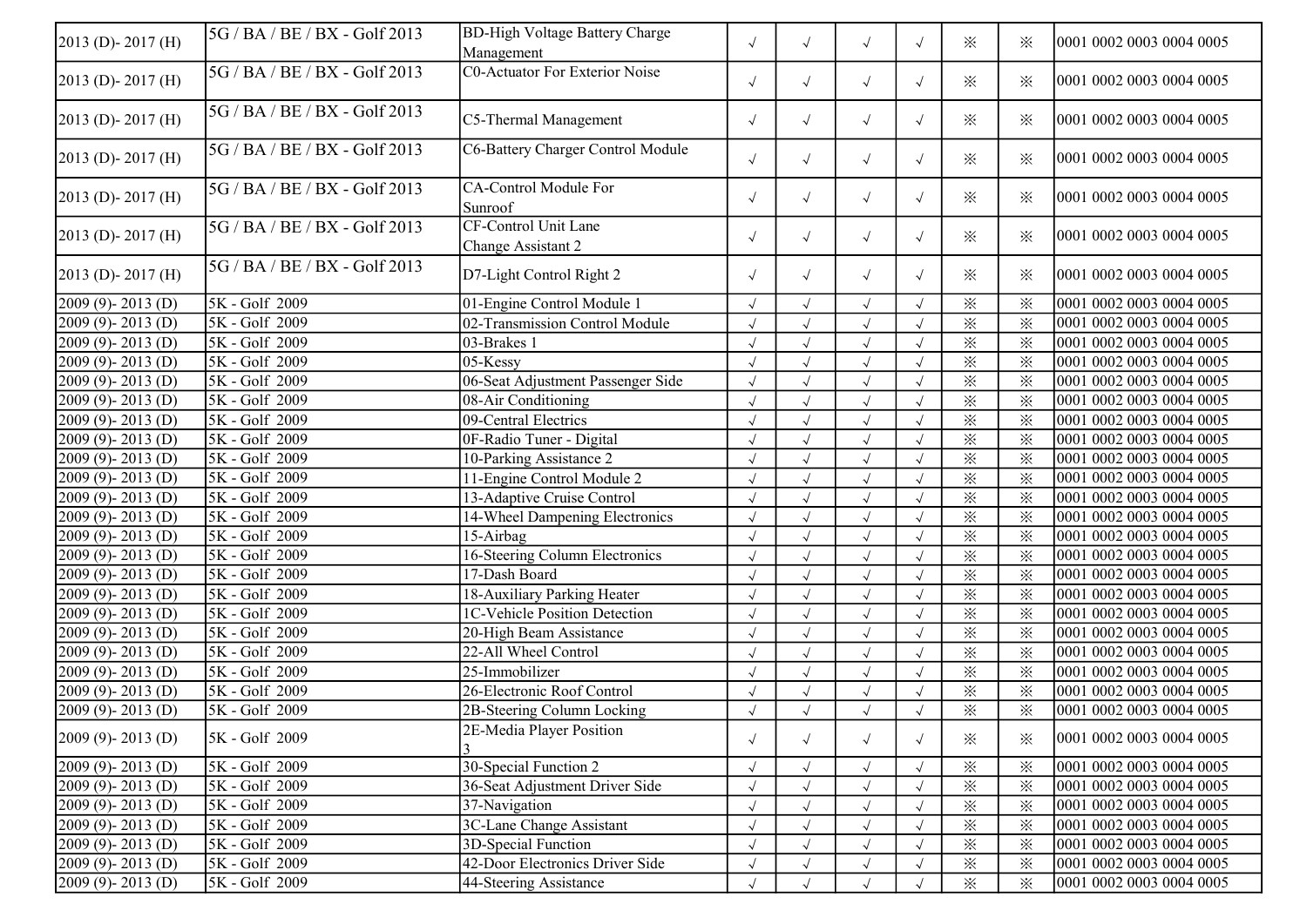| $2009(9) - 2013(D)$          | 5K - Golf 2009                     | 46-Central Module Comfort System          |            | $\sqrt{ }$           | $\sqrt{ }$           |            | $\times$                | $\times$ | 0001 0002 0003 0004 0005 |
|------------------------------|------------------------------------|-------------------------------------------|------------|----------------------|----------------------|------------|-------------------------|----------|--------------------------|
| 2009 (9)-2013 (D)            | 5K - Golf 2009                     | 47-Sound System                           |            | $\sqrt{}$            | $\sqrt{ }$           | $\sqrt{ }$ | $\times$                | $\times$ | 0001 0002 0003 0004 0005 |
| 2009 (9)-2013 (D)            | 5K - Golf 2009                     | 4F-Central Electrics 2                    | $\sqrt{ }$ | $\sqrt{ }$           | $\sqrt{ }$           | $\sqrt{ }$ | $\overline{\mathbf{x}}$ | $\times$ | 0001 0002 0003 0004 0005 |
| $2009(9) - 2013(D)$          | 5K - Golf 2009                     | 52-Door Electronics Passenger Side        | $\sqrt{2}$ | $\sqrt{ }$           | $\sqrt{ }$           | $\sqrt{ }$ | $\times$                | $\times$ | 0001 0002 0003 0004 0005 |
| 2009 (9)-2013 (D)            | 5K - Golf 2009                     | 53-Parking Brake                          | $\sqrt{}$  | $\sqrt{ }$           | $\sqrt{ }$           | $\sqrt{ }$ | $\times$                | $\times$ | 0001 0002 0003 0004 0005 |
| $2009(9) - 2013(D)$          | 5K - Golf 2009                     | 55-Headlight Regulation                   | $\sqrt{2}$ | $\sqrt{ }$           | $\sqrt{ }$           | $\sqrt{ }$ | $\times$                | $\times$ | 0001 0002 0003 0004 0005 |
| 2009 (9)-2013 (D)            | 5K - Golf 2009                     | 56-Radio                                  |            | $\sqrt{ }$           | $\sqrt{ }$           |            | $\times$                | $\times$ | 0001 0002 0003 0004 0005 |
| $2009(9) - 2013(D)$          | $\overline{\text{5K}}$ - Golf 2009 | $57-TV$ Tuner                             |            | $\sqrt{ }$           | $\sqrt{ }$           |            | $\times$                | $\times$ | 0001 0002 0003 0004 0005 |
| $2009(9) - 2013(D)$          | 5K - Golf 2009                     | 5F-Information Control Unit 1             |            | $\sqrt{ }$           | $\sqrt{ }$           | $\sqrt{ }$ | $\times$                | $\times$ | 0001 0002 0003 0004 0005 |
| 2009 (9)-2013 (D)            | 5K - Golf 2009                     | 61-Battery Regulation                     | $\sqrt{2}$ | $\sqrt{ }$           | $\sqrt{ }$           | $\sqrt{ }$ | $\times$                | $\times$ | 0001 0002 0003 0004 0005 |
| 2009 (9)-2013 (D)            | 5K - Golf 2009                     | 62-Door Electronics Rear Left             | $\sqrt{2}$ | $\sqrt{ }$           | $\sqrt{ }$           | $\sqrt{ }$ | $\times$                | $\times$ | 0001 0002 0003 0004 0005 |
| 2009 (9)-2013 (D)            | 5K - Golf 2009                     | 63-Entry Assistance Driver Side           | $\sqrt{}$  | $\sqrt{ }$           | $\sqrt{ }$           | $\sqrt{ }$ | $\overline{\mathbf{x}}$ | $\times$ | 0001 0002 0003 0004 0005 |
| 2009 (9)-2013 (D)            | 5K - Golf 2009                     | 65-Tire Pressure Monitoring 1             |            | $\checkmark$         | $\sqrt{ }$           |            | $\times$                | $\times$ | 0001 0002 0003 0004 0005 |
| 2009 (9)-2013 (D)            | 5K - Golf 2009                     | 69-Trailer Function                       |            |                      | $\sqrt{\phantom{a}}$ |            | $\times$                | $\times$ | 0001 0002 0003 0004 0005 |
| 2009 (9)-2013 (D)            | 5K - Golf 2009                     | 6C-Camera System Rear View                |            | $\sqrt{ }$           | $\sqrt{ }$           | $\sqrt{ }$ | $\times$                | $\times$ | 0001 0002 0003 0004 0005 |
| $2009(9) - 2013(D)$          | 5K - Golf 2009                     | 6D-Deck Lid Control Unit                  | $\sqrt{}$  | $\sqrt{}$            | $\sqrt{ }$           |            | $\times$                | $\times$ | 0001 0002 0003 0004 0005 |
| 2009 (9)-2013 (D)            | 5K - Golf 2009                     | 72-Door Electronics Rear Right            | $\sqrt{}$  | $\sqrt{ }$           | $\sqrt{\phantom{a}}$ |            | $\times$                | $\times$ | 0001 0002 0003 0004 0005 |
| $2009(9) - 2013(D)$          | 5K - Golf 2009                     | 73-Entry Assistance Passenger Side        | $\sqrt{2}$ | $\sqrt{ }$           | $\sqrt{ }$           | $\sqrt{ }$ | $\times$                | $\times$ | 0001 0002 0003 0004 0005 |
| $2009(9) - 2013(D)$          | 5K - Golf 2009                     | 75-Telematics Communication Unit          | $\sqrt{}$  | $\sqrt{ }$           | $\sqrt{ }$           | $\sqrt{ }$ | $\times$                | $\times$ | 0001 0002 0003 0004 0005 |
| $\sqrt{2009}$ (9) - 2013 (D) | $\overline{\text{5K}}$ - Golf 2009 | 76-Parking Assistance                     |            | $\sqrt{ }$           | $\sqrt{ }$           | $\sqrt{ }$ | $\times$                | $\times$ | 0001 0002 0003 0004 0005 |
| $2009(9) - 2013(D)$          | 5K - Golf 2009                     | 7D-Auxiliary Heater                       | $\sqrt{}$  | $\sqrt{ }$           | $\sqrt{ }$           | $\sqrt{ }$ | $\times$                | $\times$ | 0001 0002 0003 0004 0005 |
| $[2009 (9) - 2013 (D)]$      | 5K - Golf 2009                     | 8C-Battery Energy Control Module          | $\sqrt{ }$ | $\sqrt{ }$           | $\sqrt{ }$           | $\sqrt{ }$ | $\times$                | $\times$ | 0001 0002 0003 0004 0005 |
|                              |                                    | <b>A5-Front Sensors Driver Assistance</b> |            |                      |                      |            |                         |          |                          |
| $2009(9) - 2013(D)$          | 5K - Golf 2009                     | System                                    | $\sqrt{ }$ | $\sqrt{ }$           | $\sqrt{ }$           | $\sqrt{ }$ | $\times$                | $\times$ | 0001 0002 0003 0004 0005 |
| $2009(9) - 2013(D)$          | 5K - Golf 2009                     | B9-Auxiliary Display Control Unit         | $\sqrt{ }$ | $\sqrt{ }$           | $\sqrt{ }$           | $\sqrt{ }$ | $\times$                | $\times$ | 0001 0002 0003 0004 0005 |
| $2009(9) - 2013(D)$          | 5K - Golf 2009                     | <b>BD-High Voltage Battery Charge</b>     | $\sqrt{ }$ | $\sqrt{ }$           | $\sqrt{ }$           | $\sqrt{ }$ | $\times$                | $\times$ | 0001 0002 0003 0004 0005 |
|                              |                                    | Management                                |            |                      |                      |            |                         |          |                          |
| $[2009 (9) - 2013 (D)]$      | 5K - Golf 2009                     | <b>BE-Sliding Door Rear</b>               | $\sqrt{ }$ | $\sqrt{ }$           | $\sqrt{ }$           | $\sqrt{ }$ | $\times$                | $\times$ | 0001 0002 0003 0004 0005 |
|                              |                                    | Left                                      |            |                      |                      |            |                         |          |                          |
| $2009(9) - 2013(D)$          | 5K - Golf 2009                     | <b>BF-Sliding Door Rear</b>               | $\sqrt{ }$ | $\sqrt{ }$           | $\sqrt{ }$           | $\sqrt{ }$ | $\times$                | ፠        | 0001 0002 0003 0004 0005 |
|                              |                                    | Right                                     |            |                      |                      |            |                         |          |                          |
| $2005(5) - 2009(9)$          | 5M - Golf Plus 2005                | 01-Engine Control Module 1                | $\sqrt{}$  | $\sqrt{ }$           | $\sqrt{ }$           | $\sqrt{ }$ | $\times$                | $\times$ | 0001 0002 0003 0004 0005 |
| $2005(5) - 2009(9)$          | 5M - Golf Plus 2005                | 02-Transmission Control Module            | $\sqrt{}$  | $\sqrt{ }$           | $\sqrt{ }$           | $\sqrt{ }$ | $\times$                | $\times$ | 0001 0002 0003 0004 0005 |
| $2005(5) - 2009(9)$          | 5M - Golf Plus 2005                | 03-Brakes 1                               |            | $\sqrt{\phantom{a}}$ | $\sqrt{}$            | $\sqrt{ }$ | $\times$                | $\times$ | 0001 0002 0003 0004 0005 |
| $2005(5) - 2009(9)$          | 5M - Golf Plus 2005                | $\overline{0}$ 5-Kessy                    |            | $\sqrt{ }$           | $\sqrt{ }$           | $\sqrt{ }$ | $\times$                | $\times$ | 0001 0002 0003 0004 0005 |
| $2005(5) - 2009(9)$          | 5M - Golf Plus 2005                | 08-Air Conditioning                       |            | $\sqrt{ }$           | $\sqrt{}$            |            | $\times$                | $\times$ | 0001 0002 0003 0004 0005 |
| $[2005 (5)-2009 (9)]$        | $\mathcal{5M}$ - Golf Plus 2005    | 09-Central Electrics                      | $\sqrt{ }$ | $\sqrt{ }$           | $\sqrt{ }$           | $\sqrt{ }$ | ⋇                       | ⋇        | 0001 0002 0003 0004 0005 |
| $[2005 (5) - 2009 (9)]$      | $5M - Golf$ Plus 2005              | 0F-Radio Tuner - Digital                  | $\sqrt{}$  | $\sqrt{ }$           | $\sqrt{ }$           |            | $\times$                | $\times$ | 0001 0002 0003 0004 0005 |
| $[2005 (5) - 2009 (9)]$      | 5M - Golf Plus 2005                | 10-Parking Assistance 2                   | $\sqrt{}$  | $\sqrt{ }$           | $\sqrt{ }$           |            | $\times$                | $\times$ | 0001 0002 0003 0004 0005 |
| $2005(5) - 2009(9)$          | 5M - Golf Plus 2005                | 11-Engine Control Module 2                |            |                      | $\sqrt{ }$           |            | $\times$                | $\times$ | 0001 0002 0003 0004 0005 |
| $[2005 (5) - 2009 (9)]$      | 5M - Golf Plus 2005                | 13-Adaptive Cruise Control                |            |                      | $\sqrt{ }$           | $\sqrt{ }$ | $\times$                | $\times$ | 0001 0002 0003 0004 0005 |
| $[2005 (5) - 2009 (9)]$      | $5M - Golf$ Plus 2005              | 14-Wheel Dampening Electronics            |            |                      | $\sqrt{ }$           | $\sqrt{ }$ | $\times$                | $\times$ | 0001 0002 0003 0004 0005 |
| $[2005 (5) - 2009 (9)]$      | $5M - Golf$ Plus 2005              | 15-Airbag                                 |            | $\sqrt{ }$           | $\sqrt{ }$           | $\sqrt{ }$ | $\times$                | $\times$ | 0001 0002 0003 0004 0005 |
| $2005(5) - 2009(9)$          | $5M - Golf$ Plus 2005              | 16-Steering Column Electronics            |            | $\sqrt{ }$           | $\sqrt{}$            | $\sqrt{ }$ | $\times$                | $\times$ | 0001 0002 0003 0004 0005 |
| $[2005 (5)-2009 (9)]$        | 5M - Golf Plus 2005                | 17-Dash Board                             |            |                      |                      |            | $\times$                | $\times$ | 0001 0002 0003 0004 0005 |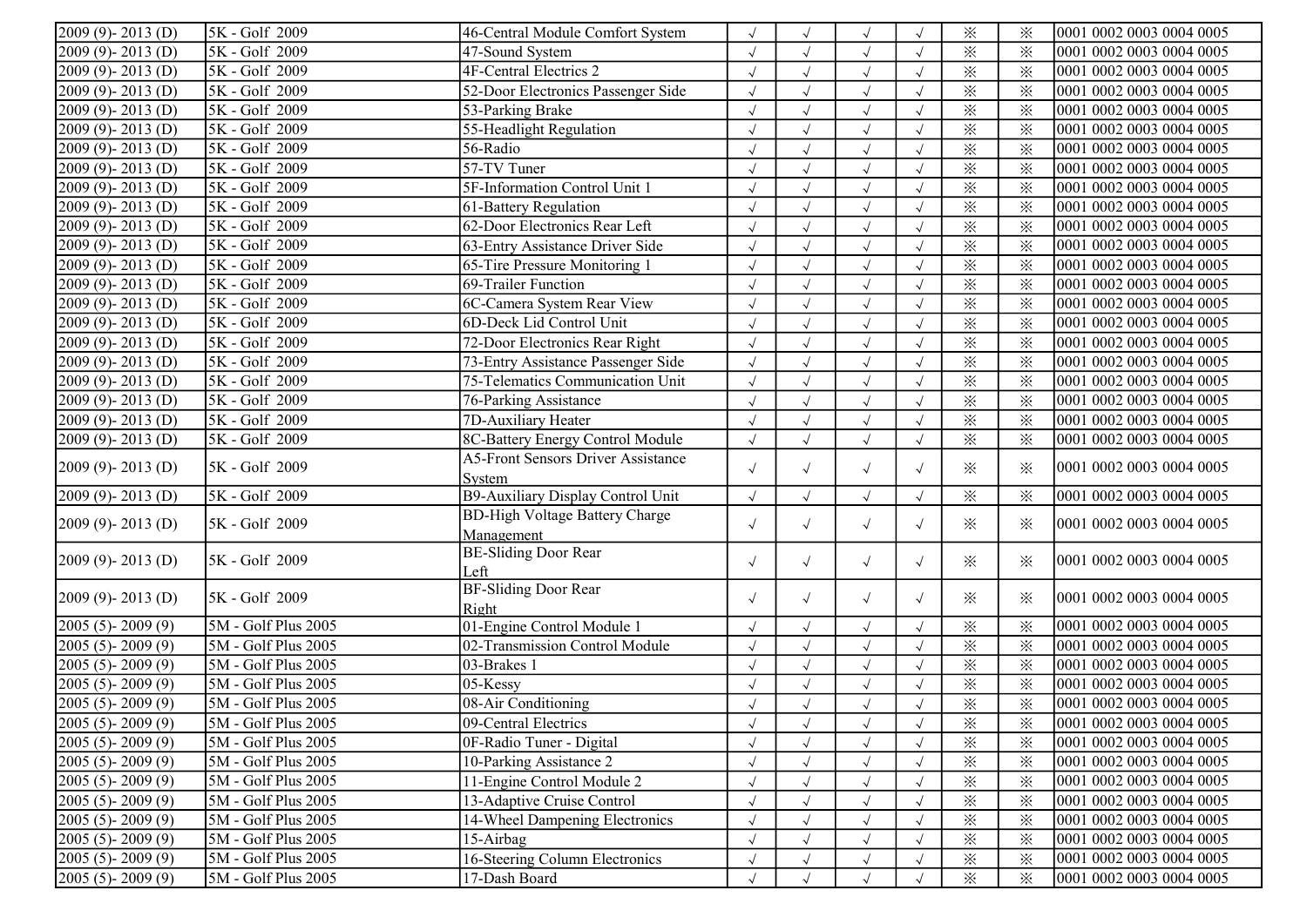| $2005(5) - 2009(9)$     | 5M - Golf Plus 2005         | 18-Auxiliary Parking Heater                         |            | $\sqrt{ }$   | $\sqrt{ }$           |            | $\times$ | $\times$                | 0001 0002 0003 0004 0005 |
|-------------------------|-----------------------------|-----------------------------------------------------|------------|--------------|----------------------|------------|----------|-------------------------|--------------------------|
| $2005(5) - 2009(9)$     | 5M - Golf Plus 2005         | 19-Gateway                                          | $\sqrt{ }$ | $\sqrt{}$    | $\sqrt{ }$           |            | ⋇        | $\times$                | 0001 0002 0003 0004 0005 |
| $2005(5) - 2009(9)$     | 5M - Golf Plus 2005         | 1C-Vehicle Position Detection                       | $\sqrt{}$  |              | $\sqrt{\phantom{a}}$ |            | $\times$ | $\times$                | 0001 0002 0003 0004 0005 |
| $2005(5) - 2009(9)$     | 5M - Golf Plus 2005         | 20-High Beam Assistance                             |            | $\checkmark$ | $\sqrt{ }$           | $\sqrt{ }$ | $\times$ | $\times$                | 0001 0002 0003 0004 0005 |
| 2005 (5)-2009 (9)       | 5M - Golf Plus 2005         | 22-All Wheel Control                                | $\sqrt{ }$ | $\sqrt{}$    | $\sqrt{ }$           |            | $\times$ | $\times$                | 0001 0002 0003 0004 0005 |
| $2005(5) - 2009(9)$     | 5M - Golf Plus 2005         | 25-Immobilizer                                      | $\sqrt{ }$ | $\sqrt{}$    | $\sqrt{ }$           |            | $\times$ | $\times$                | 0001 0002 0003 0004 0005 |
| $2005(5) - 2009(9)$     | 5M - Golf Plus 2005         | 26-Electronic Roof Control                          | $\sqrt{}$  | $\sqrt{}$    | $\checkmark$         |            | $\times$ | $\times$                | 0001 0002 0003 0004 0005 |
| 2005 (5)-2009 (9)       | $5M - Golf$ Plus 2005       | 2E-Media Player Position                            | $\sqrt{ }$ | $\sqrt{}$    | $\sqrt{ }$           | $\sqrt{ }$ | $\times$ | $\times$                | 0001 0002 0003 0004 0005 |
| 2005 (5)-2009 (9)       | 5M - Golf Plus 2005         | 30-Special Function 2                               | $\sqrt{ }$ | $\sqrt{}$    | $\sqrt{ }$           |            | ⋇        | $\times$                | 0001 0002 0003 0004 0005 |
| $2005(5) - 2009(9)$     | 5M - Golf Plus 2005         | 36-Seat Adjustment Driver Side                      | $\sqrt{}$  | $\sqrt{}$    | $\sqrt{ }$           |            | $\times$ | $\times$                | 0001 0002 0003 0004 0005 |
| $2005(5) - 2009(9)$     | 5M - Golf Plus 2005         | 37-Navigation                                       |            | $\sqrt{ }$   | $\sqrt{ }$           | $\sqrt{ }$ | ⋇        | $\times$                | 0001 0002 0003 0004 0005 |
| $2005(5) - 2009(9)$     | 5M - Golf Plus 2005         | 3C-Lane Change Assistant                            |            | $\sqrt{}$    | $\sqrt{ }$           | $\sqrt{ }$ | $\times$ | $\times$                | 0001 0002 0003 0004 0005 |
| $2005(5) - 2009(9)$     | 5M - Golf Plus 2005         | 3D-Special Function                                 | $\sqrt{ }$ | $\sqrt{ }$   | $\sqrt{ }$           | $\sqrt{ }$ | $\times$ | $\times$                | 0001 0002 0003 0004 0005 |
| 2005 (5)-2009 (9)       | 5M - Golf Plus 2005         | 42-Door Electronics Driver Side                     | $\sqrt{ }$ | $\sqrt{}$    | $\sqrt{}$            | $\sqrt{ }$ | $\times$ | $\times$                | 0001 0002 0003 0004 0005 |
| 2005 (5)-2009 (9)       | 5M - Golf Plus 2005         | 44-Steering Assistance                              | $\sqrt{ }$ | $\sqrt{}$    | $\checkmark$         | $\sqrt{ }$ | $\times$ | $\overline{\mathbf{x}}$ | 0001 0002 0003 0004 0005 |
| $2005(5) - 2009(9)$     | 5M - Golf Plus 2005         | 46-Central Module Comfort System                    | $\sqrt{}$  |              | $\sqrt{ }$           |            | $\times$ | $\times$                | 0001 0002 0003 0004 0005 |
| 2005 (5)-2009 (9)       | 5M - Golf Plus 2005         | 47-Sound System                                     | $\sqrt{ }$ |              | $\sqrt{ }$           |            | $\times$ | $\times$                | 0001 0002 0003 0004 0005 |
| 2005 (5)-2009 (9)       | 5M - Golf Plus 2005         | 4F-Central Electrics 2                              | $\sqrt{ }$ | $\sqrt{ }$   | $\sqrt{ }$           |            | $\times$ | $\times$                | 0001 0002 0003 0004 0005 |
| $2005(5) - 2009(9)$     | 5M - Golf Plus 2005         | 51-Drive Motor Control Module                       | $\sqrt{ }$ | $\sqrt{}$    | $\sqrt{ }$           |            | ⋇        | $\times$                | 0001 0002 0003 0004 0005 |
| $2005(5) - 2009(9)$     | 5M - Golf Plus 2005         | 52-Door Electronics Passenger Side                  | $\sqrt{ }$ | $\sqrt{}$    | $\sqrt{ }$           |            | $\times$ | $\times$                | 0001 0002 0003 0004 0005 |
| $2005(5) - 2009(9)$     | $\sqrt{5M - Golf$ Plus 2005 | 53-Parking Brake                                    | $\sqrt{}$  | $\sqrt{}$    | $\checkmark$         |            | $\times$ | $\times$                | 0001 0002 0003 0004 0005 |
| $2005(5) - 2009(9)$     | 5M - Golf Plus 2005         | 55-Headlight Regulation                             | $\sqrt{ }$ | $\sqrt{}$    | $\sqrt{ }$           |            | $\times$ | $\times$                | 0001 0002 0003 0004 0005 |
| $2005(5) - 2009(9)$     | 5M - Golf Plus 2005         | 56-Radio                                            |            | $\sqrt{}$    | $\sqrt{ }$           |            | $\times$ | $\times$                | 0001 0002 0003 0004 0005 |
| $2005(5) - 2009(9)$     | 5M - Golf Plus 2005         | 57-TV Tuner                                         | $\sqrt{ }$ | $\sqrt{ }$   | $\sqrt{ }$           | $\sqrt{ }$ | $\times$ | $\times$                | 0001 0002 0003 0004 0005 |
| $2005(5) - 2009(9)$     | 5M - Golf Plus 2005         | 61-Battery Regulation                               | $\sqrt{ }$ | $\sqrt{ }$   | $\sqrt{\phantom{a}}$ | $\sqrt{ }$ | $\times$ | $\times$                | 0001 0002 0003 0004 0005 |
| $2005(5) - 2009(9)$     | 5M - Golf Plus 2005         | 62-Door Electronics Rear Left                       | $\sqrt{ }$ | $\sqrt{}$    | $\sqrt{ }$           | $\sqrt{ }$ | $\times$ | $\times$                | 0001 0002 0003 0004 0005 |
| $2005(5) - 2009(9)$     | 5M - Golf Plus 2005         | 63-Entry Assistance Driver Side                     | $\sqrt{2}$ | $\sqrt{}$    | $\checkmark$         | $\sqrt{ }$ | $\times$ | $\times$                | 0001 0002 0003 0004 0005 |
| 2005 (5)-2009 (9)       | 5M - Golf Plus 2005         | 65-Tire Pressure Monitoring 1                       | $\sqrt{ }$ | $\sqrt{}$    | $\sqrt{ }$           | $\sqrt{ }$ | $\times$ | $\times$                | 0001 0002 0003 0004 0005 |
| $2005(5) - 2009(9)$     | 5M - Golf Plus 2005         | 69-Trailer Function                                 | $\sqrt{ }$ |              | $\sqrt{ }$           |            | $\times$ | $\times$                | 0001 0002 0003 0004 0005 |
| 2005 (5)-2009 (9)       | 5M - Golf Plus 2005         | 6C-Camera System Rear View                          | $\sqrt{ }$ | $\sqrt{ }$   | $\sqrt{ }$           | $\sqrt{ }$ | $\times$ | $\times$                | 0001 0002 0003 0004 0005 |
| 2005 (5)-2009 (9)       | 5M - Golf Plus 2005         | 6D-Deck Lid Control Unit                            | $\sqrt{ }$ | $\sqrt{}$    | $\sqrt{ }$           |            | $\times$ | $\times$                | 0001 0002 0003 0004 0005 |
| $2005(5) - 2009(9)$     | 5M - Golf Plus 2005         | 72-Door Electronics Rear Right                      | $\sqrt{ }$ | $\sqrt{}$    | $\sqrt{ }$           |            | $\times$ | $\times$                | 0001 0002 0003 0004 0005 |
| $2005(5) - 2009(9)$     | 5M - Golf Plus 2005         | 73-Entry Assistance Passenger Side                  | $\sqrt{}$  | $\sqrt{2}$   | $\sqrt{ }$           |            | $\times$ | $\times$                | 0001 0002 0003 0004 0005 |
| $2005(5) - 2009(9)$     | 5M - Golf Plus 2005         | 75-Telematics Communication Unit                    | $\sqrt{ }$ |              | $\sqrt{ }$           |            | $\times$ | $\times$                | 0001 0002 0003 0004 0005 |
| $2005(5) - 2009(9)$     | 5M - Golf Plus 2005         | 76-Parking Assistance                               |            |              | $\sqrt{ }$           |            | $\times$ | $\times$                | 0001 0002 0003 0004 0005 |
| $[2005 (5) - 2009 (9)]$ | 5M - Golf Plus 2005         | 77-Telephone                                        | $\sqrt{ }$ | $\sqrt{ }$   | $\sqrt{ }$           |            | $\times$ | ፠                       | 0001 0002 0003 0004 0005 |
| $2005(5) - 2009(9)$     | 5M - Golf Plus 2005         | 7D-Auxiliary Heater                                 | $\sqrt{ }$ |              |                      |            | $\times$ | $\times$                | 0001 0002 0003 0004 0005 |
| $2005(5) - 2009(9)$     | 5M - Golf Plus 2005         | 8C-Battery Energy Control Module                    | $\sqrt{ }$ |              | $\sqrt{ }$           | $\sqrt{ }$ | $\times$ | $\times$                | 0001 0002 0003 0004 0005 |
| $2005(5) - 2009(9)$     | $5M - Golf$ Plus 2005       | <b>A5-Front Sensors Driver Assistance</b><br>System | $\sqrt{ }$ | $\sqrt{ }$   | $\sqrt{}$            | $\sqrt{ }$ | $\times$ | $\times$                | 0001 0002 0003 0004 0005 |
| $2005(5) - 2009(9)$     | 5M - Golf Plus 2005         | B9-Auxiliary Display Control Unit                   | $\sqrt{ }$ | $\sqrt{}$    | $\sqrt{ }$           | $\sqrt{ }$ | $\times$ | $\times$                | 0001 0002 0003 0004 0005 |
| $2005(5) - 2009(9)$     | 5M - Golf Plus 2005         | <b>BD-High Voltage Battery Charge</b><br>Management | $\sqrt{ }$ | $\sqrt{ }$   | $\sqrt{ }$           | $\sqrt{ }$ | $\times$ | $\times$                | 0001 0002 0003 0004 0005 |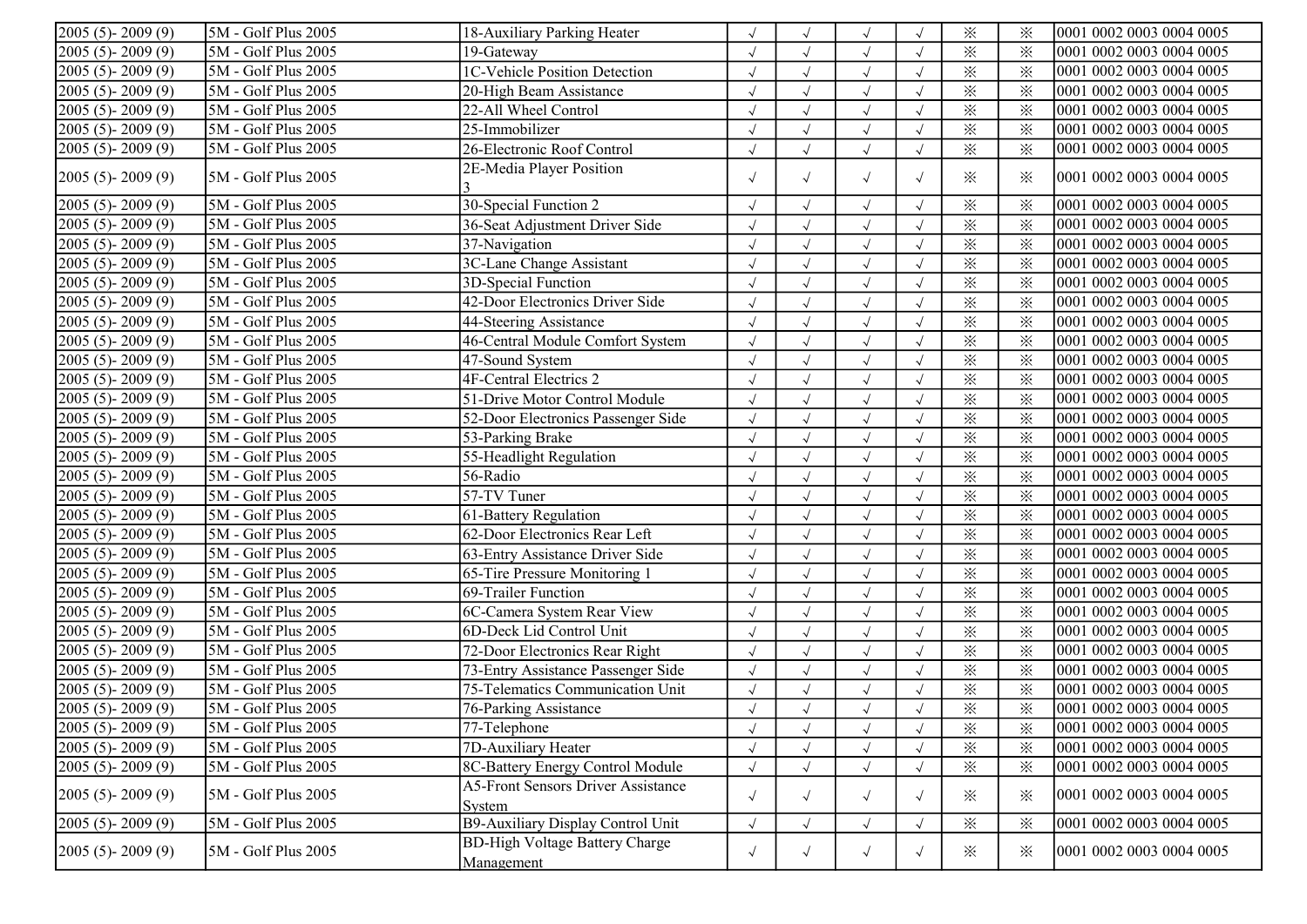| $2005(5) - 2009(9)$     | 5M - Golf Plus 2005                  | <b>BF-Sliding Door Rear</b><br>Right | $\sqrt{ }$ | $\sqrt{ }$   | $\sqrt{ }$   | $\sqrt{ }$ | $\times$                | $\times$                | 0001 0002 0003 0004 0005 |
|-------------------------|--------------------------------------|--------------------------------------|------------|--------------|--------------|------------|-------------------------|-------------------------|--------------------------|
| $2008(8) - 2016(G)$     | 5N - Tiguan 2008                     | 01-Engine Control Module 1           |            |              | $\sqrt{ }$   |            | $\times$                | $\times$                | 0001 0002 0003 0004 0005 |
| $2008(8) - 2016(G)$     | $SN - Tiguan 2008$                   | 02-Transmission Control Module       | $\sqrt{ }$ |              | $\sqrt{ }$   |            | $\times$                | $\times$                | 0001 0002 0003 0004 0005 |
| $2008(8) - 2016(G)$     | 5N - Tiguan 2008                     | 03-Brakes 1                          | $\sqrt{}$  | $\sqrt{ }$   | $\sqrt{ }$   | $\sqrt{ }$ | $\overline{\mathbf{x}}$ | $\times$                | 0001 0002 0003 0004 0005 |
| $2008(8) - 2016(G)$     | $5N - Tiguan 2008$                   | $05$ -Kessy                          | $\sqrt{ }$ | $\sqrt{}$    | $\sqrt{ }$   |            | $\times$                | $\times$                | 0001 0002 0003 0004 0005 |
| 2008 (8)-2016 (G)       | $5N - Tiguan 2008$                   | 06-Seat Adjustment Passenger Side    | $\sqrt{ }$ | $\sqrt{}$    | $\sqrt{}$    |            | $\times$                | $\times$                | 0001 0002 0003 0004 0005 |
| $2008(8) - 2016(G)$     | 5N - Tiguan 2008                     | 08-Air Conditioning                  | $\sqrt{ }$ | $\sqrt{ }$   | $\sqrt{ }$   | $\sqrt{ }$ | $\overline{\mathbf{x}}$ | $\times$                | 0001 0002 0003 0004 0005 |
| 2008 (8)-2016 (G)       | 5N - Tiguan 2008                     | 09-Central Electrics                 |            |              | $\sqrt{}$    |            | $\times$                | $\times$                | 0001 0002 0003 0004 0005 |
| 2008 (8)-2016 (G)       | 5N - Tiguan 2008                     | 0F-Radio Tuner - Digital             |            |              | $\sqrt{ }$   |            | $\times$                | $\times$                | 0001 0002 0003 0004 0005 |
| $2008(8) - 2016(G)$     | $5N - Tiguan 2008$                   | 10-Parking Assistance 2              | $\sqrt{}$  | $\sqrt{ }$   | $\sqrt{}$    | $\sqrt{ }$ | $\times$                | $\times$                | 0001 0002 0003 0004 0005 |
| $2008(8) - 2016(G)$     | 5N - Tiguan 2008                     | 11-Engine Control Module 2           | $\sqrt{}$  | $\sqrt{ }$   | $\sqrt{ }$   | $\sqrt{ }$ | $\times$                | $\times$                | 0001 0002 0003 0004 0005 |
| $2008(8) - 2016(G)$     | 5N - Tiguan 2008                     | 13-Adaptive Cruise Control           | $\sqrt{ }$ | $\sqrt{}$    | $\sqrt{ }$   | $\sqrt{ }$ | $\times$                | $\times$                | 0001 0002 0003 0004 0005 |
| $2008(8) - 2016(G)$     | 5N - Tiguan 2008                     | 14-Wheel Dampening Electronics       | $\sqrt{ }$ | $\sqrt{2}$   | $\sqrt{ }$   | $\sqrt{2}$ | $\times$                | $\times$                | 0001 0002 0003 0004 0005 |
| $2008(8) - 2016(G)$     | 5N - Tiguan 2008                     | 15-Airbag                            | $\sqrt{2}$ | $\sqrt{}$    | $\sqrt{ }$   |            | $\times$                | $\times$                | 0001 0002 0003 0004 0005 |
| $2008(8) - 2016(G)$     | 5N - Tiguan 2008                     | 16-Steering Column Electronics       |            |              | $\sqrt{}$    |            | $\overline{\mathbf{x}}$ | $\times$                | 0001 0002 0003 0004 0005 |
| $2008(8) - 2016(G)$     | 5N - Tiguan 2008                     | 17-Dash Board                        | $\sqrt{}$  | $\sqrt{ }$   | $\sqrt{ }$   |            | $\times$                | $\times$                | 0001 0002 0003 0004 0005 |
| $2008(8) - 2016(G)$     | 5N - Tiguan 2008                     | 18-Auxiliary Parking Heater          | $\sqrt{2}$ | $\checkmark$ | $\sqrt{ }$   |            | $\times$                | $\times$                | 0001 0002 0003 0004 0005 |
| $2008(8) - 2016(G)$     | 5N - Tiguan 2008                     | 1C-Vehicle Position Detection        | $\sqrt{2}$ | $\sqrt{ }$   | $\sqrt{}$    | $\sqrt{ }$ | $\times$                | $\times$                | 0001 0002 0003 0004 0005 |
| $2008(8) - 2016(G)$     | 5N - Tiguan 2008                     | 20-High Beam Assistance              | $\sqrt{2}$ | $\sqrt{}$    | $\sqrt{}$    |            | $\times$                | $\times$                | 0001 0002 0003 0004 0005 |
| $2008(8) - 2016(G)$     | $5N - Tiguan 2008$                   | 22-All Wheel Control                 |            | $\sqrt{ }$   | $\sqrt{}$    |            | $\times$                | $\times$                | 0001 0002 0003 0004 0005 |
| $2008(8) - 2016(G)$     | $\overline{\text{5N}}$ - Tiguan 2008 | 25-Immobilizer                       | $\sqrt{ }$ |              | $\sqrt{}$    |            | $\times$                | $\times$                | 0001 0002 0003 0004 0005 |
| $2008(8) - 2016(G)$     | 5N - Tiguan 2008                     | 26-Electronic Roof Control           | $\sqrt{2}$ | $\sqrt{}$    | $\sqrt{ }$   | $\sqrt{ }$ | $\times$                | $\times$                | 0001 0002 0003 0004 0005 |
| $2008(8) - 2016(G)$     | 5N - Tiguan 2008                     | 2B-Steering Column Locking           | $\sqrt{}$  | $\sqrt{}$    | $\sqrt{ }$   | $\sqrt{ }$ | $\times$                | $\times$                | 0001 0002 0003 0004 0005 |
| $2008(8) - 2016(G)$     | 5N - Tiguan 2008                     | 2E-Media Player Position             | $\sqrt{ }$ |              |              |            | $\times$                | $\times$                | 0001 0002 0003 0004 0005 |
|                         |                                      |                                      |            | $\sqrt{ }$   | $\sqrt{ }$   | $\sqrt{ }$ |                         |                         |                          |
| $2008(8) - 2016(G)$     | $\overline{5N}$ - Tiguan 2008        | 30-Special Function 2                | $\sqrt{2}$ | $\sqrt{}$    | $\sqrt{}$    | $\sqrt{ }$ | $\times$                | $\times$                | 0001 0002 0003 0004 0005 |
| 2008 (8)-2016 (G)       | $5N - Tiguan 2008$                   | 36-Seat Adjustment Driver Side       | $\sqrt{2}$ | $\sqrt{ }$   | $\sqrt{}$    | $\sqrt{ }$ | $\times$                | $\times$                | 0001 0002 0003 0004 0005 |
| $2008(8) - 2016(G)$     | 5N - Tiguan 2008                     | 37-Navigation                        | $\sqrt{2}$ | $\sqrt{ }$   | $\checkmark$ | $\sqrt{ }$ | $\overline{\mathbf{x}}$ | $\overline{\mathbf{x}}$ | 0001 0002 0003 0004 0005 |
| $2008(8) - 2016(G)$     | $5N - Tiguan 2008$                   | 3C-Lane Change Assistant             | $\sqrt{2}$ |              | $\sqrt{}$    | $\sqrt{ }$ | $\times$                | $\times$                | 0001 0002 0003 0004 0005 |
| $2008(8) - 2016(G)$     | 5N - Tiguan 2008                     | 3D-Special Function                  | $\sqrt{ }$ |              | $\sqrt{ }$   |            | $\times$                | $\times$                | 0001 0002 0003 0004 0005 |
| 2008 (8) - 2016 (G)     | 5N - Tiguan 2008                     | 42-Door Electronics Driver Side      | $\sqrt{}$  | $\sqrt{ }$   | $\sqrt{ }$   | $\sqrt{ }$ | $\overline{\mathbf{x}}$ | $\times$                | 0001 0002 0003 0004 0005 |
| $2008(8) - 2016(G)$     | 5N - Tiguan 2008                     | 44-Steering Assistance               | $\sqrt{2}$ | $\sqrt{}$    | $\sqrt{ }$   | $\sqrt{ }$ | $\times$                | $\times$                | 0001 0002 0003 0004 0005 |
| $2008(8) - 2016(G)$     | 5N - Tiguan 2008                     | 46-Central Module Comfort System     | $\sqrt{2}$ | $\sqrt{ }$   | $\sqrt{}$    | $\sqrt{ }$ | $\times$                | $\times$                | 0001 0002 0003 0004 0005 |
| $2008(8) - 2016(G)$     | 5N - Tiguan 2008                     | 47-Sound System                      | $\sqrt{2}$ | $\sqrt{ }$   | $\sqrt{ }$   |            | $\times$                | $\times$                | 0001 0002 0003 0004 0005 |
| $2008(8) - 2016(G)$     | $5N - Tiguan 2008$                   | <b>4F-Central Electrics 2</b>        |            |              | $\sqrt{}$    |            | $\times$                | $\times$                | 0001 0002 0003 0004 0005 |
| $[2008 (8)-2016 (G)]$   | 5N - Tiguan 2008                     | 52-Door Electronics Passenger Side   |            |              | $\sqrt{ }$   |            | $\times$                | ⋇                       | 0001 0002 0003 0004 0005 |
| $2008(8) - 2016(G)$     | $SN - Tiguan 2008$                   | 53-Parking Brake                     | $\sqrt{}$  |              | $\sqrt{ }$   |            | $\times$                | $\times$                | 0001 0002 0003 0004 0005 |
| $[2008 (8) - 2016 (G)]$ | 5N - Tiguan 2008                     | 55-Headlight Regulation              | $\sqrt{ }$ |              | $\sqrt{ }$   | $\sqrt{ }$ | $\times$                | $\times$                | 0001 0002 0003 0004 0005 |
| $2008(8) - 2016(G)$     | $5N - Tiguan 2008$                   | 56-Radio                             | $\sqrt{ }$ |              | $\sqrt{ }$   | $\sqrt{ }$ | $\times$                | $\times$                | 0001 0002 0003 0004 0005 |
| $2008(8) - 2016(G)$     | $5N - Tiguan 2008$                   | 57-TV Tuner                          | $\sqrt{2}$ |              | $\sqrt{ }$   |            | $\times$                | $\times$                | 0001 0002 0003 0004 0005 |
| $2008(8) - 2016(G)$     | 5N - Tiguan 2008                     | 5F-Information Control Unit 1        |            |              | $\sqrt{ }$   |            | $\times$                | $\times$                | 0001 0002 0003 0004 0005 |
| $2008(8) - 2016(G)$     | $5N - Tiguan 2008$                   | 61-Battery Regulation                |            |              | $\sqrt{ }$   |            | $\times$                | $\times$                | 0001 0002 0003 0004 0005 |
| $2008(8) - 2016(G)$     | $5N - Tiguan 2008$                   | 62-Door Electronics Rear Left        | $\sqrt{ }$ | $\sqrt{ }$   | $\sqrt{ }$   | $\sqrt{ }$ | $\times$                | $\times$                | 0001 0002 0003 0004 0005 |
| $2008(8) - 2016(G)$     | $5N - Tiguan 2008$                   | 63-Entry Assistance Driver Side      |            |              | $\sqrt{ }$   |            | $\times$                | $\times$                | 0001 0002 0003 0004 0005 |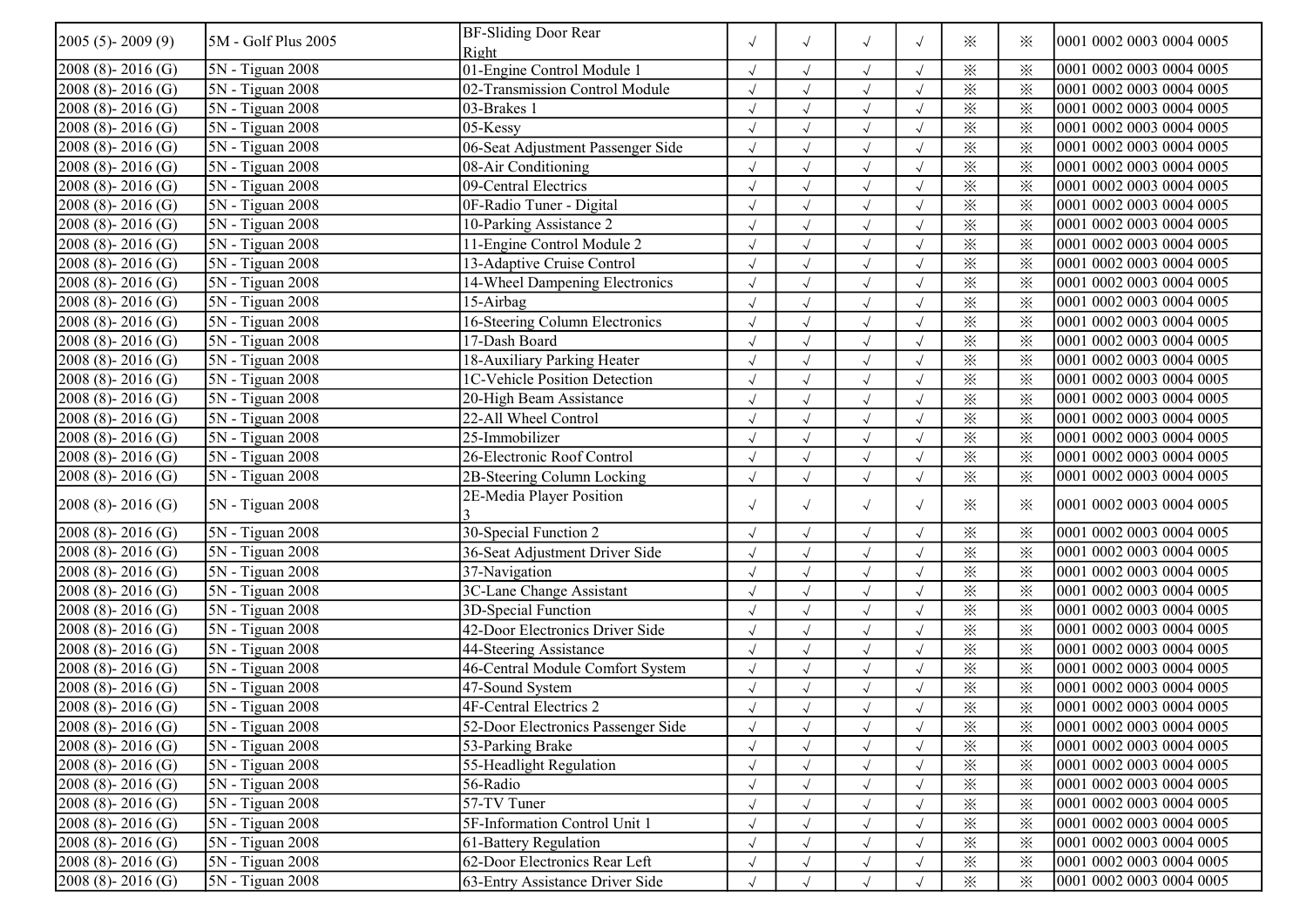| $2008(8) - 2016(G)$              | 5N - Tiguan 2008              | 65-Tire Pressure Monitoring 1             |            |              | $\sqrt{ }$   |                      | $\times$                | $\times$                | 0001 0002 0003 0004 0005 |
|----------------------------------|-------------------------------|-------------------------------------------|------------|--------------|--------------|----------------------|-------------------------|-------------------------|--------------------------|
| $2008(8) - 2016(G)$              | 5N - Tiguan 2008              | 69-Trailer Function                       |            |              | $\sqrt{ }$   |                      | $\times$                | $\times$                | 0001 0002 0003 0004 0005 |
| $2008(8) - 2016(G)$              | 5N - Tiguan 2008              | 6C-Camera System Rear View                | $\sqrt{}$  |              | $\sqrt{}$    | $\sqrt{ }$           | $\times$                | $\times$                | 0001 0002 0003 0004 0005 |
| $2008(8) - 2016(G)$              | 5N - Tiguan 2008              | 6D-Deck Lid Control Unit                  | $\sqrt{ }$ |              | $\sqrt{ }$   |                      | $\times$                | $\times$                | 0001 0002 0003 0004 0005 |
| $\overline{2008}$ (8) - 2016 (G) | 5N - Tiguan 2008              | 72-Door Electronics Rear Right            | $\sqrt{}$  | $\sqrt{ }$   | $\sqrt{ }$   | $\sqrt{}$            | $\times$                | $\times$                | 0001 0002 0003 0004 0005 |
| $2008(8) - 2016(G)$              | 5N - Tiguan 2008              | 73-Entry Assistance Passenger Side        | $\sqrt{}$  | $\sqrt{ }$   | $\sqrt{}$    | $\sqrt{ }$           | $\times$                | $\times$                | 0001 0002 0003 0004 0005 |
| 2008 (8)-2016 (G)                | 5N - Tiguan 2008              | 75-Telematics Communication Unit          | $\sqrt{2}$ | $\sqrt{ }$   | $\sqrt{ }$   |                      | $\times$                | $\times$                | 0001 0002 0003 0004 0005 |
| $2008(8) - 2016(G)$              | $5N - Tiguan 2008$            | 76-Parking Assistance                     |            |              | $\sqrt{}$    |                      | $\times$                | $\times$                | 0001 0002 0003 0004 0005 |
| 2008 (8)-2016 (G)                | 5N - Tiguan 2008              | 7D-Auxiliary Heater                       | $\sqrt{}$  | $\sqrt{ }$   | $\sqrt{}$    |                      | $\times$                | $\times$                | 0001 0002 0003 0004 0005 |
| $2008(8) - 2016(G)$              | $\overline{5N}$ - Tiguan 2008 | 8C-Battery Energy Control Module          | $\sqrt{}$  |              | $\sqrt{ }$   |                      | $\times$                | $\times$                | 0001 0002 0003 0004 0005 |
|                                  |                               | <b>A5-Front Sensors Driver Assistance</b> |            |              |              |                      |                         |                         |                          |
| $[2008 (8) - 2016 (G)]$          | $SN - Tiguan$ 2008            | System                                    | $\sqrt{ }$ | $\sqrt{ }$   | $\sqrt{ }$   | $\sqrt{ }$           | ✕                       | $\times$                | 0001 0002 0003 0004 0005 |
| $2008(8) - 2016(G)$              | 5N - Tiguan 2008              | B9-Auxiliary Display Control Unit         | $\sqrt{}$  | $\sqrt{}$    | $\sqrt{ }$   | $\sqrt{}$            | $\times$                | $\times$                | 0001 0002 0003 0004 0005 |
|                                  |                               | <b>BD-High Voltage Battery Charge</b>     |            |              |              |                      | ✕                       |                         | 0001 0002 0003 0004 0005 |
| $2008(8) - 2016(G)$              | 5N - Tiguan 2008              | Management                                | $\sqrt{ }$ | $\sqrt{}$    | $\sqrt{ }$   | $\sqrt{ }$           |                         | $\times$                |                          |
| $2008(8) - 2016(G)$              | 5N - Tiguan 2008              | <b>BE-Sliding Door Rear</b>               | $\sqrt{ }$ |              |              | $\sqrt{ }$           | ✕                       | $\times$                | 0001 0002 0003 0004 0005 |
|                                  |                               | Left                                      |            | $\sqrt{ }$   | $\sqrt{}$    |                      |                         |                         |                          |
| $[2008 (8) - 2016 (G)]$          | 5N - Tiguan 2008              | <b>BF-Sliding Door Rear</b>               | $\sqrt{ }$ | $\sqrt{ }$   | $\sqrt{ }$   | $\sqrt{ }$           | ✕                       | $\times$                | 0001 0002 0003 0004 0005 |
|                                  |                               | Right                                     |            |              |              |                      |                         |                         |                          |
| 2016 (G)-2017 (H)                | 5T - Touran 2016              | 01-Engine Control Module 1                | $\sqrt{}$  | $\sqrt{}$    | $\sqrt{}$    | $\sqrt{ }$           | $\times$                | $\times$                | 0001 0002 0003 0004 0005 |
| 2016 (G)-2017 (H)                | 5T - Touran 2016              | 02-Transmission Control Module            | $\sqrt{}$  | $\sqrt{ }$   | $\sqrt{}$    | $\sqrt{}$            | $\times$                | $\times$                | 0001 0002 0003 0004 0005 |
| 2016 (G)-2017 (H)                | 5T - Touran 2016              | 03-Brakes 1                               | $\sqrt{ }$ | $\checkmark$ | $\sqrt{ }$   | $\sqrt{ }$           | $\times$                | $\times$                | 0001 0002 0003 0004 0005 |
| 2016 (G)-2017 (H)                | 5T - Touran 2016              | 06-Seat Adjustment Passenger Side         |            |              | $\sqrt{}$    |                      | $\times$                | $\times$                | 0001 0002 0003 0004 0005 |
| 2016 (G)-2017 (H)                | 5T - Touran 2016              | 09-Central Electrics                      | $\sqrt{ }$ |              | $\sqrt{ }$   |                      | $\times$                | $\times$                | 0001 0002 0003 0004 0005 |
| 2016 (G)-2017 (H)                | 5T - Touran 2016              | 13-Adaptive Cruise Control                | $\sqrt{}$  | $\sqrt{ }$   | $\sqrt{ }$   |                      | $\overline{\mathbf{x}}$ | $\times$                | 0001 0002 0003 0004 0005 |
| $2016$ (G)- $2017$ (H)           | 5T - Touran 2016              | 14-Wheel Dampening Electronics            | $\sqrt{}$  | $\sqrt{ }$   | $\sqrt{}$    |                      | $\times$                | $\times$                | 0001 0002 0003 0004 0005 |
| 2016 (G)-2017 (H)                | 5T - Touran 2016              | 15-Airbag                                 | $\sqrt{}$  | $\sqrt{ }$   | $\sqrt{}$    |                      | $\times$                | $\times$                | 0001 0002 0003 0004 0005 |
| 2016 (G)-2017 (H)                | 5T - Touran 2016              | 16-Steering Column Electronics            | $\sqrt{}$  | $\sqrt{ }$   | $\sqrt{ }$   | $\sqrt{\phantom{a}}$ | $\overline{\mathbf{x}}$ | $\overline{\mathbf{x}}$ | 0001 0002 0003 0004 0005 |
| 2016 (G)-2017 (H)                | 5T - Touran 2016              | 17-Dash Board                             |            | $\sqrt{}$    | $\sqrt{}$    |                      | $\times$                | $\times$                | 0001 0002 0003 0004 0005 |
| $2016$ (G) - 2017 (H)            | 5T - Touran 2016              | 18-Auxiliary Parking Heater               |            |              | $\sqrt{ }$   |                      | $\times$                | $\times$                | 0001 0002 0003 0004 0005 |
| $2016$ (G)-2017 (H)              | 5T - Touran 2016              | $19$ -Gateway                             | $\sqrt{}$  | $\sqrt{ }$   | $\sqrt{ }$   | $\sqrt{ }$           | $\overline{\mathbf{x}}$ | $\overline{\mathbf{x}}$ | 0001 0002 0003 0004 0005 |
| 2016 (G)-2017 (H)                | 5T - Touran 2016              | 20-High Beam Assistance                   | $\sqrt{}$  | $\sqrt{}$    | $\sqrt{}$    | $\sqrt{ }$           | $\times$                | $\times$                | 0001 0002 0003 0004 0005 |
| 2016 (G)-2017 (H)                | 5T - Touran 2016              | 22-All Wheel Control                      | $\sqrt{}$  | $\sqrt{ }$   | $\sqrt{}$    | $\sqrt{ }$           | $\times$                | $\times$                | 0001 0002 0003 0004 0005 |
| 2016 (G)-2017 (H)                | 5T - Touran 2016              | 23-Brake Boost                            | $\sqrt{ }$ | $\sqrt{ }$   | $\checkmark$ | $\sqrt{ }$           | $\overline{\mathbf{x}}$ | $\times$                | 0001 0002 0003 0004 0005 |
| 2016 (G)-2017 (H)                | 5T - Touran 2016              | 29-Light Control Left                     | $\sqrt{ }$ | $\sqrt{}$    | $\sqrt{}$    |                      | $\times$                | $\times$                | 0001 0002 0003 0004 0005 |
| 2016 (G)-2017 (H)                | 5T - Touran 2016              | 2B-Steering Column Locking                |            |              | $\sqrt{}$    |                      | $\times$                | $\times$                | 0001 0002 0003 0004 0005 |
| $[2016 (G)-2017 (H)]$            | 5T - Touran 2016              | 32-Lock Electronics                       | $\sqrt{ }$ | $\sqrt{ }$   | $\sqrt{ }$   | $\sqrt{ }$           | ⋇                       | ⋇                       | 0001 0002 0003 0004 0005 |
| $2016$ (G) - 2017 (H)            | 5T - Touran 2016              | 36-Seat Adjustment Driver Side            | $\sqrt{}$  | $\sqrt{ }$   | $\sqrt{ }$   |                      | $\times$                | $\times$                | 0001 0002 0003 0004 0005 |
| $2016$ (G) - 2017 (H)            | 5T - Touran 2016              | 39-Light Control Right                    | $\sqrt{ }$ | $\sqrt{ }$   | $\sqrt{}$    |                      | $\times$                | $\times$                | 0001 0002 0003 0004 0005 |
|                                  |                               | 3A-Special Vehicle                        |            |              |              |                      |                         |                         |                          |
| $2016$ (G)-2017 (H)              | 5T - Touran 2016              | Assistant                                 | $\sqrt{ }$ | $\sqrt{ }$   | $\sqrt{ }$   | $\sqrt{ }$           | $\times$                | $\times$                | 0001 0002 0003 0004 0005 |
| $2016$ (G) - 2017 (H)            | 5T - Touran 2016              | 3D-Special Function                       | $\sqrt{}$  | $\sqrt{ }$   | $\sqrt{}$    |                      | $\times$                | $\times$                | 0001 0002 0003 0004 0005 |
| $2016$ (G) - 2017 (H)            | 5T - Touran 2016              | 42-Door Electronics Driver Side           |            |              | $\sqrt{}$    |                      | $\times$                | $\times$                | 0001 0002 0003 0004 0005 |
| $2016$ (G) - 2017 (H)            | 5T - Touran 2016              | 44-Steering Assistance                    |            | $\sqrt{ }$   | $\sqrt{}$    |                      | $\times$                | $\times$                | 0001 0002 0003 0004 0005 |
| $2016$ (G)-2017 (H)              | 5T - Touran 2016              | 47-Sound System                           |            |              | $\sqrt{ }$   |                      | $\times$                | $\times$                | 0001 0002 0003 0004 0005 |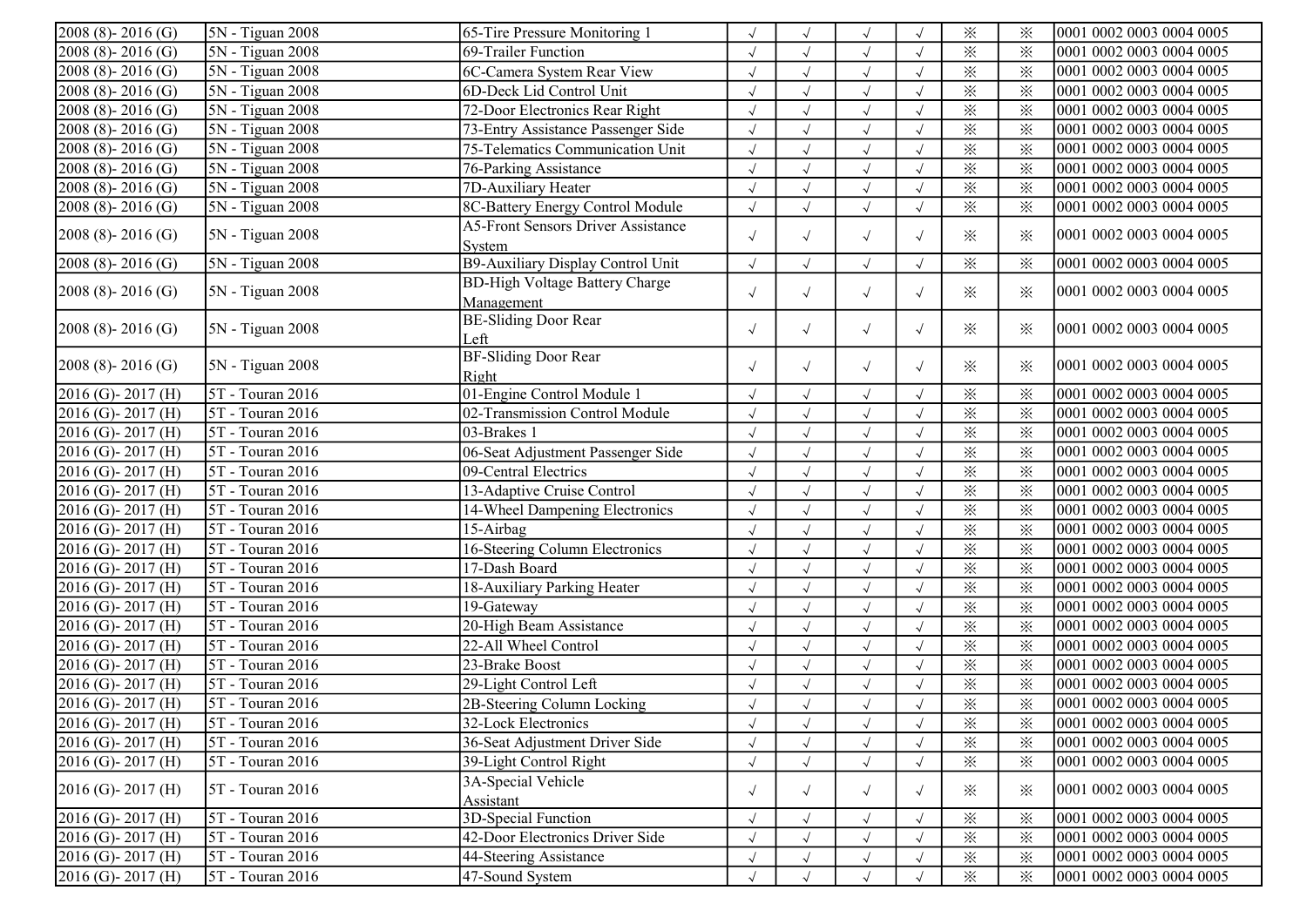| $2016$ (G)-2017 (H)   | 5T - Touran 2016              | 4B-Multifunction Module                             |            | $\sqrt{ }$ | $\sqrt{ }$ |            | $\times$ | $\times$               | 0001 0002 0003 0004 0005 |
|-----------------------|-------------------------------|-----------------------------------------------------|------------|------------|------------|------------|----------|------------------------|--------------------------|
| 2016 (G)-2017 (H)     | 5T - Touran 2016              | 51-Drive Motor Control Module                       | $\sqrt{}$  | $\sqrt{ }$ | $\sqrt{ }$ | $\sqrt{ }$ | $\times$ | $\times$               | 0001 0002 0003 0004 0005 |
| 2016 (G)-2017 (H)     | 5T - Touran 2016              | 52-Door Electronics Passenger Side                  | $\sqrt{ }$ | $\sqrt{ }$ | $\sqrt{}$  | $\sqrt{ }$ | $\times$ | $\times$               | 0001 0002 0003 0004 0005 |
| $2016$ (G)-2017 (H)   | 5T - Touran 2016              | 55-Headlight Regulation                             | $\sqrt{ }$ | $\sqrt{ }$ | $\sqrt{2}$ |            | $\times$ | $\times$               | 0001 0002 0003 0004 0005 |
| 2016 (G)-2017 (H)     | 5T - Touran 2016              | 57-TV Tuner                                         | $\sqrt{}$  | $\sqrt{ }$ | $\sqrt{ }$ |            | $\times$ | $\times$               | 0001 0002 0003 0004 0005 |
| $2016$ (G)-2017 (H)   | 5T - Touran 2016              | 5D-Operation                                        | $\sqrt{}$  | $\sqrt{ }$ | $\sqrt{2}$ | $\sqrt{ }$ | $\times$ | $\times$               | 0001 0002 0003 0004 0005 |
| 2016 (G)-2017 (H)     | 5T - Touran 2016              | 5F-Information Control Unit 1                       |            | $\sqrt{ }$ | $\sqrt{2}$ |            | $\times$ | $\times$               | 0001 0002 0003 0004 0005 |
| $2016$ (G)-2017 (H)   | 5T - Touran 2016              | 65-Tire Pressure Monitoring 1                       |            | $\sqrt{ }$ | $\sqrt{ }$ |            | $\times$ | $\times$               | 0001 0002 0003 0004 0005 |
| $2016$ (G)-2017 (H)   | 5T - Touran 2016              | 69-Trailer Function                                 |            | $\sqrt{ }$ | $\sqrt{ }$ | $\sqrt{ }$ | $\times$ | $\times$               | 0001 0002 0003 0004 0005 |
| 2016 (G)-2017 (H)     | 5T - Touran 2016              | 6C-Camera System Rear View                          | $\sqrt{2}$ | $\sqrt{ }$ | $\sqrt{2}$ | $\sqrt{ }$ | $\times$ | $\times$               | 0001 0002 0003 0004 0005 |
| 2016 (G)-2017 (H)     | 5T - Touran 2016              | 6D-Deck Lid Control Unit                            | $\sqrt{2}$ | $\sqrt{ }$ | $\sqrt{2}$ | $\sqrt{ }$ | $\times$ | $\times$               | 0001 0002 0003 0004 0005 |
| 2016 (G)-2017 (H)     | 5T - Touran 2016              | 75-Telematics Communication Unit                    | $\sqrt{}$  | $\sqrt{ }$ | $\sqrt{2}$ | $\sqrt{ }$ | $\times$ | $\overline{\varkappa}$ | 0001 0002 0003 0004 0005 |
| 2016 (G)-2017 (H)     | 5T - Touran 2016              | 76-Parking Assistance                               | $\sqrt{2}$ | $\sqrt{ }$ | $\sqrt{2}$ | $\sqrt{ }$ | $\times$ | $\times$               | 0001 0002 0003 0004 0005 |
| 2016 (G)-2017 (H)     | 5T - Touran 2016              | 8C-Battery Energy Control Module                    |            | $\sqrt{}$  | $\sqrt{}$  |            | $\times$ | $\times$               | 0001 0002 0003 0004 0005 |
|                       | 5T - Touran 2016              | <b>A5-Front Sensors Driver Assistance</b>           |            |            |            |            | $\times$ |                        |                          |
| $2016$ (G)-2017 (H)   |                               | Svstem                                              | $\sqrt{ }$ | $\sqrt{ }$ | $\sqrt{ }$ | $\sqrt{ }$ |          | $\times$               | 0001 0002 0003 0004 0005 |
| $2016$ (G)-2017 (H)   | 5T - Touran 2016              | A9-Actuator For Structure-Borne Sound               | $\sqrt{ }$ | $\sqrt{ }$ | $\sqrt{ }$ | $\sqrt{ }$ | $\times$ | ⋇                      | 0001 0002 0003 0004 0005 |
| $2016$ (G)-2017 (H)   | 5T - Touran 2016              | <b>B7-Access Startsystem</b><br>Interface           | $\sqrt{ }$ | $\sqrt{ }$ | $\sqrt{ }$ | $\sqrt{ }$ | $\times$ | $\times$               | 0001 0002 0003 0004 0005 |
| $2016$ (G)-2017 (H)   | 5T - Touran 2016              | <b>BB-Door Electronics Rear</b><br>Driver Side      | $\sqrt{ }$ | $\sqrt{ }$ | $\sqrt{ }$ | $\sqrt{ }$ | $\times$ | ⋇                      | 0001 0002 0003 0004 0005 |
| $2016$ (G)-2017 (H)   | 5T - Touran 2016              | <b>BC-Door Electronics Rear</b><br>Passenger Side   | $\sqrt{ }$ | $\sqrt{ }$ | $\sqrt{ }$ | $\sqrt{ }$ | $\times$ | $\times$               | 0001 0002 0003 0004 0005 |
| $2016$ (G)-2017 (H)   | 5T - Touran 2016              | <b>BD-High Voltage Battery Charge</b><br>Management | $\sqrt{ }$ | $\sqrt{ }$ | $\sqrt{ }$ | $\sqrt{ }$ | $\times$ | ⋇                      | 0001 0002 0003 0004 0005 |
| 2016 (G)-2017 (H)     | $\overline{5T}$ - Touran 2016 | <b>C0-Actuator For Exterior Noise</b>               |            | $\sqrt{ }$ | $\sqrt{ }$ | $\sqrt{ }$ | $\times$ | $\times$               | 0001 0002 0003 0004 0005 |
| 2016 (G)-2017 (H)     | 5T - Touran 2016              | C5-Thermal Management                               | $\sqrt{2}$ | $\sqrt{}$  | $\sqrt{ }$ | $\sqrt{ }$ | $\times$ | $\times$               | 0001 0002 0003 0004 0005 |
| 2016 (G)-2017 (H)     | $5T - Touran 2016$            | C6-Battery Charger Control Module                   | $\sqrt{ }$ | $\sqrt{ }$ | $\sqrt{ }$ | $\sqrt{ }$ | $\times$ | $\times$               | 0001 0002 0003 0004 0005 |
| $2016$ (G)-2017 (H)   | 5T - Touran 2016              | CA-Control Module For<br>Sunroof                    | $\sqrt{ }$ | $\sqrt{ }$ | $\sqrt{ }$ | $\sqrt{ }$ | $\times$ | ⋇                      | 0001 0002 0003 0004 0005 |
| $2016$ (G)-2017 (H)   | 5T - Touran 2016              | CF-Control Unit Lane<br>Change Assistant 2          | $\sqrt{ }$ | $\sqrt{ }$ | $\sqrt{ }$ | $\sqrt{ }$ | $\times$ | ⋇                      | 0001 0002 0003 0004 0005 |
| 2016 (G)-2017 (H)     | 5T - Touran 2016              | D6-Light Control Left 2                             | $\sqrt{ }$ | $\sqrt{ }$ | $\sqrt{ }$ | $\sqrt{ }$ | $\times$ | $\times$               | 0001 0002 0003 0004 0005 |
| $2016$ (G) - 2017 (H) | 5T - Touran 2016              | D7-Light Control Right 2                            | $\sqrt{}$  | $\sqrt{ }$ | $\sqrt{}$  |            | $\times$ | $\times$               | 0001 0002 0003 0004 0005 |
| $2010$ (A) - 2017 (H) | 60/61 - Polo/Vento 2010       | 01-Engine Control Module 1                          | $\sqrt{}$  | $\sqrt{}$  | $\sqrt{2}$ |            | $\times$ | $\times$               | 0001 0002 0003 0004 0005 |
| $2010$ (A)-2017 (H)   | 60/61 - Polo/Vento 2010       | 02-Transmission Control Module                      |            |            |            |            | $\times$ | $\times$               | 0001 0002 0003 0004 0005 |
| $2010(A) - 2017(H)$   | 60/61 - Polo/Vento 2010       | $ 03 - Brakes $                                     |            |            | $\sqrt{ }$ |            | $\times$ | ፠                      | 0001 0002 0003 0004 0005 |
| $2010(A) - 2017(H)$   | 60/61 - Polo/Vento 2010       | 04-Steering Angle Sender                            | $\sqrt{ }$ | $\sqrt{ }$ | $\sqrt{ }$ | $\sqrt{ }$ | $\times$ | $\times$               | 0001 0002 0003 0004 0005 |
| $[2010(A)-2017(H)]$   | 60/61 - Polo/Vento 2010       | 08-Air Conditioning                                 | $\sqrt{ }$ | $\sqrt{ }$ |            | $\sqrt{ }$ | $\times$ | ⋇                      | 0001 0002 0003 0004 0005 |
| $[2010(A)-2017(H)]$   | 60/61 - Polo/Vento 2010       | 10-Parking Assistance 2                             | $\sqrt{ }$ | $\sqrt{ }$ |            |            | $\times$ | $\times$               | 0001 0002 0003 0004 0005 |
| $2010(A) - 2017(H)$   | 60/61 - Polo/Vento 2010       | 11-Engine Control Module 2                          |            |            |            |            | $\times$ | $\times$               | 0001 0002 0003 0004 0005 |
| $[2010(A)-2017(H)]$   | 60/61 - Polo/Vento 2010       | 15-Airbag                                           |            |            |            |            | $\times$ | $\times$               | 0001 0002 0003 0004 0005 |
| $2010(A) - 2017(H)$   | 60/61 - Polo/Vento 2010       | 17-Dash Board                                       |            | $\sqrt{ }$ |            |            | $\times$ | $\times$               | 0001 0002 0003 0004 0005 |
| $[2010(A)-2017(H)]$   | 60/61 - Polo/Vento 2010       | 19-Gateway                                          | $\sqrt{ }$ | $\sqrt{ }$ | $\sqrt{ }$ | $\sqrt{ }$ | $\times$ | $\times$               | 0001 0002 0003 0004 0005 |
| $2010(A) - 2017(H)$   | 60/61 - Polo/Vento 2010       | 25-Immobilizer                                      |            | $\sqrt{ }$ | $\sqrt{ }$ |            | $\times$ | ⋇                      | 0001 0002 0003 0004 0005 |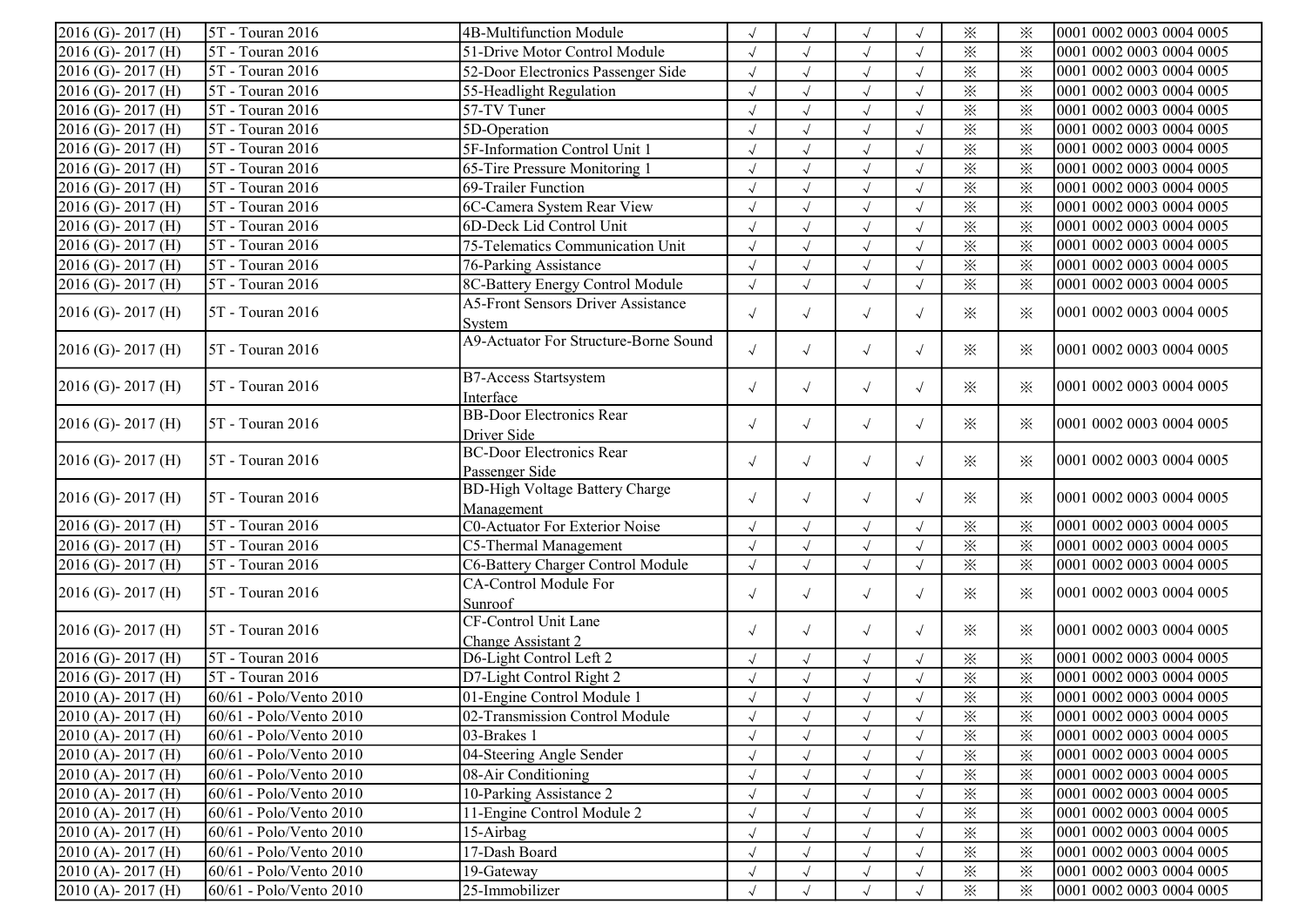| $2010(A) - 2017(H)$          | 60/61 - Polo/Vento 2010 | 2E-Media Player Position         | $\sqrt{ }$ | $\sqrt{}$            | $\sqrt{ }$ | $\sqrt{ }$ | ⋇        | ⋇        | 0001 0002 0003 0004 0005 |
|------------------------------|-------------------------|----------------------------------|------------|----------------------|------------|------------|----------|----------|--------------------------|
| $2010(A) - 2017(H)$          | 60/61 - Polo/Vento 2010 | 37-Navigation                    | $\sqrt{ }$ |                      | $\sqrt{ }$ |            | $\times$ | $\times$ | 0001 0002 0003 0004 0005 |
| $2010(A) - 2017(H)$          | 60/61 - Polo/Vento 2010 | 44-Steering Assistance           | $\sqrt{ }$ |                      | $\sqrt{ }$ | $\sqrt{ }$ | $\times$ | $\times$ | 0001 0002 0003 0004 0005 |
| 2010 (A)-2017 (H)            | 60/61 - Polo/Vento 2010 | 45-Interior Monitoring           | $\sqrt{}$  | $\checkmark$         | $\sqrt{ }$ |            | $\times$ | $\times$ | 0001 0002 0003 0004 0005 |
| 2010 (A)-2017 (H)            | 60/61 - Polo/Vento 2010 | 46-Central Module Comfort System | $\sqrt{}$  | $\sqrt{ }$           | $\sqrt{ }$ |            | $\times$ | $\times$ | 0001 0002 0003 0004 0005 |
| $2010$ (A)-2017 (H)          | 60/61 - Polo/Vento 2010 | 55-Headlight Regulation          | $\sqrt{ }$ | $\sqrt{ }$           | $\sqrt{}$  |            | $\times$ | $\times$ | 0001 0002 0003 0004 0005 |
| $2010$ (A) - 2017 (H)        | 60/61 - Polo/Vento 2010 | 56-Radio                         |            |                      | $\sqrt{ }$ |            | $\times$ | $\times$ | 0001 0002 0003 0004 0005 |
| $2010$ (A) - 2017 (H)        | 60/61 - Polo/Vento 2010 | $57-TV$ Tuner                    |            |                      | $\sqrt{ }$ |            | $\times$ | $\times$ | 0001 0002 0003 0004 0005 |
| 2010 (A)-2017 (H)            | 60/61 - Polo/Vento 2010 | 61-Battery Regulation            | $\sqrt{ }$ | $\sqrt{\phantom{a}}$ | $\sqrt{ }$ |            | $\times$ | $\times$ | 0001 0002 0003 0004 0005 |
| 2010 (A) - 2017 (H)          | 60/61 - Polo/Vento 2010 | 69-Trailer Function              | $\sqrt{ }$ | $\sqrt{}$            | $\sqrt{ }$ | $\sqrt{ }$ | $\times$ | $\times$ | 0001 0002 0003 0004 0005 |
| 2010 (A) - 2017 (H)          | 60/61 - Polo/Vento 2010 | 75-Telematics Communication Unit | $\sqrt{ }$ | $\sqrt{}$            | $\sqrt{ }$ | $\sqrt{ }$ | $\times$ | $\times$ | 0001 0002 0003 0004 0005 |
| 2017 (H) - 2017 (H)          | 63 - Polo Ameo 2017     | 01-Engine Control Module 1       | $\sqrt{ }$ | $\sqrt{}$            | $\sqrt{}$  | $\sqrt{ }$ | $\times$ | $\times$ | 0001 0002 0003 0004 0005 |
| 2017 (H) - 2017 (H)          | 63 - Polo Ameo 2017     | 02-Transmission Control Module   | $\sqrt{2}$ | $\sqrt{}$            | $\sqrt{ }$ |            | $\times$ | $\times$ | 0001 0002 0003 0004 0005 |
| $2017$ (H) - $2017$ (H)      | 63 - Polo Ameo 2017     | 03-Brakes 1                      |            |                      | $\sqrt{ }$ |            | $\times$ | $\times$ | 0001 0002 0003 0004 0005 |
| 2017 (H) - 2017 (H)          | 63 - Polo Ameo 2017     | 08-Air Conditioning              | $\sqrt{ }$ |                      | $\sqrt{ }$ |            | $\times$ | $\times$ | 0001 0002 0003 0004 0005 |
| 2017 (H) - 2017 (H)          | 63 - Polo Ameo 2017     | 09-Central Electrics             | $\sqrt{ }$ |                      | $\sqrt{ }$ |            | $\times$ | $\times$ | 0001 0002 0003 0004 0005 |
| 2017 (H) - 2017 (H)          | 63 - Polo Ameo 2017     | 10-Parking Assistance 2          | $\sqrt{}$  | $\checkmark$         | $\sqrt{ }$ |            | $\times$ | $\times$ | 0001 0002 0003 0004 0005 |
| $2017$ (H) - 2017 (H)        | 63 - Polo Ameo 2017     | 11-Engine Control Module 2       | $\sqrt{ }$ | $\checkmark$         | $\sqrt{ }$ | $\sqrt{ }$ | $\times$ | $\times$ | 0001 0002 0003 0004 0005 |
| $2017$ (H) - 2017 (H)        | 63 - Polo Ameo 2017     | 15-Airbag                        | $\cdot$    | $\sqrt{ }$           | $\sqrt{}$  |            | $\times$ | $\times$ | 0001 0002 0003 0004 0005 |
| $2017$ (H) - 2017 (H)        | 63 - Polo Ameo 2017     | 17-Dash Board                    |            |                      | $\sqrt{ }$ |            | $\times$ | $\times$ | 0001 0002 0003 0004 0005 |
| $2017$ (H) - 2017 (H)        | 63 - Polo Ameo 2017     | 19-Gateway                       | $\sqrt{ }$ |                      | $\sqrt{ }$ |            | $\times$ | $\times$ | 0001 0002 0003 0004 0005 |
| $2017$ (H) - 2017 (H)        | 63 - Polo Ameo 2017     | $25$ -Immobilizer                | $\sqrt{ }$ |                      | $\sqrt{ }$ | $\sqrt{ }$ | $\times$ | $\times$ | 0001 0002 0003 0004 0005 |
| $2017$ (H) - 2017 (H)        | [63 - Polo Ameo 2017]   | 2E-Media Player Position         | $\sqrt{ }$ | $\sqrt{}$            | $\sqrt{ }$ | $\sqrt{ }$ | $\times$ | $\times$ | 0001 0002 0003 0004 0005 |
| $2017$ (H) - 2017 (H)        | 63 - Polo Ameo 2017     | 37-Navigation                    | $\sqrt{ }$ | $\sqrt{}$            | $\sqrt{ }$ | $\sqrt{ }$ | $\times$ | $\times$ | 0001 0002 0003 0004 0005 |
| 2017 (H) - 2017 (H)          | 63 - Polo Ameo 2017     | 44-Steering Assistance           | $\sqrt{ }$ | $\sqrt{}$            | $\sqrt{ }$ | $\sqrt{ }$ | $\times$ | $\times$ | 0001 0002 0003 0004 0005 |
| 2017 (H) - 2017 (H)          | 63 - Polo Ameo 2017     | 45-Interior Monitoring           | $\sqrt{ }$ | $\sqrt{2}$           | $\sqrt{ }$ | $\sqrt{ }$ | $\times$ | $\times$ | 0001 0002 0003 0004 0005 |
| 2017 (H) - 2017 (H)          | 63 - Polo Ameo 2017     | 46-Central Module Comfort System | $\sqrt{2}$ | $\sqrt{}$            | $\sqrt{ }$ |            | $\times$ | $\times$ | 0001 0002 0003 0004 0005 |
| $2017$ (H) - $2017$ (H)      | 63 - Polo Ameo 2017     | 55-Headlight Regulation          | $\sqrt{ }$ |                      | $\sqrt{ }$ |            | $\times$ | $\times$ | 0001 0002 0003 0004 0005 |
| 2017 (H) - 2017 (H)          | 63 - Polo Ameo 2017     | 56-Radio                         | $\sqrt{ }$ | $\sqrt{ }$           | $\sqrt{ }$ | $\sqrt{ }$ | $\times$ | $\times$ | 0001 0002 0003 0004 0005 |
| 2017 (H) - 2017 (H)          | 63 - Polo Ameo 2017     | $\overline{57}$ -TV Tuner        | $\sqrt{2}$ | $\checkmark$         | $\sqrt{ }$ |            | $\times$ | $\times$ | 0001 0002 0003 0004 0005 |
| 2017 (H) - 2017 (H)          | 63 - Polo Ameo 2017     | 61-Battery Regulation            | $\sqrt{ }$ | $\checkmark$         | $\sqrt{}$  | $\sqrt{ }$ | $\times$ | $\times$ | 0001 0002 0003 0004 0005 |
| $2017$ (H) - 2017 (H)        | 63 - Polo Ameo 2017     | 75-Telematics Communication Unit | $\sqrt{2}$ | $\sqrt{}$            | $\sqrt{}$  | $\sqrt{ }$ | $\times$ | $\times$ | 0001 0002 0003 0004 0005 |
| $2017$ (H) - 2017 (H)        | 63 - Polo Ameo 2017     | $77$ -Telephone                  |            |                      | $\sqrt{ }$ |            | $\times$ | $\times$ | 0001 0002 0003 0004 0005 |
| $\sqrt{2014}$ (E) - 2017 (H) | 6C - Polo 2014          | 01-Engine Control Module 1       |            |                      | $\sqrt{ }$ |            | $\times$ | $\times$ | 0001 0002 0003 0004 0005 |
| $2014$ (E) - 2017 (H)        | $ 6C - Polo 2014$       | 02-Transmission Control Module   | $\sqrt{ }$ | $\sqrt{ }$           | $\sqrt{}$  | $\sqrt{ }$ | $\times$ | ⋇        | 0001 0002 0003 0004 0005 |
| $2014$ (E) - 2017 (H)        | $ 6C - Polo 2014 $      | 03-Brakes 1                      | $\sqrt{}$  |                      | $\sqrt{}$  |            | $\times$ | $\times$ | 0001 0002 0003 0004 0005 |
| $2014$ (E) - 2017 (H)        | 6C - Polo 2014          | 08-Air Conditioning              | $\sqrt{}$  |                      | $\sqrt{ }$ | $\sqrt{ }$ | $\times$ | $\times$ | 0001 0002 0003 0004 0005 |
| $2014$ (E) - 2017 (H)        | $ 6C - Polo 2014 $      | 09-Central Electrics             | $\sqrt{2}$ |                      | $\sqrt{ }$ | $\sqrt{ }$ | $\times$ | $\times$ | 0001 0002 0003 0004 0005 |
| $2014$ (E) - 2017 (H)        | 6C - Polo 2014          | 13-Adaptive Cruise Control       |            |                      | $\sqrt{}$  | $\sqrt{ }$ | $\times$ | $\times$ | 0001 0002 0003 0004 0005 |
| 2014 (E)-2017 (H)            | 6C - Polo 2014          | 14-Wheel Dampening Electronics   |            |                      | $\sqrt{ }$ | $\sqrt{ }$ | $\times$ | $\times$ | 0001 0002 0003 0004 0005 |
| $2014$ (E) - 2017 (H)        | $ 6C - Polo 2014 $      | 15-Airbag                        | $\sqrt{ }$ |                      | $\sqrt{ }$ | $\sqrt{ }$ | $\times$ | $\times$ | 0001 0002 0003 0004 0005 |
| $2014$ (E) - 2017 (H)        | $ 6C - Polo 2014 $      | 17-Dash Board                    | $\sqrt{}$  | $\sqrt{ }$           | $\sqrt{ }$ |            | $\times$ | $\times$ | 0001 0002 0003 0004 0005 |
| $2014$ (E) - 2017 (H)        | $ 6C - Polo 2014 $      | 19-Gateway                       |            | $\sqrt{ }$           | $\sqrt{ }$ |            | $\times$ | $\times$ | 0001 0002 0003 0004 0005 |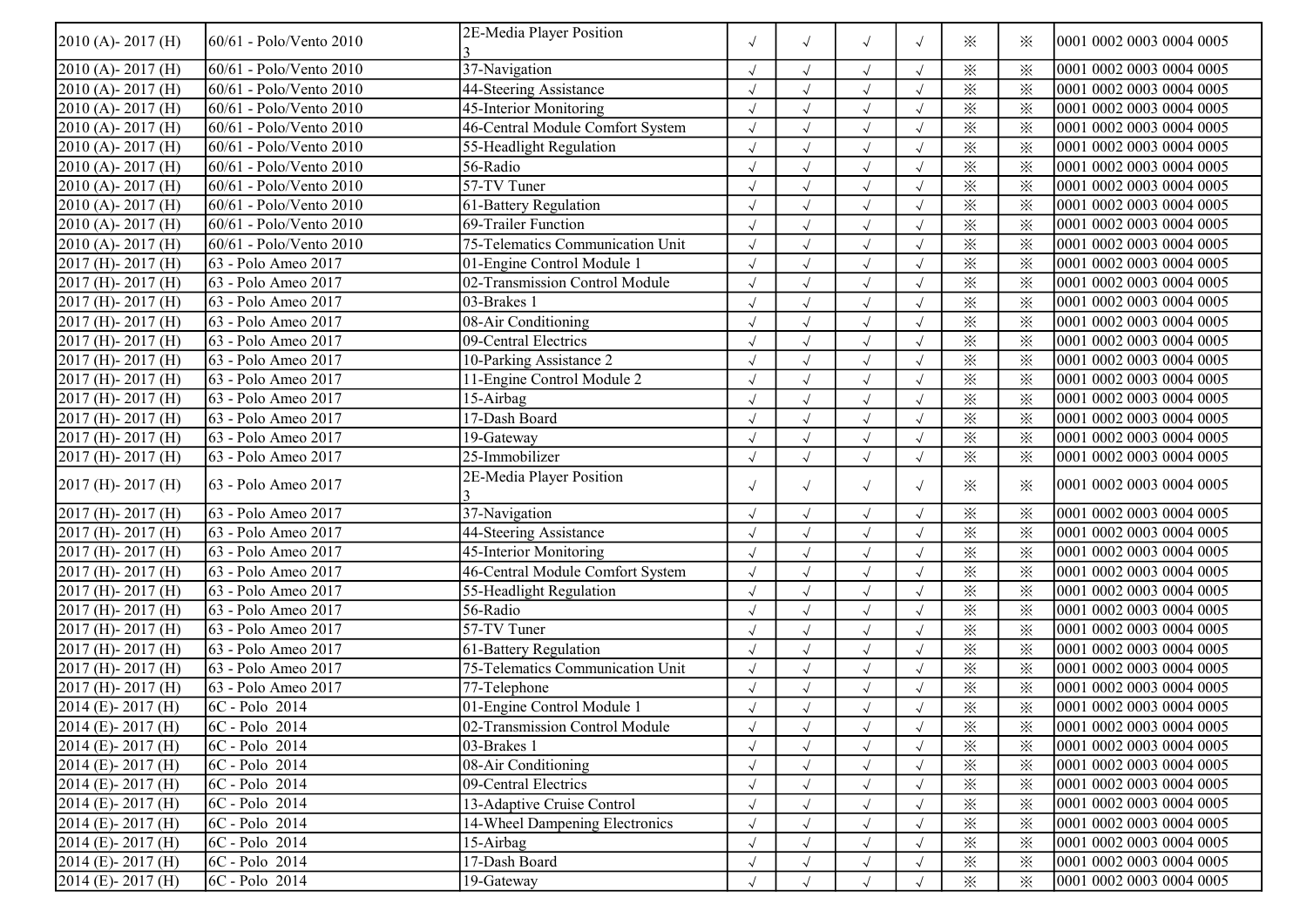| $2014$ (E) - 2017 (H) | 6C - Polo 2014    | 44-Steering Assistance                |            |                      | $\sqrt{ }$   | $\sqrt{ }$ | $\times$                | $\times$                | 0001 0002 0003 0004 0005 |
|-----------------------|-------------------|---------------------------------------|------------|----------------------|--------------|------------|-------------------------|-------------------------|--------------------------|
| 2014 (E)-2017 (H)     | 6C - Polo 2014    | 47-Sound System                       |            |                      | $\sqrt{ }$   | $\sqrt{ }$ | $\times$                | $\times$                | 0001 0002 0003 0004 0005 |
| 2014 (E)-2017 (H)     | $ 6C - Polo 2014$ | 55-Headlight Regulation               | $\sqrt{}$  | $\sqrt{ }$           | $\sqrt{}$    | $\sqrt{ }$ | $\times$                | $\times$                | 0001 0002 0003 0004 0005 |
| 2014 (E)-2017 (H)     | $ 6C - Polo 2014$ | 5F-Information Control Unit 1         | $\sqrt{2}$ | $\sqrt{ }$           | $\sqrt{ }$   | $\sqrt{ }$ | $\times$                | $\times$                | 0001 0002 0003 0004 0005 |
| 2014 (E)-2017 (H)     | $ 6C - Polo 2014$ | 69-Trailer Function                   | $\sqrt{ }$ | $\sqrt{ }$           | $\sqrt{}$    | $\sqrt{ }$ | $\times$                | $\times$                | 0001 0002 0003 0004 0005 |
| 2014 (E)-2017 (H)     | 6C - Polo 2014    | A9-Actuator For Structure-Borne Sound | $\sqrt{ }$ | $\sqrt{ }$           | $\sqrt{ }$   | $\sqrt{ }$ | $\times$                | $\times$                | 0001 0002 0003 0004 0005 |
| $2010(A) - 2015(F)$   | 6R - Polo 2010    | 01-Engine Control Module 1            | $\sqrt{2}$ | $\sqrt{ }$           | $\sqrt{ }$   | $\sqrt{ }$ | $\times$                | $\times$                | 0001 0002 0003 0004 0005 |
| 2010 (A)-2015 (F)     | 6R - Polo 2010    | 02-Transmission Control Module        | $\sqrt{2}$ | $\sqrt{}$            | $\checkmark$ | $\sqrt{ }$ | $\times$                | $\times$                | 0001 0002 0003 0004 0005 |
| 2010 (A)-2015 (F)     | 6R - Polo 2010    | 03-Brakes 1                           |            | $\sqrt{ }$           | $\sqrt{}$    |            | $\times$                | $\times$                | 0001 0002 0003 0004 0005 |
| 2010 (A) - 2015 (F)   | $6R - Polo$ 2010  | 04-Steering Angle Sender              |            |                      | $\sqrt{ }$   |            | $\times$                | $\times$                | 0001 0002 0003 0004 0005 |
| 2010 (A)-2015 (F)     | $6R - Polo$ 2010  | 08-Air Conditioning                   | $\sqrt{}$  | $\sqrt{ }$           | $\sqrt{ }$   | $\sqrt{ }$ | $\times$                | $\times$                | 0001 0002 0003 0004 0005 |
| 2010 (A) - 2015 (F)   | $6R - Polo$ 2010  | 09-Central Electrics                  | $\sqrt{2}$ | $\sqrt{ }$           | $\sqrt{}$    | $\sqrt{ }$ | $\times$                | $\times$                | 0001 0002 0003 0004 0005 |
| 2010 (A)-2015 (F)     | 6R - Polo 2010    | 10-Parking Assistance 2               | $\sqrt{2}$ | $\sqrt{ }$           | $\sqrt{}$    | $\sqrt{ }$ | $\times$                | $\times$                | 0001 0002 0003 0004 0005 |
| 2010 (A)-2015 (F)     | 6R - Polo 2010    | 11-Engine Control Module 2            | $\sqrt{2}$ | $\sqrt{ }$           | $\sqrt{}$    | $\sqrt{ }$ | $\times$                | $\times$                | 0001 0002 0003 0004 0005 |
| 2010 (A)-2015 (F)     | 6R - Polo 2010    | $15$ -Airbag                          | $\sqrt{2}$ | $\sqrt{ }$           | $\sqrt{}$    |            | $\times$                | $\times$                | 0001 0002 0003 0004 0005 |
| 2010 (A)-2015 (F)     | 6R - Polo 2010    | 17-Dash Board                         | $\sqrt{ }$ |                      | $\sqrt{ }$   |            | $\times$                | $\times$                | 0001 0002 0003 0004 0005 |
| $2010(A) - 2015(F)$   | 6R - Polo 2010    | 19-Gateway                            | $\sqrt{}$  | $\sqrt{ }$           | $\sqrt{ }$   | $\sqrt{ }$ | $\times$                | $\times$                | 0001 0002 0003 0004 0005 |
| $2010(A) - 2015(F)$   | 6R - Polo 2010    | 25-Immobilizer                        | $\sqrt{2}$ | $\sqrt{ }$           | $\sqrt{ }$   | $\sqrt{ }$ | $\times$                | $\times$                | 0001 0002 0003 0004 0005 |
| $2010(A) - 2015(F)$   | $ 6R - Polo 2010$ | 2E-Media Player Position              | $\sqrt{ }$ | $\sqrt{ }$           | $\sqrt{ }$   | $\sqrt{ }$ | $\times$                | ⋇                       | 0001 0002 0003 0004 0005 |
| $2010(A) - 2015(F)$   | 6R - Polo 2010    | 37-Navigation                         | $\sqrt{}$  | $\sqrt{ }$           | $\sqrt{ }$   | $\sqrt{ }$ | $\times$                | $\times$                | 0001 0002 0003 0004 0005 |
| 2010 (A)-2015 (F)     | 6R - Polo 2010    | 44-Steering Assistance                | $\sqrt{2}$ | $\sqrt{ }$           | $\sqrt{ }$   |            | $\times$                | $\times$                | 0001 0002 0003 0004 0005 |
| 2010 (A) - 2015 (F)   | 6R - Polo 2010    | 45-Interior Monitoring                |            | $\sqrt{ }$           | $\sqrt{}$    | $\sqrt{ }$ | $\times$                | $\times$                | 0001 0002 0003 0004 0005 |
| 2010 (A) - 2015 (F)   | 6R - Polo 2010    | 55-Headlight Regulation               |            | $\sqrt{ }$           | $\sqrt{ }$   | $\sqrt{ }$ | $\times$                | $\times$                | 0001 0002 0003 0004 0005 |
| 2010 (A) - 2015 (F)   | 6R - Polo 2010    | $\overline{56}$ -Radio                | $\sqrt{}$  | $\sqrt{ }$           | $\sqrt{ }$   | $\sqrt{ }$ | $\times$                | $\times$                | 0001 0002 0003 0004 0005 |
| 2010 (A) - 2015 (F)   | 6R - Polo 2010    | 57-TV Tuner                           | $\sqrt{}$  | $\sqrt{ }$           | $\sqrt{ }$   | $\sqrt{ }$ | $\times$                | $\times$                | 0001 0002 0003 0004 0005 |
| 2010 (A)-2015 (F)     | 6R - Polo 2010    | 61-Battery Regulation                 | $\sqrt{2}$ | $\sqrt{ }$           | $\sqrt{}$    | $\sqrt{ }$ | $\times$                | $\times$                | 0001 0002 0003 0004 0005 |
| 2010 (A)-2015 (F)     | 6R - Polo 2010    | 69-Trailer Function                   | $\sqrt{}$  | $\sqrt{ }$           | $\sqrt{}$    | $\sqrt{ }$ | $\times$                | $\times$                | 0001 0002 0003 0004 0005 |
| 2010 (A)-2015 (F)     | 6R - Polo 2010    | 75-Telematics Communication Unit      | $\sqrt{2}$ | $\checkmark$         | $\sqrt{ }$   | $\sqrt{ }$ | $\times$                | $\times$                | 0001 0002 0003 0004 0005 |
| 2010 (A)-2015 (F)     | 6R - Polo 2010    | 77-Telephone                          | $\sqrt{}$  |                      | $\sqrt{ }$   | $\sqrt{ }$ | $\times$                | $\times$                | 0001 0002 0003 0004 0005 |
| 1999 (X) - 2006 (6)   | 6X/6E - Lupo 1999 | 01-Engine Control Module 1            | $\sqrt{}$  |                      | $\sqrt{ }$   | $\sqrt{ }$ | $\times$                | $\times$                | 0001 0002 0003 0004 0005 |
| 1999 (X) - 2006 (6)   | 6X/6E - Lupo 1999 | 02-Transmission Control Module        | $\sqrt{}$  | $\sqrt{ }$           | $\sqrt{ }$   | $\sqrt{ }$ | $\overline{\mathbf{x}}$ | $\times$                | 0001 0002 0003 0004 0005 |
| 1999 (X) - 2006 (6)   | 6X/6E - Lupo 1999 | 03-Brakes 1                           | $\sqrt{}$  | $\sqrt{\phantom{a}}$ | $\sqrt{}$    | $\sqrt{ }$ | $\times$                | $\times$                | 0001 0002 0003 0004 0005 |
| 1999 (X) - 2006 (6)   | 6X/6E - Lupo 1999 | 08-Air Conditioning                   | $\sqrt{}$  | $\sqrt{}$            | $\sqrt{}$    |            | $\times$                | $\times$                | 0001 0002 0003 0004 0005 |
| 1999 (X) - 2006 (6)   | 6X/6E - Lupo 1999 | 15-Airbag                             | $\sqrt{2}$ | $\sqrt{ }$           | $\sqrt{ }$   | $\sqrt{ }$ | $\overline{\mathbf{x}}$ | $\overline{\mathbf{x}}$ | 0001 0002 0003 0004 0005 |
| 1999 (X) - 2006 (6)   | 6X/6E - Lupo 1999 | 17-Dash Board                         | $\sqrt{}$  |                      | $\sqrt{ }$   | $\sqrt{ }$ | $\times$                | ⋇                       | 0001 0002 0003 0004 0005 |
| 1999 (X) - 2006 (6)   | 6X/6E - Lupo 1999 | 19-Gateway                            | $\sqrt{ }$ |                      | $\sqrt{ }$   |            | $\times$                | $\times$                | 0001 0002 0003 0004 0005 |
| 1999 (X) - 2006 (6)   | 6X/6E - Lupo 1999 | 25-Immobilizer                        | $\sqrt{}$  | $\sqrt{ }$           | $\sqrt{}$    | $\sqrt{ }$ | $\times$                | $\times$                | 0001 0002 0003 0004 0005 |
|                       |                   | 35-Central Locking                    |            |                      |              |            |                         |                         |                          |
| 1999 (X) - 2006 (6)   | 6X/6E - Lupo 1999 | Control Module                        | $\sqrt{ }$ | $\sqrt{ }$           | $\sqrt{ }$   | $\sqrt{ }$ | $\times$                | $\times$                | 0001 0002 0003 0004 0005 |
| 1999 (X) - 2006 (6)   | 6X/6E - Lupo 1999 | 37-Navigation                         | $\sqrt{ }$ | $\sqrt{ }$           | $\sqrt{ }$   | $\sqrt{ }$ | $\times$                | $\times$                | 0001 0002 0003 0004 0005 |
| 1999 (X) - 2006 (6)   | 6X/6E - Lupo 1999 | 45-Interior Monitoring                | $\sqrt{ }$ |                      | $\sqrt{ }$   |            | $\times$                | $\times$                | 0001 0002 0003 0004 0005 |
| 1999 (X) - 2006 (6)   | 6X/6E - Lupo 1999 | 55-Headlight Regulation               |            |                      | $\sqrt{ }$   |            | $\times$                | $\times$                | 0001 0002 0003 0004 0005 |
| 1999 (X) - 2006 (6)   | 6X/6E - Lupo 1999 | 56-Radio                              |            |                      |              |            | $\times$                | $\times$                | 0001 0002 0003 0004 0005 |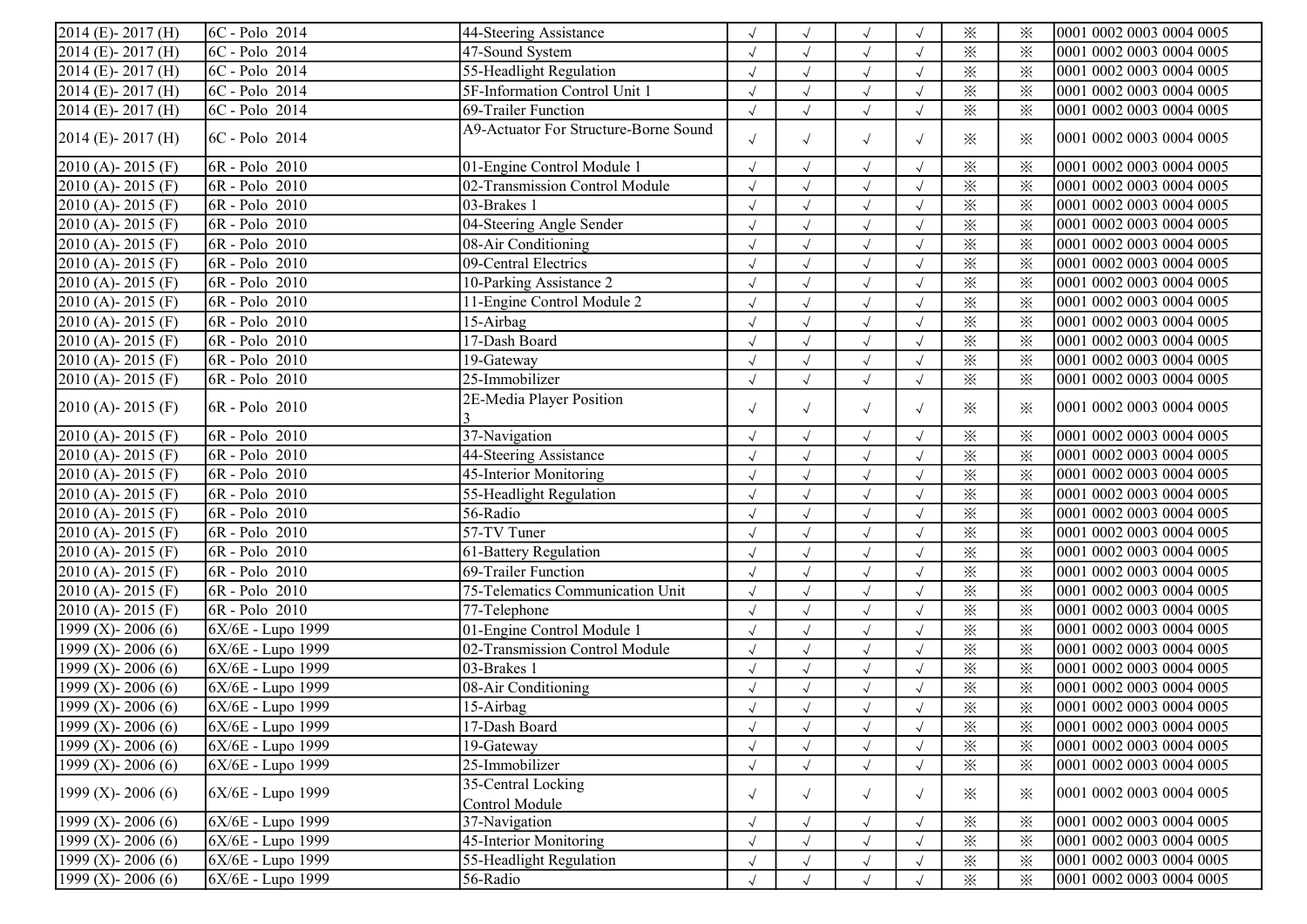| $2013$ (D) - 2017 (H)            | $ 6Z - XL1 2013$           | 01-Engine Control Module 1            | $\sqrt{ }$ |                      | $\sqrt{ }$ |            | $\times$                | $\times$ | 0001 0002 0003 0004 0005 |
|----------------------------------|----------------------------|---------------------------------------|------------|----------------------|------------|------------|-------------------------|----------|--------------------------|
| 2013 (D)-2017 (H)                | 6Z - XL1 2013              | 02-Transmission Control Module        | $\sqrt{}$  |                      | $\sqrt{ }$ |            | $\times$                | $\times$ | 0001 0002 0003 0004 0005 |
| 2013 (D)-2017 (H)                | 6Z - XL1 2013              | 03-Brakes 1                           | $\sqrt{}$  |                      | $\sqrt{}$  | $\sqrt{ }$ | $\times$                | $\times$ | 0001 0002 0003 0004 0005 |
| 2013 (D)-2017 (H)                | 6Z - XL1 2013              | 05-Kessy                              | $\sqrt{ }$ |                      | $\sqrt{ }$ |            | $\times$                | $\times$ | 0001 0002 0003 0004 0005 |
| 2013 (D)-2017 (H)                | 6Z - XL1 2013              | 08-Air Conditioning                   | $\sqrt{}$  | $\sqrt{ }$           | $\sqrt{ }$ | $\sqrt{}$  | $\times$                | $\times$ | 0001 0002 0003 0004 0005 |
| 2013 (D)-2017 (H)                | $ 6Z - XL1 2013$           | 09-Central Electrics                  | $\sqrt{}$  | $\sqrt{ }$           | $\sqrt{}$  | $\sqrt{ }$ | $\times$                | $\times$ | 0001 0002 0003 0004 0005 |
| $2013$ (D) - 2017 (H)            | 6Z - XL1 2013              | 10-Parking Assistance 2               | $\sqrt{2}$ | $\sqrt{ }$           | $\sqrt{}$  |            | $\times$                | $\times$ | 0001 0002 0003 0004 0005 |
| $\overline{2013}$ (D) - 2017 (H) | $\overline{6Z}$ - XL1 2013 | 15-Airbag                             |            | $\sqrt{ }$           | $\sqrt{}$  |            | $\times$                | $\times$ | 0001 0002 0003 0004 0005 |
| $2013$ (D) - 2017 (H)            | 6Z - XL1 2013              | 16-Steering Column Electronics        | $\sqrt{ }$ | $\sqrt{ }$           | $\sqrt{ }$ |            | $\times$                | $\times$ | 0001 0002 0003 0004 0005 |
| 2013 (D)-2017 (H)                | 6Z - XL1 2013              | 17-Dash Board                         |            | $\sqrt{}$            | $\sqrt{}$  | $\sqrt{ }$ | $\times$                | $\times$ | 0001 0002 0003 0004 0005 |
| 2013 (D)-2017 (H)                | 6Z - XL1 2013              | 18-Auxiliary Parking Heater           | $\sqrt{}$  | $\sqrt{ }$           | $\sqrt{ }$ | $\sqrt{ }$ | $\times$                | $\times$ | 0001 0002 0003 0004 0005 |
| 2013 (D)-2017 (H)                | 6Z - XL1 2013              | 19-Gateway                            | $\sqrt{ }$ | $\sqrt{ }$           | $\sqrt{}$  | $\sqrt{ }$ | $\times$                | $\times$ | 0001 0002 0003 0004 0005 |
| 2013 (D)-2017 (H)                | 6Z - XL1 2013              | 25-Immobilizer                        | $\sqrt{2}$ | $\sqrt{ }$           | $\sqrt{ }$ | $\sqrt{ }$ | $\overline{\mathbf{x}}$ | $\times$ | 0001 0002 0003 0004 0005 |
| 2013 (D)-2017 (H)                | 6Z - XL1 2013              | 2B-Steering Column Locking            | $\sqrt{2}$ | $\sqrt{ }$           | $\sqrt{}$  |            | $\times$                | $\times$ | 0001 0002 0003 0004 0005 |
| 2013 (D)-2017 (H)                | 6Z - XL1 2013              | 56-Radio                              | $\sqrt{ }$ |                      | $\sqrt{ }$ |            | $\times$                | $\times$ | 0001 0002 0003 0004 0005 |
| 2013 (D)-2017 (H)                | 6Z - XL1 2013              | 61-Battery Regulation                 | $\sqrt{}$  | $\sqrt{ }$           | $\sqrt{ }$ |            | $\overline{\mathbf{x}}$ | $\times$ | 0001 0002 0003 0004 0005 |
| 2013 (D)-2017 (H)                | 6Z - XL1 2013              | 8C-Battery Energy Control Module      | $\sqrt{2}$ | $\sqrt{ }$           | $\sqrt{}$  |            | $\times$                | $\times$ | 0001 0002 0003 0004 0005 |
| 2013 (D)-2017 (H)                | 6Z - XL1 2013              | B9-Auxiliary Display Control Unit     | $\sqrt{}$  | $\sqrt{}$            | $\sqrt{}$  |            | $\times$                | $\times$ | 0001 0002 0003 0004 0005 |
| $2013$ (D) - 2017 (H)            | $ 6Z - XL1 2013$           | <b>BD-High Voltage Battery Charge</b> |            |                      |            |            |                         | $\times$ | 0001 0002 0003 0004 0005 |
|                                  |                            | Management                            | $\sqrt{ }$ | $\sqrt{ }$           | $\sqrt{ }$ | $\sqrt{ }$ | $\times$                |          |                          |
| $2003$ (3) - 2010 (A)            | 7L - Touareg 2003          | 01-Engine Control Module 1            | $\sqrt{2}$ | $\sqrt{\phantom{a}}$ | $\sqrt{}$  |            | $\times$                | $\times$ | 0001 0002 0003 0004 0005 |
| $2003$ (3) - 2010 (A)            | 7L - Touareg 2003          | 02-Transmission Control Module        | $\sqrt{}$  | $\sqrt{}$            | $\sqrt{}$  |            | $\times$                | $\times$ | 0001 0002 0003 0004 0005 |
| $2003$ (3) - 2010 (A)            | 7L - Touareg 2003          | 03-Brakes 1                           | $\sqrt{}$  |                      | $\sqrt{}$  |            | $\times$                | $\times$ | 0001 0002 0003 0004 0005 |
| $2003$ (3) - 2010 (A)            | 7L - Touareg 2003          | 05-Kessy                              | $\sqrt{}$  | $\sqrt{ }$           | $\sqrt{}$  | $\sqrt{ }$ | $\times$                | $\times$ | 0001 0002 0003 0004 0005 |
| $[2003 (3)-2010 (A)]$            | 7L - Touareg 2003          | 06-Seat Adjustment Passenger Side     | $\sqrt{}$  | $\sqrt{ }$           | $\sqrt{}$  | $\sqrt{ }$ | $\times$                | $\times$ | 0001 0002 0003 0004 0005 |
| $2003$ (3) - $2010$ (A)          | 7L - Touareg 2003          | 08-Air Conditioning                   | $\sqrt{}$  | $\sqrt{ }$           | $\sqrt{}$  | $\sqrt{ }$ | $\times$                | $\times$ | 0001 0002 0003 0004 0005 |
| $2003$ (3) - $2010$ (A)          | 7L - Touareg 2003          | 09-Central Electrics                  | $\sqrt{2}$ | $\sqrt{ }$           | $\sqrt{ }$ | $\sqrt{ }$ | $\times$                | $\times$ | 0001 0002 0003 0004 0005 |
| $2003$ (3) - $2010$ (A)          | 7L - Touareg 2003          | 0F-Radio Tuner - Digital              | $\sqrt{2}$ | $\sqrt{ }$           | $\sqrt{}$  |            | $\times$                | $\times$ | 0001 0002 0003 0004 0005 |
| $2003$ (3) - $2010$ (A)          | 7L - Touareg 2003          | 11-Engine Control Module 2            | $\sqrt{2}$ |                      | $\sqrt{}$  |            | $\times$                | $\times$ | 0001 0002 0003 0004 0005 |
| $2003$ (3) - $2010$ (A)          | 7L - Touareg 2003          | 13-Adaptive Cruise Control            | $\sqrt{}$  |                      | $\sqrt{}$  | $\sqrt{ }$ | $\times$                | $\times$ | 0001 0002 0003 0004 0005 |
| 2003 (3) - 2010 (A)              | 7L - Touareg 2003          | 15-Airbag                             | $\sqrt{}$  | $\sqrt{ }$           | $\sqrt{}$  |            | $\times$                | $\times$ | 0001 0002 0003 0004 0005 |
| $2003$ (3) - $2010$ (A)          | 7L - Touareg 2003          | 16-Steering Column Electronics        | $\sqrt{}$  | $\sqrt{ }$           | $\sqrt{}$  | $\sqrt{ }$ | $\times$                | $\times$ | 0001 0002 0003 0004 0005 |
| $[2003 (3)-2010 (A)]$            | $\sqrt{7L}$ - Touareg 2003 | 18-Auxiliary Parking Heater           | $\sqrt{2}$ | $\sqrt{ }$           | $\sqrt{}$  | $\sqrt{ }$ | $\times$                | $\times$ | 0001 0002 0003 0004 0005 |
| $2003$ (3) - 2010 (A)            | 7L - Touareg 2003          | 19-Gateway                            | $\sqrt{}$  | $\sqrt{}$            | $\sqrt{ }$ |            | $\times$                | $\times$ | 0001 0002 0003 0004 0005 |
| 2003 (3)-2010 (A)                | 7L - Touareg 2003          | 1C-Vehicle Position Detection         |            | $\sqrt{ }$           | $\sqrt{}$  |            | $\times$                | $\times$ | 0001 0002 0003 0004 0005 |
| $[2003 (3) - 2010 (A)]$          | 7L - Touareg 2003          | 22-All Wheel Control                  |            |                      | $\sqrt{}$  |            | $\times$                | $\times$ | 0001 0002 0003 0004 0005 |
| $[2003 (3) - 2010 (A)]$          | 7L - Touareg 2003          | 25-Immobilizer                        | $\sqrt{ }$ | $\sqrt{ }$           | $\sqrt{ }$ | $\sqrt{ }$ | $\times$                | $\times$ | 0001 0002 0003 0004 0005 |
| $2003$ (3) - 2010 (A)            | 7L - Touareg 2003          | 29-Light Control Left                 | $\sqrt{ }$ | $\sqrt{ }$           | $\sqrt{ }$ | $\sqrt{ }$ | $\times$                | $\times$ | 0001 0002 0003 0004 0005 |
| $[2003 (3) - 2010 (A)]$          | 7L - Touareg 2003          | 2E-Media Player Position              | $\sqrt{ }$ | $\sqrt{ }$           | $\sqrt{ }$ | $\sqrt{ }$ | $\times$                | $\times$ | 0001 0002 0003 0004 0005 |
| $[2003 (3)-2010 (A)]$            | 7L - Touareg 2003          | 32-Lock Electronics                   | $\sqrt{ }$ | $\sqrt{ }$           | $\sqrt{ }$ |            | $\times$                | $\times$ | 0001 0002 0003 0004 0005 |
| $[2003 (3) - 2010 (A)]$          | 7L - Touareg 2003          | 34-Ride Control System                | $\sqrt{2}$ |                      | $\sqrt{}$  |            | $\times$                | $\times$ | 0001 0002 0003 0004 0005 |
| $2003$ (3) - $2010$ (A)          | 7L - Touareg 2003          | 36-Seat Adjustment Driver Side        | $\sqrt{ }$ |                      | $\sqrt{ }$ |            | $\times$                | $\times$ | 0001 0002 0003 0004 0005 |
| $2003$ (3) - $2010$ (A)          | 7L - Touareg 2003          | 37-Navigation                         |            |                      |            |            | $\times$                |          | 0001 0002 0003 0004 0005 |
| $[2003 (3) - 2010 (A)]$          | 7L - Touareg 2003          | 39-Light Control Right                |            |                      | $\sqrt{ }$ |            | $\times$                | $\times$ | 0001 0002 0003 0004 0005 |
|                                  |                            |                                       |            |                      | $\sqrt{ }$ |            |                         | $\times$ |                          |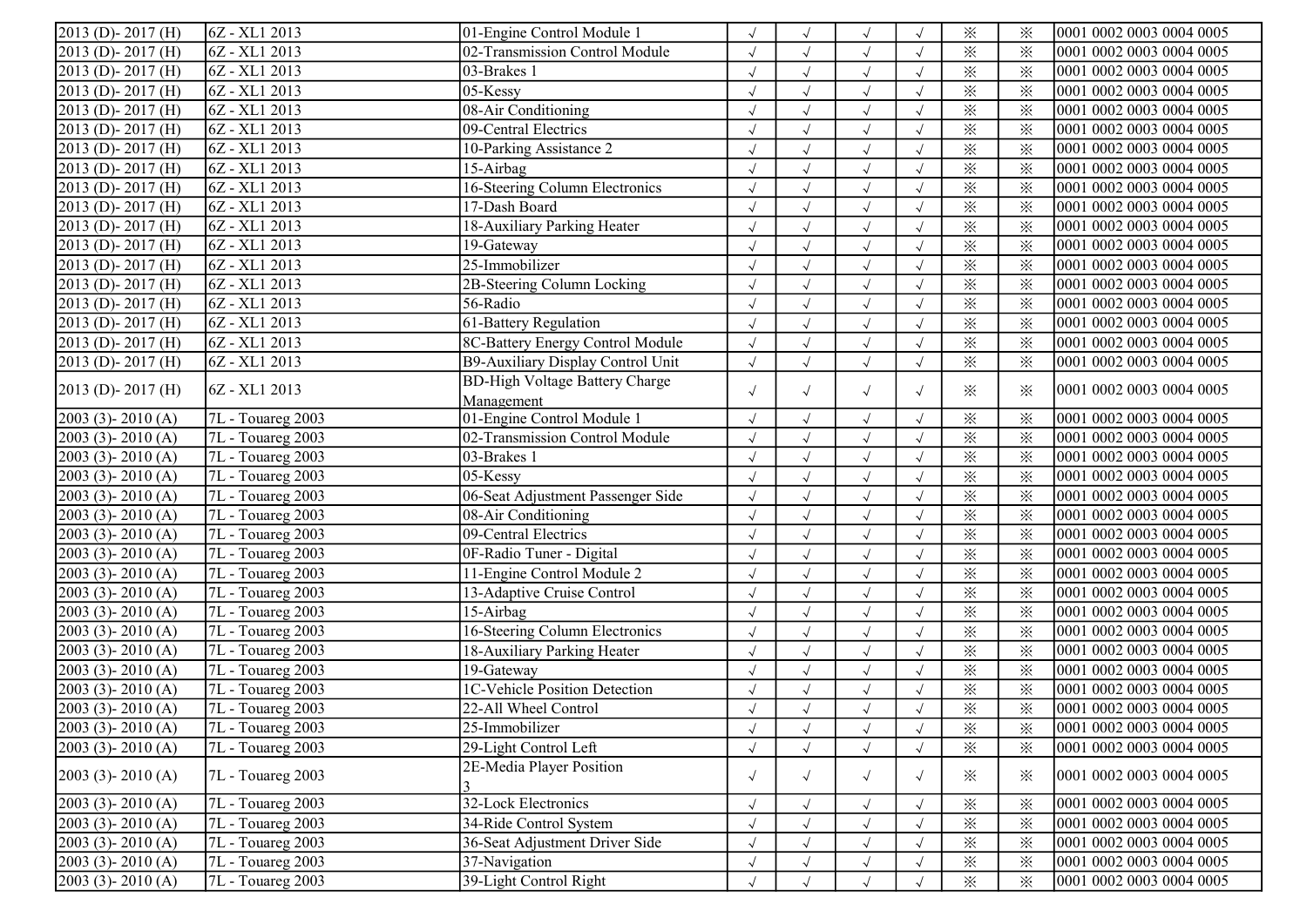| $2003$ (3) - $2010$ (A) | $7L$ - Touareg 2003           | 3C-Lane Change Assistant          | $\sqrt{ }$ |              | $\sqrt{ }$   |            | $\times$ | $\times$ | 0001 0002 0003 0004 0005 |
|-------------------------|-------------------------------|-----------------------------------|------------|--------------|--------------|------------|----------|----------|--------------------------|
| $2003$ (3) - $2010$ (A) | 7L - Touareg 2003             | 46-Central Module Comfort System  | $\sqrt{}$  |              | $\sqrt{ }$   | $\sqrt{ }$ | $\times$ | $\times$ | 0001 0002 0003 0004 0005 |
| 2003 (3)-2010 (A)       | 7L - Touareg 2003             | 47-Sound System                   | $\sqrt{}$  | $\sqrt{ }$   | $\sqrt{ }$   | $\sqrt{ }$ | $\times$ | $\times$ | 0001 0002 0003 0004 0005 |
| $2003$ (3) - $2010$ (A) | 7L - Touareg 2003             | 55-Headlight Regulation           | $\sqrt{2}$ | $\sqrt{ }$   | $\sqrt{ }$   | $\sqrt{ }$ | $\times$ | $\times$ | 0001 0002 0003 0004 0005 |
| 2003 (3)-2010 (A)       | 7L - Touareg 2003             | 56-Radio                          | $\sqrt{ }$ | $\sqrt{}$    | $\sqrt{ }$   | $\sqrt{ }$ | $\times$ | $\times$ | 0001 0002 0003 0004 0005 |
| $2003$ (3) - $2010$ (A) | $\sqrt{7L}$ - Touareg 2003    | 64-Stabilizers                    | $\sqrt{ }$ | $\checkmark$ | $\checkmark$ | $\sqrt{ }$ | $\times$ | $\times$ | 0001 0002 0003 0004 0005 |
| $2003$ (3) - $2010$ (A) | 7L - Touareg 2003             | 65-Tire Pressure Monitoring 1     |            |              | $\sqrt{ }$   |            | $\times$ | $\times$ | 0001 0002 0003 0004 0005 |
| 2003 (3)-2010 (A)       | 7L - Touareg 2003             | 68-Wiper Control Unit             |            |              | $\sqrt{ }$   |            | $\times$ | $\times$ | 0001 0002 0003 0004 0005 |
| $2003$ (3) - $2010$ (A) | 7L - Touareg 2003             | 69-Trailer Function               |            | $\sqrt{ }$   | $\sqrt{ }$   | $\sqrt{ }$ | $\times$ | $\times$ | 0001 0002 0003 0004 0005 |
| $2003$ (3) - $2010$ (A) | $7L$ - Touareg 2003           | 6C-Camera System Rear View        | $\sqrt{}$  | $\sqrt{ }$   | $\sqrt{}$    | $\sqrt{ }$ | $\times$ | $\times$ | 0001 0002 0003 0004 0005 |
| $2003$ (3) - $2010$ (A) | 7L - Touareg 2003             | 6D-Deck Lid Control Unit          | $\sqrt{ }$ | $\sqrt{ }$   | $\sqrt{}$    | $\sqrt{ }$ | $\times$ | $\times$ | 0001 0002 0003 0004 0005 |
| $2003$ (3) - $2010$ (A) | 7L - Touareg 2003             | 6E-Display Control Roof           | $\sqrt{}$  | $\checkmark$ | $\sqrt{ }$   | $\sqrt{ }$ | $\times$ | $\times$ | 0001 0002 0003 0004 0005 |
| $2003$ (3) - $2010$ (A) | 7L - Touareg 2003             | 75-Telematics Communication Unit  | $\sqrt{}$  | $\sqrt{ }$   | $\sqrt{}$    |            | $\times$ | $\times$ | 0001 0002 0003 0004 0005 |
| $2003$ (3) - $2010$ (A) | 7L - Touareg 2003             | 76-Parking Assistance             |            |              | $\sqrt{ }$   |            | $\times$ | $\times$ | 0001 0002 0003 0004 0005 |
| $2003$ (3) - $2010$ (A) | 7L - Touareg 2003             | 77-Telephone                      |            | $\sqrt{ }$   | $\sqrt{ }$   | $\sqrt{ }$ | $\times$ | $\times$ | 0001 0002 0003 0004 0005 |
| 2001 (1)-2010 (A)       | 7M - Sharan 2001              | 01-Engine Control Module 1        | $\sqrt{}$  | $\sqrt{ }$   | $\sqrt{ }$   |            | $\times$ | $\times$ | 0001 0002 0003 0004 0005 |
| $2001$ (1) - $2010$ (A) | 7M - Sharan 2001              | 02-Transmission Control Module    | $\sqrt{ }$ | $\sqrt{}$    | $\sqrt{ }$   |            | $\times$ | $\times$ | 0001 0002 0003 0004 0005 |
| 2001 (1)-2010 (A)       | 7M - Sharan 2001              | 08-Air Conditioning               | $\sqrt{2}$ | $\sqrt{}$    | $\sqrt{ }$   | $\sqrt{ }$ | $\times$ | $\times$ | 0001 0002 0003 0004 0005 |
| 2001 (1)-2010 (A)       | 7M - Sharan 2001              | 09-Central Electrics              |            | $\sqrt{ }$   | $\sqrt{ }$   |            | $\times$ | $\times$ | 0001 0002 0003 0004 0005 |
| 2001 (1)-2010 (A)       | 7M - Sharan 2001              | 15-Airbag                         |            | $\sqrt{ }$   | $\sqrt{ }$   |            | $\times$ | $\times$ | 0001 0002 0003 0004 0005 |
| 2001 (1)-2010 (A)       | 7M - Sharan 2001              | 16-Steering Column Electronics    | $\sqrt{}$  | $\sqrt{ }$   | $\sqrt{ }$   | $\sqrt{ }$ | $\times$ | $\times$ | 0001 0002 0003 0004 0005 |
| $2001$ (1) - $2010$ (A) | 7M - Sharan 2001              | 17-Dash Board                     | $\sqrt{}$  | $\sqrt{ }$   | $\sqrt{ }$   | $\sqrt{ }$ | $\times$ | $\times$ | 0001 0002 0003 0004 0005 |
| 2001 (1)-2010 (A)       | 7M - Sharan 2001              | 18-Auxiliary Parking Heater       | $\sqrt{}$  | $\sqrt{ }$   | $\sqrt{ }$   | $\sqrt{ }$ | $\times$ | $\times$ | 0001 0002 0003 0004 0005 |
| $2001$ (1) - $2010$ (A) | 7M - Sharan 2001              | 19-Gateway                        | $\sqrt{2}$ | $\sqrt{ }$   | $\sqrt{ }$   | $\sqrt{ }$ | $\times$ | $\times$ | 0001 0002 0003 0004 0005 |
| 2001 (1) - 2010 (A)     | 7M - Sharan 2001              | 22-All Wheel Control              | $\sqrt{2}$ | $\sqrt{ }$   | $\sqrt{}$    | $\sqrt{ }$ | $\times$ | $\times$ | 0001 0002 0003 0004 0005 |
| 2001 (1)-2010 (A)       | 7M - Sharan 2001              | 25-Immobilizer                    |            |              | $\sqrt{ }$   | $\sqrt{ }$ | $\times$ | $\times$ | 0001 0002 0003 0004 0005 |
| $2001$ (1) - $2010$ (A) | 7M - Sharan 2001              | 29-Light Control Left             | $\sqrt{}$  |              | $\sqrt{ }$   | $\sqrt{ }$ | $\times$ | $\times$ | 0001 0002 0003 0004 0005 |
| 2001 (1)-2010 (A)       | 7M - Sharan 2001              | 37-Navigation                     | $\sqrt{}$  |              | $\sqrt{}$    | $\sqrt{ }$ | $\times$ | $\times$ | 0001 0002 0003 0004 0005 |
| $2001$ (1) - $2010$ (A) | 7M - Sharan 2001              | 39-Light Control Right            | $\sqrt{}$  | $\sqrt{ }$   | $\sqrt{}$    | $\sqrt{ }$ | $\times$ | $\times$ | 0001 0002 0003 0004 0005 |
| $2001$ (1) - $2010$ (A) | 7M - Sharan 2001              | 56-Radio                          | $\sqrt{}$  | $\sqrt{ }$   | $\sqrt{}$    | $\sqrt{ }$ | $\times$ | $\times$ | 0001 0002 0003 0004 0005 |
| 2001 (1)-2010 (A)       | 7M - Sharan 2001              | 76-Parking Assistance             | $\sqrt{}$  | $\sqrt{ }$   | $\sqrt{ }$   |            | $\times$ | $\times$ | 0001 0002 0003 0004 0005 |
| 2001 (1)-2010 (A)       | 7M - Sharan 2001              | 77-Telephone                      |            |              | $\sqrt{ }$   |            | $\times$ | $\times$ | 0001 0002 0003 0004 0005 |
| 2011 (B)-2017 (H)       | 7N - Sharan 2011              | 01-Engine Control Module 1        | $\sqrt{}$  |              | $\sqrt{ }$   | $\sqrt{ }$ | $\times$ | $\times$ | 0001 0002 0003 0004 0005 |
| 2011 (B)-2017 (H)       | 7N - Sharan 2011              | 02-Transmission Control Module    | $\sqrt{}$  | $\sqrt{ }$   | $\sqrt{ }$   | $\sqrt{ }$ | $\times$ | $\times$ | 0001 0002 0003 0004 0005 |
| 2011 (B)-2017 (H)       | $\overline{7N}$ - Sharan 2011 | 05-Kessy                          | $\sqrt{}$  | $\sqrt{ }$   | $\sqrt{}$    | $\sqrt{ }$ | $\times$ | $\times$ | 0001 0002 0003 0004 0005 |
| 2011 (B)-2017 (H)       | 7N - Sharan 2011              | 06-Seat Adjustment Passenger Side | $\sqrt{ }$ | $\sqrt{ }$   | $\sqrt{ }$   | $\sqrt{ }$ | $\times$ | $\times$ | 0001 0002 0003 0004 0005 |
| $2011$ (B) - 2017 (H)   | 7N - Sharan 2011              | 08-Air Conditioning               | $\sqrt{ }$ | $\sqrt{ }$   | $\sqrt{}$    | $\sqrt{ }$ | $\times$ | $\times$ | 0001 0002 0003 0004 0005 |
| 2011 (B)-2017 (H)       | 7N - Sharan 2011              | 09-Central Electrics              |            |              | $\sqrt{ }$   | $\sqrt{ }$ | $\times$ | $\times$ | 0001 0002 0003 0004 0005 |
| 2011 (B)-2017 (H)       | 7N - Sharan 2011              | 0F-Radio Tuner - Digital          |            |              | $\sqrt{ }$   | $\sqrt{ }$ | $\times$ | ⋇        | 0001 0002 0003 0004 0005 |
| 2011 (B)-2017 (H)       | 7N - Sharan 2011              | 10-Parking Assistance 2           | $\sqrt{ }$ | $\sqrt{ }$   | $\sqrt{ }$   | $\sqrt{ }$ | $\times$ | $\times$ | 0001 0002 0003 0004 0005 |
| 2011 (B)-2017 (H)       | 7N - Sharan 2011              | 11-Engine Control Module 2        | $\sqrt{ }$ | $\sqrt{ }$   | $\sqrt{ }$   | $\sqrt{ }$ | $\times$ | $\times$ | 0001 0002 0003 0004 0005 |
| 2011 (B)-2017 (H)       | 7N - Sharan 2011              | 13-Adaptive Cruise Control        |            | $\sqrt{ }$   | $\sqrt{ }$   |            | $\times$ | $\times$ | 0001 0002 0003 0004 0005 |
| 2011 (B)-2017 (H)       | 7N - Sharan 2011              | 14-Wheel Dampening Electronics    | $\sqrt{}$  | $\sqrt{ }$   | $\sqrt{ }$   |            | $\times$ | $\times$ | 0001 0002 0003 0004 0005 |
| $2011$ (B) - 2017 (H)   | 7N - Sharan 2011              | 15-Airbag                         |            |              | $\sqrt{ }$   | $\sqrt{ }$ | $\times$ | $\times$ | 0001 0002 0003 0004 0005 |
| $2011$ (B) - 2017 (H)   | 7N - Sharan 2011              | 16-Steering Column Electronics    |            |              | $\sqrt{ }$   | $\sqrt{ }$ | $\times$ | $\times$ | 0001 0002 0003 0004 0005 |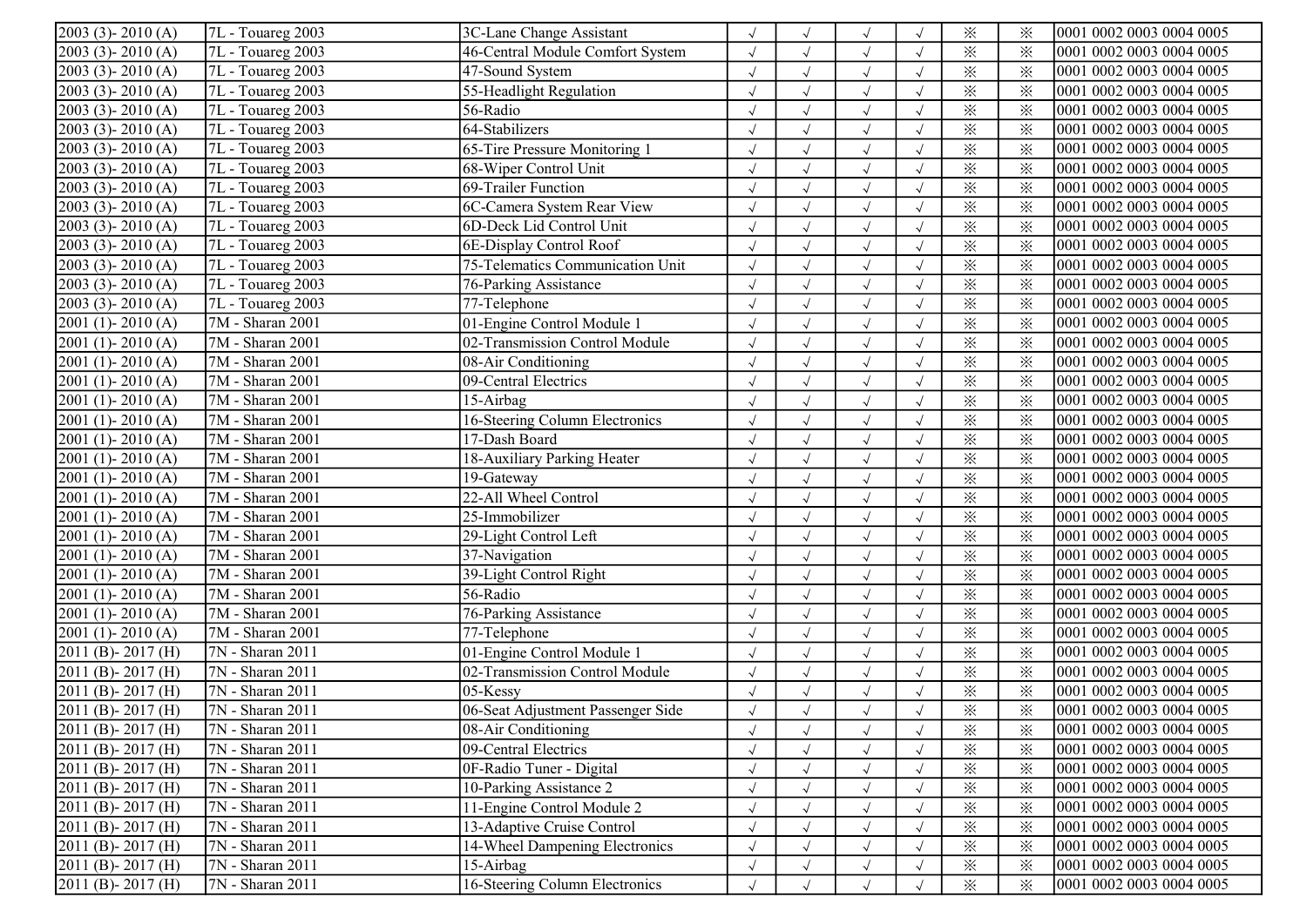| $2011$ (B) - 2017 (H)            | 7N - Sharan 2011              | 17-Dash Board                             | $\sqrt{ }$ | $\sqrt{}$    | $\sqrt{ }$   |            | $\times$                | $\times$                | 0001 0002 0003 0004 0005 |
|----------------------------------|-------------------------------|-------------------------------------------|------------|--------------|--------------|------------|-------------------------|-------------------------|--------------------------|
| 2011 (B)-2017 (H)                | 7N - Sharan 2011              | 18-Auxiliary Parking Heater               | $\sqrt{}$  | $\sqrt{ }$   | $\sqrt{ }$   |            | $\times$                | $\times$                | 0001 0002 0003 0004 0005 |
| 2011 (B)-2017 (H)                | 7N - Sharan 2011              | 19-Gateway                                |            | $\sqrt{}$    | $\sqrt{ }$   |            | $\times$                | $\times$                | 0001 0002 0003 0004 0005 |
| 2011 (B)-2017 (H)                | 7N - Sharan 2011              | 1C-Vehicle Position Detection             |            | $\sqrt{ }$   | $\sqrt{ }$   |            | $\times$                | $\times$                | 0001 0002 0003 0004 0005 |
| 2011 (B)-2017 (H)                | 7N - Sharan 2011              | 20-High Beam Assistance                   | $\sqrt{ }$ | $\sqrt{ }$   | $\sqrt{ }$   |            | $\times$                | $\times$                | 0001 0002 0003 0004 0005 |
| 2011 (B)-2017 (H)                | 7N - Sharan 2011              | 22-All Wheel Control                      | $\sqrt{ }$ | $\sqrt{}$    | $\sqrt{ }$   |            | $\times$                | $\times$                | 0001 0002 0003 0004 0005 |
| $2011$ (B) - 2017 (H)            | 7N - Sharan 2011              | 26-Electronic Roof Control                |            | $\checkmark$ | $\sqrt{ }$   |            | $\times$                | $\times$                | 0001 0002 0003 0004 0005 |
| $2011$ (B) - 2017 (H)            | $\sqrt{7N}$ - Sharan 2011     | 2B-Steering Column Locking                | $\sqrt{}$  | $\sqrt{}$    | $\sqrt{ }$   |            | $\times$                | $\times$                | 0001 0002 0003 0004 0005 |
| $2011$ (B) - 2017 (H)            | 7N - Sharan 2011              | 2E-Media Player Position                  |            |              |              |            |                         |                         | 0001 0002 0003 0004 0005 |
|                                  |                               |                                           | $\sqrt{ }$ | $\sqrt{}$    | $\sqrt{ }$   | $\sqrt{ }$ | ⋇                       | $\times$                |                          |
| $2011$ (B) - 2017 (H)            | 7N - Sharan 2011              | 30-Special Function 2                     | $\sqrt{}$  | $\sqrt{ }$   | $\sqrt{ }$   |            | $\times$                | $\times$                | 0001 0002 0003 0004 0005 |
| $2011$ (B) - 2017 (H)            | 7N - Sharan 2011              | 36-Seat Adjustment Driver Side            | $\sqrt{ }$ | $\sqrt{ }$   | $\sqrt{ }$   |            | $\times$                | $\times$                | 0001 0002 0003 0004 0005 |
| 2011 (B)-2017 (H)                | 7N - Sharan 2011              | 37-Navigation                             | $\sqrt{}$  | $\sqrt{ }$   | $\sqrt{ }$   | $\sqrt{ }$ | $\times$                | $\times$                | 0001 0002 0003 0004 0005 |
| 2011 (B)-2017 (H)                | 7N - Sharan 2011              | 3C-Lane Change Assistant                  | $\sqrt{ }$ | $\sqrt{ }$   | $\sqrt{ }$   | $\sqrt{ }$ | $\times$                | $\times$                | 0001 0002 0003 0004 0005 |
| 2011 (B)-2017 (H)                | 7N - Sharan 2011              | 3D-Special Function                       | $\sqrt{ }$ | $\sqrt{ }$   | $\sqrt{ }$   | $\sqrt{ }$ | $\times$                | $\times$                | 0001 0002 0003 0004 0005 |
| 2011 (B)-2017 (H)                | 7N - Sharan 2011              | 42-Door Electronics Driver Side           | $\sqrt{2}$ | $\sqrt{ }$   | $\sqrt{2}$   | $\sqrt{}$  | $\overline{\mathbf{x}}$ | $\overline{\mathbf{x}}$ | 0001 0002 0003 0004 0005 |
| 2011 (B)-2017 (H)                | 7N - Sharan 2011              | 44-Steering Assistance                    | $\sqrt{}$  | $\checkmark$ | $\sqrt{ }$   |            | $\times$                | $\times$                | 0001 0002 0003 0004 0005 |
| 2011 (B)-2017 (H)                | 7N - Sharan 2011              | 46-Central Module Comfort System          | $\sqrt{ }$ |              | $\sqrt{ }$   |            | $\overline{\mathbf{x}}$ | $\times$                | 0001 0002 0003 0004 0005 |
| 2011 (B)-2017 (H)                | 7N - Sharan 2011              | 47-Sound System                           | $\sqrt{ }$ | $\sqrt{}$    | $\sqrt{ }$   |            | $\overline{\mathbb{X}}$ | $\times$                | 0001 0002 0003 0004 0005 |
| 2011 (B)-2017 (H)                | 7N - Sharan 2011              | <b>4F-Central Electrics 2</b>             | $\sqrt{2}$ | $\sqrt{ }$   | $\sqrt{ }$   |            | $\times$                | $\times$                | 0001 0002 0003 0004 0005 |
| $2011$ (B) - 2017 (H)            | 7N - Sharan 2011              | 51-Drive Motor Control Module             | $\sqrt{}$  | $\sqrt{ }$   | $\sqrt{ }$   |            | $\times$                | $\times$                | 0001 0002 0003 0004 0005 |
| $\overline{2011}$ (B) - 2017 (H) | 7N - Sharan 2011              | 52-Door Electronics Passenger Side        | $\sqrt{}$  | $\checkmark$ | $\sqrt{ }$   |            | $\times$                | $\overline{\mathbf{x}}$ | 0001 0002 0003 0004 0005 |
| $2011$ (B) - 2017 (H)            | 7N - Sharan 2011              | 53-Parking Brake                          | $\sqrt{2}$ | $\sqrt{}$    | $\sqrt{ }$   |            | $\times$                | $\times$                | 0001 0002 0003 0004 0005 |
| $2011$ (B) - 2017 (H)            | 7N - Sharan 2011              | 55-Headlight Regulation                   | $\sqrt{ }$ | $\sqrt{}$    | $\sqrt{}$    |            | $\times$                | $\times$                | 0001 0002 0003 0004 0005 |
| $\overline{2011}$ (B) - 2017 (H) | $\sqrt{7N}$ - Sharan 2011     | 57-TV Tuner                               |            | $\sqrt{ }$   | $\sqrt{ }$   | $\sqrt{ }$ | $\overline{\mathbf{x}}$ | $\times$                | 0001 0002 0003 0004 0005 |
| $2011$ (B) - 2017 (H)            | 7N - Sharan 2011              | 5F-Information Control Unit 1             | $\sqrt{2}$ | $\checkmark$ | $\sqrt{ }$   | $\sqrt{ }$ | $\times$                | $\times$                | 0001 0002 0003 0004 0005 |
| 2011 (B)-2017 (H)                | 7N - Sharan 2011              | 61-Battery Regulation                     | $\sqrt{ }$ | $\checkmark$ | $\sqrt{ }$   | $\sqrt{ }$ | $\times$                | $\times$                | 0001 0002 0003 0004 0005 |
| 2011 (B)-2017 (H)                | $\overline{7N}$ - Sharan 2011 | 62-Door Electronics Rear Left             | $\sqrt{}$  | $\sqrt{}$    | $\sqrt{2}$   | $\sqrt{ }$ | $\times$                | $\times$                | 0001 0002 0003 0004 0005 |
| 2011 (B)-2017 (H)                | 7N - Sharan 2011              | 63-Entry Assistance Driver Side           | $\sqrt{}$  | $\sqrt{ }$   | $\sqrt{ }$   | $\sqrt{}$  | $\times$                | $\times$                | 0001 0002 0003 0004 0005 |
| 2011 (B)-2017 (H)                | 7N - Sharan 2011              | 65-Tire Pressure Monitoring 1             | $\sqrt{}$  | $\sqrt{ }$   | $\checkmark$ |            | $\times$                | $\times$                | 0001 0002 0003 0004 0005 |
| 2011 (B)-2017 (H)                | 7N - Sharan 2011              | 69-Trailer Function                       |            | $\sqrt{ }$   | $\sqrt{ }$   | $\sqrt{ }$ | $\times$                | $\times$                | 0001 0002 0003 0004 0005 |
| 2011 (B)-2017 (H)                | 7N - Sharan 2011              | 6C-Camera System Rear View                | $\sqrt{ }$ | $\sqrt{ }$   | $\sqrt{ }$   |            | $\times$                | $\times$                | 0001 0002 0003 0004 0005 |
| 2011 (B)-2017 (H)                | 7N - Sharan 2011              | 6D-Deck Lid Control Unit                  | $\sqrt{2}$ | $\sqrt{ }$   | $\sqrt{ }$   |            | $\times$                | $\times$                | 0001 0002 0003 0004 0005 |
| $2011$ (B) - 2017 (H)            | 7N - Sharan 2011              | 72-Door Electronics Rear Right            | $\sqrt{2}$ | $\checkmark$ | $\sqrt{ }$   |            | $\times$                | $\times$                | 0001 0002 0003 0004 0005 |
| $\overline{2011}$ (B) - 2017 (H) | $\overline{7N}$ - Sharan 2011 | 73-Entry Assistance Passenger Side        | $\sqrt{}$  |              | $\sqrt{ }$   |            | $\times$                | $\times$                | 0001 0002 0003 0004 0005 |
| $\overline{2011}$ (B) - 2017 (H) | $\overline{7N}$ - Sharan 2011 | 75-Telematics Communication Unit          | $\sqrt{ }$ |              | $\sqrt{ }$   |            | $\times$                | $\times$                | 0001 0002 0003 0004 0005 |
| $2011$ (B) - 2017 (H)            | 7N - Sharan 2011              | 76-Parking Assistance                     | $\sqrt{ }$ | $\sqrt{ }$   | $\sqrt{ }$   |            | $\times$                | ⋇                       | 0001 0002 0003 0004 0005 |
| $2011$ (B) - 2017 (H)            | 7N - Sharan 2011              | 77-Telephone                              | $\sqrt{2}$ |              | $\sqrt{ }$   |            | $\times$                | $\times$                | 0001 0002 0003 0004 0005 |
| $2011$ (B) - 2017 (H)            | 7N - Sharan 2011              | 7D-Auxiliary Heater                       | $\sqrt{ }$ |              | $\sqrt{ }$   |            | $\times$                | $\times$                | 0001 0002 0003 0004 0005 |
| $2011$ (B) - 2017 (H)            | $\overline{7N}$ - Sharan 2011 | 8C-Battery Energy Control Module          | $\sqrt{2}$ |              | $\sqrt{}$    |            | $\times$                | $\times$                | 0001 0002 0003 0004 0005 |
|                                  |                               | <b>A5-Front Sensors Driver Assistance</b> |            |              |              |            |                         |                         | 0001 0002 0003 0004 0005 |
| $2011$ (B) - 2017 (H)            | 7N - Sharan 2011              | System                                    | $\sqrt{ }$ | $\sqrt{ }$   | $\sqrt{ }$   | $\sqrt{ }$ | $\times$                | $\times$                |                          |
| $2011$ (B) - 2017 (H)            | 7N - Sharan 2011              | <b>BD-High Voltage Battery Charge</b>     | $\sqrt{ }$ | $\sqrt{ }$   |              |            | $\times$                | $\times$                | 0001 0002 0003 0004 0005 |
|                                  |                               | Management                                |            |              | $\sqrt{ }$   | $\sqrt{ }$ |                         |                         |                          |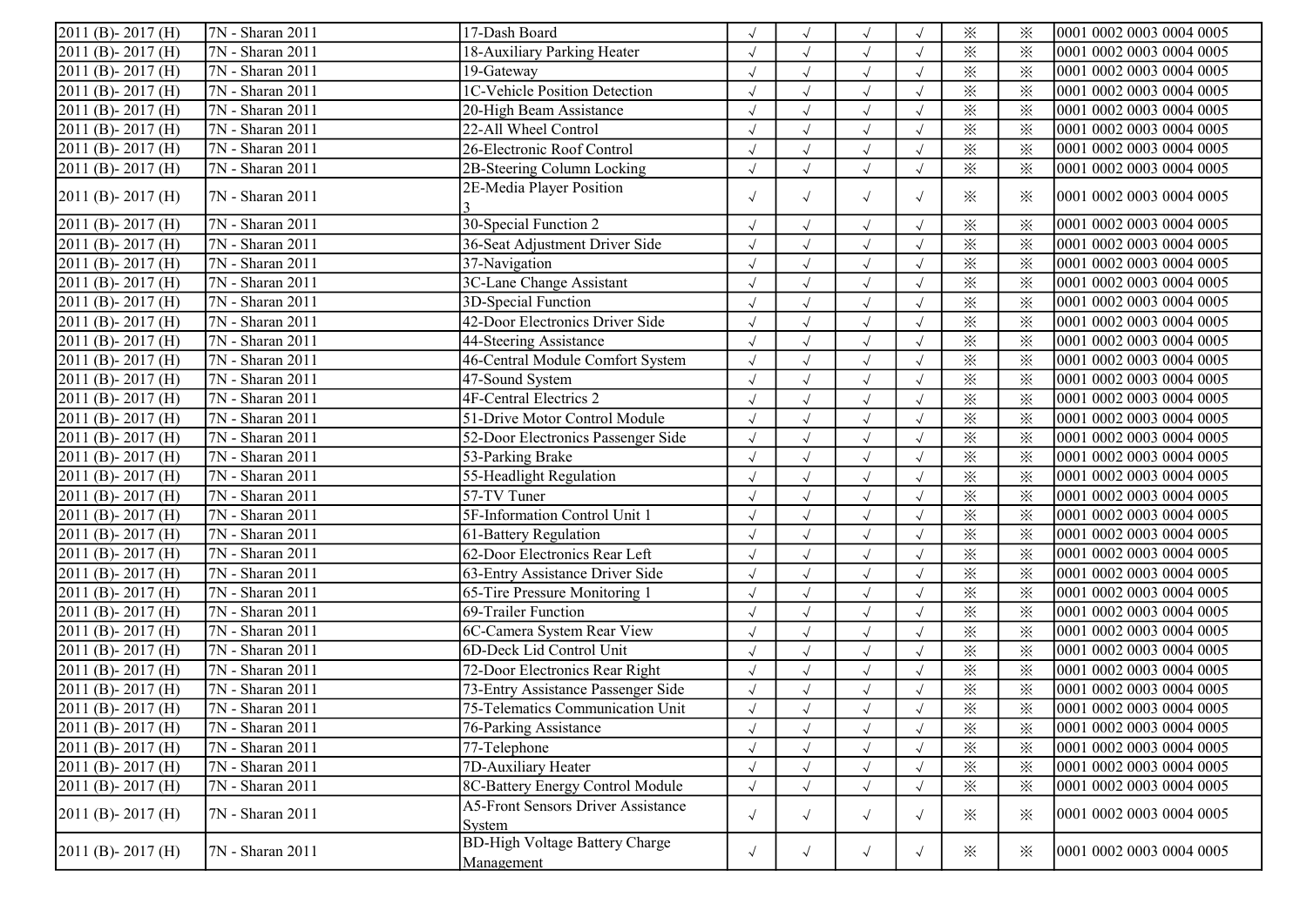| $2011$ (B) - 2017 (H) | 7N - Sharan 2011           | <b>BE-Sliding Door Rear</b><br>Left  | $\sqrt{ }$         | $\sqrt{ }$    | $\sqrt{ }$    | $\sqrt{ }$    | $\times$                | ⋇                      | 0001 0002 0003 0004 0005 |
|-----------------------|----------------------------|--------------------------------------|--------------------|---------------|---------------|---------------|-------------------------|------------------------|--------------------------|
| $2011$ (B) - 2017 (H) | 7N - Sharan 2011           | <b>BF-Sliding Door Rear</b><br>Right | $\sqrt{ }$         | $\sqrt{ }$    | $\sqrt{ }$    | $\sqrt{ }$    | $\times$                | ⋇                      | 0001 0002 0003 0004 0005 |
| $2010(A) - 2017(H)$   | $7P - Touareg 2010$        | 01-Engine Control Module 1           | $\sqrt{ }$         | $\sqrt{ }$    | $\sqrt{ }$    |               | $\times$                | $\times$               | 0001 0002 0003 0004 0005 |
| 2010 (A)-2017 (H)     | 7P - Touareg 2010          | 02-Transmission Control Module       |                    | $\sqrt{ }$    | $\sqrt{ }$    |               | $\times$                | $\times$               | 0001 0002 0003 0004 0005 |
| 2010 (A)-2017 (H)     | 7P - Touareg 2010          | 03-Brakes 1                          |                    | $\sqrt{ }$    | $\sqrt{ }$    | $\sqrt{ }$    | $\times$                | $\times$               | 0001 0002 0003 0004 0005 |
| 2010 (A)-2017 (H)     | 7P - Touareg 2010          | $05$ -Kessy                          | $\sqrt{ }$         | $\sqrt{ }$    | $\sqrt{ }$    |               | $\times$                | $\times$               | 0001 0002 0003 0004 0005 |
| 2010 (A) - 2017 (H)   | 7P - Touareg 2010          | 06-Seat Adjustment Passenger Side    | $\sqrt{}$          | $\sqrt{ }$    | $\sqrt{ }$    |               | $\times$                | $\times$               | 0001 0002 0003 0004 0005 |
| 2010 (A)-2017 (H)     | 7P - Touareg 2010          | 08-Air Conditioning                  | $\sqrt{2}$         | $\sqrt{ }$    | $\sqrt{ }$    |               | $\times$                | $\times$               | 0001 0002 0003 0004 0005 |
| $2010(A) - 2017(H)$   | 7P - Touareg 2010          | 09-Central Electrics                 | $\sqrt{}$          | $\sqrt{ }$    | $\sqrt{2}$    |               | $\times$                | $\times$               | 0001 0002 0003 0004 0005 |
| $2010(A) - 2017(H)$   | $7P - Touareg 2010$        | 0E-Media Player Position             | $\sqrt{ }$         | $\sqrt{ }$    | $\sqrt{ }$    | $\sqrt{ }$    | $\times$                | ፠                      | 0001 0002 0003 0004 0005 |
| 2010 (A)-2017 (H)     | 7P - Touareg 2010          | 10-Parking Assistance 2              |                    | $\sqrt{}$     | $\sqrt{ }$    |               | $\times$                | $\times$               | 0001 0002 0003 0004 0005 |
| 2010 (A)-2017 (H)     | 7P - Touareg 2010          | 11-Engine Control Module 2           |                    | $\sqrt{ }$    | $\sqrt{ }$    | $\sqrt{ }$    | $\times$                | $\times$               | 0001 0002 0003 0004 0005 |
| 2010 (A)-2017 (H)     | 7P - Touareg 2010          | 13-Adaptive Cruise Control           | $\sqrt{ }$         | $\sqrt{ }$    | $\sqrt{ }$    |               | $\times$                | $\times$               | 0001 0002 0003 0004 0005 |
| 2010 (A)-2017 (H)     | 7P - Touareg 2010          | 15-Airbag                            | $\sqrt{ }$         | $\sqrt{ }$    | $\sqrt{}$     | $\sqrt{ }$    | $\times$                | $\times$               | 0001 0002 0003 0004 0005 |
| 2010 (A) - 2017 (H)   | 7P - Touareg 2010          | 16-Steering Column Electronics       | $\sqrt{}$          | $\sqrt{ }$    | $\sqrt{ }$    | $\sqrt{ }$    | $\times$                | $\times$               | 0001 0002 0003 0004 0005 |
| 2010 (A)-2017 (H)     | 7P - Touareg 2010          | 17-Dash Board                        | $\sqrt{ }$         | $\sqrt{ }$    | $\sqrt{2}$    | $\sqrt{ }$    | $\times$                | $\times$               | 0001 0002 0003 0004 0005 |
| 2010 (A)-2017 (H)     | 7P - Touareg 2010          | 19-Gateway                           | $\sqrt{}$          | $\sqrt{}$     | $\sqrt{ }$    |               | $\times$                | $\times$               | 0001 0002 0003 0004 0005 |
| $2010(A) - 2017(H)$   | 7P - Touareg 2010          | 1E-Media Player Position             | $\sqrt{ }$         | $\sqrt{ }$    | $\sqrt{ }$    | $\sqrt{ }$    | $\times$                | ⋇                      | 0001 0002 0003 0004 0005 |
| $2010(A) - 2017(H)$   | 7P - Touareg 2010          | 22-All Wheel Control                 |                    | $\sqrt{ }$    | J             |               | $\times$                | $\times$               | 0001 0002 0003 0004 0005 |
| $2010(A) - 2017(H)$   | 7P - Touareg 2010          | 28-Climate Control Unit<br>Rear      | $\sqrt{ }$         | $\sqrt{ }$    | $\sqrt{ }$    | $\sqrt{ }$    | $\times$                | ⋇                      | 0001 0002 0003 0004 0005 |
| $2010(A) - 2017(H)$   | 7P - Touareg 2010          | 2E-Media Player Position             | $\sqrt{ }$         | $\sqrt{ }$    | $\sqrt{ }$    | $\sqrt{ }$    | $\times$                | ⋇                      | 0001 0002 0003 0004 0005 |
| 2010 (A)-2017 (H)     | 7P - Touareg 2010          | 32-Lock Electronics                  |                    | $\sqrt{ }$    | $\sqrt{2}$    | $\sqrt{ }$    | $\times$                | $\times$               | 0001 0002 0003 0004 0005 |
| 2010 (A)-2017 (H)     | 7P - Touareg 2010          | 34-Ride Control System               | $\sqrt{}$          | $\sqrt{ }$    | $\sqrt{2}$    |               | $\times$                | $\times$               | 0001 0002 0003 0004 0005 |
| 2010 (A)-2017 (H)     | 7P - Touareg 2010          | 36-Seat Adjustment Driver Side       | $\sqrt{ }$         | $\sqrt{ }$    | $\sqrt{}$     |               | $\times$                | $\times$               | 0001 0002 0003 0004 0005 |
| $2010(A) - 2017(H)$   | 7P - Touareg 2010          | 3C-Lane Change Assistant             | $\sqrt{}$          | $\sqrt{ }$    | $\sqrt{ }$    |               | $\times$                | $\times$               | 0001 0002 0003 0004 0005 |
| $2010(A) - 2017(H)$   | 7P - Touareg 2010          | 40-Air Conditioning<br>Compressor    | $\sqrt{ }$         | $\sqrt{ }$    | $\sqrt{ }$    | $\sqrt{ }$    | $\times$                | $\times$               | 0001 0002 0003 0004 0005 |
| $2010(A) - 2017(H)$   | $\sqrt{7P}$ - Touareg 2010 | 42-Door Electronics Driver Side      | $\sqrt{}$          | $\sqrt{ }$    | $\sqrt{ }$    |               | $\times$                | $\times$               | 0001 0002 0003 0004 0005 |
| $2010(A) - 2017(H)$   | 7P - Touareg 2010          | 44-Steering Assistance               | $\sqrt{}$          | $\sqrt{ }$    | $\sqrt{ }$    |               | $\times$                | $\times$               | 0001 0002 0003 0004 0005 |
| $2010(A) - 2017(H)$   | $\sqrt{7P}$ - Touareg 2010 | 46-Central Module Comfort System     |                    | $\sqrt{ }$    | $\sqrt{ }$    |               | $\times$                | $\times$               | 0001 0002 0003 0004 0005 |
| $2010(A) - 2017(H)$   | $\sqrt{7P - T$ ouareg 2010 | 47-Sound System                      | $\rightsquigarrow$ | $\mathcal{N}$ | $\mathcal{N}$ | $\mathcal{N}$ | $\overline{\mathbb{X}}$ | $\overline{\varkappa}$ | 0001 0002 0003 0004 0005 |
| $2010(A) - 2017(H)$   | $7P - Touareg 2010$        | 51-Drive Motor Control Module        | $\sqrt{}$          | $\sqrt{ }$    | $\sqrt{ }$    |               | $\times$                | ⋇                      | 0001 0002 0003 0004 0005 |
| $[2010(A)-2017(H)]$   | 7P - Touareg 2010          | 52-Door Electronics Passenger Side   |                    |               |               |               | $\times$                | $\times$               | 0001 0002 0003 0004 0005 |
| $2010(A) - 2017(H)$   | 7P - Touareg 2010          | 53-Parking Brake                     |                    |               |               |               | $\times$                | $\times$               | 0001 0002 0003 0004 0005 |
| $2010(A) - 2017(H)$   | 7P - Touareg 2010          | 56-Radio                             | $\sqrt{}$          | $\sqrt{ }$    | $\sqrt{}$     |               | $\times$                | $\times$               | 0001 0002 0003 0004 0005 |
| $2010(A) - 2017(H)$   | $7P - Touareg 2010$        | 57-TV Tuner                          |                    | $\sqrt{ }$    | $\sqrt{ }$    |               | $\times$                | $\times$               | 0001 0002 0003 0004 0005 |
| $2010(A) - 2017(H)$   | $7P - Touareg 2010$        | 5F-Information Control Unit 1        |                    | $\sqrt{ }$    | $\sqrt{ }$    | $\sqrt{ }$    | $\times$                | $\times$               | 0001 0002 0003 0004 0005 |
| $2010(A) - 2017(H)$   | $7P - Touareg 2010$        | 62-Door Electronics Rear Left        | $\sqrt{ }$         | $\sqrt{ }$    | $\sqrt{ }$    |               | $\times$                | $\times$               | 0001 0002 0003 0004 0005 |
| $2010(A) - 2017(H)$   | $7P - Touareg 2010$        | 65-Tire Pressure Monitoring 1        | $\sqrt{ }$         | $\sqrt{ }$    | $\sqrt{ }$    |               | $\times$                | $\times$               | 0001 0002 0003 0004 0005 |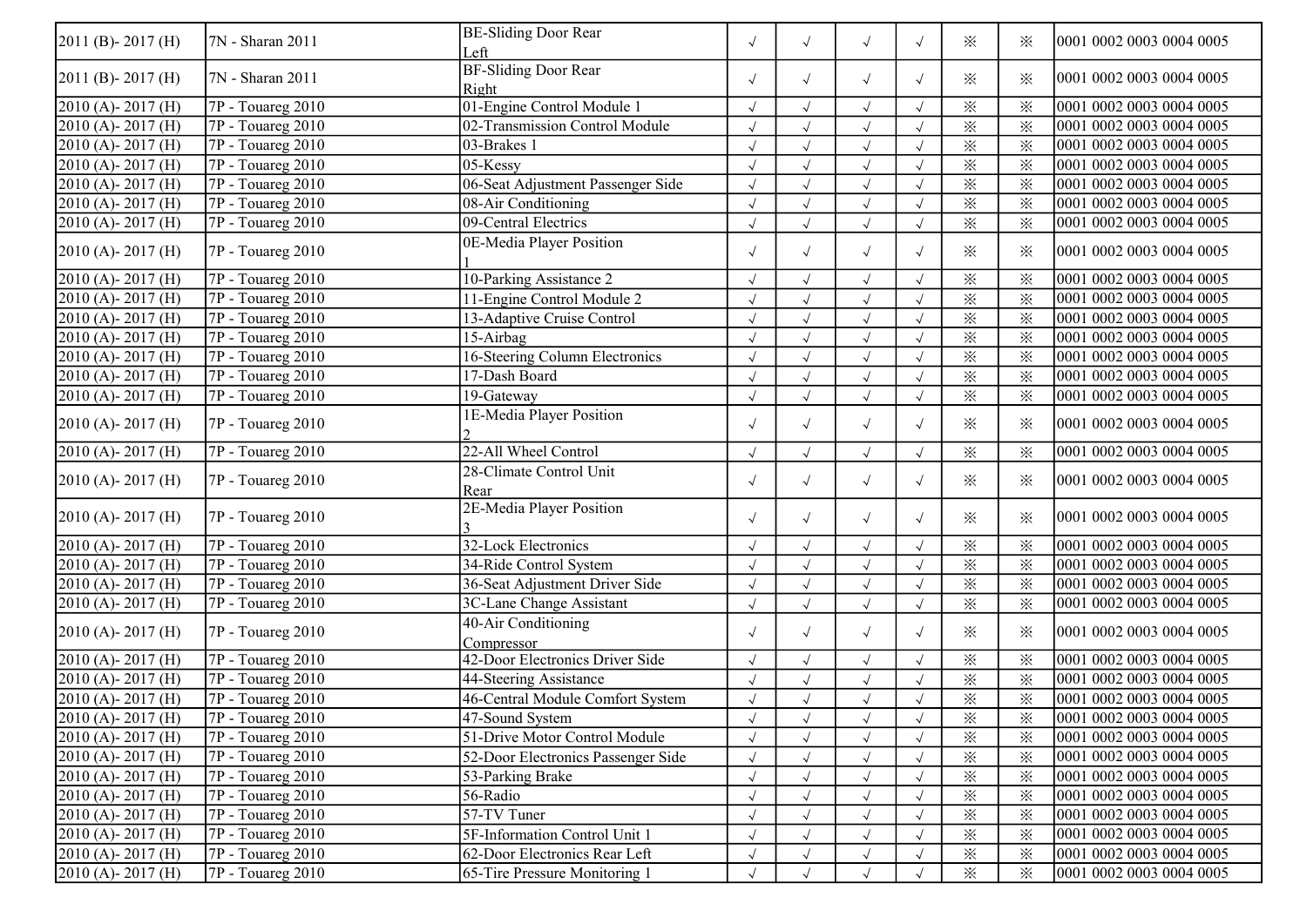| 2010 (A)-2017 (H)       | 7P - Touareg 2010   | 69-Trailer Function              |            |              | $\sqrt{ }$           |            | $\times$                | $\times$               | 0001 0002 0003 0004 0005 |
|-------------------------|---------------------|----------------------------------|------------|--------------|----------------------|------------|-------------------------|------------------------|--------------------------|
| 2010 (A)-2017 (H)       | 7P - Touareg 2010   | 6C-Camera System Rear View       | $\sqrt{ }$ |              | $\sqrt{ }$           | $\sqrt{ }$ | $\times$                | $\times$               | 0001 0002 0003 0004 0005 |
| 2010 (A)-2017 (H)       | 7P - Touareg 2010   | 6D-Deck Lid Control Unit         | $\sqrt{}$  | $\sqrt{ }$   | $\sqrt{ }$           | $\sqrt{ }$ | $\overline{\mathbf{x}}$ | $\times$               | 0001 0002 0003 0004 0005 |
| 2010 (A)-2017 (H)       | 7P - Touareg 2010   | 72-Door Electronics Rear Right   | $\sqrt{ }$ | $\sqrt{ }$   | $\sqrt{ }$           | $\sqrt{ }$ | $\times$                | $\times$               | 0001 0002 0003 0004 0005 |
| 2010 (A)-2017 (H)       | 7P - Touareg 2010   | 75-Telematics Communication Unit | $\sqrt{ }$ | $\sqrt{ }$   | $\sqrt{ }$           | $\sqrt{ }$ | $\times$                | $\times$               | 0001 0002 0003 0004 0005 |
| 2010 (A)-2017 (H)       | 7P - Touareg 2010   | 77-Telephone                     | $\sqrt{2}$ | $\sqrt{}$    | $\checkmark$         | $\sqrt{ }$ | $\times$                | $\times$               | 0001 0002 0003 0004 0005 |
| 2010 (A)-2017 (H)       | 7P - Touareg 2010   | 85-On-Board Camera               | $\sqrt{ }$ | $\sqrt{ }$   | $\sqrt{ }$           |            | $\times$                | $\times$               | 0001 0002 0003 0004 0005 |
|                         |                     | 8B-Adaptive Cruise               |            |              |                      |            |                         |                        |                          |
| $2010(A) - 2017(H)$     | 7P - Touareg 2010   | Control 2                        | $\sqrt{ }$ | $\sqrt{ }$   | $\sqrt{ }$           | $\sqrt{ }$ | $\times$                | $\times$               | 0001 0002 0003 0004 0005 |
| 2010 (A)-2017 (H)       | 7P - Touareg 2010   | 8C-Battery Energy Control Module | $\sqrt{ }$ |              | $\sqrt{ }$           |            | $\times$                | $\times$               | 0001 0002 0003 0004 0005 |
| $2010(A) - 2017(H)$     | 7P - Touareg 2010   | 8E-Image Processing              | $\sqrt{ }$ | $\sqrt{ }$   |                      | $\sqrt{ }$ | $\times$                | $\times$               | 0001 0002 0003 0004 0005 |
|                         |                     | Electronics                      |            |              | $\sqrt{ }$           |            |                         |                        |                          |
| $2010(A) - 2017(H)$     | 7P - Touareg 2010   | 8F-Pretensioner Front            | $\sqrt{ }$ | $\sqrt{ }$   | $\sqrt{ }$           | $\sqrt{ }$ | $\times$                | $\times$               | 0001 0002 0003 0004 0005 |
|                         |                     | Left                             |            |              |                      |            |                         |                        |                          |
| $2010(A) - 2017(H)$     | 7P - Touareg 2010   | 90-Pretensioner Front            | $\sqrt{ }$ | $\sqrt{ }$   | $\sqrt{ }$           | $\sqrt{ }$ | $\times$                | $\times$               | 0001 0002 0003 0004 0005 |
|                         |                     | Right                            |            |              |                      |            |                         |                        |                          |
| 1999 (X) - 2015 (F)     | 9M - Jetta 1999 RoW | 01-Engine Control Module 1       | $\sqrt{ }$ |              | $\sqrt{ }$           | $\sqrt{ }$ | $\times$                | $\times$               | 0001 0002 0003 0004 0005 |
| 1999 (X) - 2015 (F)     | 9M - Jetta 1999 RoW | 02-Transmission Control Module   | $\sqrt{}$  | $\sqrt{ }$   | $\sqrt{ }$           | $\sqrt{ }$ | $\overline{\mathbf{x}}$ | $\times$               | 0001 0002 0003 0004 0005 |
| 1999 (X) - 2015 (F)     | 9M - Jetta 1999 RoW | 08-Air Conditioning              | $\sqrt{ }$ | $\sqrt{ }$   | $\sqrt{ }$           | $\sqrt{ }$ | $\times$                | $\times$               | 0001 0002 0003 0004 0005 |
| 1999 (X) - 2015 (F)     | 9M - Jetta 1999 RoW | 09-Central Electrics             | $\sqrt{ }$ | $\sqrt{ }$   | $\sqrt{}$            | $\sqrt{ }$ | $\times$                | $\times$               | 0001 0002 0003 0004 0005 |
| 1999 (X) - 2015 (F)     | 9M - Jetta 1999 RoW | 15-Airbag                        | $\sqrt{2}$ | $\checkmark$ | $\sqrt{ }$           | $\sqrt{ }$ | $\overline{\varkappa}$  | $\overline{\varkappa}$ | 0001 0002 0003 0004 0005 |
| 1999 (X) - 2015 (F)     | 9M - Jetta 1999 RoW | 16-Steering Column Electronics   | $\sqrt{2}$ | $\sqrt{ }$   | $\sqrt{}$            | $\sqrt{ }$ | $\times$                | $\times$               | 0001 0002 0003 0004 0005 |
| 1999 (X) - 2015 (F)     | 9M - Jetta 1999 RoW | 17-Dash Board                    | $\sqrt{ }$ |              | $\sqrt{}$            |            | $\times$                | $\times$               | 0001 0002 0003 0004 0005 |
| 1999 (X) - 2015 (F)     | 9M - Jetta 1999 RoW | 19-Gateway                       | $\sqrt{}$  | $\sqrt{ }$   | $\sqrt{ }$           | $\sqrt{ }$ | $\times$                | $\times$               | 0001 0002 0003 0004 0005 |
| 1999 (X) - 2015 (F)     | 9M - Jetta 1999 RoW | 25-Immobilizer                   | $\sqrt{2}$ | $\sqrt{ }$   | $\sqrt{ }$           | $\sqrt{ }$ | $\times$                | $\times$               | 0001 0002 0003 0004 0005 |
|                         |                     | 35-Central Locking               |            |              |                      |            |                         |                        |                          |
| 1999 (X)- 2015 (F)      | 9M - Jetta 1999 RoW | Control Module                   | $\sqrt{ }$ | $\sqrt{ }$   | $\sqrt{ }$           | $\sqrt{ }$ | $\times$                | ⋇                      | 0001 0002 0003 0004 0005 |
| 1999 (X) - 2015 (F)     | 9M - Jetta 1999 RoW | 36-Seat Adjustment Driver Side   | $\sqrt{}$  | $\sqrt{ }$   | $\sqrt{}$            | $\sqrt{ }$ | $\times$                | $\times$               | 0001 0002 0003 0004 0005 |
| 1999 (X) - 2015 (F)     | 9M - Jetta 1999 RoW | 46-Central Module Comfort System | $\sqrt{2}$ | $\checkmark$ | $\sqrt{}$            | $\sqrt{ }$ | $\times$                | $\times$               | 0001 0002 0003 0004 0005 |
| 1999 (X) - 2015 (F)     | 9M - Jetta 1999 RoW | 56-Radio                         | $\sqrt{ }$ | $\sqrt{ }$   | $\sqrt{ }$           | $\sqrt{ }$ | $\times$                | $\times$               | 0001 0002 0003 0004 0005 |
| 1999 (X) - 2015 (F)     | 9M - Jetta 1999 RoW | 75-Telematics Communication Unit | $\sqrt{ }$ |              | $\sqrt{ }$           |            | $\times$                | $\times$               | 0001 0002 0003 0004 0005 |
| $2002$ (2) - $2010$ (A) | 9N1/9N3 - Polo 2002 | 01-Engine Control Module 1       | $\sqrt{}$  | $\sqrt{ }$   | $\sqrt{}$            | $\sqrt{ }$ | $\times$                | $\times$               | 0001 0002 0003 0004 0005 |
| $2002(2) - 2010(A)$     | 9N1/9N3 - Polo 2002 | 02-Transmission Control Module   | $\sqrt{}$  | $\sqrt{ }$   | $\sqrt{}$            | $\sqrt{ }$ | $\times$                | $\times$               | 0001 0002 0003 0004 0005 |
| $2002$ (2) - $2010$ (A) | 9N1/9N3 - Polo 2002 | 03-Brakes 1                      | $\sqrt{ }$ | $\sqrt{ }$   | $\sqrt{ }$           | $\sqrt{ }$ | $\times$                | $\times$               | 0001 0002 0003 0004 0005 |
| 2002 (2)-2010 (A)       | 9N1/9N3 - Polo 2002 | 07-Display Control Unit          | $\sqrt{ }$ | $\sqrt{ }$   | $\sqrt{}$            | $\sqrt{ }$ | $\times$                | $\times$               | 0001 0002 0003 0004 0005 |
| $2002$ (2) - $2010$ (A) | 9N1/9N3 - Polo 2002 | 08-Air Conditioning              |            | $\sqrt{ }$   | $\checkmark$         |            | $\times$                | $\times$               | 0001 0002 0003 0004 0005 |
| $2002(2) - 2010(A)$     | 9N1/9N3 - Polo 2002 | 09-Central Electrics             | $\sqrt{ }$ | $\sqrt{ }$   | $\sqrt{ }$           | $\sqrt{ }$ | $\times$                | $\ddotsc$<br>✕         | 0001 0002 0003 0004 0005 |
| $[2002 (2) - 2010 (A)]$ | 9N1/9N3 - Polo 2002 | 15-Airbag                        | $\sqrt{ }$ |              | $\sqrt{ }$           |            | $\times$                | $\times$               | 0001 0002 0003 0004 0005 |
| $[2002 (2)-2010 (A)]$   | 9N1/9N3 - Polo 2002 | 17-Dash Board                    | $\sqrt{}$  |              | $\sqrt{ }$           | $\sqrt{ }$ | $\times$                | $\times$               | 0001 0002 0003 0004 0005 |
| $2002$ (2) - $2010$ (A) | 9N1/9N3 - Polo 2002 | 25-Immobilizer                   | $\sqrt{}$  | $\sqrt{ }$   | $\sqrt{\phantom{a}}$ |            | $\times$                | $\times$               | 0001 0002 0003 0004 0005 |
| $2002(2) - 2010(A)$     | 9N1/9N3 - Polo 2002 | 29-Light Control Left            | $\sqrt{ }$ |              | $\sqrt{ }$           |            | $\times$                | $\times$               | 0001 0002 0003 0004 0005 |
| $2002$ (2) - $2010$ (A) | 9N1/9N3 - Polo 2002 | 30-Special Function 2            | $\sqrt{}$  | $\sqrt{ }$   | $\sqrt{ }$           |            | $\times$                | $\times$               | 0001 0002 0003 0004 0005 |
| $2002$ (2)- $2010$ (A)  | 9N1/9N3 - Polo 2002 | 37-Navigation                    |            |              | $\sqrt{ }$           |            | $\times$                | $\times$               | 0001 0002 0003 0004 0005 |
| $2002$ (2)- $2010$ (A)  | 9N1/9N3 - Polo 2002 | 44-Steering Assistance           |            |              | $\sqrt{ }$           |            | $\times$                | $\times$               | 0001 0002 0003 0004 0005 |
| $2002(2) - 2010(A)$     | 9N1/9N3 - Polo 2002 | 45-Interior Monitoring           |            |              | $\sqrt{ }$           |            | $\times$                | $\times$               | 0001 0002 0003 0004 0005 |
|                         |                     |                                  |            |              |                      |            |                         |                        |                          |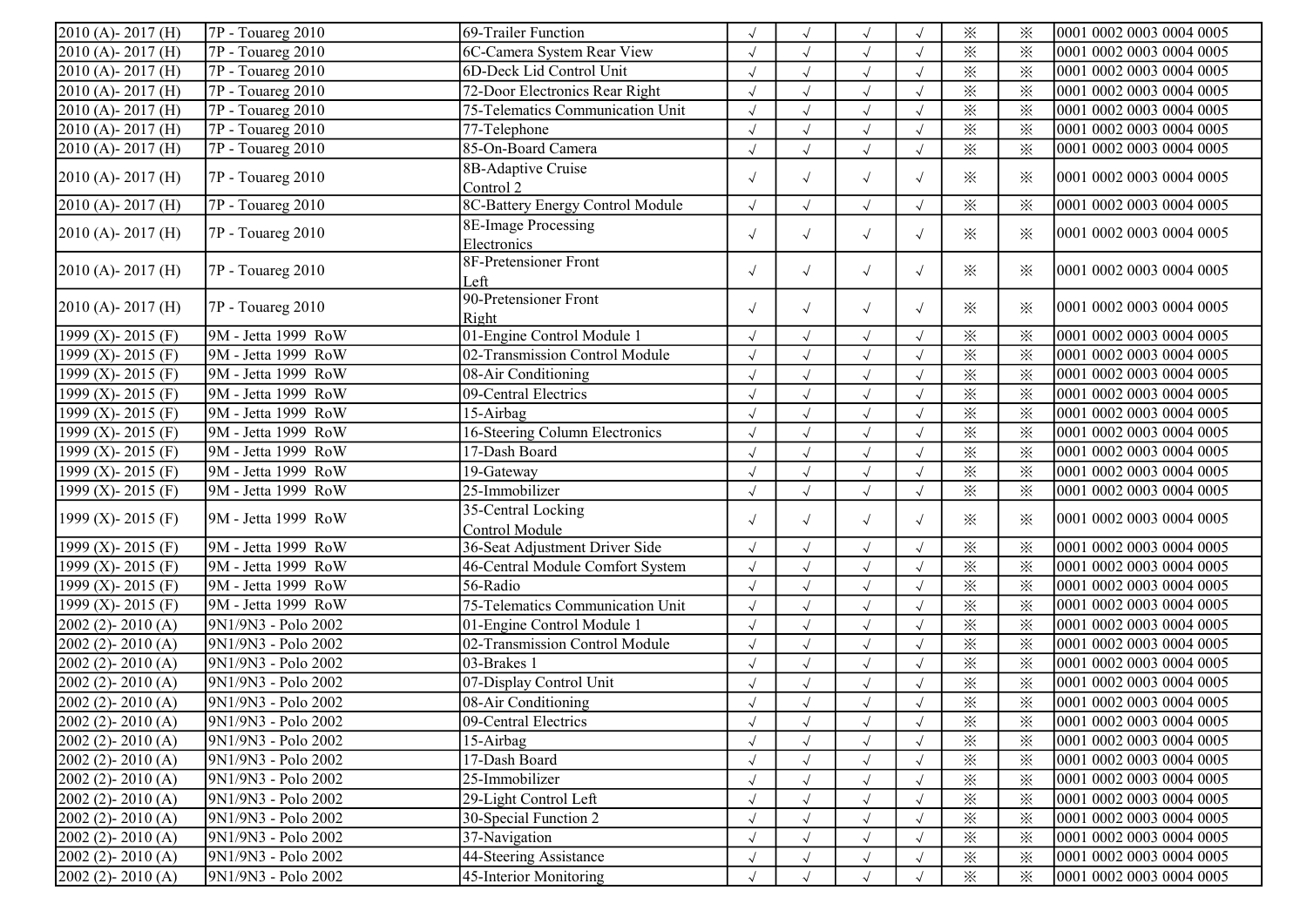| $2002(2) - 2010(A)$     | 9N1/9N3 - Polo 2002                   | 46-Central Module Comfort System | $\sqrt{ }$ |            | $\sqrt{}$  |            | $\times$        | $\times$ | 0001 0002 0003 0004 0005 |
|-------------------------|---------------------------------------|----------------------------------|------------|------------|------------|------------|-----------------|----------|--------------------------|
| 2002 (2)-2010 (A)       | 9N1/9N3 - Polo 2002                   | 56-Radio                         | $\sqrt{ }$ |            | $\sqrt{}$  |            | $\times$        | $\times$ | 0001 0002 0003 0004 0005 |
| $2002$ (2) - $2010$ (A) | 9N1/9N3 - Polo 2002                   | 76-Parking Assistance            | $\sqrt{ }$ | $\sqrt{ }$ | $\sqrt{}$  |            | $\times$        | $\times$ | 0001 0002 0003 0004 0005 |
| 2013 (D)-2017 (H)       | A3 - Passat/New Midsize Sedan<br>2011 | 01-Engine Control Module 1       | $\sqrt{ }$ | $\sqrt{}$  | $\sqrt{ }$ | $\sqrt{ }$ | $\times$        | $\times$ | 0001 0002 0003 0004 0005 |
| 2013 (D)-2017 (H)       | A3 - Passat/New Midsize Sedan<br>2011 | 02-Transmission Control Module   | $\sqrt{ }$ | $\sqrt{}$  | $\sqrt{}$  | $\sqrt{ }$ | $\times$        | ⋇        | 0001 0002 0003 0004 0005 |
| 2013 (D)-2017 (H)       | A3 - Passat/New Midsize Sedan<br>2011 | 03-Brakes 1                      | $\sqrt{ }$ | $\sqrt{}$  | $\sqrt{ }$ | $\sqrt{ }$ | $\times$        | ⋇        | 0001 0002 0003 0004 0005 |
| 2013 (D)-2017 (H)       | A3 - Passat/New Midsize Sedan<br>2011 | 05-Kessy                         | $\sqrt{ }$ | $\sqrt{ }$ | $\sqrt{ }$ | $\sqrt{ }$ | ✕               | $\times$ | 0001 0002 0003 0004 0005 |
| 2013 (D)-2017 (H)       | A3 - Passat/New Midsize Sedan<br>2011 | 08-Air Conditioning              | $\sqrt{ }$ | $\sqrt{}$  | $\sqrt{ }$ | $\sqrt{ }$ | $\times$        | ⋇        | 0001 0002 0003 0004 0005 |
| 2013 (D)-2017 (H)       | A3 - Passat/New Midsize Sedan<br>2011 | 09-Central Electrics             | $\sqrt{ }$ | $\sqrt{ }$ | $\sqrt{}$  | $\sqrt{ }$ | $\times$        | ⋇        | 0001 0002 0003 0004 0005 |
| 2013 (D)-2017 (H)       | A3 - Passat/New Midsize Sedan<br>2011 | 10-Parking Assistance 2          | $\sqrt{ }$ | $\sqrt{}$  | $\sqrt{ }$ | $\sqrt{}$  | $\times$        | ⋇        | 0001 0002 0003 0004 0005 |
| 2013 (D)-2017 (H)       | A3 - Passat/New Midsize Sedan<br>2011 | 13-Adaptive Cruise Control       | $\sqrt{ }$ | $\sqrt{}$  | $\sqrt{ }$ | $\sqrt{}$  | $\times$        | ✕        | 0001 0002 0003 0004 0005 |
| 2013 (D)-2017 (H)       | A3 - Passat/New Midsize Sedan<br>2011 | 15-Airbag                        | $\sqrt{ }$ | $\sqrt{}$  | $\sqrt{ }$ | $\sqrt{}$  | ✕               | ⋇        | 0001 0002 0003 0004 0005 |
| 2013 (D)-2017 (H)       | A3 - Passat/New Midsize Sedan<br>2011 | 16-Steering Column Electronics   | $\sqrt{ }$ | $\sqrt{ }$ | $\sqrt{ }$ | $\sqrt{}$  | $\times$        | $\times$ | 0001 0002 0003 0004 0005 |
| 2013 (D)-2017 (H)       | A3 - Passat/New Midsize Sedan<br>2011 | 17-Dash Board                    | $\sqrt{ }$ | $\sqrt{ }$ | $\sqrt{ }$ | $\sqrt{ }$ | $\times$        | ⋇        | 0001 0002 0003 0004 0005 |
| 2013 (D)-2017 (H)       | A3 - Passat/New Midsize Sedan<br>2011 | 19-Gateway                       | $\sqrt{ }$ | $\sqrt{ }$ | $\sqrt{ }$ | $\sqrt{ }$ | $\times$        | $\times$ | 0001 0002 0003 0004 0005 |
| 2013 (D)-2017 (H)       | A3 - Passat/New Midsize Sedan<br>2011 | 1C-Vehicle Position Detection    | $\sqrt{ }$ | $\sqrt{ }$ | $\sqrt{ }$ | $\sqrt{ }$ | $\times$        | ⋇        | 0001 0002 0003 0004 0005 |
| 2013 (D)-2017 (H)       | A3 - Passat/New Midsize Sedan<br>2011 | 2B-Steering Column Locking       | $\sqrt{ }$ | $\sqrt{}$  | $\sqrt{ }$ | $\sqrt{ }$ | $\times$        | ⋇        | 0001 0002 0003 0004 0005 |
| 2013 (D)-2017 (H)       | A3 - Passat/New Midsize Sedan<br>2011 | 2E-Media Player Position         | $\sqrt{ }$ | $\sqrt{}$  | $\sqrt{ }$ | $\sqrt{ }$ | ✕               | $\times$ | 0001 0002 0003 0004 0005 |
| 2013 (D)-2017 (H)       | A3 - Passat/New Midsize Sedan<br>201  | 36-Seat Adjustment Driver Side   | $\sqrt{ }$ | $\sqrt{ }$ | $\sqrt{ }$ | $\sqrt{ }$ | $\times$        | $\times$ | 0001 0002 0003 0004 0005 |
| 2013 (D)-2017 (H)       | A3 - Passat/New Midsize Sedan<br>2011 | 37-Navigation                    | $\sqrt{ }$ | $\sqrt{ }$ | $\sqrt{ }$ | $\sqrt{ }$ | $\times$        | $\times$ | 0001 0002 0003 0004 0005 |
| 2013 (D)-2017 (H)       | A3 - Passat/New Midsize Sedan<br>2011 | 3C-Lane Change Assistant         | $\sqrt{ }$ | $\sqrt{ }$ | $\sqrt{}$  | $\sqrt{ }$ | $\ddot{\times}$ | $\times$ | 0001 0002 0003 0004 0005 |
| 2013 (D)-2017 (H)       | A3 - Passat/New Midsize Sedan<br>2011 | 42-Door Electronics Driver Side  | $\sqrt{ }$ | $\sqrt{}$  | $\sqrt{ }$ | $\sqrt{ }$ | $\times$        | ፠        | 0001 0002 0003 0004 0005 |
| 2013 (D) - 2017 (H)     | A3 - Passat/New Midsize Sedan<br>2011 | 44-Steering Assistance           | $\sqrt{ }$ | $\sqrt{ }$ | $\sqrt{ }$ | $\sqrt{ }$ | $\times$        | ፠        | 0001 0002 0003 0004 0005 |
| 2013 (D)-2017 (H)       | A3 - Passat/New Midsize Sedan<br>2011 | 47-Sound System                  | $\sqrt{ }$ | $\sqrt{ }$ | $\sqrt{ }$ | $\sqrt{ }$ | $\times$        | $\times$ | 0001 0002 0003 0004 0005 |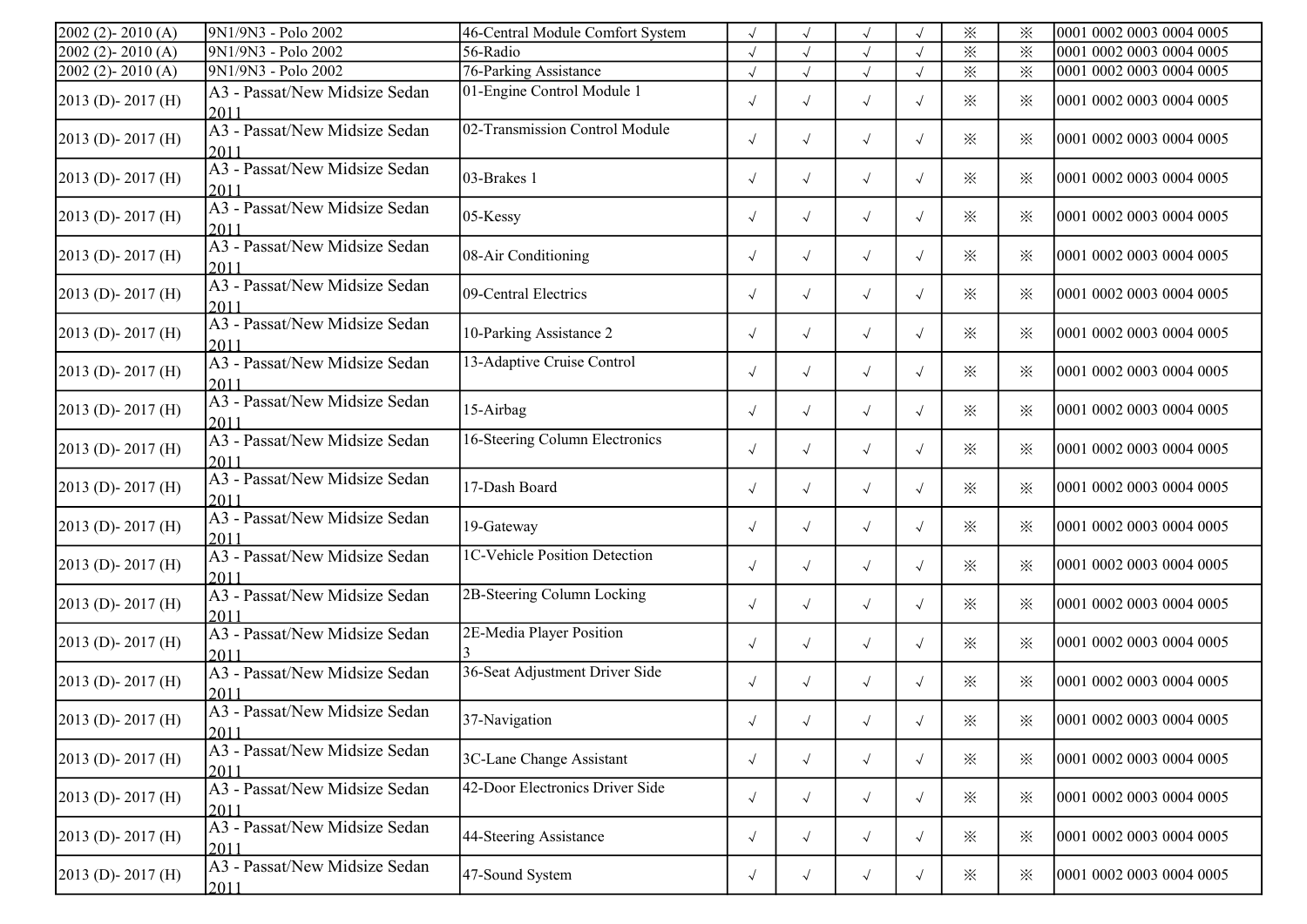| $2013$ (D) - 2017 (H)  | A3 - Passat/New Midsize Sedan<br>2011 | 4F-Central Electrics 2                              | $\sqrt{ }$ | $\sqrt{ }$ | $\sqrt{}$    | $\sqrt{ }$ | ⋇                       | ⋇        | 0001 0002 0003 0004 0005 |
|------------------------|---------------------------------------|-----------------------------------------------------|------------|------------|--------------|------------|-------------------------|----------|--------------------------|
| $2013$ (D) - 2017 (H)  | A3 - Passat/New Midsize Sedan<br>2011 | 52-Door Electronics Passenger Side                  | $\sqrt{ }$ | $\sqrt{}$  | $\sqrt{}$    | $\sqrt{ }$ | $\times$                | $\times$ | 0001 0002 0003 0004 0005 |
| $2013$ (D) - 2017 (H)  | A3 - Passat/New Midsize Sedan<br>2011 | 56-Radio                                            | $\sqrt{ }$ | $\sqrt{}$  | $\sqrt{ }$   | $\sqrt{ }$ | $\times$                | $\times$ | 0001 0002 0003 0004 0005 |
| $2013$ (D) - 2017 (H)  | A3 - Passat/New Midsize Sedan<br>2011 | 5F-Information Control Unit 1                       | $\sqrt{ }$ | $\sqrt{}$  | $\sqrt{ }$   | $\sqrt{ }$ | $\times$                | $\cdot$  | 0001 0002 0003 0004 0005 |
| $2013$ (D) - 2017 (H)  | A3 - Passat/New Midsize Sedan<br>2011 | 61-Battery Regulation                               | $\sqrt{ }$ | $\sqrt{ }$ | $\sqrt{}$    | $\sqrt{ }$ | $\times$                | $\times$ | 0001 0002 0003 0004 0005 |
| 2013 (D)-2017 (H)      | A3 - Passat/New Midsize Sedan<br>2011 | 69-Trailer Function                                 | $\sqrt{ }$ | $\sqrt{ }$ | $\checkmark$ | $\sqrt{ }$ | $\times$                | $\times$ | 0001 0002 0003 0004 0005 |
| 2013 (D)-2017 (H)      | A3 - Passat/New Midsize Sedan<br>2011 | 75-Telematics Communication Unit                    | $\sqrt{ }$ | $\sqrt{}$  | $\checkmark$ | $\sqrt{ }$ | $\times$                | $\times$ | 0001 0002 0003 0004 0005 |
| $2013$ (D) - 2017 (H)  | A3 - Passat/New Midsize Sedan<br>2011 | 77-Telephone                                        | $\sqrt{ }$ | $\sqrt{}$  | $\sqrt{}$    | $\sqrt{ }$ | $\times$                | $\times$ | 0001 0002 0003 0004 0005 |
| $2013$ (D) - 2017 (H)  | A3 - Passat/New Midsize Sedan<br>2011 | <b>A5-Front Sensors Driver Assistance</b><br>System | $\sqrt{ }$ | $\sqrt{}$  | $\sqrt{ }$   | $\sqrt{ }$ | $\times$                | $\times$ | 0001 0002 0003 0004 0005 |
| 2016 (G)-2017 (H)      | AD - Tiguan 2016                      | 01-Engine Control Module 1                          | $\sqrt{ }$ | $\sqrt{ }$ | $\sqrt{ }$   |            | $\times$                | $\times$ | 0001 0002 0003 0004 0005 |
| $2016$ (G)-2017 (H)    | AD - Tiguan 2016                      | 02-Transmission Control Module                      | $\sqrt{ }$ |            | $\sqrt{ }$   |            | $\times$                | $\times$ | 0001 0002 0003 0004 0005 |
| $2016$ (G) - 2017 (H)  | AD - Tiguan 2016                      | 03-Brakes 1                                         | $\sqrt{ }$ | $\sqrt{}$  | $\sqrt{ }$   |            | $\times$                | $\times$ | 0001 0002 0003 0004 0005 |
| $2016$ (G)-2017 (H)    | AD - Tiguan 2016                      | 06-Seat Adjustment Passenger Side                   | $\sqrt{ }$ | $\sqrt{ }$ | $\sqrt{2}$   | $\sqrt{ }$ | $\times$                | $\times$ | 0001 0002 0003 0004 0005 |
| $2016$ (G) - 2017 (H)  | AD - Tiguan 2016                      | 09-Central Electrics                                | $\sqrt{ }$ | $\sqrt{ }$ | $\sqrt{ }$   |            | $\times$                | $\times$ | 0001 0002 0003 0004 0005 |
| 2016 (G)-2017 (H)      | AD - Tiguan 2016                      | 13-Adaptive Cruise Control                          | $\sqrt{ }$ | $\sqrt{ }$ | $\sqrt{ }$   |            | $\times$                | $\times$ | 0001 0002 0003 0004 0005 |
| 2016 (G)-2017 (H)      | AD - Tiguan 2016                      | 14-Wheel Dampening Electronics                      | $\sqrt{ }$ | $\sqrt{}$  | $\sqrt{ }$   |            | $\times$                | $\times$ | 0001 0002 0003 0004 0005 |
| 2016 (G)-2017 (H)      | AD - Tiguan 2016                      | 15-Airbag                                           | $\sqrt{}$  |            | $\checkmark$ |            | $\times$                | $\times$ | 0001 0002 0003 0004 0005 |
| 2016 (G)-2017 (H)      | AD - Tiguan 2016                      | 16-Steering Column Electronics                      | $\sqrt{ }$ |            | $\sqrt{}$    |            | $\times$                | $\times$ | 0001 0002 0003 0004 0005 |
| 2016 (G)-2017 (H)      | AD - Tiguan 2016                      | 17-Dash Board                                       | $\sqrt{ }$ | $\sqrt{}$  | $\sqrt{2}$   |            | $\times$                | $\times$ | 0001 0002 0003 0004 0005 |
| $2016$ (G) - 2017 (H)  | AD - Tiguan 2016                      | 18-Auxiliary Parking Heater                         | $\sqrt{ }$ | $\sqrt{ }$ | $\sqrt{ }$   |            | $\times$                | $\times$ | 0001 0002 0003 0004 0005 |
| $2016$ (G) - 2017 (H)  | AD - Tiguan 2016                      | 19-Gateway                                          | $\sqrt{ }$ | $\sqrt{ }$ | $\sqrt{}$    | $\sqrt{}$  | $\times$                | $\times$ | 0001 0002 0003 0004 0005 |
| $2016$ (G) - 2017 (H)  | AD - Tiguan 2016                      | 20-High Beam Assistance                             | $\sqrt{}$  | $\sqrt{2}$ | $\sqrt{ }$   |            | $\times$                | $\times$ | 0001 0002 0003 0004 0005 |
| $2016$ (G)-2017 (H)    | AD - Tiguan 2016                      | 22-All Wheel Control                                |            |            | $\sqrt{}$    |            | $\times$                | $\times$ | 0001 0002 0003 0004 0005 |
| $2016$ (G)-2017 (H)    | AD - Tiguan 2016                      | 23-Brake Boost                                      | $\sqrt{ }$ | $\sqrt{ }$ | $\sqrt{ }$   |            | $\times$                | $\times$ | 0001 0002 0003 0004 0005 |
| $2016$ (G) - 2017 (H)  | AD - Tiguan 2016                      | 29-Light Control Left                               | $\sqrt{ }$ | $\sqrt{ }$ | $\sqrt{2}$   |            | $\overline{\mathbf{x}}$ | $\times$ | 0001 0002 0003 0004 0005 |
| $2016$ (G) - 2017 (H)  | AD - Tiguan 2016                      | 2B-Steering Column Locking                          | $\sqrt{ }$ | $\sqrt{ }$ | $\sqrt{}$    |            | $\times$                | $\times$ | 0001 0002 0003 0004 0005 |
| $2016$ (G) - 2017 (H)  | AD - Tiguan 2016                      | 32-Lock Electronics                                 | $\sqrt{ }$ | $\sqrt{ }$ | $\sqrt{2}$   | $\sqrt{ }$ | $\times$                | ⋇        | 0001 0002 0003 0004 0005 |
| $2016$ (G) - 2017 (H)  | AD - Tiguan 2016                      | 36-Seat Adjustment Driver Side                      | $\sqrt{ }$ | $\sqrt{ }$ | $\sqrt{ }$   | $\sqrt{ }$ | $\times$                | $\times$ | 0001 0002 0003 0004 0005 |
| $2016$ (G) - 2017 (H)  | AD - Tiguan 2016                      | 39-Light Control Right                              | $\sqrt{ }$ | $\sqrt{}$  | $\sqrt{}$    |            | $\times$                | $\times$ | 0001 0002 0003 0004 0005 |
|                        |                                       | 3A-Special Vehicle                                  |            |            |              |            |                         |          |                          |
| $2016$ (G)- $2017$ (H) | AD - Tiguan 2016                      | Assistant                                           | $\sqrt{ }$ | $\sqrt{}$  | $\sqrt{ }$   | $\sqrt{ }$ | $\times$                | ⋇        | 0001 0002 0003 0004 0005 |
| $2016$ (G) - 2017 (H)  | $AD - Tiguan 2016$                    | 3D-Special Function                                 | $\sqrt{ }$ |            | $\sqrt{}$    |            | $\times$                | $\times$ | 0001 0002 0003 0004 0005 |
| $2016$ (G) - 2017 (H)  | AD - Tiguan 2016                      | 42-Door Electronics Driver Side                     | $\sqrt{ }$ | $\sqrt{ }$ | $\sqrt{ }$   |            | $\times$                | $\times$ | 0001 0002 0003 0004 0005 |
| $2016$ (G) - 2017 (H)  | AD - Tiguan 2016                      | 44-Steering Assistance                              | $\sqrt{ }$ | $\sqrt{}$  | $\sqrt{ }$   |            | $\times$                | ⋇        | 0001 0002 0003 0004 0005 |
| $2016$ (G)-2017 (H)    | AD - Tiguan 2016                      | 47-Sound System                                     | $\sqrt{ }$ | $\sqrt{}$  | $\sqrt{ }$   |            | $\times$                | $\times$ | 0001 0002 0003 0004 0005 |
| $2016$ (G)-2017 (H)    | AD - Tiguan 2016                      | 4B-Multifunction Module                             | $\sqrt{ }$ | $\sqrt{ }$ | $\sqrt{}$    |            | $\times$                | $\times$ | 0001 0002 0003 0004 0005 |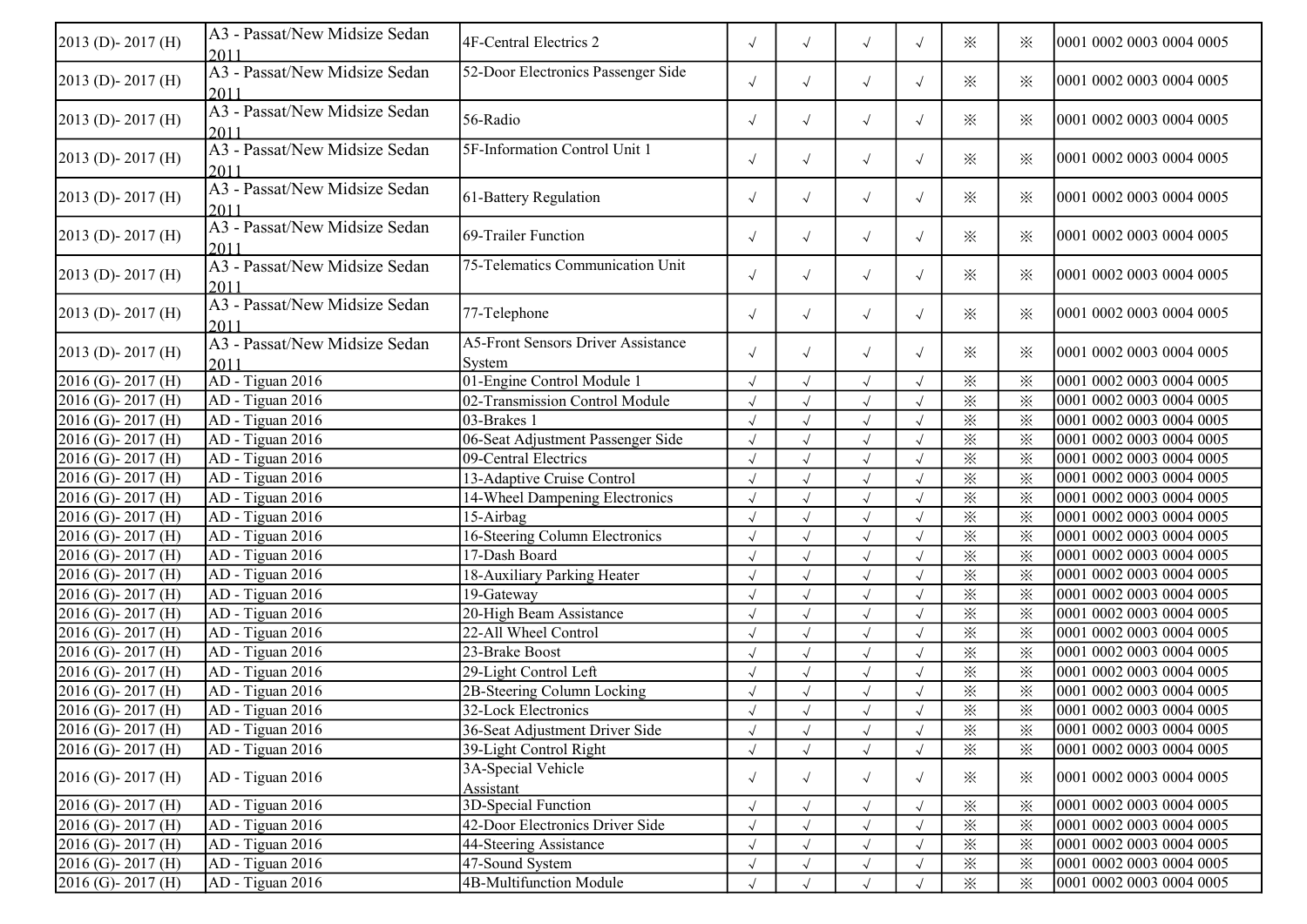| $2016$ (G)-2017 (H)  | AD - Tiguan 2016       | 51-Drive Motor Control Module             |            | $\sqrt{ }$ | $\sqrt{ }$   |            | $\times$                | $\times$               | 0001 0002 0003 0004 0005 |
|----------------------|------------------------|-------------------------------------------|------------|------------|--------------|------------|-------------------------|------------------------|--------------------------|
| 2016 (G)-2017 (H)    | AD - Tiguan 2016       | 52-Door Electronics Passenger Side        | $\sqrt{ }$ | $\sqrt{}$  | $\sqrt{ }$   | $\sqrt{ }$ | $\times$                | $\times$               | 0001 0002 0003 0004 0005 |
| 2016 (G)-2017 (H)    | AD - Tiguan 2016       | 55-Headlight Regulation                   | $\sqrt{}$  | $\sqrt{ }$ | $\sqrt{ }$   | $\sqrt{ }$ | $\times$                | $\times$               | 0001 0002 0003 0004 0005 |
| 2016 (G)-2017 (H)    | AD - Tiguan 2016       | 57-TV Tuner                               | $\sqrt{ }$ | $\sqrt{ }$ | $\sqrt{ }$   | $\sqrt{ }$ | $\times$                | $\times$               | 0001 0002 0003 0004 0005 |
| 2016 (G)-2017 (H)    | AD - Tiguan 2016       | 5D-Operation                              | $\sqrt{ }$ | $\sqrt{ }$ | $\sqrt{ }$   | $\sqrt{ }$ | $\times$                | $\times$               | 0001 0002 0003 0004 0005 |
| $2016$ (G)-2017 (H)  | AD - Tiguan 2016       | 5F-Information Control Unit 1             | $\sqrt{}$  | $\sqrt{ }$ | $\sqrt{ }$   | $\sqrt{ }$ | $\times$                | $\times$               | 0001 0002 0003 0004 0005 |
| 2016 (G)-2017 (H)    | AD - Tiguan 2016       | 65-Tire Pressure Monitoring 1             |            | $\sqrt{ }$ | $\sqrt{ }$   |            | $\times$                | $\times$               | 0001 0002 0003 0004 0005 |
| $2016$ (G)-2017 (H)  | AD - Tiguan 2016       | 69-Trailer Function                       |            |            | $\sqrt{ }$   |            | $\times$                | $\times$               | 0001 0002 0003 0004 0005 |
| $2016$ (G)-2017 (H)  | AD - Tiguan 2016       | 6C-Camera System Rear View                | $\sqrt{}$  | $\sqrt{ }$ | $\sqrt{ }$   | $\sqrt{ }$ | $\times$                | $\times$               | 0001 0002 0003 0004 0005 |
| 2016 (G)-2017 (H)    | AD - Tiguan 2016       | 6D-Deck Lid Control Unit                  | $\sqrt{2}$ | $\sqrt{ }$ | $\sqrt{ }$   | $\sqrt{ }$ | $\times$                | $\times$               | 0001 0002 0003 0004 0005 |
| 2016 (G)-2017 (H)    | AD - Tiguan 2016       | 75-Telematics Communication Unit          | $\sqrt{2}$ | $\sqrt{ }$ | $\sqrt{ }$   | $\sqrt{ }$ | $\times$                | $\times$               | 0001 0002 0003 0004 0005 |
| 2016 (G)-2017 (H)    | AD - Tiguan 2016       | 76-Parking Assistance                     | $\sqrt{}$  | $\sqrt{ }$ | $\sqrt{ }$   | $\sqrt{ }$ | $\overline{\mathbf{x}}$ | $\overline{\varkappa}$ | 0001 0002 0003 0004 0005 |
| 2016 (G)-2017 (H)    | AD - Tiguan 2016       | 8C-Battery Energy Control Module          | $\sqrt{2}$ | $\sqrt{ }$ | $\sqrt{ }$   |            | $\times$                | $\times$               | 0001 0002 0003 0004 0005 |
|                      |                        | <b>A5-Front Sensors Driver Assistance</b> |            |            |              |            |                         |                        |                          |
| $2016$ (G)-2017 (H)  | AD - Tiguan 2016       | System                                    | $\sqrt{ }$ | $\sqrt{ }$ | $\sqrt{ }$   | $\sqrt{ }$ | $\times$                | $\times$               | 0001 0002 0003 0004 0005 |
| $2016$ (G)-2017 (H)  | AD - Tiguan 2016       | A9-Actuator For Structure-Borne Sound     |            |            |              |            | $\times$                | $\times$               | 0001 0002 0003 0004 0005 |
|                      |                        |                                           | $\sqrt{ }$ | $\sqrt{ }$ | $\sqrt{ }$   | $\sqrt{ }$ |                         |                        |                          |
| $2016$ (G)-2017 (H)  | AD - Tiguan 2016       | <b>B7-Access Startsystem</b>              | $\sqrt{ }$ | $\sqrt{ }$ | $\sqrt{ }$   | $\sqrt{ }$ | $\times$                | $\times$               | 0001 0002 0003 0004 0005 |
|                      |                        | Interface                                 |            |            |              |            |                         |                        |                          |
| $2016$ (G)-2017 (H)  | AD - Tiguan 2016       | <b>BB-Door Electronics Rear</b>           | $\sqrt{ }$ | $\sqrt{ }$ | $\sqrt{ }$   | $\sqrt{ }$ | $\times$                | $\times$               | 0001 0002 0003 0004 0005 |
|                      |                        | Driver Side                               |            |            |              |            |                         |                        |                          |
| $2016$ (G)-2017 (H)  | AD - Tiguan 2016       | <b>BC-Door Electronics Rear</b>           | $\sqrt{ }$ | $\sqrt{ }$ | $\sqrt{ }$   | $\sqrt{ }$ | $\times$                | $\times$               | 0001 0002 0003 0004 0005 |
|                      |                        | Passenger Side                            |            |            |              |            |                         |                        |                          |
| $2016$ (G)-2017 (H)  | AD - Tiguan 2016       | <b>BD-High Voltage Battery Charge</b>     | $\sqrt{ }$ | $\sqrt{ }$ | $\sqrt{ }$   | $\sqrt{ }$ | $\times$                | $\times$               | 0001 0002 0003 0004 0005 |
|                      |                        | Management                                |            |            |              |            |                         |                        |                          |
| 2016 (G)-2017 (H)    | AD - Tiguan 2016       | C0-Actuator For Exterior Noise            | $\sqrt{ }$ | $\sqrt{ }$ | $\sqrt{ }$   | $\sqrt{ }$ | $\times$                | $\times$               | 0001 0002 0003 0004 0005 |
| 2016 (G)-2017 (H)    | AD - Tiguan 2016       | C5-Thermal Management                     |            | $\sqrt{ }$ | $\sqrt{ }$   | $\sqrt{ }$ | $\times$                | $\times$               | 0001 0002 0003 0004 0005 |
| 2016 (G)-2017 (H)    | AD - Tiguan 2016       | C6-Battery Charger Control Module         | $\sqrt{}$  | $\sqrt{}$  | $\sqrt{ }$   | $\sqrt{ }$ | $\times$                | $\times$               | 0001 0002 0003 0004 0005 |
| $2016$ (G)-2017 (H)  | AD - Tiguan 2016       | CA-Control Module For                     | $\sqrt{ }$ | $\sqrt{ }$ | $\sqrt{ }$   | $\sqrt{ }$ | $\times$                | $\times$               | 0001 0002 0003 0004 0005 |
|                      |                        | Sunroof                                   |            |            |              |            |                         |                        |                          |
| $2016$ (G)-2017 (H)  | AD - Tiguan 2016       | <b>CF-Control Unit Lane</b>               | $\sqrt{ }$ | $\sqrt{ }$ | $\sqrt{ }$   | $\sqrt{ }$ | $\times$                | $\times$               | 0001 0002 0003 0004 0005 |
|                      |                        | Change Assistant 2                        |            |            |              |            |                         |                        |                          |
| 2016 (G)-2017 (H)    | AD - Tiguan 2016       | D6-Light Control Left 2                   |            | $\sqrt{ }$ | $\sqrt{ }$   | $\sqrt{ }$ | $\times$                | $\times$               | 0001 0002 0003 0004 0005 |
| 2016 (G)-2017 (H)    | AD - Tiguan 2016       | D7-Light Control Right 2                  | $\sqrt{}$  | $\sqrt{ }$ | $\sqrt{ }$   | $\sqrt{ }$ | $\times$                | $\times$               | 0001 0002 0003 0004 0005 |
| $2010(A) - 2013(D)$  | AJ - Golf Variant 2010 | 01-Engine Control Module 1                | $\sqrt{}$  | $\sqrt{ }$ | $\sqrt{ }$   | $\sqrt{ }$ | $\times$                | $\times$               | 0001 0002 0003 0004 0005 |
| $2010(A) - 2013(D)$  | AJ - Golf Variant 2010 | 02-Transmission Control Module            | $\sqrt{2}$ | $\sqrt{ }$ | $\checkmark$ |            | $\times$                | $\times$               | 0001 0002 0003 0004 0005 |
| $2010(A)$ - 2013 (D) | AJ - Golf Variant 2010 | 03-Brakes 1                               |            |            |              |            | $\times$                | $\times$               | 0001 0002 0003 0004 0005 |
| $2010(A) - 2013(D)$  | AJ - Golf Variant 2010 | $05$ -Kessy                               |            |            | $\sqrt{ }$   |            | $\times$                | ⋇                      | 0001 0002 0003 0004 0005 |
| $2010(A) - 2013(D)$  | AJ - Golf Variant 2010 | 06-Seat Adjustment Passenger Side         |            |            | $\sqrt{ }$   | $\sqrt{ }$ | $\times$                | $\times$               | 0001 0002 0003 0004 0005 |
| $2010(A) - 2013(D)$  | AJ - Golf Variant 2010 | 08-Air Conditioning                       | $\sqrt{ }$ | $\sqrt{ }$ | $\sqrt{ }$   | $\sqrt{ }$ | $\times$                | ፠                      | 0001 0002 0003 0004 0005 |
| $2010(A) - 2013(D)$  | AJ - Golf Variant 2010 | 09-Central Electrics                      | $\sqrt{}$  |            | $\sqrt{ }$   | $\sqrt{ }$ | $\times$                | $\times$               | 0001 0002 0003 0004 0005 |
| $2010(A) - 2013(D)$  | AJ - Golf Variant 2010 | 10-Parking Assistance 2                   |            |            |              |            | $\times$                | $\times$               | 0001 0002 0003 0004 0005 |
| $2010(A) - 2013(D)$  | AJ - Golf Variant 2010 | 13-Adaptive Cruise Control                |            |            | $\sqrt{ }$   |            | $\times$                | $\times$               | 0001 0002 0003 0004 0005 |
| $2010(A) - 2013(D)$  | AJ - Golf Variant 2010 | 15-Airbag                                 |            |            |              | $\sqrt{ }$ | $\times$                | $\times$               | 0001 0002 0003 0004 0005 |
| $2010(A) - 2013(D)$  | AJ - Golf Variant 2010 | 16-Steering Column Electronics            |            | $\sqrt{ }$ | $\sqrt{ }$   | $\sqrt{ }$ | $\times$                | $\times$               | 0001 0002 0003 0004 0005 |
| $2010(A) - 2013(D)$  | AJ - Golf Variant 2010 | 17-Dash Board                             |            |            | $\sqrt{ }$   |            | $\times$                | ፠                      | 0001 0002 0003 0004 0005 |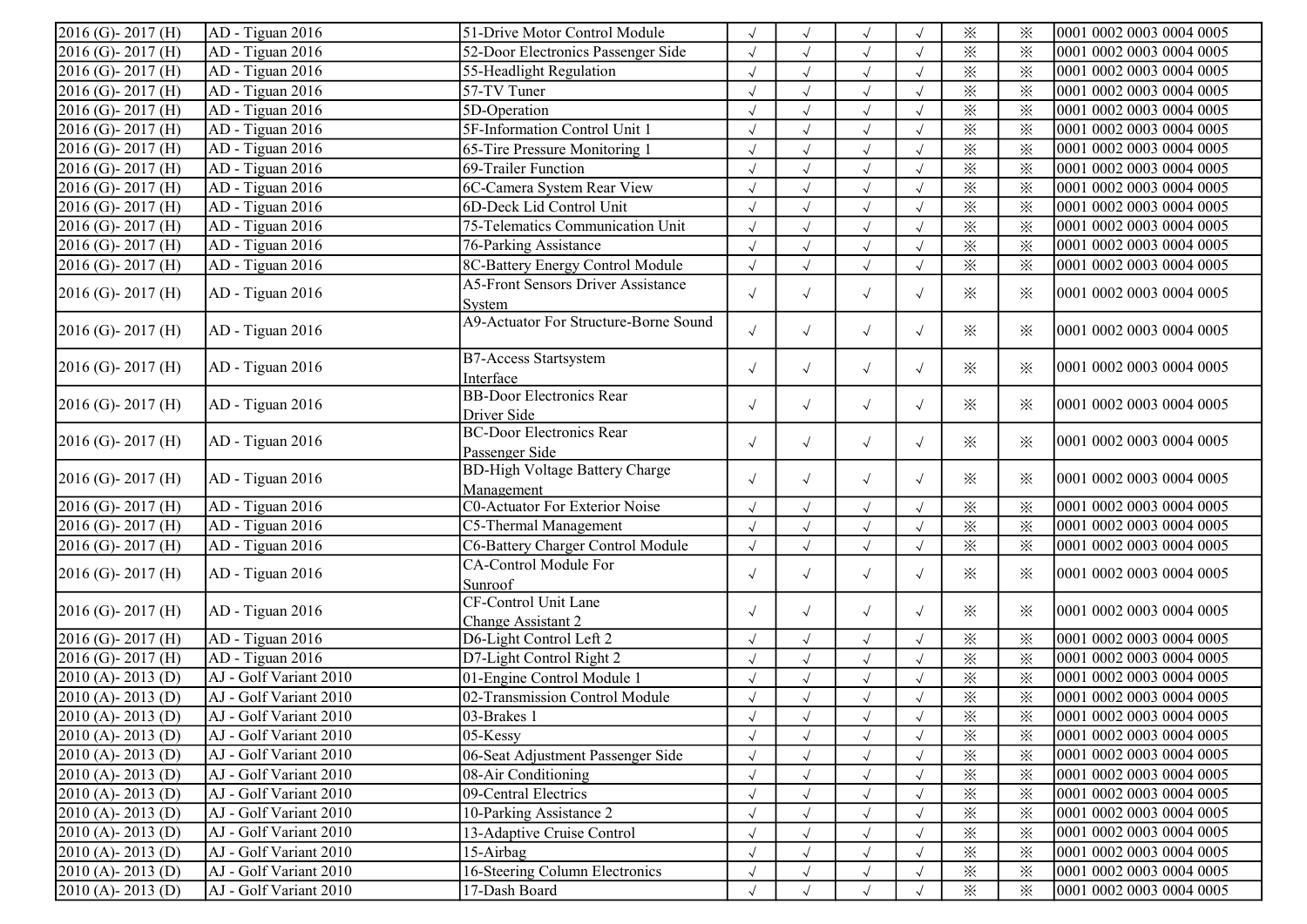| $2010(A) - 2013(D)$              | AJ - Golf Variant 2010   | 18-Auxiliary Parking Heater        |            | $\sqrt{ }$ | $\sqrt{ }$ |            | $\times$ | ፠        | 0001 0002 0003 0004 0005 |
|----------------------------------|--------------------------|------------------------------------|------------|------------|------------|------------|----------|----------|--------------------------|
| $2010(A) - 2013(D)$              | AJ - Golf Variant 2010   | 19-Gateway                         |            | $\sqrt{ }$ | $\sqrt{ }$ | $\sqrt{ }$ | $\times$ | $\times$ | 0001 0002 0003 0004 0005 |
| $2010(A) - 2013(D)$              | AJ - Golf Variant 2010   | 1C-Vehicle Position Detection      | $\sqrt{}$  | $\sqrt{ }$ | $\sqrt{ }$ | $\sqrt{ }$ | $\times$ | $\times$ | 0001 0002 0003 0004 0005 |
| 2010 (A)-2013 (D)                | AJ - Golf Variant 2010   | 20-High Beam Assistance            | $\sqrt{ }$ | $\sqrt{}$  | $\sqrt{ }$ | $\sqrt{ }$ | $\times$ | $\times$ | 0001 0002 0003 0004 0005 |
| $2010(A) - 2013(D)$              | AJ - Golf Variant 2010   | 22-All Wheel Control               | $\sqrt{}$  | $\sqrt{ }$ | $\sqrt{ }$ | $\sqrt{ }$ | $\times$ | $\times$ | 0001 0002 0003 0004 0005 |
| $2010(A) - 2013(D)$              | AJ - Golf Variant 2010   | $25$ -Immobilizer                  | $\sqrt{}$  | $\sqrt{ }$ | $\sqrt{ }$ | $\sqrt{ }$ | $\times$ | $\times$ | 0001 0002 0003 0004 0005 |
| 2010 (A)-2013 (D)                | AJ - Golf Variant 2010   | 26-Electronic Roof Control         |            | $\sqrt{ }$ | $\sqrt{ }$ |            | $\times$ | $\times$ | 0001 0002 0003 0004 0005 |
| $2010(A) - 2013(D)$              | AJ - Golf Variant 2010   | 2B-Steering Column Locking         |            | $\sqrt{ }$ | $\sqrt{ }$ | $\sqrt{ }$ | $\times$ | $\times$ | 0001 0002 0003 0004 0005 |
| $2010(A) - 2013(D)$              | AJ - Golf Variant 2010   | 30-Special Function 2              |            | $\sqrt{ }$ | $\sqrt{ }$ | $\sqrt{ }$ | $\times$ | $\times$ | 0001 0002 0003 0004 0005 |
| $2010(A) - 2013(D)$              | AJ - Golf Variant 2010   | 36-Seat Adjustment Driver Side     | $\sqrt{2}$ | $\sqrt{ }$ | $\sqrt{ }$ | $\sqrt{ }$ | $\times$ | $\times$ | 0001 0002 0003 0004 0005 |
| 2010 (A)-2013 (D)                | AJ - Golf Variant 2010   | 37-Navigation                      | $\sqrt{ }$ | $\sqrt{ }$ | $\sqrt{ }$ | $\sqrt{ }$ | $\times$ | $\times$ | 0001 0002 0003 0004 0005 |
| 2010 (A)-2013 (D)                | AJ - Golf Variant 2010   | 3C-Lane Change Assistant           | $\sqrt{}$  | $\sqrt{ }$ | $\sqrt{ }$ | $\sqrt{ }$ | $\times$ | $\times$ | 0001 0002 0003 0004 0005 |
| $2010(A) - 2013(D)$              | AJ - Golf Variant 2010   | 42-Door Electronics Driver Side    | $\sqrt{}$  | $\sqrt{ }$ | $\sqrt{ }$ | $\sqrt{ }$ | $\times$ | $\times$ | 0001 0002 0003 0004 0005 |
| $2010(A) - 2013(D)$              | AJ - Golf Variant 2010   | 44-Steering Assistance             |            | $\sqrt{ }$ | $\sqrt{ }$ |            | $\times$ | $\times$ | 0001 0002 0003 0004 0005 |
| $2010(A) - 2013(D)$              | AJ - Golf Variant 2010   | 46-Central Module Comfort System   |            | $\sqrt{ }$ | $\sqrt{ }$ | $\sqrt{ }$ | $\times$ | $\times$ | 0001 0002 0003 0004 0005 |
| 2010 (A)-2013 (D)                | AJ - Golf Variant 2010   | 47-Sound System                    | $\sqrt{ }$ | $\sqrt{ }$ | $\sqrt{ }$ | $\sqrt{ }$ | $\times$ | $\times$ | 0001 0002 0003 0004 0005 |
| $2010(A) - 2013(D)$              | AJ - Golf Variant 2010   | <b>4F-Central Electrics 2</b>      | $\sqrt{}$  | $\sqrt{ }$ | $\sqrt{ }$ | $\sqrt{ }$ | $\times$ | $\times$ | 0001 0002 0003 0004 0005 |
| $2010(A) - 2013(D)$              | AJ - Golf Variant 2010   | 51-Drive Motor Control Module      | $\sqrt{}$  | $\sqrt{ }$ | $\sqrt{ }$ | $\sqrt{ }$ | $\times$ | $\times$ | 0001 0002 0003 0004 0005 |
| $2010(A) - 2013(D)$              | AJ - Golf Variant 2010   | 52-Door Electronics Passenger Side | $\sqrt{}$  | $\sqrt{}$  | $\sqrt{ }$ | $\sqrt{ }$ | $\times$ | $\times$ | 0001 0002 0003 0004 0005 |
| $2010(A) - 2013(D)$              | AJ - Golf Variant 2010   | 55-Headlight Regulation            |            | $\sqrt{ }$ | $\sqrt{ }$ | $\sqrt{ }$ | $\times$ | $\times$ | 0001 0002 0003 0004 0005 |
| $2010(A) - 2013(D)$              | AJ - Golf Variant 2010   | 56-Radio                           | $\sqrt{}$  | $\sqrt{ }$ | $\sqrt{ }$ | $\sqrt{ }$ | $\times$ | $\times$ | 0001 0002 0003 0004 0005 |
| $2010(A) - 2013(D)$              | AJ - Golf Variant 2010   | $\overline{57-TV}$ Tuner           | $\sqrt{}$  | $\sqrt{ }$ | $\sqrt{ }$ | $\sqrt{ }$ | $\times$ | $\times$ | 0001 0002 0003 0004 0005 |
| 2010 (A)-2013 (D)                | AJ - Golf Variant 2010   | 5F-Information Control Unit 1      | $\sqrt{ }$ | $\sqrt{ }$ | $\sqrt{ }$ | $\sqrt{ }$ | $\times$ | $\times$ | 0001 0002 0003 0004 0005 |
| 2010 (A)-2013 (D)                | AJ - Golf Variant 2010   | 61-Battery Regulation              | $\sqrt{}$  | $\sqrt{ }$ | $\sqrt{ }$ | $\sqrt{ }$ | $\times$ | $\times$ | 0001 0002 0003 0004 0005 |
| 2010 (A)-2013 (D)                | AJ - Golf Variant 2010   | 62-Door Electronics Rear Left      | $\sqrt{}$  | $\sqrt{ }$ | $\sqrt{ }$ | $\sqrt{ }$ | $\times$ | $\times$ | 0001 0002 0003 0004 0005 |
| $2010(A) - 2013(D)$              | AJ - Golf Variant 2010   | 69-Trailer Function                |            | $\sqrt{ }$ | $\sqrt{ }$ | $\sqrt{ }$ | $\times$ | $\times$ | 0001 0002 0003 0004 0005 |
| $2010(A) - 2013(D)$              | AJ - Golf Variant 2010   | 72-Door Electronics Rear Right     |            | $\sqrt{ }$ | $\sqrt{ }$ | $\sqrt{ }$ | $\times$ | $\times$ | 0001 0002 0003 0004 0005 |
| 2010 (A)-2013 (D)                | AJ - Golf Variant 2010   | 75-Telematics Communication Unit   | $\sqrt{}$  | $\sqrt{}$  | $\sqrt{ }$ | $\sqrt{ }$ | $\times$ | $\times$ | 0001 0002 0003 0004 0005 |
| 2010 (A)-2013 (D)                | AJ - Golf Variant 2010   | 76-Parking Assistance              | $\sqrt{ }$ | $\sqrt{ }$ | $\sqrt{}$  | $\sqrt{ }$ | $\times$ | $\times$ | 0001 0002 0003 0004 0005 |
| 2010 (A)-2013 (D)                | AJ - Golf Variant 2010   | 77-Telephone                       | $\sqrt{ }$ | $\sqrt{ }$ | $\sqrt{ }$ | $\sqrt{ }$ | $\times$ | $\times$ | 0001 0002 0003 0004 0005 |
| $2010(A) - 2013(D)$              | AJ - Golf Variant 2010   | 7D-Auxiliary Heater                | $\sqrt{}$  | $\sqrt{ }$ | $\sqrt{}$  | $\sqrt{ }$ | $\times$ | $\times$ | 0001 0002 0003 0004 0005 |
| $2010(A) - 2013(D)$              | AJ - Golf Variant 2010   | 8C-Battery Energy Control Module   |            | $\sqrt{ }$ | $\sqrt{ }$ |            | $\times$ | $\times$ | 0001 0002 0003 0004 0005 |
| $2010(A) - 2013(D)$              | AJ - Golf Variant 2010   | <b>B8-Electronic Roof</b>          | $\sqrt{ }$ | $\sqrt{ }$ | $\sqrt{ }$ | $\sqrt{ }$ | $\times$ | $\times$ | 0001 0002 0003 0004 0005 |
|                                  |                          | Control 2                          |            |            |            |            |          |          |                          |
| $2010(A) - 2013(D)$              | AJ - Golf Variant 2010   | B9-Auxiliary Display Control Unit  |            |            |            |            | $\times$ | $\times$ | 0001 0002 0003 0004 0005 |
| $\overline{2014}$ (E) - 2017 (H) | AM - Golf Sportsvan 2014 | 01-Engine Control Module 1         | $\sqrt{}$  |            | $\sqrt{ }$ | $\sqrt{ }$ | $\times$ | $\times$ | 0001 0002 0003 0004 0005 |
| $2014$ (E) - 2017 (H)            | AM - Golf Sportsvan 2014 | 02-Transmission Control Module     | $\sqrt{ }$ | $\sqrt{ }$ | $\sqrt{ }$ | $\sqrt{ }$ | $\times$ | ⋇        | 0001 0002 0003 0004 0005 |
| $2014$ (E) - 2017 (H)            | AM - Golf Sportsvan 2014 | 03-Brakes 1                        | $\sqrt{ }$ |            |            |            | $\times$ | $\times$ | 0001 0002 0003 0004 0005 |
| $2014$ (E) - 2017 (H)            | AM - Golf Sportsvan 2014 | 06-Seat Adjustment Passenger Side  |            |            |            | $\sqrt{ }$ | $\times$ | $\times$ | 0001 0002 0003 0004 0005 |
| $2014$ (E) - 2017 (H)            | AM - Golf Sportsvan 2014 | 08-Air Conditioning                | $\sqrt{}$  |            | $\sqrt{ }$ | $\sqrt{ }$ | $\times$ | $\times$ | 0001 0002 0003 0004 0005 |
| 2014 (E)-2017 (H)                | AM - Golf Sportsvan 2014 | 09-Central Electrics               |            |            |            | $\sqrt{ }$ | $\times$ | $\times$ | 0001 0002 0003 0004 0005 |
| 2014 (E)-2017 (H)                | AM - Golf Sportsvan 2014 | 13-Adaptive Cruise Control         | $\sqrt{ }$ | $\sqrt{ }$ | $\sqrt{ }$ | $\sqrt{ }$ | $\times$ | $\times$ | 0001 0002 0003 0004 0005 |
| 2014 (E)-2017 (H)                | AM - Golf Sportsvan 2014 | 14-Wheel Dampening Electronics     | $\sqrt{ }$ | $\sqrt{ }$ | $\sqrt{ }$ | $\sqrt{ }$ | $\times$ | ፠        | 0001 0002 0003 0004 0005 |
| $2014$ (E) - 2017 (H)            | AM - Golf Sportsvan 2014 | 15-Airbag                          | $\sqrt{ }$ | $\sqrt{ }$ | $\sqrt{ }$ | $\sqrt{ }$ | $\times$ | $\times$ | 0001 0002 0003 0004 0005 |
| $2014$ (E) - 2017 (H)            | AM - Golf Sportsvan 2014 | 16-Steering Column Electronics     | $\sqrt{}$  | $\sqrt{ }$ | $\sqrt{ }$ |            | $\times$ | $\times$ | 0001 0002 0003 0004 0005 |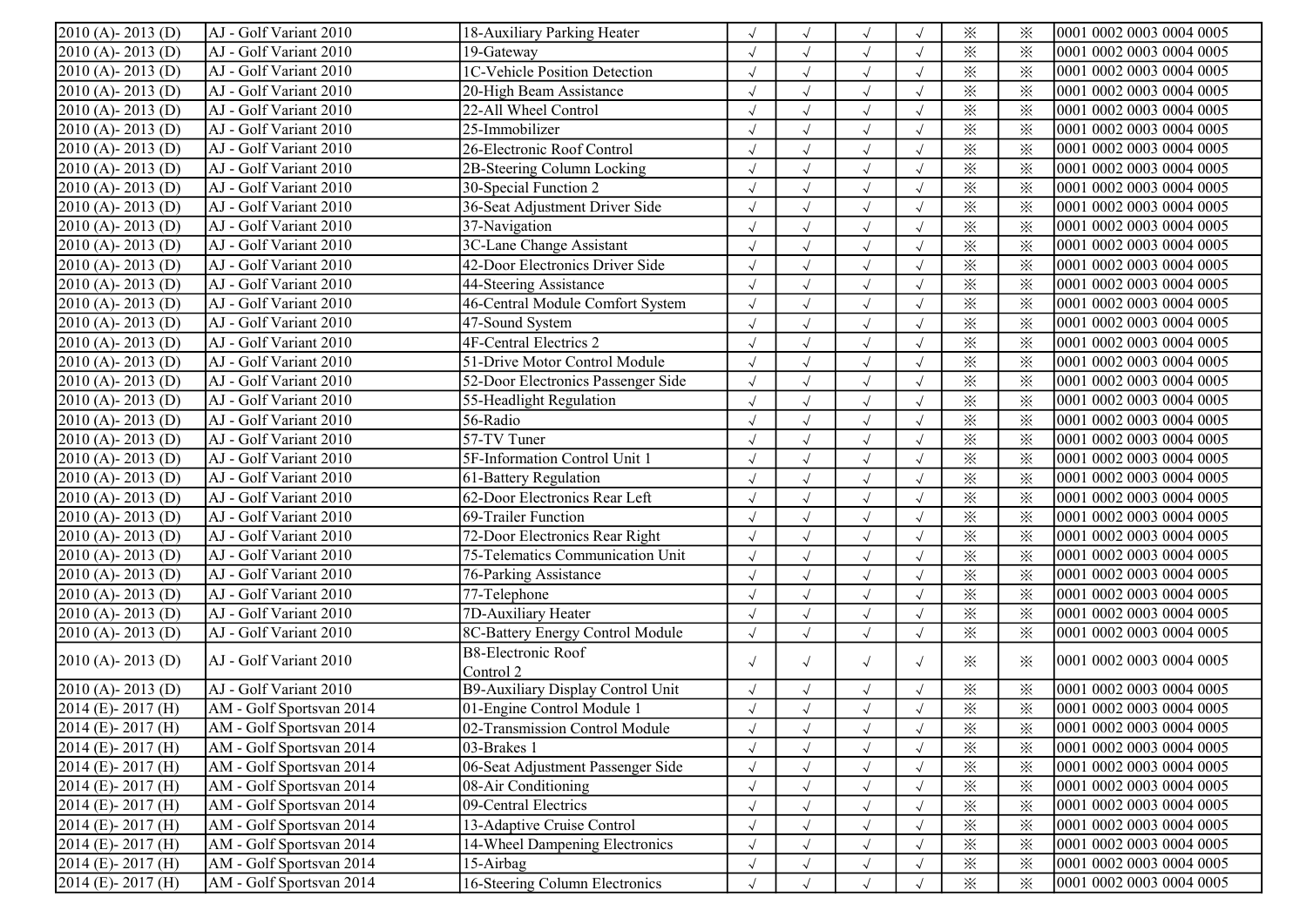| 2014 (E)-2017 (H)      | AM - Golf Sportsvan 2014                       | 17-Dash Board                                       |            |                      | $\sqrt{ }$   |            | $\times$                | $\times$ | 0001 0002 0003 0004 0005 |
|------------------------|------------------------------------------------|-----------------------------------------------------|------------|----------------------|--------------|------------|-------------------------|----------|--------------------------|
| 2014 (E)-2017 (H)      | AM - Golf Sportsvan 2014                       | 18-Auxiliary Parking Heater                         | $\sqrt{ }$ |                      | $\sqrt{ }$   | $\sqrt{ }$ | $\times$                | $\times$ | 0001 0002 0003 0004 0005 |
| 2014 (E)-2017 (H)      | AM - Golf Sportsvan 2014                       | 19-Gateway                                          | $\sqrt{ }$ | $\sqrt{ }$           | $\sqrt{ }$   | $\sqrt{ }$ | $\times$                | $\times$ | 0001 0002 0003 0004 0005 |
| 2014 (E)-2017 (H)      | AM - Golf Sportsvan 2014                       | 22-All Wheel Control                                | $\sqrt{ }$ | $\sqrt{ }$           | $\sqrt{ }$   |            | $\times$                | $\times$ | 0001 0002 0003 0004 0005 |
| 2014 (E)-2017 (H)      | AM - Golf Sportsvan 2014                       | 23-Brake Boost                                      | $\sqrt{}$  | $\sqrt{ }$           | $\sqrt{}$    | $\sqrt{ }$ | $\times$                | $\times$ | 0001 0002 0003 0004 0005 |
| $2014$ (E)-2017 (H)    | AM - Golf Sportsvan 2014                       | 29-Light Control Left                               | $\sqrt{2}$ | $\sqrt{ }$           | $\checkmark$ | $\sqrt{ }$ | $\times$                | $\times$ | 0001 0002 0003 0004 0005 |
| 2014 (E)-2017 (H)      | AM - Golf Sportsvan 2014                       | 2B-Steering Column Locking                          |            |                      | $\sqrt{}$    |            | $\times$                | $\times$ | 0001 0002 0003 0004 0005 |
| 2014 (E)-2017 (H)      | AM - Golf Sportsvan 2014                       | 32-Lock Electronics                                 |            |                      | $\sqrt{ }$   |            | $\times$                | $\times$ | 0001 0002 0003 0004 0005 |
| 2014 (E)-2017 (H)      | AM - Golf Sportsvan 2014                       | 36-Seat Adjustment Driver Side                      | $\sqrt{ }$ | $\sqrt{ }$           | $\sqrt{ }$   | $\sqrt{ }$ | $\overline{\mathbf{x}}$ | $\times$ | 0001 0002 0003 0004 0005 |
| 2014 (E)-2017 (H)      | AM - Golf Sportsvan 2014                       | 39-Light Control Right                              | $\sqrt{ }$ | $\sqrt{ }$           | $\sqrt{}$    | $\sqrt{ }$ | $\times$                | $\times$ | 0001 0002 0003 0004 0005 |
|                        |                                                | 3A-Special Vehicle                                  |            |                      |              |            |                         |          |                          |
| $2014$ (E)- $2017$ (H) | AM - Golf Sportsvan 2014                       | Assistant                                           | $\sqrt{ }$ | $\sqrt{}$            | $\sqrt{ }$   | $\sqrt{ }$ | $\times$                | $\times$ | 0001 0002 0003 0004 0005 |
| 2014 (E)-2017 (H)      | AM - Golf Sportsvan 2014                       | 3C-Lane Change Assistant                            | $\sqrt{ }$ | $\sqrt{ }$           | $\sqrt{ }$   | $\sqrt{ }$ | $\times$                | $\times$ | 0001 0002 0003 0004 0005 |
| 2014 (E)-2017 (H)      | AM - Golf Sportsvan 2014                       | 3D-Special Function                                 | $\sqrt{ }$ | $\sqrt{ }$           | $\sqrt{ }$   | $\sqrt{ }$ | $\times$                | $\times$ | 0001 0002 0003 0004 0005 |
| 2014 (E)-2017 (H)      | AM - Golf Sportsvan 2014                       | 42-Door Electronics Driver Side                     | $\sqrt{}$  | $\sqrt{ }$           | $\sqrt{ }$   |            | $\times$                | $\times$ | 0001 0002 0003 0004 0005 |
| 2014 (E)-2017 (H)      | AM - Golf Sportsvan 2014                       | 44-Steering Assistance                              | $\sqrt{}$  |                      | $\sqrt{ }$   |            | $\times$                | $\times$ | 0001 0002 0003 0004 0005 |
| 2014 (E)-2017 (H)      | AM - Golf Sportsvan 2014                       | 47-Sound System                                     | $\sqrt{ }$ | $\sqrt{ }$           | $\sqrt{ }$   |            | $\times$                | $\times$ | 0001 0002 0003 0004 0005 |
| 2014 (E)-2017 (H)      | $\overline{\mathrm{AM}}$ - Golf Sportsvan 2014 | 4B-Multifunction Module                             | $\sqrt{ }$ | $\sqrt{ }$           | $\sqrt{ }$   |            | $\times$                | $\times$ | 0001 0002 0003 0004 0005 |
| 2014 (E)-2017 (H)      | AM - Golf Sportsvan 2014                       | 51-Drive Motor Control Module                       | $\sqrt{ }$ | $\sqrt{ }$           | $\sqrt{}$    |            | $\times$                | $\times$ | 0001 0002 0003 0004 0005 |
| 2014 (E)-2017 (H)      | AM - Golf Sportsvan 2014                       | 52-Door Electronics Passenger Side                  | $\sqrt{}$  | $\sqrt{\phantom{a}}$ | $\sqrt{}$    |            | $\times$                | $\times$ | 0001 0002 0003 0004 0005 |
| 2014 (E)-2017 (H)      | AM - Golf Sportsvan 2014                       | 55-Headlight Regulation                             | $\sqrt{}$  | $\sqrt{ }$           | $\sqrt{}$    |            | $\times$                | $\times$ | 0001 0002 0003 0004 0005 |
| 2014 (E)-2017 (H)      | AM - Golf Sportsvan 2014                       | 5D-Operation                                        | $\sqrt{}$  | $\sqrt{ }$           | $\sqrt{}$    |            | $\times$                | $\times$ | 0001 0002 0003 0004 0005 |
| 2014 (E)-2017 (H)      | AM - Golf Sportsvan 2014                       | 5F-Information Control Unit 1                       | $\sqrt{}$  | $\sqrt{ }$           | $\sqrt{ }$   | $\sqrt{ }$ | $\times$                | $\times$ | 0001 0002 0003 0004 0005 |
| 2014 (E)-2017 (H)      | AM - Golf Sportsvan 2014                       | 65-Tire Pressure Monitoring 1                       | $\sqrt{}$  | $\sqrt{ }$           | $\sqrt{ }$   | $\sqrt{ }$ | $\times$                | $\times$ | 0001 0002 0003 0004 0005 |
| 2014 (E)-2017 (H)      | AM - Golf Sportsvan 2014                       | 69-Trailer Function                                 | $\sqrt{ }$ | $\sqrt{ }$           | $\sqrt{}$    | $\sqrt{ }$ | $\times$                | $\times$ | 0001 0002 0003 0004 0005 |
| 2014 (E)-2017 (H)      | AM - Golf Sportsvan 2014                       | 6C-Camera System Rear View                          | $\sqrt{ }$ | $\sqrt{ }$           | $\sqrt{ }$   | $\sqrt{ }$ | $\times$                | $\times$ | 0001 0002 0003 0004 0005 |
| 2014 (E)-2017 (H)      | AM - Golf Sportsvan 2014                       | 6D-Deck Lid Control Unit                            | $\sqrt{}$  | $\sqrt{ }$           | $\sqrt{ }$   | $\sqrt{ }$ | $\times$                | $\times$ | 0001 0002 0003 0004 0005 |
| 2014 (E)-2017 (H)      | AM - Golf Sportsvan 2014                       | 75-Telematics Communication Unit                    | $\sqrt{}$  |                      | $\sqrt{ }$   | $\sqrt{ }$ | $\times$                | $\times$ | 0001 0002 0003 0004 0005 |
| 2014 (E)-2017 (H)      | AM - Golf Sportsvan 2014                       | 76-Parking Assistance                               | $\sqrt{ }$ |                      | $\sqrt{ }$   | $\sqrt{ }$ | $\times$                | $\times$ | 0001 0002 0003 0004 0005 |
| 2014 (E)-2017 (H)      | AM - Golf Sportsvan 2014                       | 82-Head Up Display                                  | $\sqrt{ }$ | $\sqrt{ }$           | $\sqrt{ }$   | $\sqrt{ }$ | $\overline{\mathbf{x}}$ | $\times$ | 0001 0002 0003 0004 0005 |
| 2014 (E)-2017 (H)      | AM - Golf Sportsvan 2014                       | 8C-Battery Energy Control Module                    | $\sqrt{ }$ | $\sqrt{ }$           | $\sqrt{ }$   | $\sqrt{ }$ | $\times$                | $\times$ | 0001 0002 0003 0004 0005 |
| $2014$ (E)- $2017$ (H) | AM - Golf Sportsvan 2014                       | <b>A5-Front Sensors Driver Assistance</b>           | $\sqrt{ }$ | $\sqrt{}$            | $\sqrt{ }$   | $\sqrt{ }$ | $\times$                | $\times$ | 0001 0002 0003 0004 0005 |
|                        |                                                | System                                              |            |                      |              |            |                         |          |                          |
| $2014$ (E) - 2017 (H)  | AM - Golf Sportsvan 2014                       | A9-Actuator For Structure-Borne Sound               | $\sqrt{ }$ | $\sqrt{ }$           | $\sqrt{ }$   | $\sqrt{ }$ | $\times$                | $\times$ | 0001 0002 0003 0004 0005 |
| $2014$ (E)-2017 (H)    | AM - Golf Sportsvan 2014                       | <b>B7-Access Startsystem</b><br>Interface           | $\sqrt{ }$ | $\sqrt{}$            | $\sqrt{ }$   |            | $\times$                | $\times$ | 0001 0002 0003 0004 0005 |
| $2014$ (E) - 2017 (H)  | AM - Golf Sportsvan 2014                       | <b>BB-Door Electronics Rear</b><br>Driver Side      | $\sqrt{ }$ | $\sqrt{ }$           | $\sqrt{ }$   | $\sqrt{ }$ | $\times$                | $\times$ | 0001 0002 0003 0004 0005 |
| 2014 (E)-2017 (H)      | AM - Golf Sportsvan 2014                       | <b>BC-Door Electronics Rear</b><br>Passenger Side   | $\sqrt{ }$ | $\sqrt{ }$           | $\sqrt{ }$   | $\sqrt{ }$ | $\times$                | $\times$ | 0001 0002 0003 0004 0005 |
| 2014 (E)-2017 (H)      | AM - Golf Sportsvan 2014                       | <b>BD-High Voltage Battery Charge</b><br>Management | $\sqrt{ }$ | $\sqrt{ }$           | $\sqrt{ }$   | $\sqrt{ }$ | $\times$                | $\times$ | 0001 0002 0003 0004 0005 |
| 2014 (E)-2017 (H)      | $\overline{\mathrm{AM}}$ - Golf Sportsvan 2014 | <b>C0-Actuator For Exterior Noise</b>               | $\sqrt{ }$ | $\sqrt{ }$           | $\sqrt{ }$   | $\sqrt{ }$ | $\times$                | $\times$ | 0001 0002 0003 0004 0005 |
| 2014 (E)-2017 (H)      | AM - Golf Sportsvan 2014                       | C6-Battery Charger Control Module                   | $\sqrt{ }$ | $\sqrt{ }$           | $\sqrt{ }$   |            | $\times$                | $\times$ | 0001 0002 0003 0004 0005 |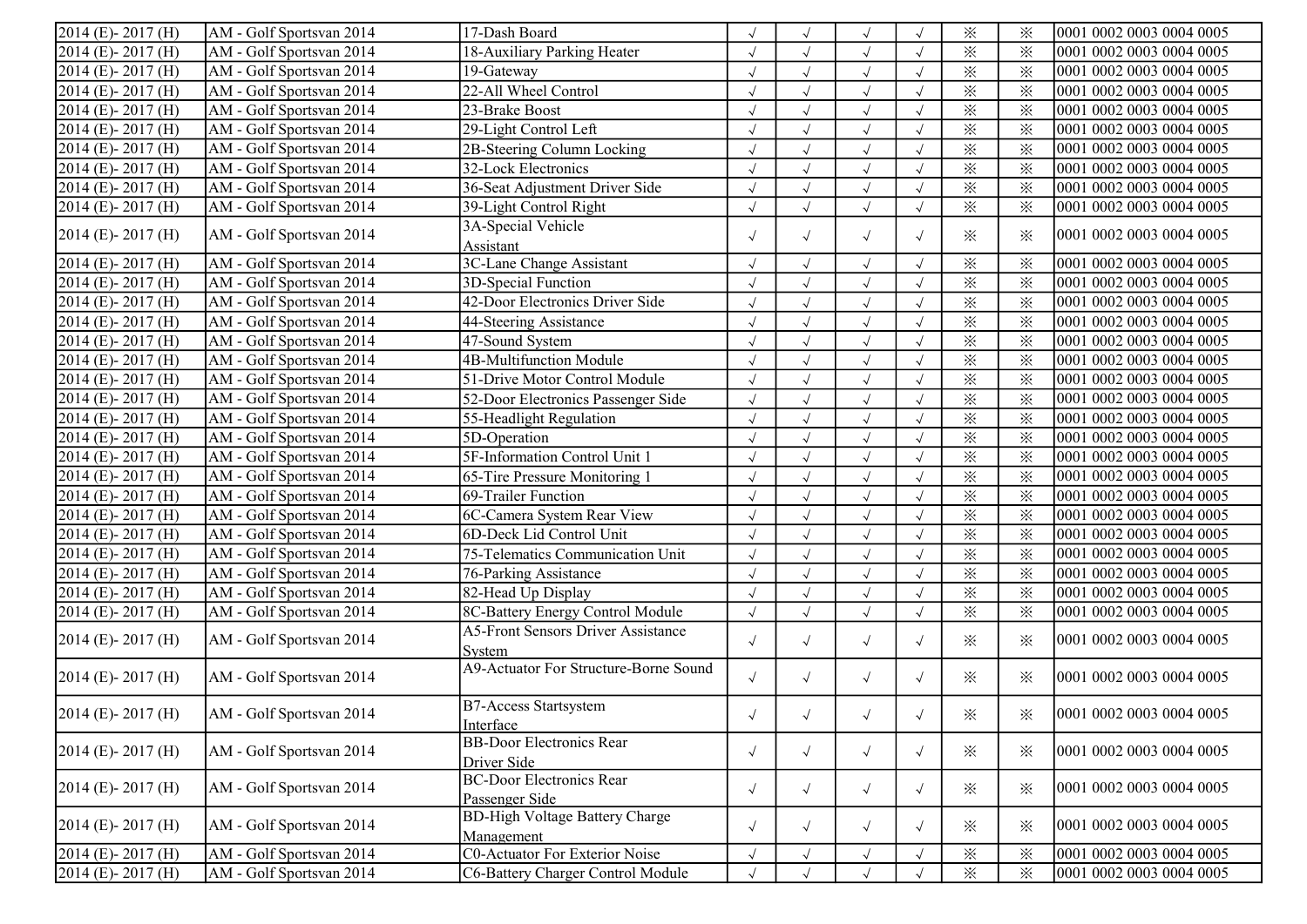| 2014 (E)-2017 (H)      | AM - Golf Sportsvan 2014 | <b>CA-Control Module For</b><br>Sunroof           | $\sqrt{ }$ | $\sqrt{ }$           | $\sqrt{ }$ | $\sqrt{ }$ | $\times$               | $\times$               | 0001 0002 0003 0004 0005 |
|------------------------|--------------------------|---------------------------------------------------|------------|----------------------|------------|------------|------------------------|------------------------|--------------------------|
| 2014 (E)-2017 (H)      | AM - Golf Sportsvan 2014 | CF-Control Unit Lane<br>Change Assistant 2        | $\sqrt{ }$ | $\sqrt{ }$           | $\sqrt{ }$ | $\sqrt{ }$ | $\times$               | $\times$               | 0001 0002 0003 0004 0005 |
| $2014$ (E)- $2017$ (H) | AM - Golf Sportsvan 2014 | D6-Light Control Left 2                           | $\sqrt{ }$ | $\sqrt{ }$           | $\sqrt{ }$ | $\sqrt{ }$ | $\times$               | $\times$               | 0001 0002 0003 0004 0005 |
| 2014 (E)-2017 (H)      | AM - Golf Sportsvan 2014 | D7-Light Control Right 2                          | $\sqrt{ }$ | $\sqrt{ }$           | $\sqrt{ }$ | $\sqrt{ }$ | $\times$               | $\times$               | 0001 0002 0003 0004 0005 |
| 2015 (F) - 2016 (G)    | BM - Lamando 2015        | 01-Engine Control Module 1                        | $\sqrt{ }$ | $\sqrt{ }$           | $\sqrt{ }$ | $\sqrt{ }$ | $\times$               | $\times$               | 0001 0002 0003 0004 0005 |
| 2015 (F) - 2016 (G)    | BM - Lamando 2015        | 02-Transmission Control Module                    | $\sqrt{ }$ | $\sqrt{\phantom{a}}$ | $\sqrt{}$  | $\sqrt{ }$ | $\times$               | $\times$               | 0001 0002 0003 0004 0005 |
| 2015 (F)-2016 (G)      | BM - Lamando 2015        | 03-Brakes 1                                       | $\sqrt{ }$ | $\sqrt{ }$           | $\sqrt{ }$ | $\sqrt{ }$ | $\times$               | $\times$               | 0001 0002 0003 0004 0005 |
| 2015 (F)-2016 (G)      | BM - Lamando 2015        | 08-Air Conditioning                               |            |                      | $\sqrt{ }$ |            | $\times$               | $\times$               | 0001 0002 0003 0004 0005 |
| 2015 (F)-2016 (G)      | BM - Lamando 2015        | 09-Central Electrics                              | $\sqrt{ }$ |                      | $\sqrt{ }$ |            | $\times$               | $\times$               | 0001 0002 0003 0004 0005 |
| 2015 (F) - 2016 (G)    | BM - Lamando 2015        | 13-Adaptive Cruise Control                        | $\sqrt{}$  | $\sqrt{ }$           | $\sqrt{ }$ | $\sqrt{ }$ | $\times$               | $\times$               | 0001 0002 0003 0004 0005 |
| 2015 (F) - 2016 (G)    | BM - Lamando 2015        | 14-Wheel Dampening Electronics                    | $\sqrt{ }$ | $\sqrt{ }$           | $\sqrt{}$  | $\sqrt{ }$ | $\times$               | $\times$               | 0001 0002 0003 0004 0005 |
| 2015 (F)-2016 (G)      | BM - Lamando 2015        | 15-Airbag                                         | $\sqrt{2}$ | $\sqrt{ }$           | $\sqrt{}$  | $\sqrt{ }$ | $\times$               | $\times$               | 0001 0002 0003 0004 0005 |
| 2015 (F)-2016 (G)      | BM - Lamando 2015        | 16-Steering Column Electronics                    | $\sqrt{2}$ | $\sqrt{ }$           | $\sqrt{ }$ | $\sqrt{ }$ | $\overline{\varkappa}$ | $\overline{\varkappa}$ | 0001 0002 0003 0004 0005 |
| 2015 (F) - 2016 (G)    | BM - Lamando 2015        | 17-Dash Board                                     | $\sqrt{2}$ | $\sqrt{}$            | $\sqrt{}$  |            | $\times$               | $\times$               | 0001 0002 0003 0004 0005 |
| 2015 (F) - 2016 (G)    | BM - Lamando 2015        | 19-Gateway                                        | $\sqrt{ }$ |                      | $\sqrt{ }$ |            | $\times$               | $\times$               | 0001 0002 0003 0004 0005 |
| 2015 (F) - 2016 (G)    | BM - Lamando 2015        | 29-Light Control Left                             | $\sqrt{}$  | $\sqrt{ }$           | $\sqrt{ }$ | $\sqrt{ }$ | $\times$               | $\times$               | 0001 0002 0003 0004 0005 |
| 2015 (F) - 2016 (G)    | BM - Lamando 2015        | 2B-Steering Column Locking                        | $\sqrt{ }$ | $\sqrt{ }$           | $\sqrt{ }$ | $\sqrt{ }$ | $\times$               | $\times$               | 0001 0002 0003 0004 0005 |
| 2015 (F)-2016 (G)      | BM - Lamando 2015        | 36-Seat Adjustment Driver Side                    | $\sqrt{ }$ | $\sqrt{\phantom{a}}$ | $\sqrt{ }$ | $\sqrt{ }$ | $\times$               | $\times$               | 0001 0002 0003 0004 0005 |
| 2015 (F)-2016 (G)      | BM - Lamando 2015        | 39-Light Control Right                            | $\sqrt{2}$ | $\checkmark$         | $\sqrt{ }$ | $\sqrt{ }$ | $\times$               | $\times$               | 0001 0002 0003 0004 0005 |
| 2015 (F)-2016 (G)      | BM - Lamando 2015        | 3C-Lane Change Assistant                          | $\sqrt{}$  | $\sqrt{}$            | $\sqrt{ }$ | $\sqrt{ }$ | $\times$               | $\times$               | 0001 0002 0003 0004 0005 |
| 2015 (F) - 2016 (G)    | BM - Lamando 2015        | 42-Door Electronics Driver Side                   | $\sqrt{ }$ |                      | $\sqrt{ }$ |            | $\times$               | $\times$               | 0001 0002 0003 0004 0005 |
| 2015 (F) - 2016 (G)    | BM - Lamando 2015        | 44-Steering Assistance                            | $\sqrt{}$  | $\sqrt{ }$           | $\sqrt{ }$ | $\sqrt{ }$ | $\times$               | $\times$               | 0001 0002 0003 0004 0005 |
| $2015$ (F) - 2016 (G)  | BM - Lamando 2015        | 47-Sound System                                   | $\sqrt{ }$ | $\sqrt{ }$           | $\sqrt{}$  | $\sqrt{ }$ | $\times$               | $\times$               | 0001 0002 0003 0004 0005 |
| 2015 (F)-2016 (G)      | BM - Lamando 2015        | 4B-Multifunction Module                           | $\sqrt{ }$ | $\sqrt{ }$           | $\sqrt{ }$ | $\sqrt{ }$ | $\times$               | $\times$               | 0001 0002 0003 0004 0005 |
| 2015 (F)-2016 (G)      | BM - Lamando 2015        | 52-Door Electronics Passenger Side                | $\sqrt{2}$ | $\sqrt{ }$           | $\sqrt{ }$ | $\sqrt{ }$ | $\times$               | $\times$               | 0001 0002 0003 0004 0005 |
| 2015 (F)-2016 (G)      | BM - Lamando 2015        | 55-Headlight Regulation                           | $\sqrt{}$  | $\sqrt{}$            | $\sqrt{}$  | $\sqrt{ }$ | $\times$               | $\times$               | 0001 0002 0003 0004 0005 |
| 2015 (F) - 2016 (G)    | BM - Lamando 2015        | 5F-Information Control Unit 1                     | $\sqrt{}$  |                      | $\sqrt{ }$ | $\sqrt{ }$ | $\times$               | $\times$               | 0001 0002 0003 0004 0005 |
| 2015 (F) - 2016 (G)    | BM - Lamando 2015        | 69-Trailer Function                               | $\sqrt{}$  | $\sqrt{ }$           | $\sqrt{ }$ | $\sqrt{ }$ | $\times$               | $\times$               | 0001 0002 0003 0004 0005 |
| 2015 (F) - 2016 (G)    | BM - Lamando 2015        | 6C-Camera System Rear View                        | $\sqrt{}$  | $\sqrt{ }$           | $\sqrt{ }$ | $\sqrt{ }$ | $\times$               | $\times$               | 0001 0002 0003 0004 0005 |
| 2015 (F) - 2016 (G)    | BM - Lamando 2015        | 6D-Deck Lid Control Unit                          | $\sqrt{}$  | $\sqrt{ }$           | $\sqrt{ }$ | $\sqrt{ }$ | $\times$               | $\times$               | 0001 0002 0003 0004 0005 |
| 2015 (F) - 2016 (G)    | BM - Lamando 2015        | 76-Parking Assistance                             | $\sqrt{2}$ | $\sqrt{}$            | $\sqrt{}$  | $\sqrt{ }$ | $\times$               | $\times$               | 0001 0002 0003 0004 0005 |
| 2015 (F)-2016 (G)      | BM - Lamando 2015        | 82-Head Up Display                                | $\sqrt{2}$ | $\sqrt{}$            | $\sqrt{ }$ |            | $\times$               | $\times$               | 0001 0002 0003 0004 0005 |
| $2015$ (F) - 2016 (G)  | BM - Lamando 2015        | A9-Actuator For Structure-Borne Sound             | $\sqrt{ }$ | $\sqrt{ }$           | $\sqrt{ }$ | $\sqrt{ }$ | $\times$               | $\times$               | 0001 0002 0003 0004 0005 |
| $2015$ (F) - 2016 (G)  | BM - Lamando 2015        | <b>B7-Access Startsystem</b><br>Interface         | $\sqrt{ }$ | $\sqrt{ }$           | $\sqrt{ }$ | $\sqrt{ }$ | $\times$               | ⋇                      | 0001 0002 0003 0004 0005 |
| $2015$ (F) - 2016 (G)  | BM - Lamando 2015        | <b>BB-Door Electronics Rear</b><br>Driver Side    | $\sqrt{ }$ | $\sqrt{ }$           | $\sqrt{ }$ | $\sqrt{ }$ | $\times$               | $\times$               | 0001 0002 0003 0004 0005 |
| 2015 (F) - 2016 (G)    | BM - Lamando 2015        | <b>BC-Door Electronics Rear</b><br>Passenger Side | $\sqrt{ }$ | $\sqrt{ }$           | $\sqrt{ }$ | $\sqrt{ }$ | $\times$               | $\times$               | 0001 0002 0003 0004 0005 |
| $2015$ (F) - 2016 (G)  | BM - Lamando 2015        | <b>CA-Control Module For</b><br>Sunroof           | $\sqrt{ }$ | $\sqrt{ }$           | $\sqrt{ }$ | $\sqrt{ }$ | $\times$               | $\times$               | 0001 0002 0003 0004 0005 |
| $2015$ (F) - 2016 (G)  | BM - Lamando 2015        | CF-Control Unit Lane<br>Change Assistant 2        | $\sqrt{ }$ | $\sqrt{ }$           | $\sqrt{ }$ | $\sqrt{ }$ | $\times$               | $\times$               | 0001 0002 0003 0004 0005 |